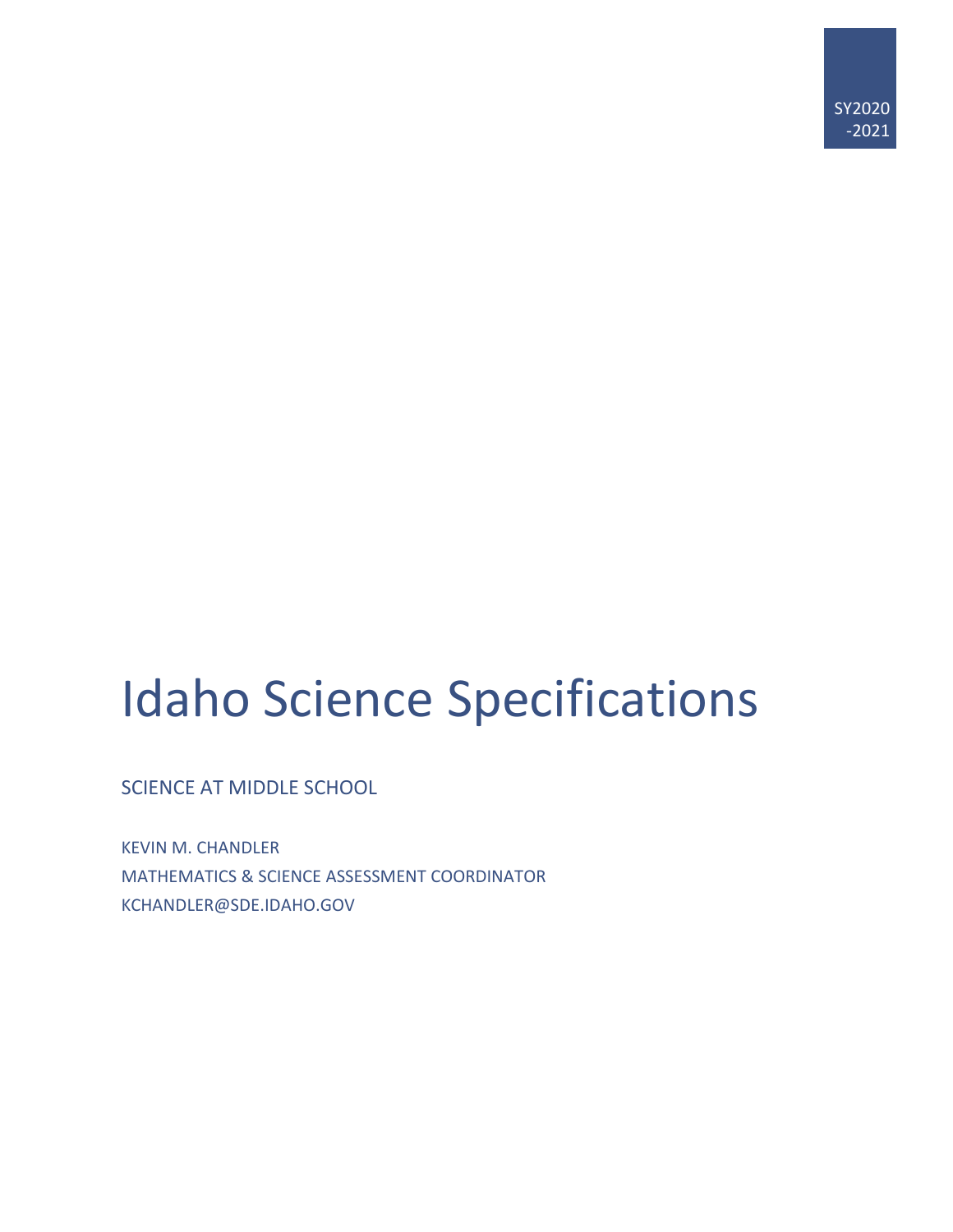# **Introduction**

The Idaho Science Specifications are documents used by professional test developers to create clusters and stand-alones aligned to the Idaho State Science Standards (ISSS).

Each of the Idaho State Science Standards has its own specification and has been vetted, edited and approved by Idaho science educators.

# **Dimensions in the Idaho State Science Standards**

Science standards were previously siloed into different content areas. Students would go to different classes for different content. For example, learning how to calculate the velocity and acceleration of objects, and how those objects are comprised of atoms in a physical science classroom, memorizing the structures and functions of organelles in a life science class, and studying rocks in an earth science class. Each of these content areas represent specific scientific facts and knowledge.

There are similarities in those siloed content areas. In each one, students learn about the content by forming questions about the natural world, designing and carrying out experiments, collecting and analyzing data, and writing lab reports summarizing their findings. These are scientific activities that students practice in each of those classes. Scientists however, employ certain habits of mind to engage and explain the natural world. For example, after a physicist, a biochemist, or a geologist has carried out an investigation, they will look for and identify patterns in the data to explain cause and effect relationships between variables. The scientists will define the parameters of the system, and monitor changes that occur within it as inputs are varied at different scales. Scientists also create mathematical or visual models to demonstrate and explain the function of certain structures.

These crosscutting concepts are present in, and unite all content areas. These habits of mind or ways of approaching and explaining the world, allow scientists and scientifically literate individuals to clarify, engage with, understand, and improve our natural world.

The new Idaho State Science Standards (ISSS) aim to shift science education to incorporate all three of these dimensions.

- **Science and Engineering Practice** (SEP)
- **Science Content** (Content Area/Science Domain)
- **Crosscutting Concept** (CCC)

Science is more than just silos of memorized facts or a set of skills practiced in limited settings. Science is comprised of themes that cut across and incorporate all science content areas and practices. Science is a school of thought that allows individuals to comprehend and advance our world. The more students practice engaging these habits of mind, the better prepared they will be to demonstrate their knowledge and skills through various assessments and become a productive, scientifically literate individual in our society. Therefore, the crosscutting concepts are an integral part of the ISSS.

An ISSS is a Performance Standard and includes the three dimensions (SEP, Science Content, and CCC). The specifications explicitly call out and identify the dimensions imbued within the ISSS. They are based on the language of the ISSS with support from other three-dimensional science standards.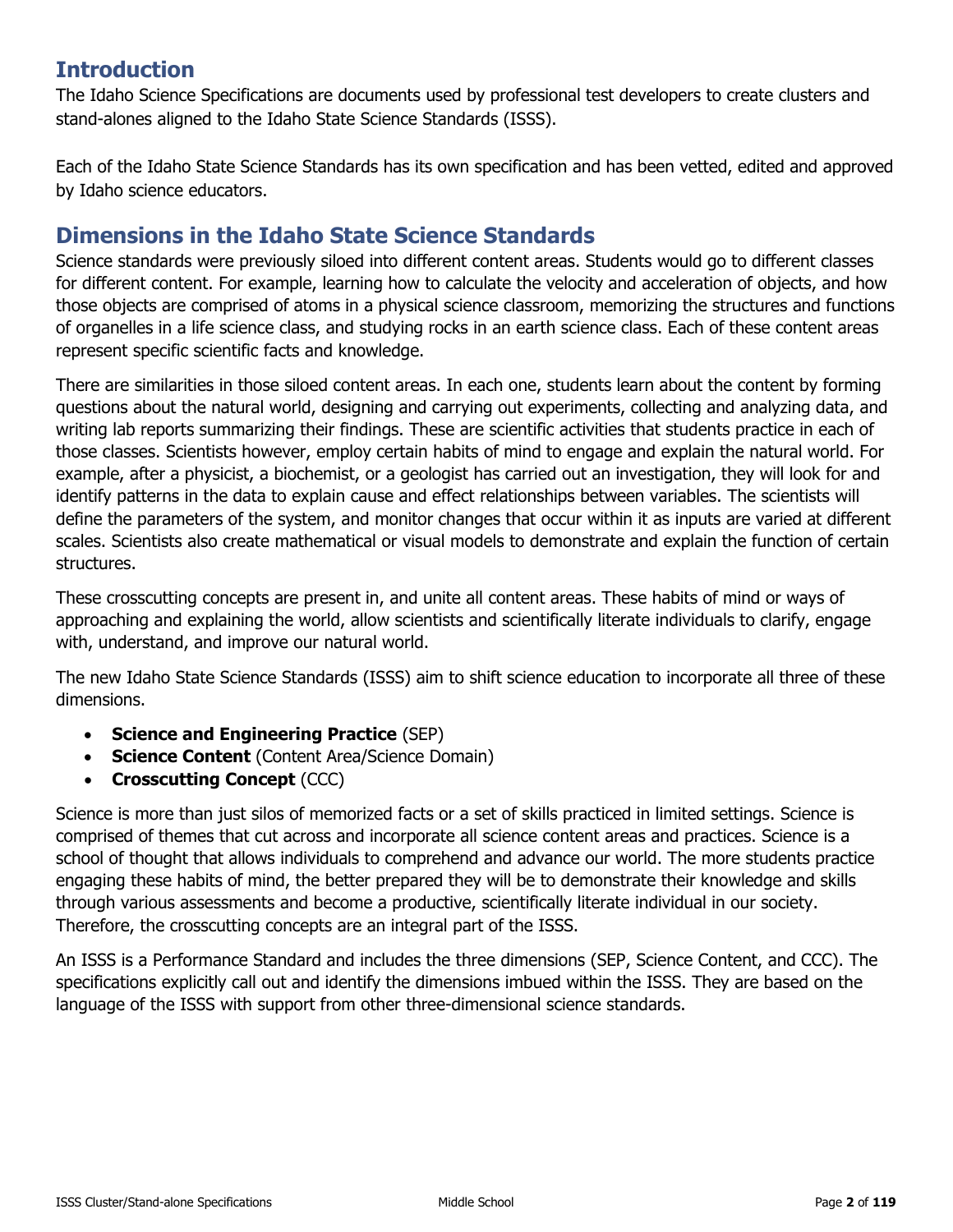# **Test Development Cycle**

Each of the clusters and stand-alones that appear on the science ISAT go through a rigorous development process. After creation and review/approval of the specifications, professional test developers use the specifications to create clusters and stand-alones aligned to the ISSS. Those clusters and stand-alones are reviewed and edited by the professional test developers and by specialists at the Idaho State Department of Education.

Science educators from across the state of Idaho, also play a vital role at three points in the process of reviewing and approving of all clusters and stand-alones that appear on the science ISAT.

- 1. **Content and Fairness Review**: Idaho educators review clusters and stand-alones to verify the science content is accurate and that the clusters and stand-alones will be fair for all Idaho students.
- 2. **Rubric Validation**: Idaho educators analyze student responses generated from the field test, to finalize the scoring assertions and unique rubrics used to score the clusters and stand-alones.
- 3. **Data Review**: Idaho educators review item performance statistics and determine if the clusters and stand-alones can enter into the operational item pool and be used to determine student's proficiency.

### **Test Structure**

Tests that measure student mastery of three-dimensional ISSS are comprised of clusters and stand-alones.

### **Cluster**

Each cluster begins with a phenomenon (a discrete observation about the natural world), or an engineering/design problem. The cluster engages the student in a grade-appropriate, meaningful scientific activity that allows the student to demonstrate his/her ability to think like a scientist and explain the phenomenon or solve the engineering/design problem. A cluster task statement provides the student with a description of the overall purpose of the cluster. The associated interactions in the cluster align to at least two or three of the dimensions (SEP, Science Domain, CCC) of the aligned ISSS.

- A. Each cluster is aligned to one ISSS. Each ISSS is three-dimensional, with a science and engineering practice, a science domain, and a crosscutting concept.
- B. The stimulus begins with the phenomenon or design/engineering problem. The stimulus can also include text, graphics, tabular or graphical data, and/or animations. The student will analyze this information when engaging with the associated interactions.
- C. The associated interactions are given their own letter. Clusters usually have four to six associated interactions.
- D. Each of the associated interactions will be aligned to two or three of the dimensions of the aligned ISSS.
- E. Each associated interaction is crafted using Task Demand statements found in the specifications. The Task Demands inform the professional test developers how to construct interactions that are two- or three-dimensionally aligned.

### **Stand-alone**

Each stand-alone begins with a phenomenon, or an engineering/design problem.

The stand-alone engages the student in a brief, grade-appropriate, scientific activity that allows the student to demonstrate his/her ability to think like a scientist and explain the phenomenon or solve the engineering/design problem.

The stand-alone is aligned to at least two or three of the dimensions of the aligned ISSS.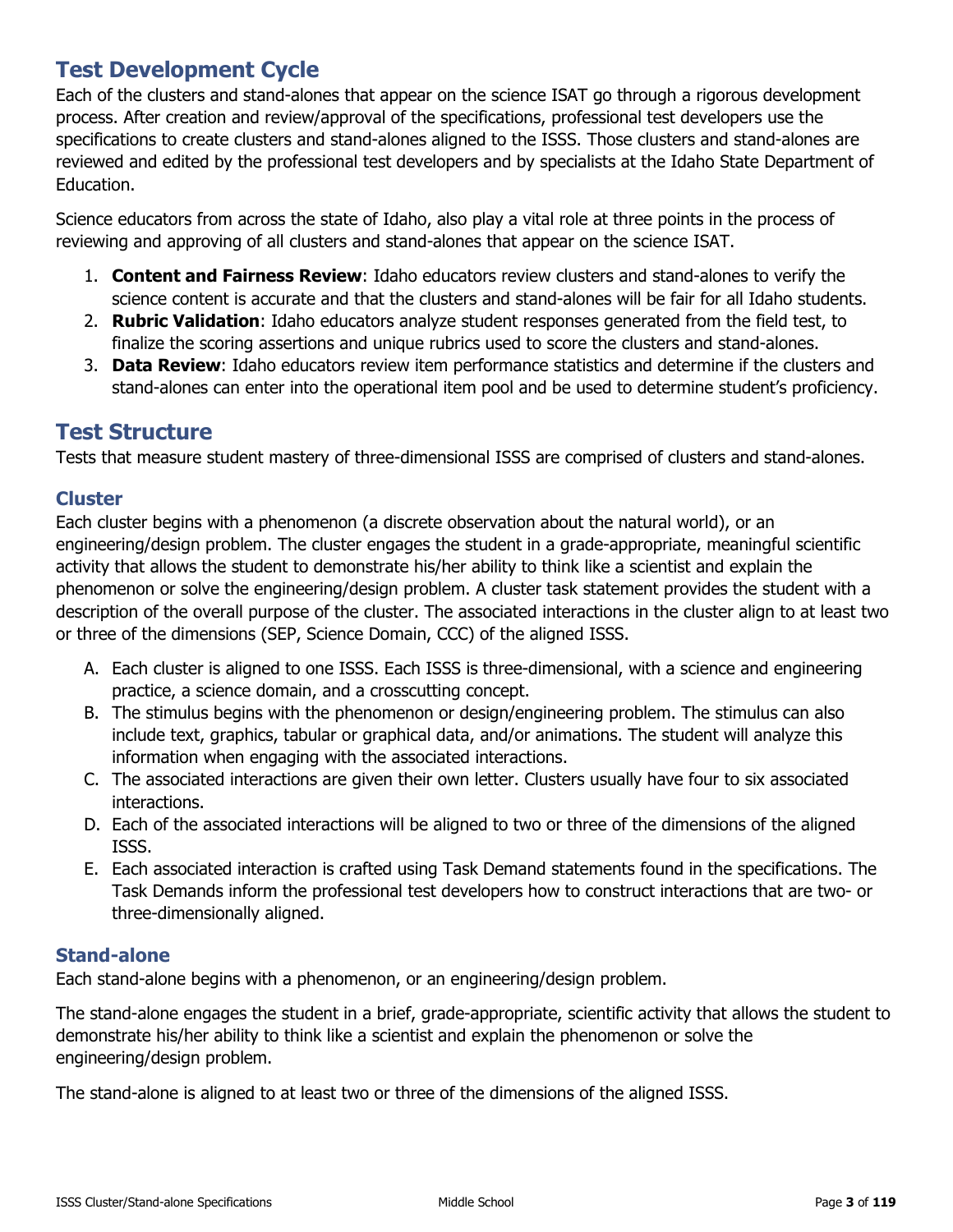# **Interaction Types**

The science ISAT includes several different interaction types that allow students to engage in gradeappropriate science activities. These interactions allow students to demonstrate their two- and threedimensional scientific knowledge, skills and abilities. Each of the interaction types listed are included in the New Science Sample Test, which can be accessed by anyone on the ISAT Portal.

- Multiple Choice (MC)
- Grid Item (GI)
- Table Input (TI)
- Table Match (TMI)
- Multi-Select (MS)
- Edit Task Choice (ETC)
- Hot Text (HT) • Simulation (SIM)

# **Scoring Assertions**

Inferences of student's scientific knowledge, skills and abilities are derived from scoring assertions.

Scoring assertions convey two bits of information:

- 1. the task completed by the student
- 2. evidence of the student's knowledge, skills, and abilities (KSA) that can be inferred from the completion of that task.

Each cluster and stand-alone have its own unique scoring assertions. The number of scoring assertions for each cluster and stand-alone varies, but all measure student mastery of worthwhile knowledge, skills and abilities.

# **Sections of Idaho Science Specifications**

### **Idaho State Science Standard Key and Language**

The Idaho State Science Standard Key (e.g., ESS1-HS-1) and standard language (e.g., Develop a model based on evidence to illustrate the life span of the sun and the role of nuclear fusion in the sun's core to release energy that eventually reaches Earth in the form of radiation.) are directly from the published Idaho State Science Standards (ISSS).

### **Dimensions**

The **Science and Engineering Practice (SEP)** and **Crosscutting Concept (CCC)** is based on the ISSS language with additional context and language added from other three-dimensional science standards. The **Science Content (Content Area/Science Domain)** comes from the published ISSS.

### **Further Explanation and Content Limit**

The Further Explanation and Content Limit information comes from the published ISSS with additional context and language added by the professional test developers, writers of other three-dimensional science standards, and Idaho science educators. All additional context and language added from those various sources has been vetted and approved by Idaho science educators.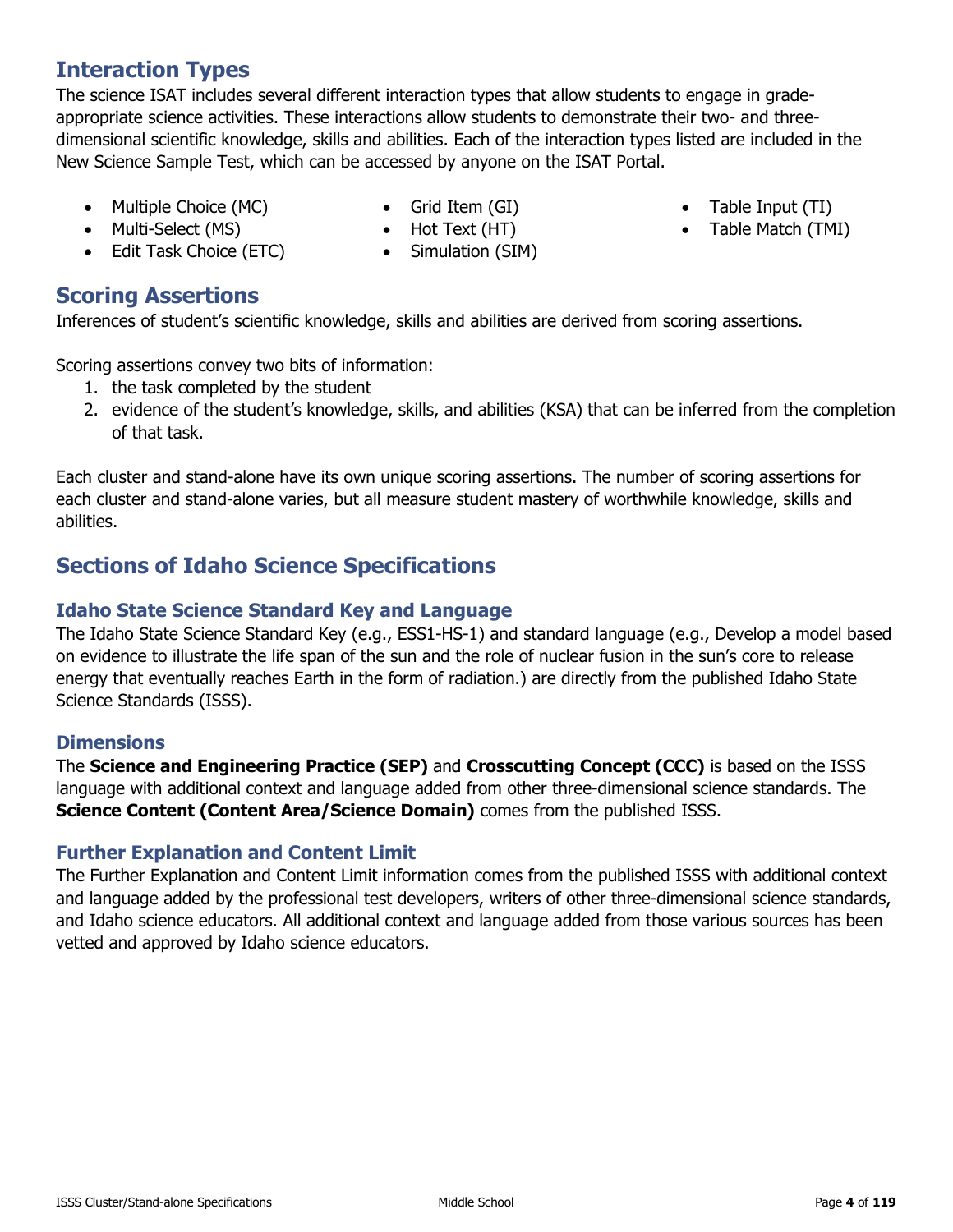The Science Vocabulary section is divided into Vocabulary that Could be Used in Clusters/Stand-alones and Vocabulary that Should Not be Used in Clusters/Stand-alones. These two lists of vocabulary give the professional test developers an idea of the grade appropriate linguistic capabilities of the students that will be administered these clusters and stand-alones.

In addition to all of the science vocabulary included in the published ISSS, the vocabulary that could be used in clusters lets the professional test developers know what science words the student should be familiar with when engaging with a cluster or stand-alone aligned to that particular ISSS. Students should be able to use these scientific words correctly in a sentence. The vocabulary that should not be used in clusters/stand-alones lets the professional test developers know what science words are outside content limits and above grade level for clusters and stand-alones aligned to that particular ISSS.

Neither of the vocabulary lists are intended to be exhaustive for what could or could not be used in clusters and stand-alones. The lists are not intended to be used by educators as vocabulary and definitions students should memorize the definition of (i.e., word lists for vocabulary quizzes). Clusters and stand-alones will never ask students to simply recall the definition of the words found in the vocabulary sections of the specifications.

### **Context/Phenomena**

Each cluster or stand-alone begins with a phenomenon, a discrete observation about the natural world, or an engineering/design problem. The cluster or stand-alone engages the student in a grade-appropriate, meaningful scientific activity that allows the student to demonstrate his/her ability to think like a scientist and explain the phenomenon or solve the engineering/design problem.

The phenomena or design problems listed in this section give the professional test developers ideas as to the grade-appropriate observations about the natural world or engineering/design problems that are fitting for a cluster or stand-alone aligned to the particular ISSS. The phenomena and engineering/design problems listed in this section are examples and will not appear in any clusters or stand-alones that appear on the science ISAT.

### **Task Demands**

Each stand-alone or associated interaction in a cluster is crafted using task demand statements found in the specifications. The task demands inform the professional test developers how to construct interactions that are two- or three-dimensionally aligned. The task demands give the professional test developers ideas as to which interaction types could be used to engage the student in grade-appropriate, meaningful scientific activities. When constructing associated interactions in a cluster, the task demands can be used in any combination or any number of times.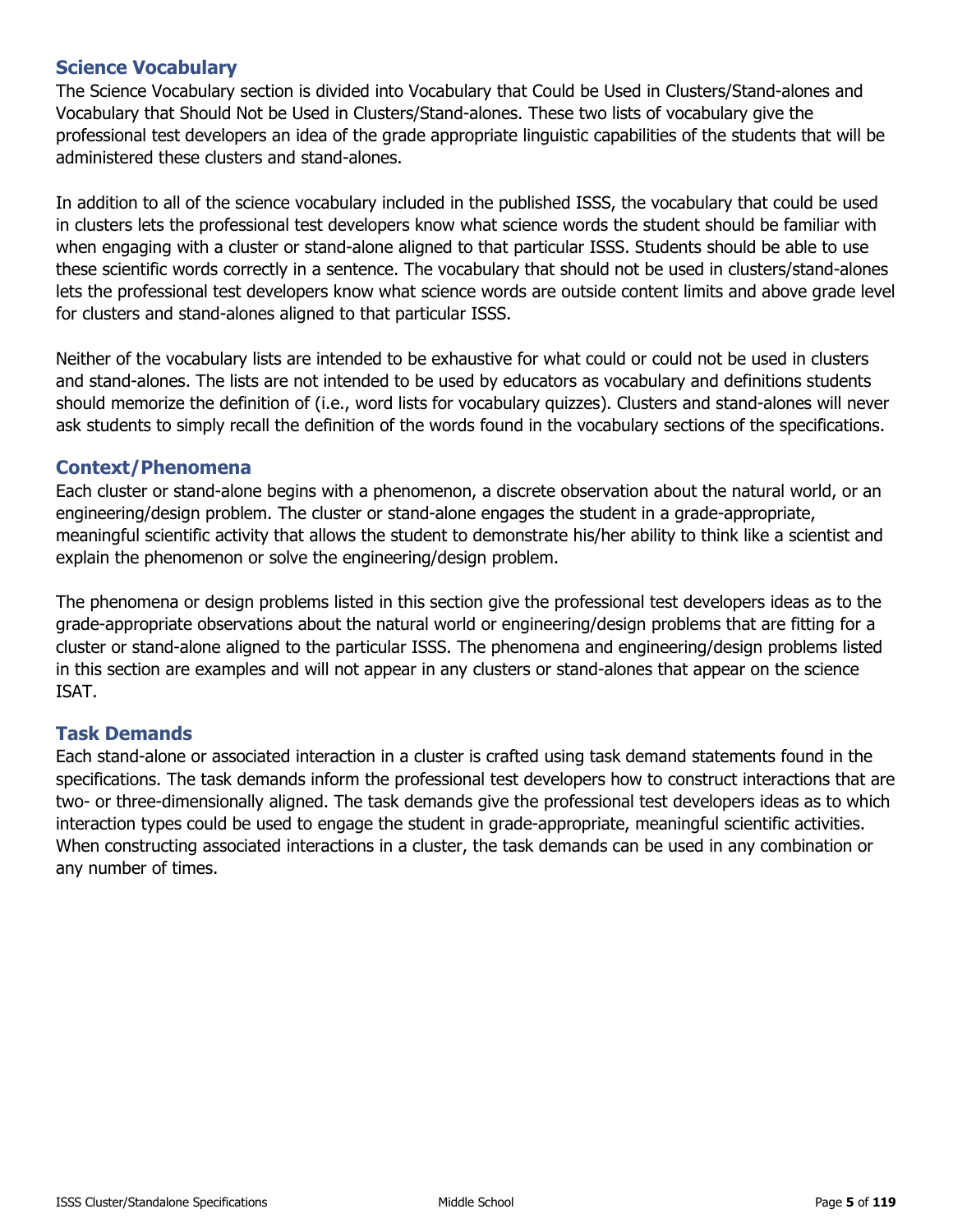# **Idaho State Science Standard ESS1-MS-1**

Develop and use a model of the Earth-sun-moon system to describe the cyclic patterns of lunar phases, eclipses of the sun and moon, and the seasons.

# **Dimensions**

# **Science and Engineering Practice (SEP)**

### **Developing and Using Models**

• Develop and use a model to describe phenomena.

### **Science Content (Content Area/Science Domain) ESS1.A: The Universe and Its Stars**

• Patterns of the apparent motion of the sun, the moon, and stars in the sky can be observed, described, predicted, and explained with models.

### **ESS1.B: Earth and the Solar System**

• This model of the solar system can explain eclipses of the sun and the moon. Earth's spin axis is fixed in direction over the short term but tilted relative to its orbit around the sun. The seasons are a result of that tilt and are caused by the differential intensity of sunlight on different areas of Earth across the year.

# **Crosscutting Concept (CCC)**

#### **Patterns**

Patterns can be used to identify cause and effect relationships.

# **Further Explanation and Content Limit**

### **Further Explanation**

• Examples of models can be physical, graphical, or conceptual.

### **Content Limit**

• Students do not need to know Earth's exact tilt; sidereal and synodic periods; umbra and penumbra (the term "shadow" should be used); times of moonrise and moonset; precession; exact dates of equinoxes and solstices (but knowledge of the months in which they occur is reasonable to assess).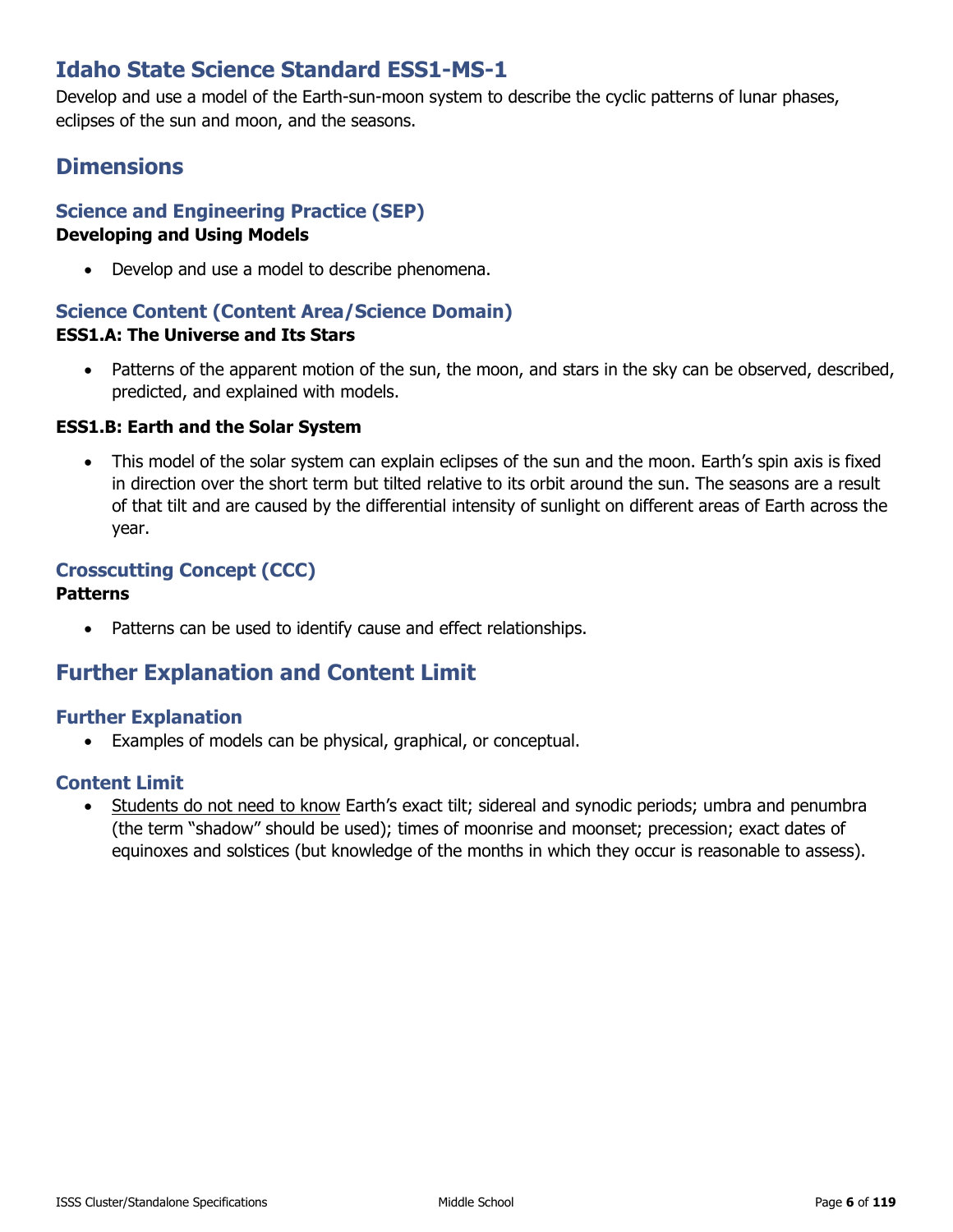### **Vocabulary that Could be Used in Clusters/Standalones**

- shadow
- orbit
- axis
- planet

• perigee • apogee

sidereal month • synodic month • sidereal period • synodic period

#### **Vocabulary that Should Not be Used in Clusters/Standalones** • umbra

- 
- penumbra
- precession • equinox
- solstice
- ecliptic
- - waning
	- gibbous
- first quarter moon
- last quarter moon

### **Phenomena**

- When observed from Earth over the course of a month, the appearance of the moon changes.
- A full moon occurs in every calendar month. However, an eclipse of the moon does not occur in every calendar month.
- A new moon occurs in every calendar month. However, a total eclipse of the sun is a rare event.
- In the northern hemisphere, July is a summer month. In the southern hemisphere, July is a winter month.

- 1. Select or identify from a collection of potential model components, including distractors, components needed for a model that can explain lunar phases, eclipses of the sun, eclipses of the moon, or seasons on Earth. Components might include the sun, moon, Earth, solar energy, the moon's orbital trace, Earth's orbital trace, the angle of the moon's orbital trace, the angle of Earth's orbital trace, Earth's axis, or the tilt of Earth's axis.
- 2. Assemble or complete, from a collection of potential model components, an illustration or flow chart that is capable of representing the causes of lunar phases, eclipses of the sun, eclipses of the moon, or seasons on Earth. This does not include labeling a simple diagram of the Earth-sun-moon system.
- 3. Describe, select, or identify the relationships among components of a model that can explain lunar phases, eclipses of the sun, eclipses of the moon, or seasons on Earth. Components might include the sun, moon, Earth, solar energy, the moon's orbital trace, Earth's orbital trace, the angle of the moon's orbital trace, the angle of Earth's orbital trace, Earth's axis, or the tilt of Earth's axis.
- 4. Manipulate the components of a model to demonstrate how the relationships among the sun, the moon, Earth, and solar energy change to result in lunar phases, eclipses of the sun, eclipses of the moon, or seasons on Earth.
- 5. Make predictions about the effects of changes in the relationships among the sun, the moon, Earth, and solar energy as they relate to lunar phases, eclipses of the sun, eclipses of the moon, or seasons on Earth. Predictions can be made by manipulating model components, completing illustrations, or selecting from lists with distractors.
- 6. Identify missing components, relationships, or other limitations of a model that can explain lunar phases, eclipses of the sun, eclipses of the moon, or seasons on Earth.
- waxing
- 
- 
- 
- **satellite** • full moon
- half moon
- new moon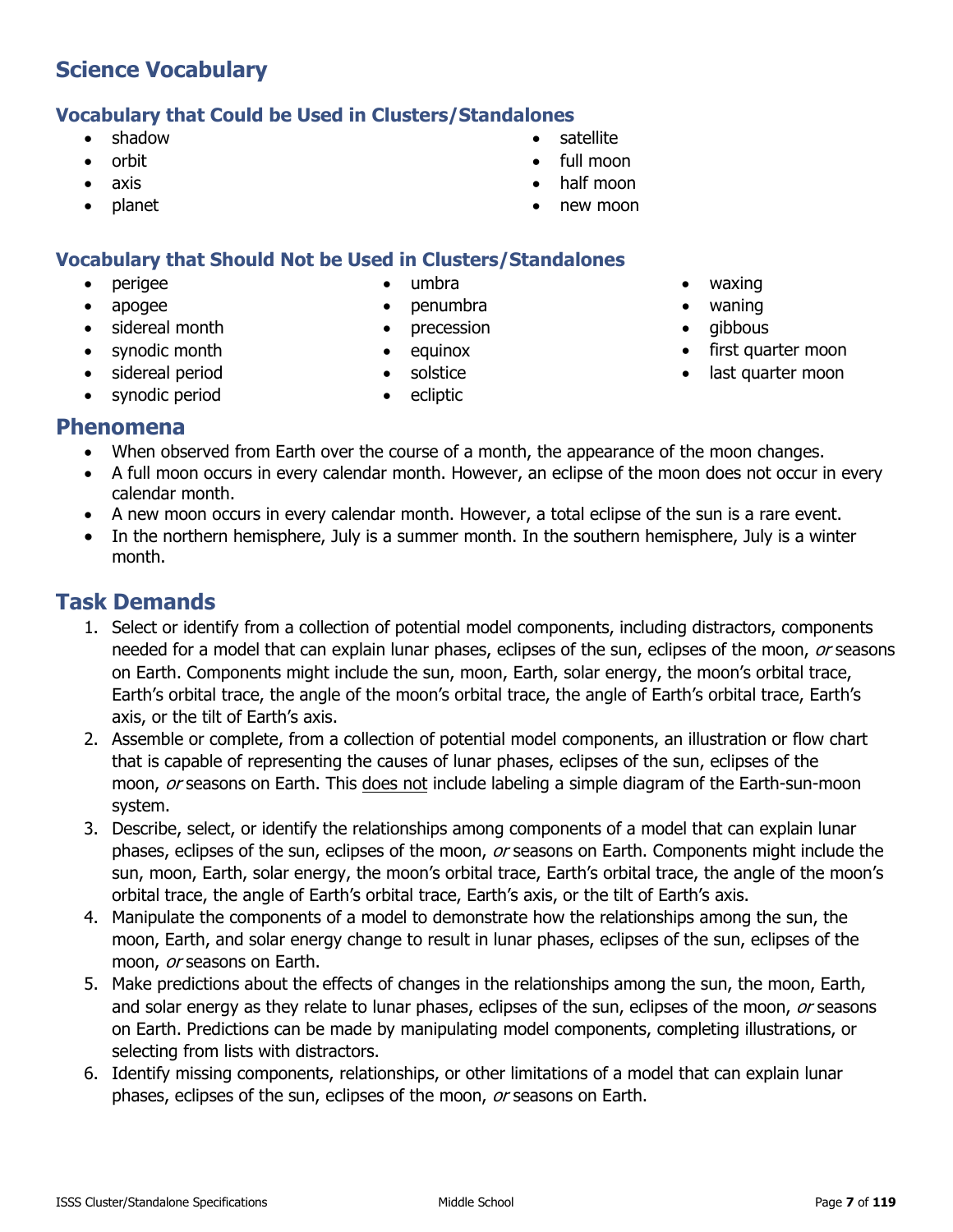# **Idaho State Science Standard ESS1-MS-2**

Develop and use a model to describe the role of gravity in the motions within galaxies and the solar system.

# **Dimensions**

### **Science and Engineering Practice (SEP) Developing and Using Models**

• Develop and use a model to describe phenomena.

### **Science Content (Content Area/Science Domain)**

### **ESS1.A: The Universe and Its Stars**

• Earth and its solar system are part of the Milky Way galaxy, which is one of many galaxies in the universe.

#### **ESS1.B: Earth and the Solar System**

- The solar system consists of the sun and a collection of objects, including planets, their moons, and asteroids that are held in orbit around the sun by its gravitational pull on them.
- The solar system appears to have formed from a disk of dust and gas, drawn together by gravity.

### **Crosscutting Concept (CCC)**

### **Systems and System Models**

Models can be used to represent systems and the interactions in a system.

# **Further Explanation and Content Limit**

### **Further Explanation**

- Emphasis for the model is on gravity as the force that holds together the solar system and Milky Way galaxy, and controls orbital motions within them.
- Examples of models can be physical (such as the analogy of distance along a football field or computer visualizations of elliptical orbits) or conceptual (such as mathematical proportions relative to the size of familiar objects such as students' school or state).
- Focus should be on qualitative comparisons, not quantitative.

- Assessment does not include Kepler's Laws of orbital motion or the apparent retrograde motion of the planets as viewed from Earth.
- Assessment does not include specific facts about any planets or moons.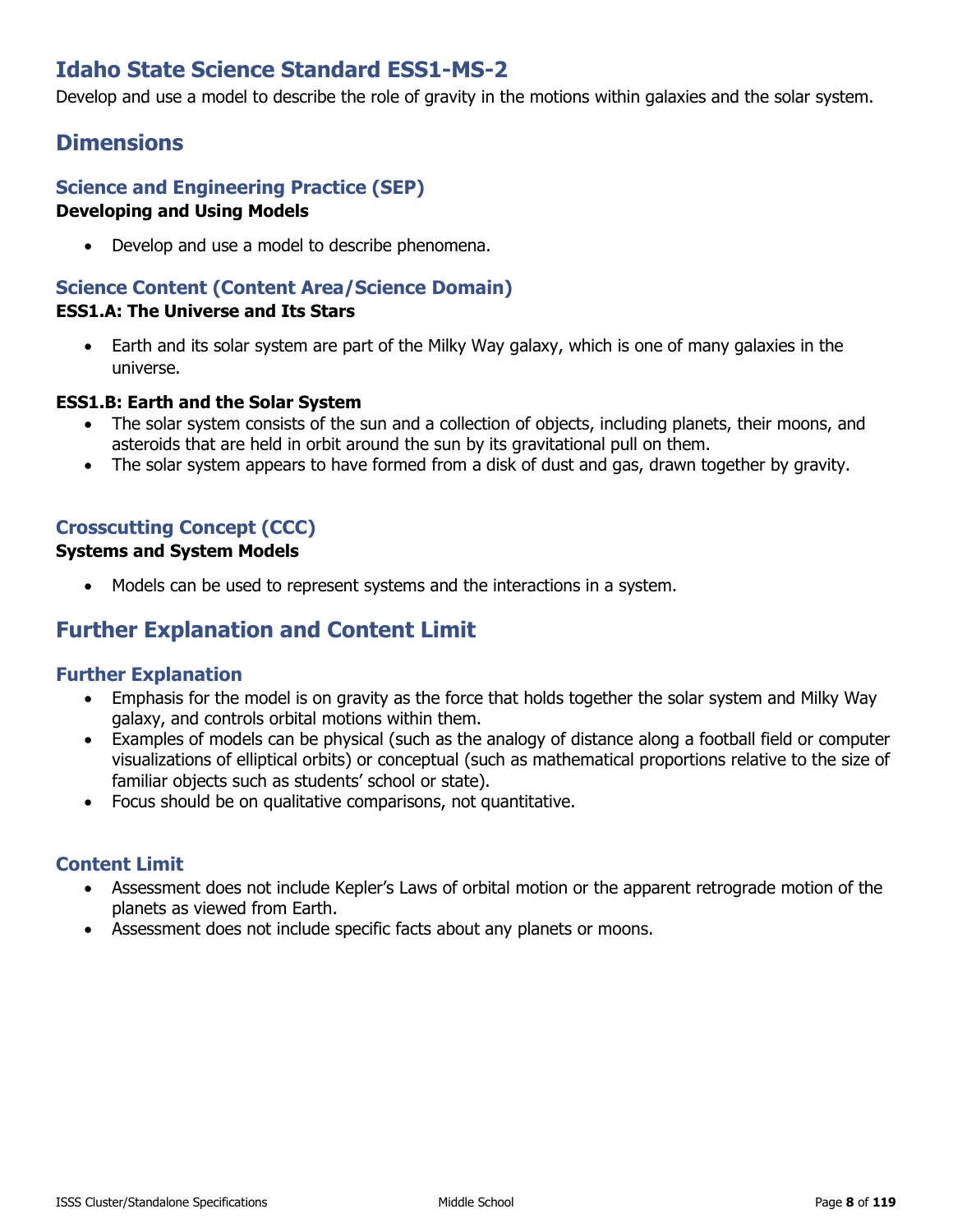### **Vocabulary that Could be Used in Clusters/Standalones**

- inertia
- force
- mass
- **Vocabulary that Should Not be Used in Clusters/Standalones**
	- names of specific moons
	- names of space shuttles
	- moment of inertia
- **Phenomena**
	- Satellites orbit Earth but can fall out of orbit (Skylab, UART satellite).
	- Halley's Comet can be seen as it travels past Earth every 75–76 years.
	- Rings are present around some planets.
	- Mars has two moons, Phobos and Deimos, which orbit the planet.

### **Task Demands**

- 1. Select or identify from a collection of potential model components, including distractors, the components needed for a model that describes the role of gravity in celestial bodies.
- 2. Assemble or complete, from a collection of potential model components, an illustration, diagram or description that is capable of representing forces and their influences on the motion of celestial bodies and/or man-made objects in orbit. This does not include labeling an existing diagram.
- 3. Describe, select or identify the relationships among components of a model that can explain the role of gravity in the motions of galaxies and the solar system. Components might include the sun, the moon, Earth, Milky Way galaxy, other planets and their moons.
- 4. Manipulate the components of a model to demonstrate how the relationships among the sun, the Earth, the moon, planets in the solar system, and galaxies change the resulting gravitational force between/or motions of those bodies.
- 5. Make predictions about the effects of changes in mass/distance/how fast an object travels in a given model on other objects in the system. Predictions can be based on manipulating model components, completing illustrations, or selecting from a list including distractors.
- 6. Identify missing components, relationships, or other limitations of a model that can explain the role of gravity.

• weight

• black hole

- orbit
- names of planets

• Kepler's laws of planetary motion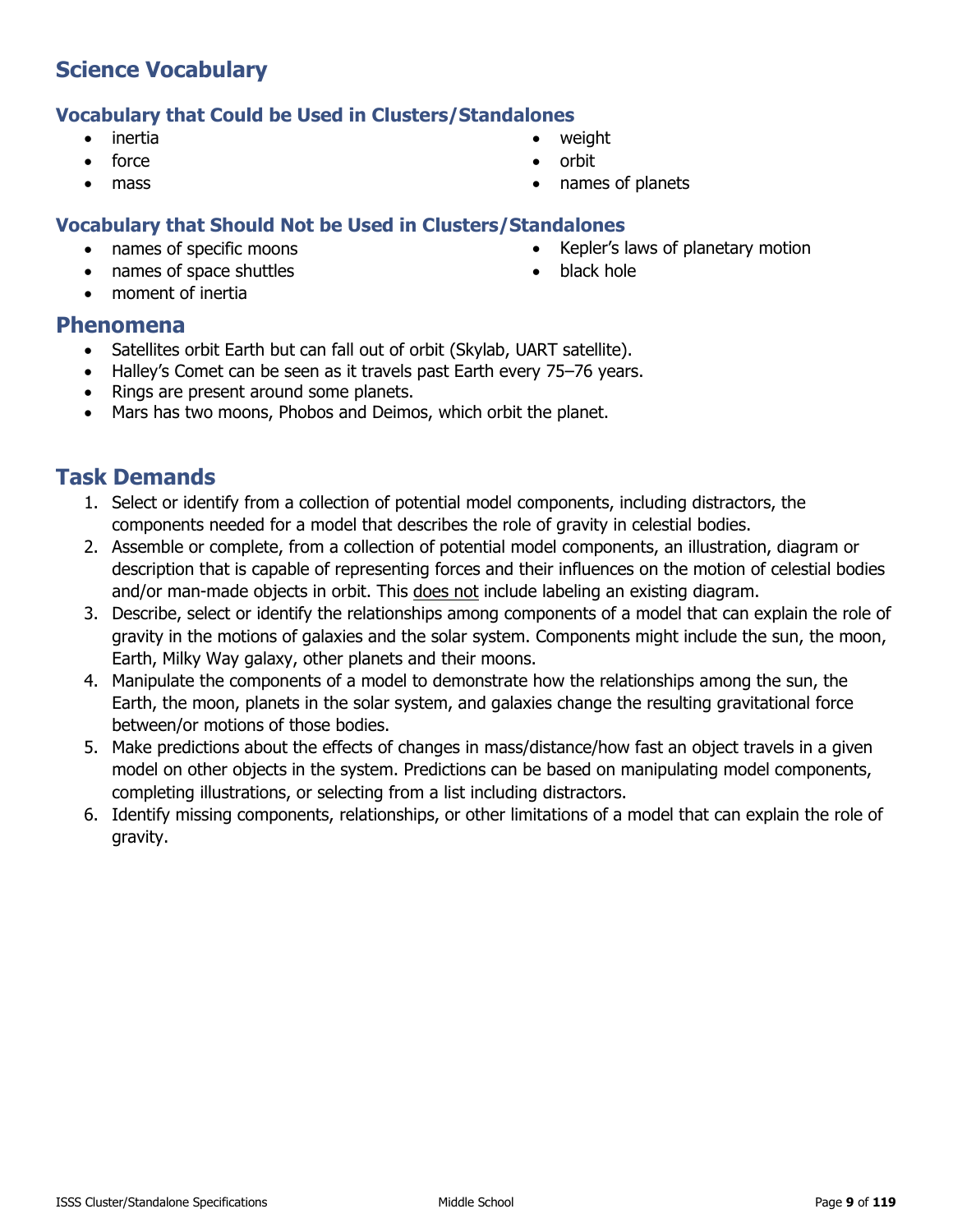# **Idaho State Science Standard ESS1-MS-3**

Analyze and interpret data to determine scale properties of objects in the solar system.

# **Dimensions**

### **Science and Engineering Practice (SEP) Analyzing and Interpreting Data**

• Analyze and interpret data to determine similarities and differences in findings.

### **Science Content (Content Area/Science Domain)**

### **ESS1.B: Earth and the Solar System**

The solar system consists of the sun and a collection of objects, including planets, their moons, and asteroids that are held in orbit around the sun by its gravitational pull on them.

### **Crosscutting Concept (CCC)**

### **Scale, Proportion, and Quantity**

• Time, space, and energy phenomena can be observed at various scales using models to study systems that are too large or too small.

# **Further Explanation and Content Limit**

### **Further Explanation**

- Emphasis is on the analysis of data from Earth-based instruments, space-based telescopes and spacecraft to determine similarities and differences among solar system objects.
- Examples of scale properties include the sizes of an object's layers (such as crust and atmosphere), surface features (such as volcanoes), and orbital radius.
- Examples of data include statistical information, drawings and photographs, and models.

- Assessment does not include recalling facts about properties of the planets and other solar system bodies.
- Students do not need to know: Facts about properties of the planets and other solar system bodies, scientific notation.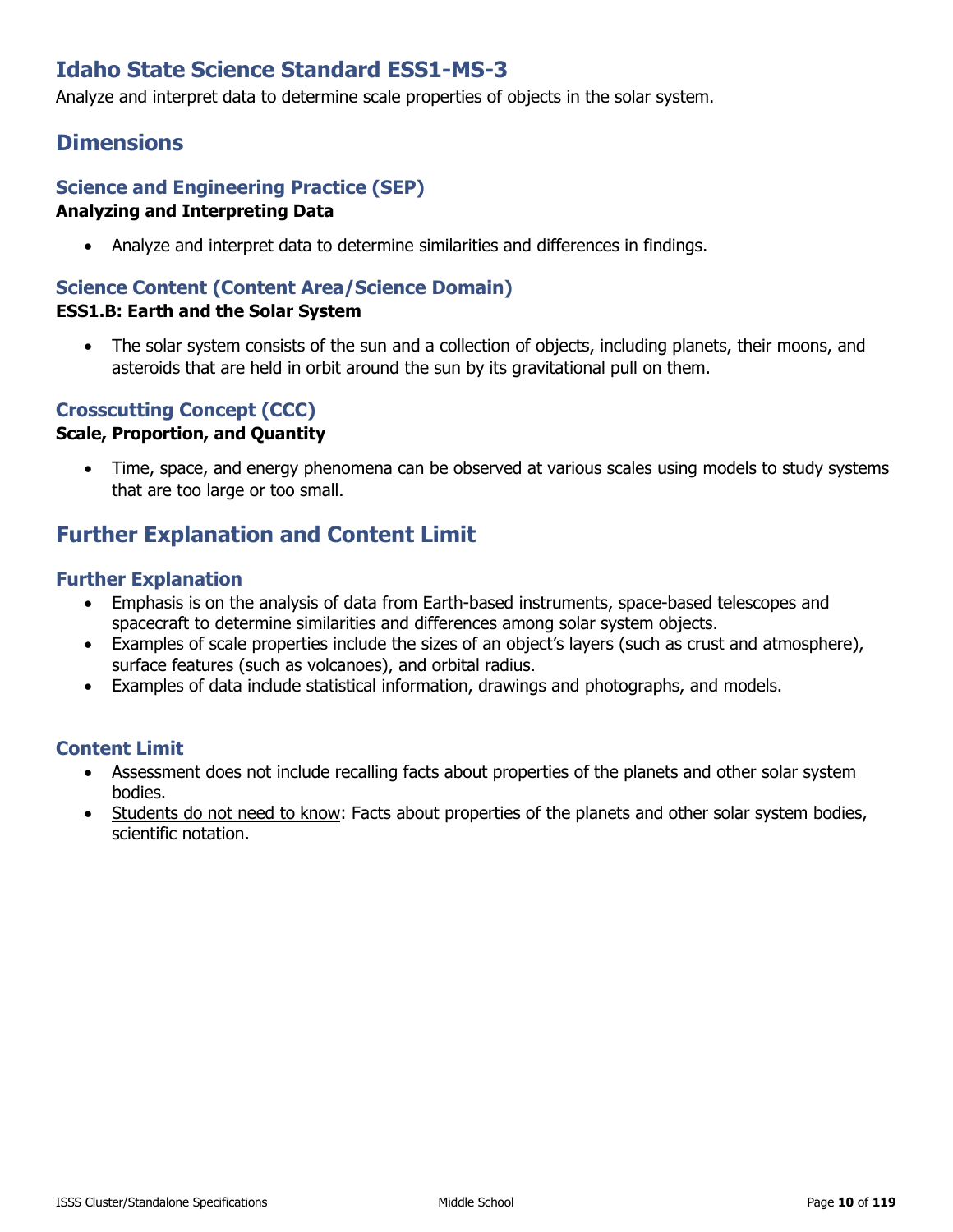### **Vocabulary that Could be Used in Clusters/Standalones**

- satellite
- terrestrial planet
- gas giant
- planetary rings
- dwarf planet

### **Vocabulary that Should Not be Used in Clusters/Standalones**

- density
- **ecliptic**
- solar wind
- interstellar medium
- main sequence
- **Phenomena**
	- Four of Jupiter's moons can be clearly seen through a small telescope under low magnification. These moons appear as tiny dots arranged around Jupiter.
	- Close-up pictures from the New Horizons mission provided new evidence about the dwarf planet, Pluto, which was not able to be gathered by distant observations and calculations (surface features, scale).
	- The sun and the moon appear as approximately the same size in the sky, but the sun is vastly larger than the moon (scale).
	- Even though the moon is infinitesimally smaller than the sun, the entire sun is blocked from view on Earth during a solar eclipse (scale).

# **Task Demands**

- 1. Make simple calculations using given data to estimate the properties (e.g., mass, surface temp., diameter) and locations of different solar system objects relative to a given reference point/object.
- 2. Illustrate, graph, or identify relevant features or data that can be used to estimate properties of objects or relationships in our solar system.
- 3. Calculate, estimate or identify properties of objects or relationships among objects in the solar system, based on data from one or more sources.
- 4. Compile, from given information, the data needed for a particular inference about scale or other properties of an object.
- 5. Given a partial model of objects in the solar system, identify objects or relationships that can be represented in the model or the reasons why they cannot be represented in the model.
- sun
- inner planet
- outer planet

• protostar

• accretion

synchronous rotation

• protoplanetary disc

• comet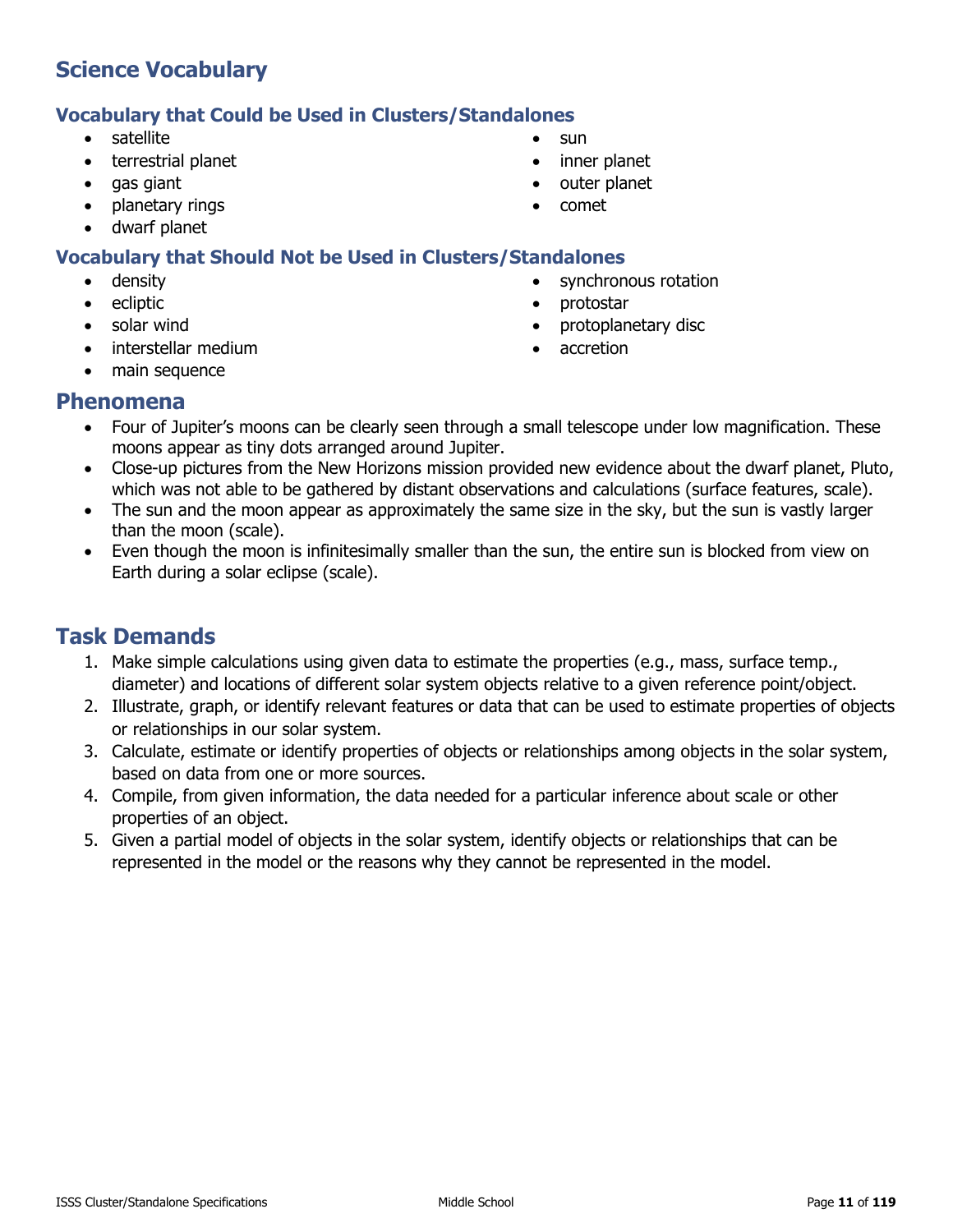# **Idaho State Science Standard ESS1-MS-4**

Construct a scientific explanation based on evidence from rock strata for how the geologic timescale is used to organize Earth's 4.6-billion-year-old history.

# **Dimensions**

### **Science and Engineering Practice (SEP)**

### **Constructing Explanations and Designing Solutions**

• Construct a scientific explanation based on valid and reliable evidence obtained from sources (including students' own experiments) and the assumption that theories and laws that describe the natural world operate today as they did in the past and will continue to do so in the future.

### **Science Content (Content Area/Science Domain)**

### **ESS1.C The History of Planet Earth**

• The geological time scale interpreted from rock strata provides a way to organize Earth's history. Analyses of rock strata and the fossil record provide only relative dates, not an absolute scale.

### **Crosscutting Concept (CCC)**

### **Scale, Proportion, and Quantity**

• Time, space, and energy phenomena can be observed at various scales, using models to study systems that are too large or too small.

# **Further Explanation and Content Limit**

### **Further Explanation**

- Emphasis is on how analyses of rock formations and the fossils they contain are used to establish relative ages of major events in Earth's history.
- Example of Earth's major events could range from being geologically recent (e.g., the most recent glacial period or the earliest fossils of Homo sapiens) to geologically very old (e.g., the formation of Earth or the earliest evidence of life).
- Examples can include the formation of mountain chains and ocean basins, the evolution or extinction of particular living organisms, or significant instances of volcanic eruptions.

### **Content Limit**

• Assessment does not include recalling the names of specific periods and epochs or events within them.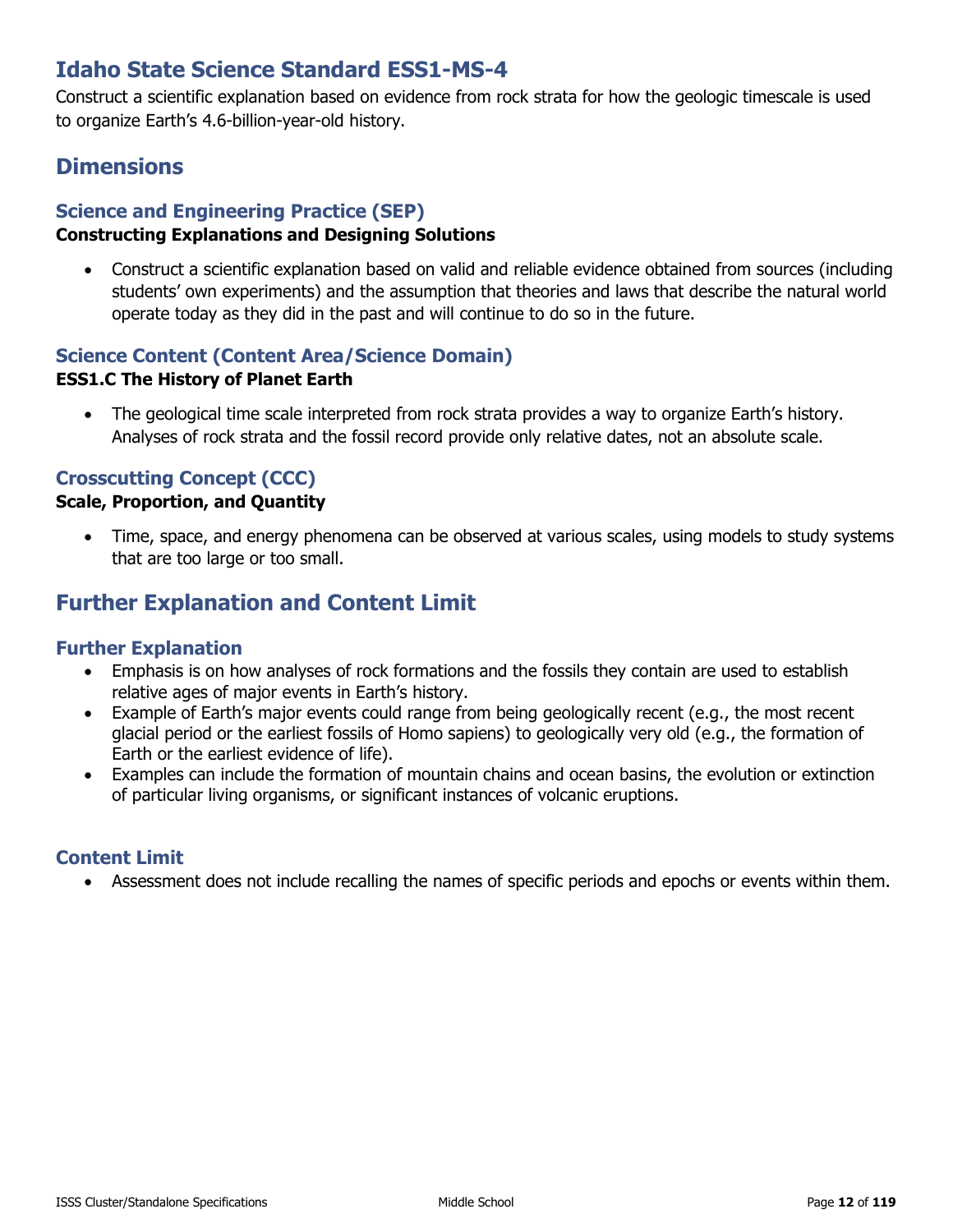# **Vocabulary that Could be Used in Clusters/Standalones**

- erosion
- weathering
- ancient
- prehistoric
- layer
- formation
- mineral
- sedimentary
- sediment
- metamorphic
- volcanic
- superposition
- cross-cutting
- fault
- fold
- geology
- geological

# **Vocabulary that Should Not be Used in Clusters/Standalones**

- Radioactive dating
- bio-geology
- geobiology
- relative dating
- numerical dating
- absolute dating
- carbon dating
- radiometric dating
- igneous
- stratigraphy
- biostratigraphy
- chronostratigraphy
- sequence stratigraphy
- bed
- lamina
- paleoenvironment
- paleoecology
- paleomagnetic

# **Phenomena**

- A very distinct clay layer tops the Hell Creek Formation in Montana. Below this layer, the Hell Creek is rich in dinosaur fossils; above the layer, no dinosaurs are found.
- The landscape of Cape Cod, Massachusetts, is almost entirely small hills of sand and gravel. However, a hole drilled 500 feet into the ground will hit hard metamorphic rock.
- In Box Canyon in Ouray, Colorado, metamorphic rocks that are standing vertical are capped by sedimentary rocks that are lying flat.
- The St. Peter Sandstone is a very white sandstone rock layer exposed in many places in the midwestern United States. The St. Peter is very uniform in appearance, but the rock layer sits on top of different kinds of rocks in the North than it does in Missouri.

- 1. Organize and/or arrange (e.g., using illustrations and/or labels, including taken from or added to, stratigraphic columns and/or geologic maps), or summarize, data/information so as to highlight trends, patterns, or correlations in paleoenvironmental changes, geological events/processes, and/or the appearance or disappearance in the record of specific organisms.
- 2. Generate/construct graphs, tables, or assemblages of illustrations, and/or labels of data/information that document patterns, trends, or correlations in how rock types and included fossils change over geologic time, recording different events and paleo environments. This may include sorting out distractors.
- 3. Use relationships identified in the data/information to hypothesize the relative age of specific rock layers, formations, or fossils, in a stratigraphic column or on a geologic map.
- 4. Identify patterns or evidence in the data/information that support inferences about what the paleoenvironment was like during time intervals represented in a stratigraphic column or on a geologic map.
- 5. Describe, identify, and/or select information needed to support an explanation.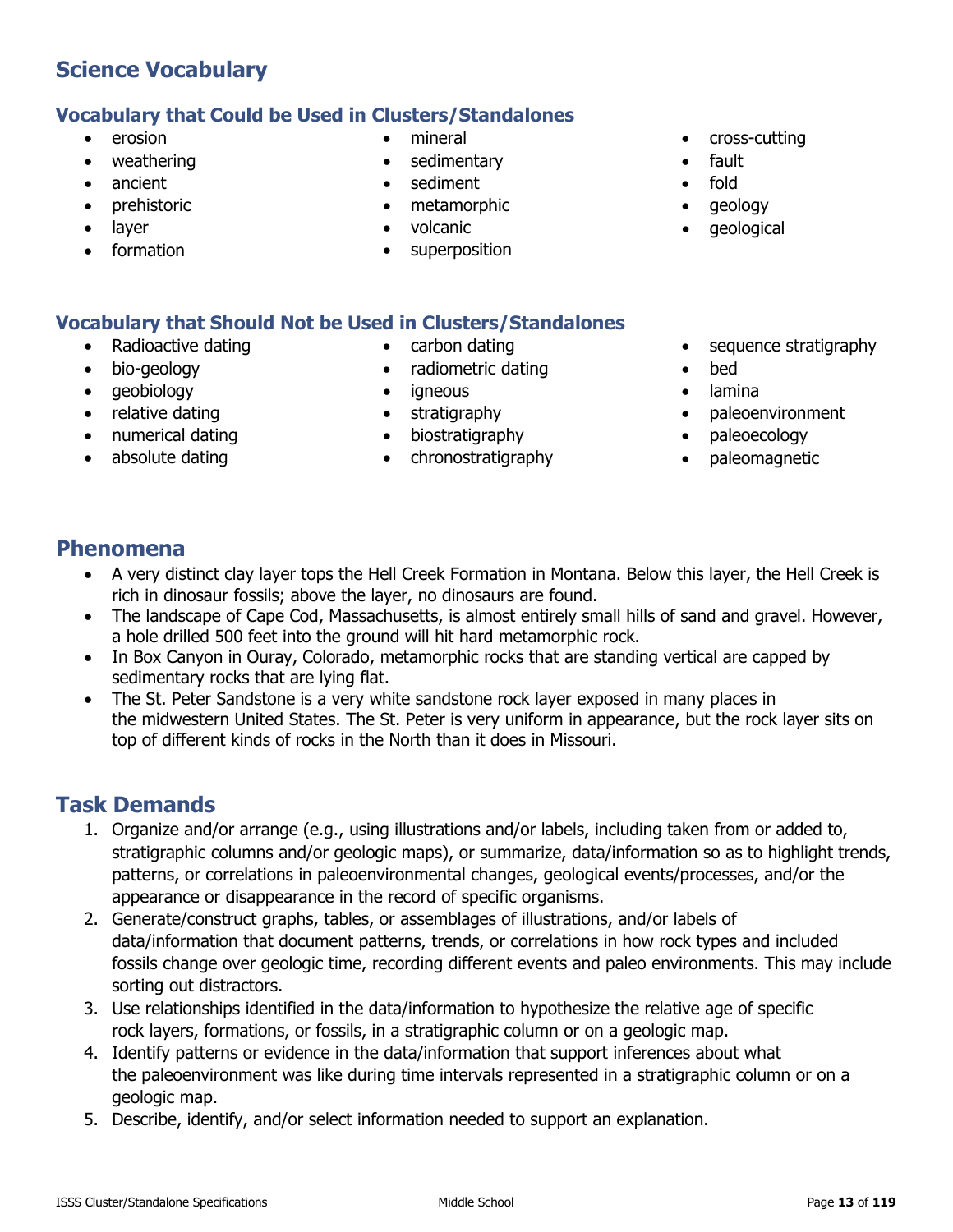# **Idaho State Science Standard ESS2-MS-1**

Develop a model to describe the cycling of Earth's materials and the flow of energy that drives this process.

### **Dimensions**

### **Science and Engineering Practice (SEP) Developing and Using Models**

• Develop and use a model to describe the phenomena.

### **Science Content (Content Area/Science Domain)**

### **ESS2.A: Earth's Materials and Systems**

• All Earth processes are the result of energy flowing and matter cycling within and among the planet's systems. This energy is derived from the sun and Earth's hot interior. The energy that flows and matter that cycles produce chemical and physical changes in Earth's materials and living organisms.

### **Crosscutting Concept (CCC)**

#### **Stability and Change**

• Explanations of stability and change in natural or designed systems can be constructed by examining the changes over time and processes at different scales, including the atomic scale.

# **Further Explanation and Content Limit**

### **Further Explanation**

• Emphasis is on the processes of melting, crystallization, weathering, sedimentation, and deformation, which act together to form minerals and rocks through the cycling of Earth's matter.

- Assessment does not include the identification and naming of minerals.
- Students do not need to know: specific processes of chemical or biogeochemical weathering; rock phase diagrams; mineral stability diagrams; mineral weathering orders; mineral crystallization orders (e.g., Bowen's Reaction Series); mineral metamorphism orders/temperatures/pressures/stabilities; rock metamorphism zones; specific processes that drive the tectonic engine (e.g., slab pull; ridge push).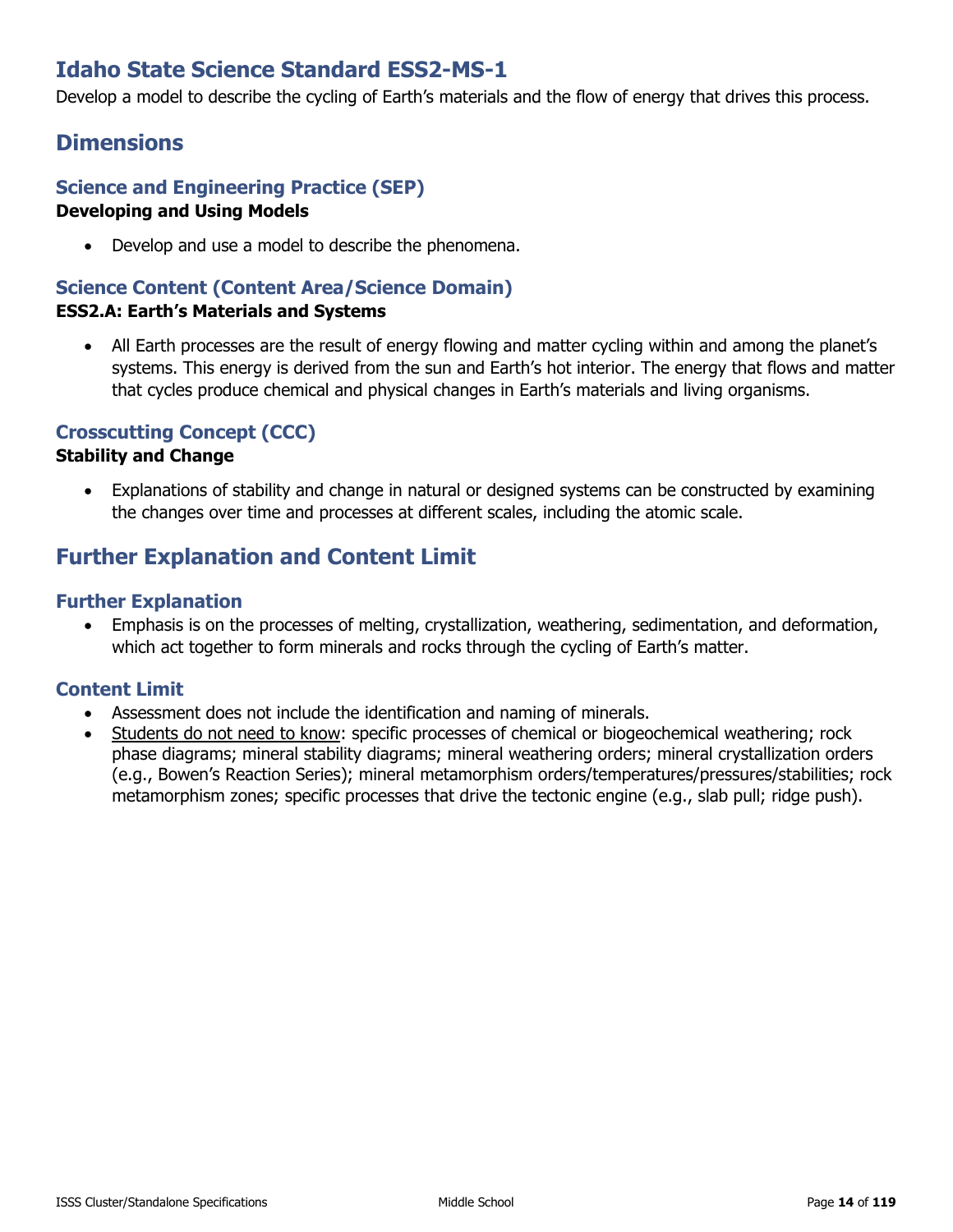# **Vocabulary that Could be Used in Clusters/Standalones**

- collide
- heat conduction
- transform
- transport
- heat transfer
- heat radiation
- thermal energy
- heat convection
- precipitation
- volcanic eruption
- chemical
- weathering
- erosion
- sediment
- deposition
- rock cycle
- ice wedge
- fault
- fold
- igneous rock
- metamorphic rock
- sedimentary rock
- volcanic rock
- plate tectonics
- crust
- mantle
- outer core
- inner core

### **Vocabulary that Should Not be Used in Clusters/Standalones**

- biogeology
- geobiology
- geochemistry
- biogeochemistry
- rock sequence
- convection current
- mountain building
- geochemical cycle
- tectonic uplift
- accretionary wedge
- accretionary prism

### **Phenomena**

- Lava from an erupting volcano in Hawaii flows across a road. The molten material is so hot that it emits light. Several months later, the material covering the road is a hard, black rock.
- A mountain is capped by metamorphic rock. Many cracks crisscross the rock. Rainwater often fills the fractures, freezing when temperatures drop. Over the years, the fractures become wider.
- An exposure of bedded sandstone has been cut by a plug of igneous rock. Near the edges of the igneous rock, the sandstone is discolored and displays a different texture from the rest of the exposure.
- An exposure of sedimentary rock contains pieces of a metamorphic rock that is exposed several miles away.

- 1. Select or identify from a collection of potential model components, including distractors, the components needed to model the phenomenon. Components might include different rock types, processes that change one rock type into another, surface environments on Earth where these processes occur and where different rock types exist, and layers within Earth where these processes occur. Sources of energy (radiation, convection) that drive the cycling (but *not* the creation of) matter should also be included as components.
- 2. Assemble or complete, from a collection of potential model components, an illustration, virtual representation of a physical model, or flow chart that is capable of representing how energy (radiation, convection) drives processes that cycle (but do *not* create) matter on Earth. This *does* not include labeling an existing diagram.
- 3. Manipulate the components of a model to demonstrate the changes, properties, processes, and/or events that act to result in the cycling of Earth's materials.
- 4. Make predictions about the effects of changes in the rock cycle. Predictions can be made by manipulating model components, completing illustrations, or selecting from lists with distractors.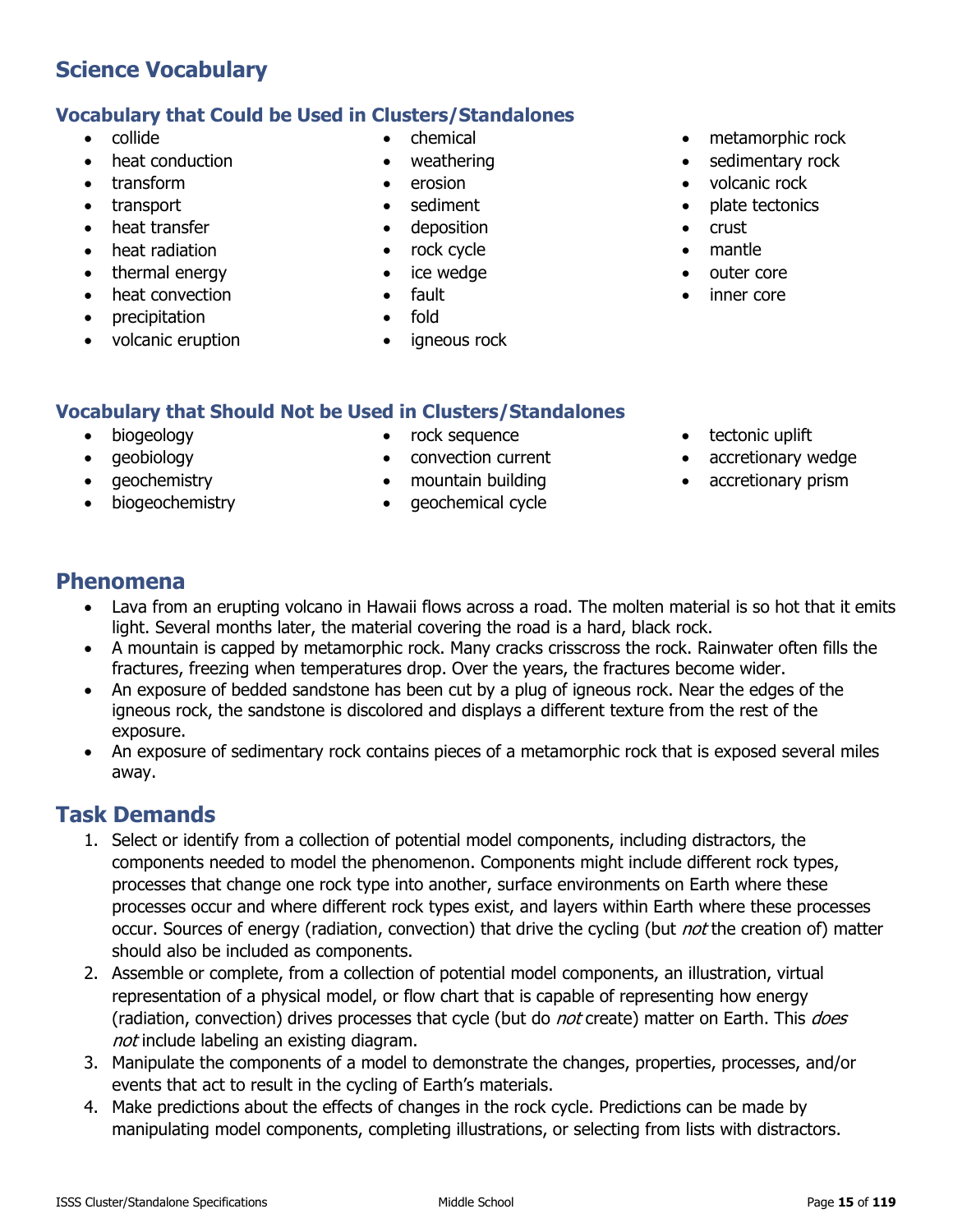- 5. Given models or diagrams of the rock cycle, identify different rock types and how they change in each scenario OR identify the properties of energy that cause Earth materials to cycle between different rock types.
- 6. Identify missing components, relationships, or other limitations of the model that can explain the cycling of Earth's materials.
- 7. Identify or select the relationships among components of a model that describe the relationship between energy and the cycling of matter that forms different types of rock, or explain the relationship between energy and the cycling of matter that forms different types of rock.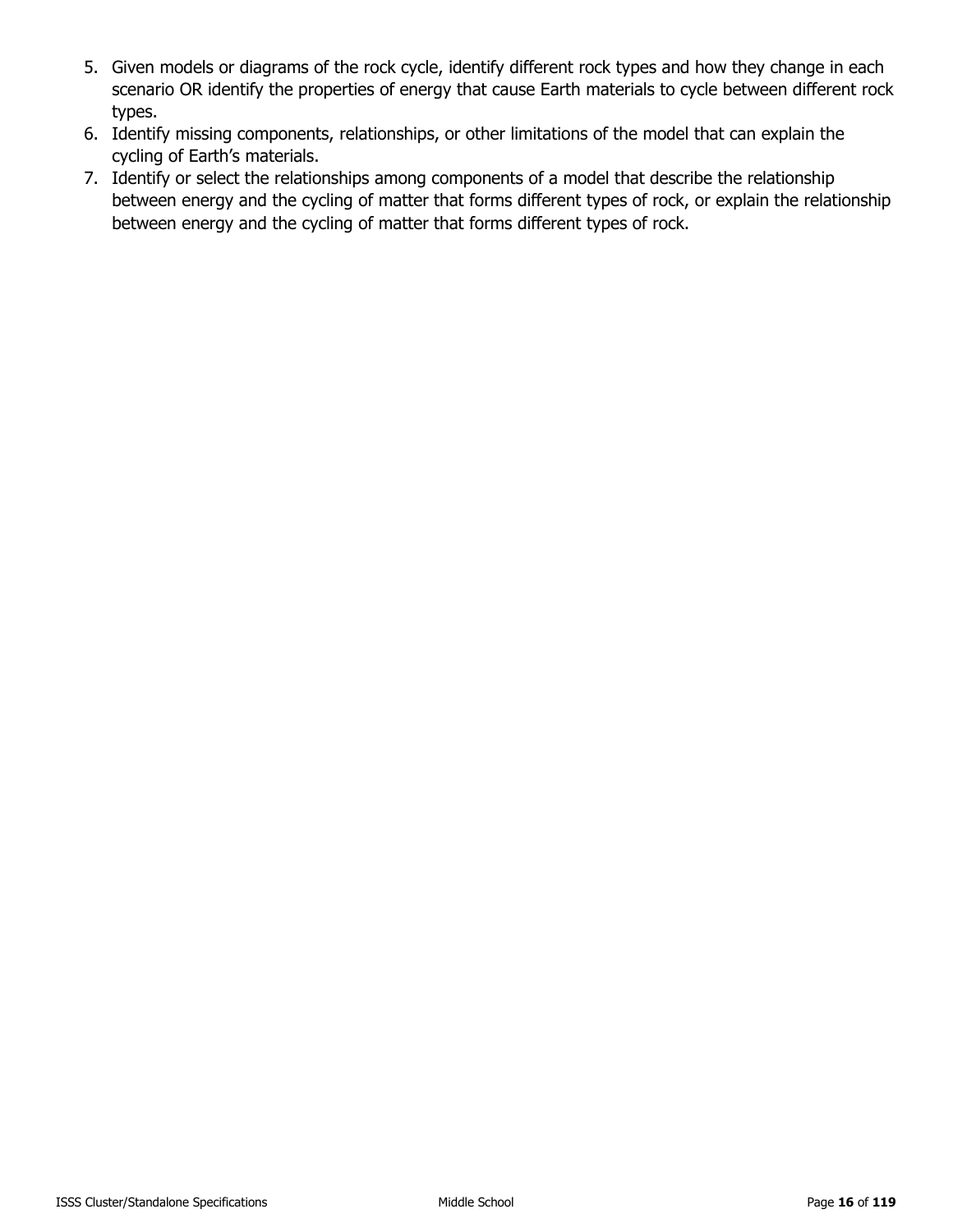# **Idaho State Science Standard ESS2-MS-2**

Construct an explanation based on evidence for how geoscience processes have changed Earth's surface at varying time and spatial scales.

# **Dimensions**

### **Science and Engineering Practice (SEP)**

### **Constructing Explanations and Designing Solutions**

• Construct a scientific explanation based on valid and reliable evidence obtained from sources (including the students' own experiments) and the assumption that theories and laws that describe nature operate today as they did in the past and will continue to do so in the future.

# **Science Content (Content Area/Science Domain)**

### **ESS2.A: Earth's Materials and Systems**

• The planet's systems interact over scales that rage from microscopic to global in size, and they operate over fractions of a second to billions of years. These interactions have shaped Earth's history and will determine its future.

### **ESS2.C: The Roles of Water in Earth's Surface Processes**

• Water's movements—both on the land and underground—cause weathering and erosion, which change the land's surface features and create underground formations.

### **Crosscutting Concept (CCC)**

### **Scale, Proportion, and Quantity**

• Time, space, and energy phenomena can be observed at various scales using models to study systems that are too large or too small.

# **Further Explanation and Content Limit**

### **Further Explanation**

- Emphasis is on how processes change Earth's surface at time and spatial scales that can be large (such as slow plate motions or the uplift of large mountain ranges) or small (such as rapid landslides or microscopic geochemical reactions), and how many geoscience processes (such as earthquakes, volcanoes, and meteor impacts) usually behave gradually but are punctuated by catastrophic events.
- Examples of geoscience processes include surface weathering and deposition by the movements of water, ice, and wind.
- Emphasis is on geoscience processes that shape local geographic features, where appropriate.

- Students are expected to know all of the components/processes of the rock cycle but not specific rock or mineral names.
- Students do not need to know Endogenic or exogenic systems, specific intervals of the Geological Time Scale by name, specific volcano types (shield, effusive, composite, etc.)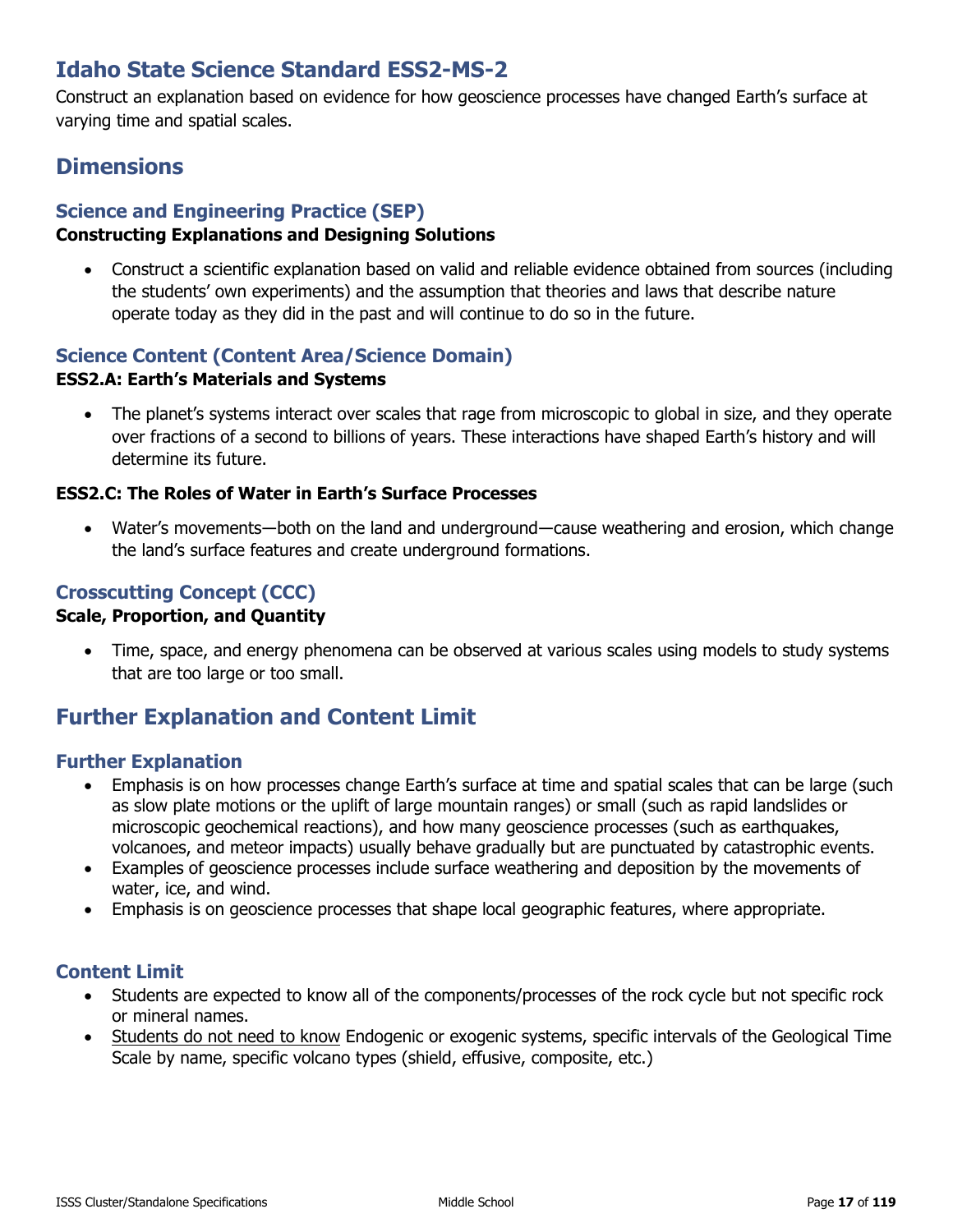### **Vocabulary that Could be Used in Clusters/Standalones**

- earthquake
- volcanic eruptions
- core
- crust
- mantle
- pressure
- continent
- erosion
- weathering
- magma
- lava
- igneous
- sedimentary
- metamorphic
- 
- 
- 
- mineral
- meteor
- crater
- plate tectonics
- continental drift
- subduction zone
- divergent boundary
- convergent boundary
- hot spot
- fault
- tsunami
- hurricane
- tornado
- fracture

### **Vocabulary that Should Not be Used in Clusters/Standalones**

- endogenic system
- exogenic system
- radiometric dating
- original horizontality
- superposition
- uniformitarianism
- primordial
- epoch
- eon
- period
- liquification
- Mohorovicic discontinuity (Moho)
- seismic waves
- seismograph
- Richter scale
- fumaroles
- mofettes
- solfataras
- Caledonian era
- Variscan era
- Alpine era
- massif
- graben
- monolith
- monadnock
- nappe system
- isostasy
- pluton
- batholith
- stratigraphy
- lithification
- evaporite
- hydrothermal
- relief
- topography
- continental shield
- terrain
- anticline
- syncline
- strike-slip fault
- horst
- orogenesis
- tephra
- caldera

- **Phenomena**
	- A hillside in Oregon experiences an intense rain storm. At the end of the storm, part of the hillside collapses, covering a road with mud and debris.
	- In Northern Arizona, there is a large circular depression.
	- In southeastern Pennsylvania, the landscape is dotted with a number of irregular holes that lead to caves.
	- When viewed from orbit, the Eastern coastline of South America and the Western Coast of Africa look as though they were joined together, similar to a jigsaw puzzle.
- folding
- compressing
- sea floor spreading
- layer
- ridge
- rock cycle
- trench
- plateau
- slope
- landslides
- floods
- caves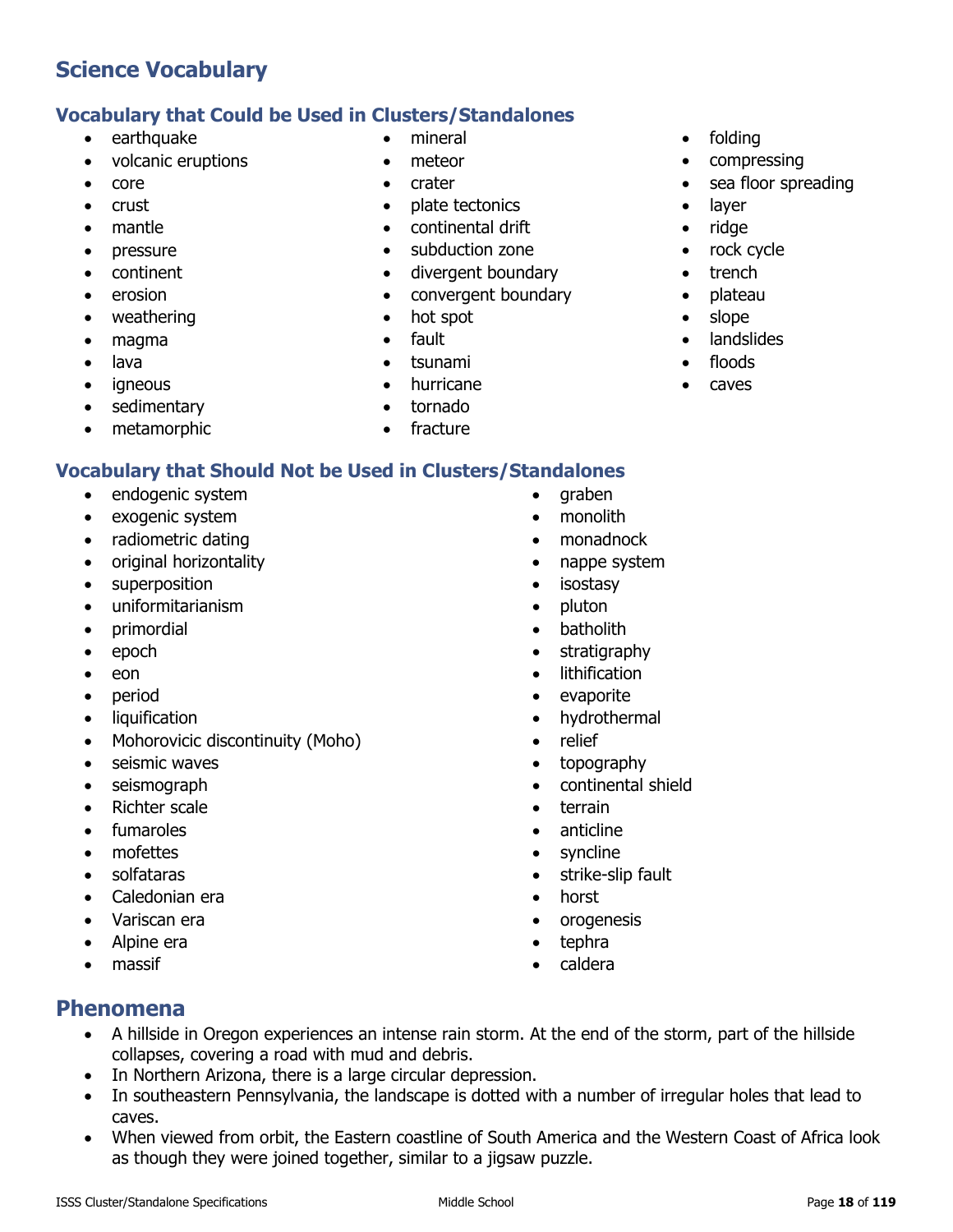- 1. Articulate, describe, illustrate, or select the relationships, interactions, and/or processes to be explained. This may entail sorting relevant from irrelevant information or features.
- 2. Express or complete a causal chain explaining how a given process(es) acts to modify Earth's surface in the long term and/or short term. This may include indicating directions of causality in an incomplete model such as a flow chart or diagram, or completing cause and effect chains.
- 3. Identify evidence supporting the inference of causation that is expressed in a causal chain for a process(es) that acts to modify Earth's surface in the long term and/or short term.
- 4. Use an explanation to predict the effect of the process on Earth's surface, given a change in conditions (e.g., atmospheric, tectonic, geological, hydrologic).
- 5. Describe, identify, and/or select information needed to support an explanation for how processes affect Earth's surface over the short and/or long term.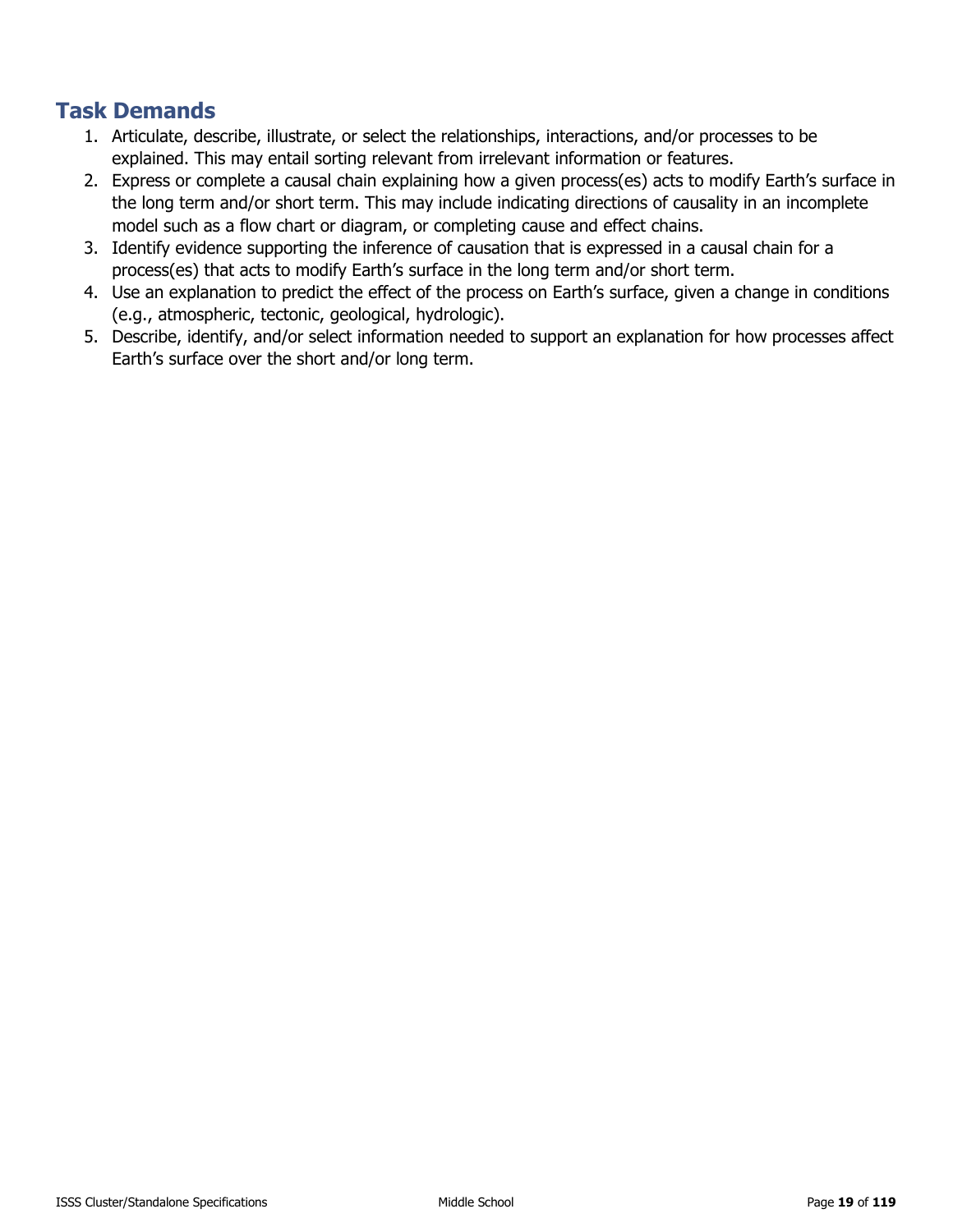# **Idaho State Science Standard ESS2-MS-3**

Analyze and interpret data on the distribution of fossils and rocks, continental shapes, and seafloor structures to provide evidence of past plate motions.

# **Dimensions**

# **Science and Engineering Practice (SEP)**

### **Analyzing and Interpreting Data**

• Analyze and interpret data to provide evidence for phenomena.

### **Science Content (Content Area/Science Domain) ESS1.C: The History of Planet Earth**

• Tectonic processes continually generate new ocean sea floor at ridges and destroy old sea floor at trenches. (secondary)

### **ESS2.B: Tectonics and Large-Scale System Interactions**

• Maps of ancient land and water patterns, based on investigations of rocks and fossils, make clear how Earth's plates have moved great distances, collided, and spread apart.

### **Crosscutting Concept (CCC)**

#### **Patterns**

• Patterns in rates of change and other numerical relationships can provide information about natural systems.

# **Further Explanation and Content Limit**

### **Further Explanation**

• Examples of data include similarities of rock and fossil types on different continents, the shapes of continents (including continental shelves), and the locations of ocean structures (such as ridges fracture zones, and trenches).

- Paleomagnetic anomalies in oceanic and continental crust are not assessed.
- Students do not need to know: Specific chemical makeup of the crust, mantle, and core; specific rocks within major categories (e.g., basalt, amphibolite, granite); mineral crystallization orders (e.g., Bowen's Reaction Series), mineral melt orders.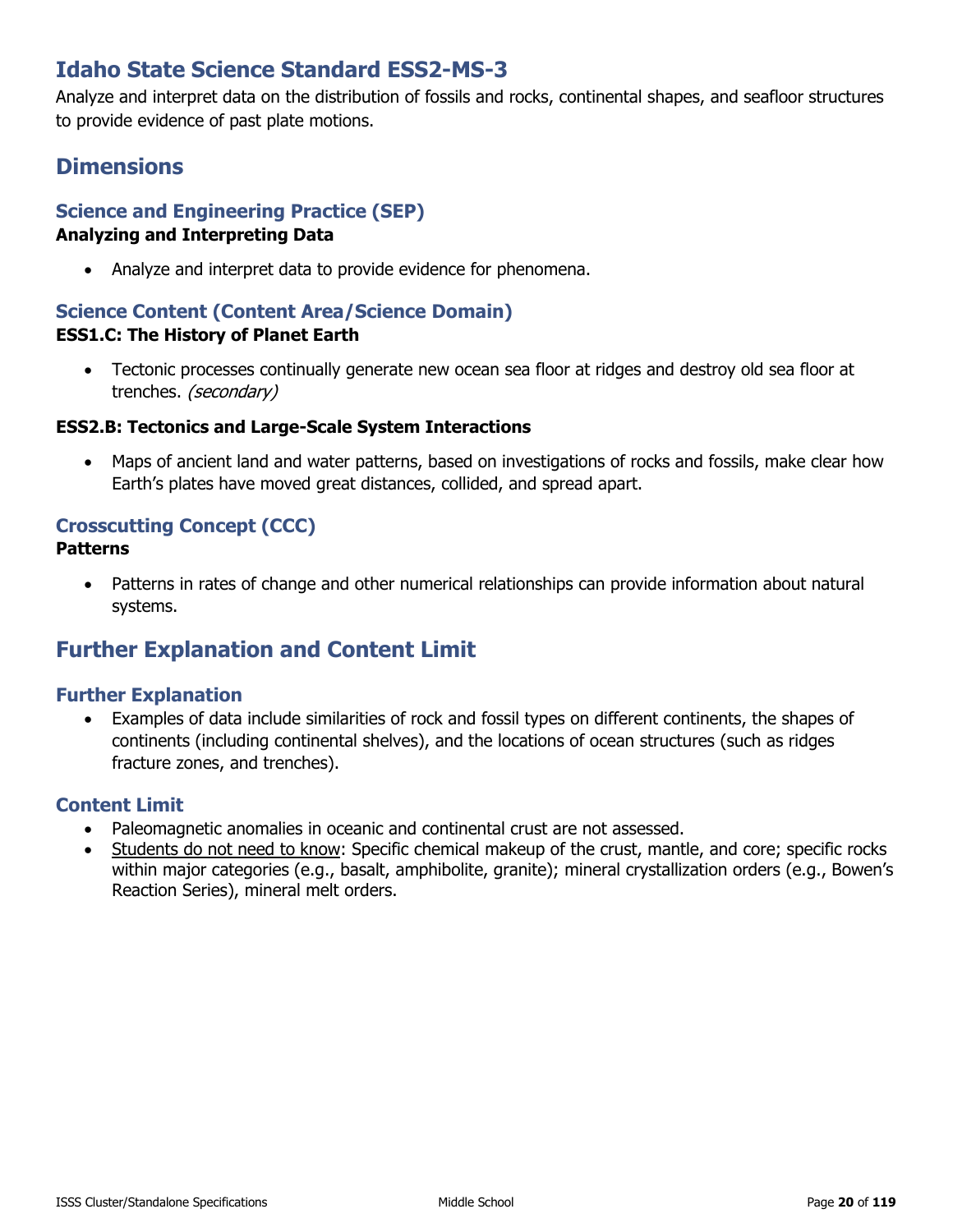### **Vocabulary that Could be Used in Clusters/Standalones**

- crust
- mantle
- core
- convection
- density
- plate tectonics
- earthquake
- geosphere
- element
- continental
- upwelling
- convection

### **Vocabulary that Should Not be Used in Clusters/Standalones**

- block (as in fault)
- accretionary wedge
- accretionary prism
- mantle composition
- stress (tectonic)
- strain (tectonic)
- normal fault
- transform fault
- trench
- subduction
- ridge
- volcanic
- sedimentary
- fault
- extension
- volcanic rock
- sedimentary rock
- metamorphic rock
- hotspot
- thrust fault
	- reverse fault
	- foot wall
	- hanging wall
	- felsic
	- mafic
	- ultramafic

### **Phenomena**

- There are volcanoes on all of the Hawaiian islands. But only volcanoes on the southeastern most island, Hawaii, are active today.
- Earthquakes are very commonly felt on the islands of Japan.
- The Atlantic coasts of South America and Africa appear to fit together like two jigsaw puzzle pieces. Identical fossils of certain plants and animals are preserved in rocks found along both coasts.
- Earthquakes are very rare in the State of Florida.

- 1. Identify patterns or evidence in the data that supports conclusions about how the Earth's plates have moved and interacted with each other (e.g., converged or diverged).
- 2. Use relationships identified in the data to predict the locations of fossils, earthquakes, or volcanoes.
- 3. Illustrate, graph or identify relevant features or data that can be used to identify past plate motions or estimate the rate of change in tectonic processes.
- 4. Organize and/or arrange (e.g., using illustrations and/or labels), or summarize data to highlight trends, patterns, or correlations.
- 5. Compile from given information, the data needed to identify a pattern in the rate of change or evidence of past plate motions.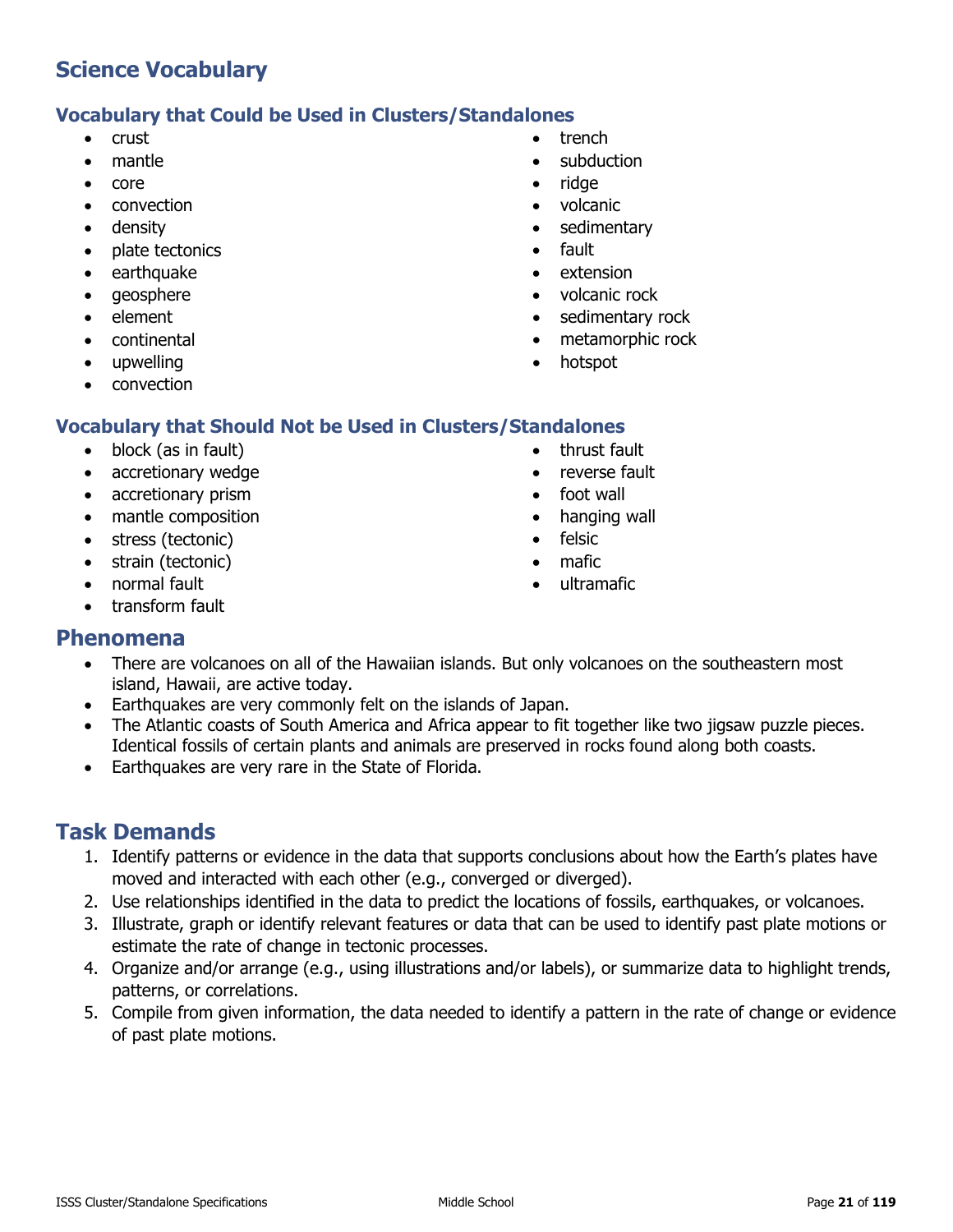# **Idaho State Science Standard ESS2-MS-4**

Develop a model to describe how the cycling of water through Earth's systems is driven by energy from the sun, gravitational forces, and density.

# **Dimensions**

### **Science and Engineering Practice (SEP)**

### **Developing and Using Models**

• Develop a model to describe unobservable mechanisms.

#### **Science Content (Content Area/Science Domain) ESS2.C: The Roles of Water in Earth's Surface Processes**

- Water continually cycles among land, ocean, and atmosphere via transpiration, evaporation, condensation and crystallization, and precipitation, as well as downhill flows on land.
- Global movements of water and its changes in form are propelled by sunlight and gravity.

### **Crosscutting Concept (CCC)**

#### **Energy and Matter**

• Within a natural or designed system, the transfer of energy drives the motion and/or cycling of matter.

# **Further Explanation and Content Limit**

### **Further Explanation**

- Examples of models can be conceptual or physical.
- Content emphasis is on the ways water changes its state as it moves through the multiple pathways of the hydrologic cycle.
- Practice emphasis is on developing a model and being able to explain reasoning behind choices made relative to the developing or changing of a model. While a few interactions can be about using the model, the focus should not be on using the model or designing an experiment using the model. Any stand-alone items written to this standard should be centered on the development of models.

- A quantitative understanding of the latent heats of vaporization and fusion is not assessed.
- Students do not need to know:
	- Cloud types
	- Types of aquifers and components of aquifers
	- Concepts of subsurface water flow and transmissivity (e.g., permeability/porosity of the substrate and interactions with fluids; behaviors of subsurface fluids under confinement (both quantitatively and qualitatively)).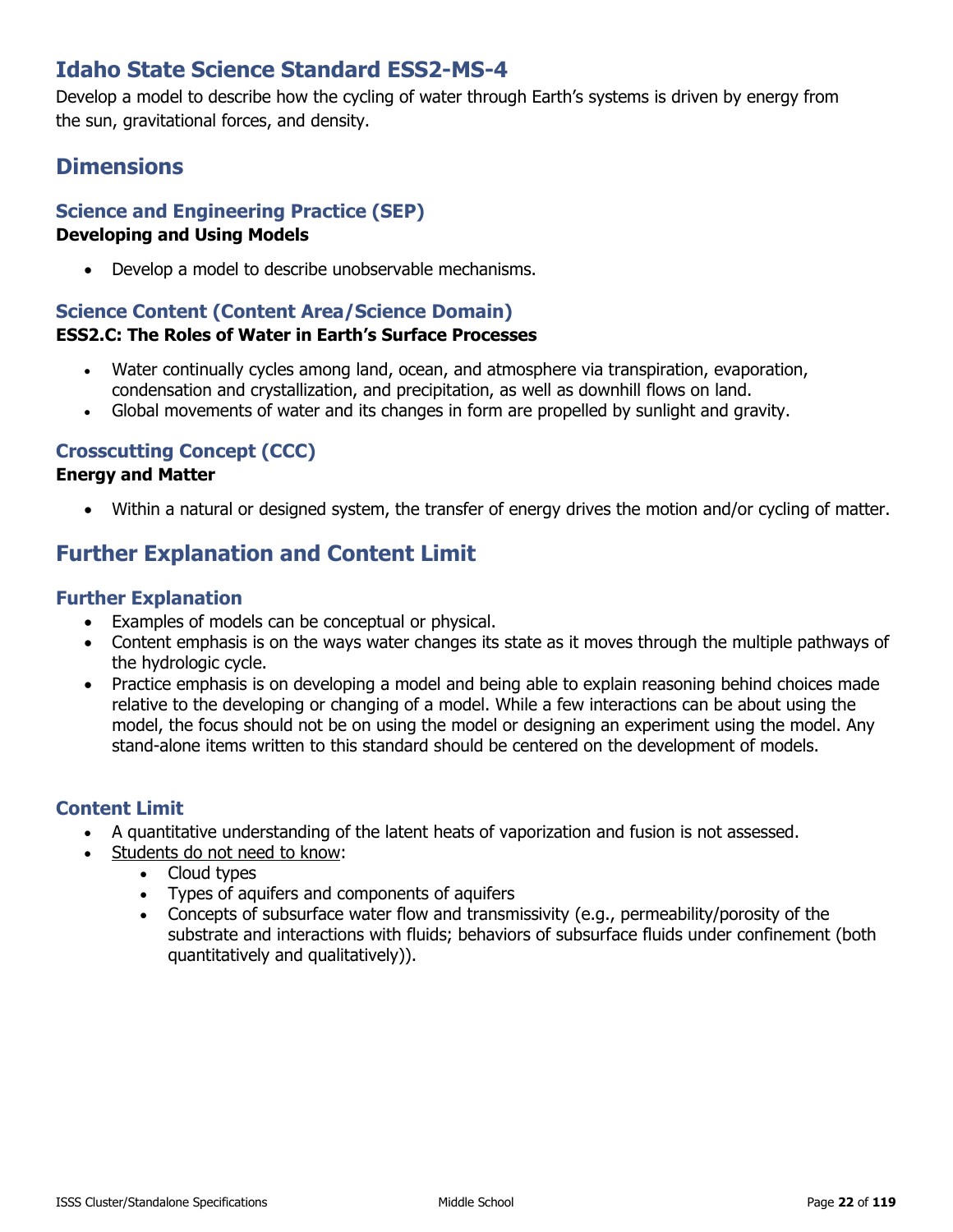### **Vocabulary that Could be Used in Clusters/Standalones**

- precipitation
- transpiration
- evaporation
- condensation
- crystallization
- density

# **Vocabulary that Should Not be Used in Clusters/Standalones**

- hyporheic zone
- aquifer
- aquitard
- aquiclude
- subsurface flow
- sublimination
- vadose zone
- unsaturated zone
- water table
- phreatic surface
- capillary fringe
- saturated zone
- phreatic zone
- drainage basin
- runoff
- temperature
- air pressure
- particle
- atmosphere
- watershed
- porosity
- permeability
- transmissivity
- recharge
- recharge area
- discharge
- discharge area
- potentiometric surface
- hydraulic head
- lithosphere
- biosphere
- hydrosphere
- cryosphere

### **Phenomena**

- When driving over a bridge on a cool morning, you see fog over the river but not over the land.
- Morning fog and mist soon disappears after the sun rises on a clear day.
- The Blue Mountains have snow that melts (eventually) into the Columbia River to the John Day Dam.
- In the Iowa cornfields in the summer, a dense dome of humidity forms over the cornfields.

- 1. Select or identify from a collection of potential model components including distractors, the components needed to model evaporation, condensation, transpiration, precipitation or other behaviors of water molecules during the water cycle.
- 2. Assemble or complete, from a collection of potential model components, an illustration or flow chart that is capable of representing the phenomenon. This does not include labeling an existing diagram.
- 3. Manipulate the components of a model to demonstrate the effects those adjustments would have on the behavior of water in the water molecules in the water cycle.
- 4. Make predictions about the effects of changes to the parts of the model. Predictions can be based on manipulating model components, completing illustrations, or selecting from a list with distractors.
- 5. Identify missing components, relationships, or other limitations of the model.
- 6. Describe, select, or identify the relationships among components of a model that describe or explains the phenomenon.
- 7. Identify, describe or explain reasons for choosing components of a model of the water cycle.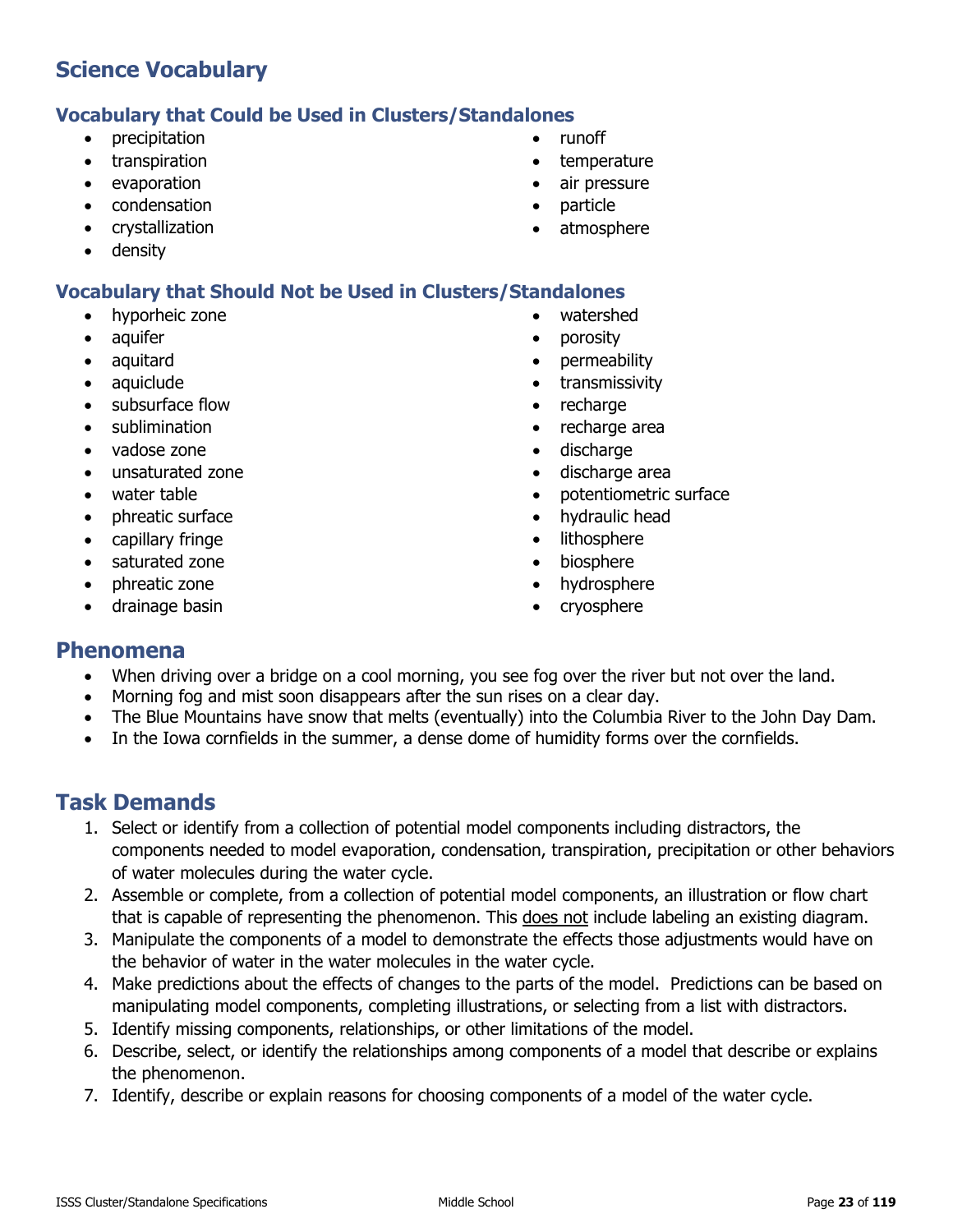# **Idaho State Science Standard ESS2-MS-5**

Collect data to provide evidence for how the motions and complex interactions of air masses result in changes in weather conditions.

# **Dimensions**

# **Science and Engineering Practice (SEP)**

### **Planning and Carrying Out Investigations**

• Collect data to produce data to serve as the basis for evidence to answer scientific questions or test design solutions under a range of conditions.

#### **Science Content (Content Area/Science Domain) ESS2.C: The Roles of Water in Earth's Surface Processes**

• The complex patterns of the changes and the movement of water in the atmosphere, determined by winds, landforms, and ocean temperatures and currents, are major determinants of local weather patterns.

### **ESS2.D: Weather and Climate**

• Because these patterns are so complex, weather can only be predicted probabilistically.

### **Crosscutting Concept (CCC)**

### **Cause and Effect**

• Cause and effect relationships may be used to predict phenomena in natural or designed system.

# **Further Explanation and Content Limit**

### **Further Explanation**

- Emphasis is on how air masses flow from regions of high pressure to low pressure, causing weather (defined by temperature, pressure, humidity, precipitation, and wind) at a fixed location to change over time, and how sudden changes in weather can result when different air masses collide.
- Emphasis is on how weather can be predicted within probabilistic ranges.
- Examples of data can be provided to students (such as weather maps, diagrams, and visualizations) or obtained through laboratory experiments (such as condensation).

- Assessment does not include recalling the names of cloud types or weather symbols used on weather maps or the reported diagrams from weather stations.
- Weather incidents internal to air masses are excluded because the focus is on the interfaces between large scale air masses.
- Students do not need to know: Names of the various types of clouds, weather symbols used on weather maps, weather symbols used on reports from weather stations. A legend will be included on weather maps.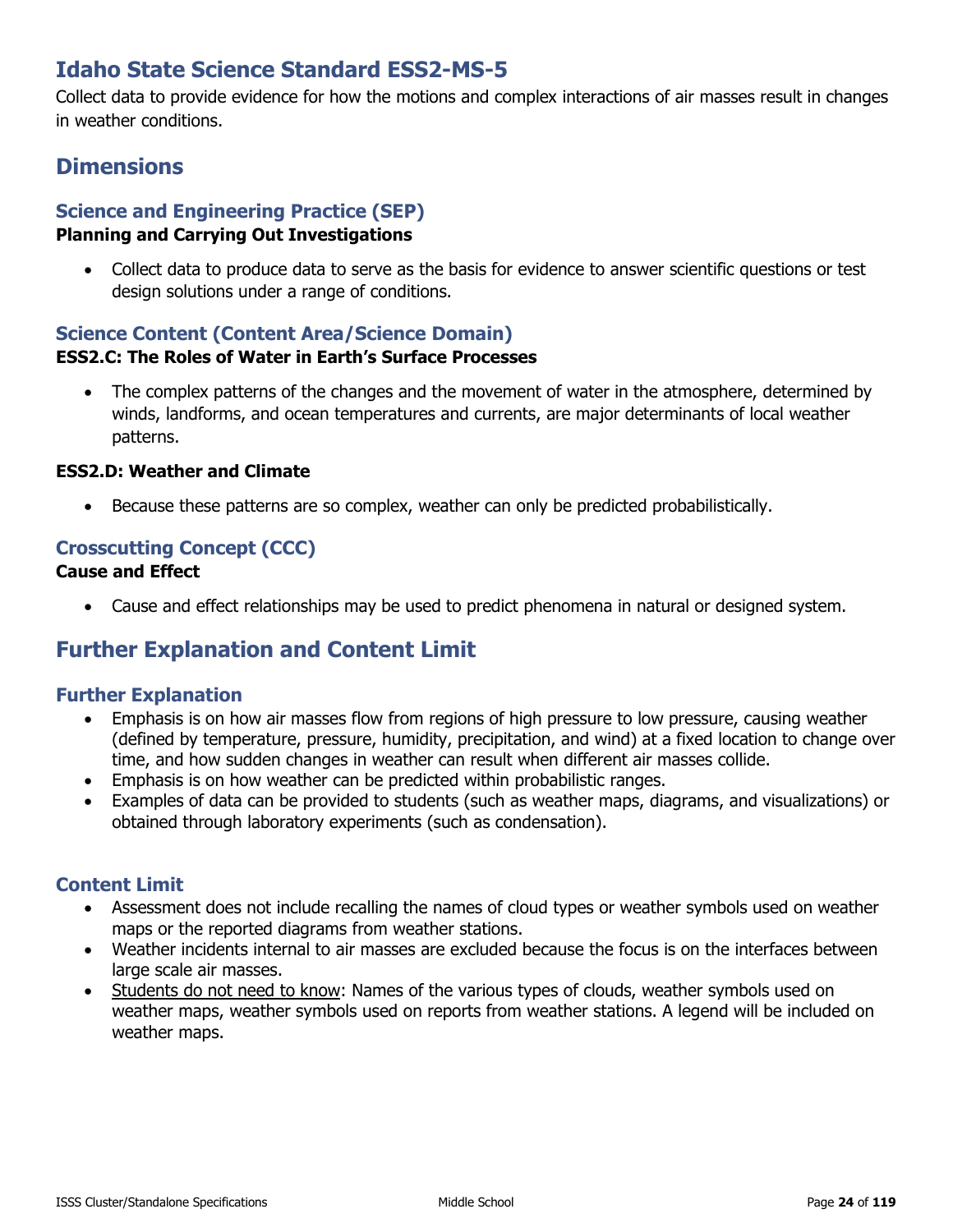### **Vocabulary that Could be Used in Clusters/Standalones**

- density
- temperature
- pressure
- humidity
- precipitation
- wind speed
- wind direction
- air mass
- cold/warm front
- condensation
- evaporation
- latitude
- altitude
- flow
- thermometer
- barometer
- anemometer
- dew point
- stationary front
- occluded front
- warm front
- cold front

### **Vocabulary that Should Not be Used in Clusters/Standalones**

- horse latitudes
- Tropic of Capricorn
- Tropic of cancer
- Cyclone
- Anticyclone
- Isobar
- Isotherm
- Pressure gradient
- Coriolis force
- Hygrometer and psychrometer (humidity meters)
- Jet stream

### **Phenomena**

- One fall day starts out warm and fairly still. The wind picks up and the temperature drops and it begins to rain.
- The flag outside a school has been resting against the flagpole, unmoving all morning. In the early afternoon, it starts flapping in the wind. At sunset, rain begins.
- Fall days were chilly, then the temperature warmed up for a few days.
- A tornado formed in the Pacific Ocean near Oregon.

- 1. Evaluate the sufficiency and limitations of data collected to explain the phenomenon.
- 2. Identify the outcome data that should be collected in an investigation of the interactions of air masses and the resulting changes in weather conditions.
- 3. Make and/or record observations about the interactions of air masses and/or the relationships between those interactions and patterns of weather in a particular location.
- 4. Describe, illustrate, or select tools, locations, and/or methods to use in investigations of phenomena related to interactions of air masses. This should show how or where measurements will be taken.
- 5. Identify, select, or describe the relevance of particular data or sources relevant to the process of weather forecasting.
- 6. Predict the effects of given changes in the air masses' interactions on subsequent weather.
- 7. Identify or specify inferences supported by data collected.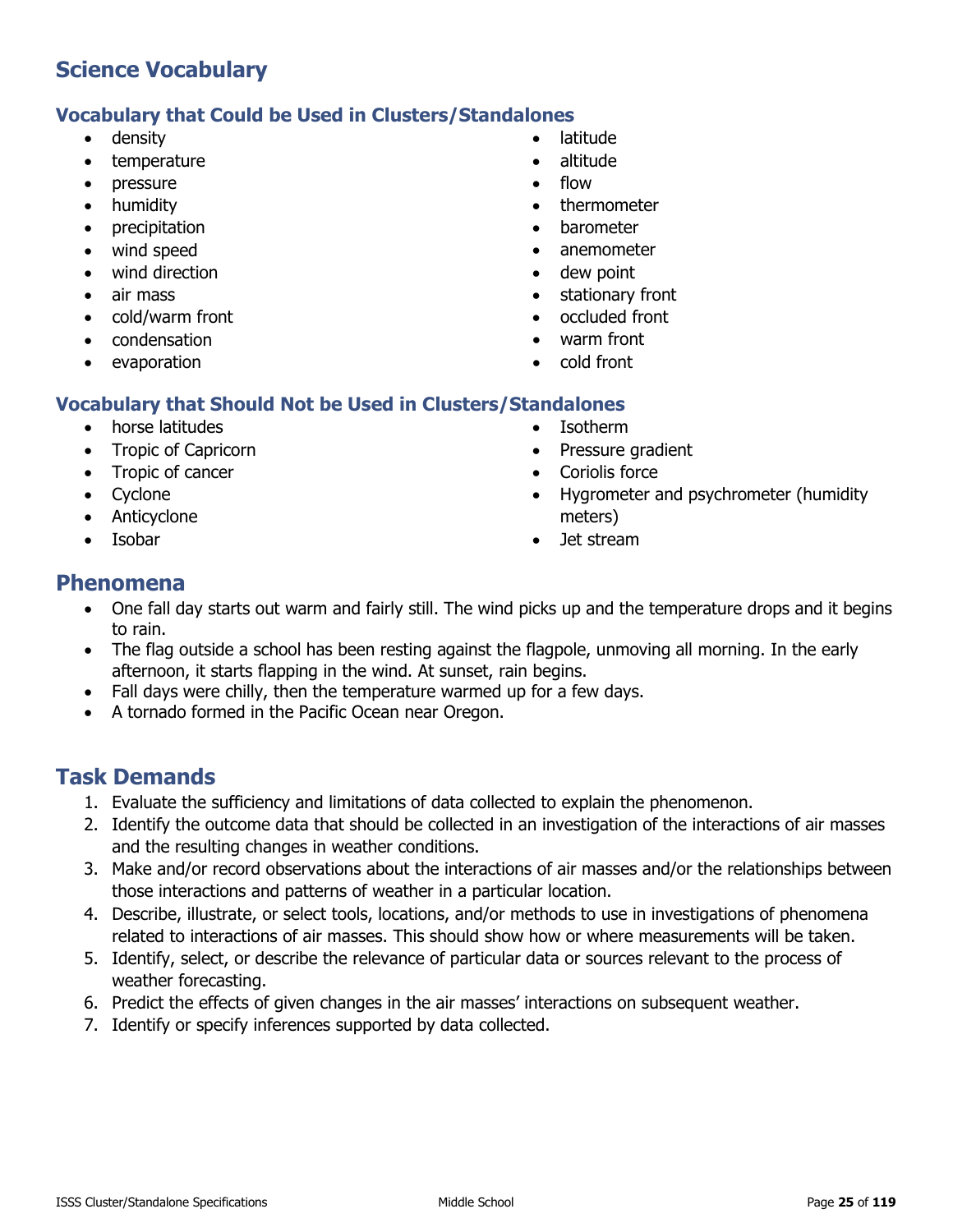# **Idaho State Science Standard ESS2-MS-6**

Develop and use a model to describe how unequal heating and rotation of the Earth cause patterns of atmospheric and oceanic circulation that determine regional climates.

# **Dimensions**

### **Science and Engineering Practice (SEP)**

### **Developing and Using Models**

• Develop and use a model to describe phenomena.

### **Science Content (Content Area/Science Domain) ESS2.C: The Roles of Water in Earth's Surface Processes**

• Variations in density due to variations in temperature and salinity drive a global pattern of interconnected ocean currents.

### **ESS2.D: Weather and Climate**

- Weather and climate are influenced by interactions involving sunlight, the ocean, the atmosphere, ice, landforms, and living things. These interactions vary with latitude, altitude, and local and regional geography, all of which can affect oceanic and atmospheric flow patterns.
- The ocean exerts a major influence on weather and climate by absorbing energy from the sun, releasing it over time, and globally redistributing it through ocean currents.

### **Crosscutting Concept (CCC)**

### **Systems and System Models**

• Models can be used to represent systems and their interactions—such as inputs, processes and outputs—and energy, matter, and information flows within systems.

# **Further Explanation and Content Limit**

### **Further Explanation**

- Emphasis is on how patterns vary by latitude, altitude, and geographic land distribution.
- Emphasis of atmospheric circulation is on the sunlight-driven latitudinal banding, the Coriolis Effect, and resulting prevailing winds; emphasis of ocean circulation is on the transfer of heat by the global ocean convection cycle, which is constrained by the Coriolis Effect and the outlines of continents.
- Examples of models can be diagrams, maps and globes, or digital representations.

- Assessment does not include the dynamics of the Coriolis effect.
- Students do not need to know: names of specific winds, different cloud types (cumulus, cirrus etc.), names of specific ocean currents, or perform any quantitative analyses based on the Coriolis Effect, mathematical calculations beyond trends, or measurements of central tendency.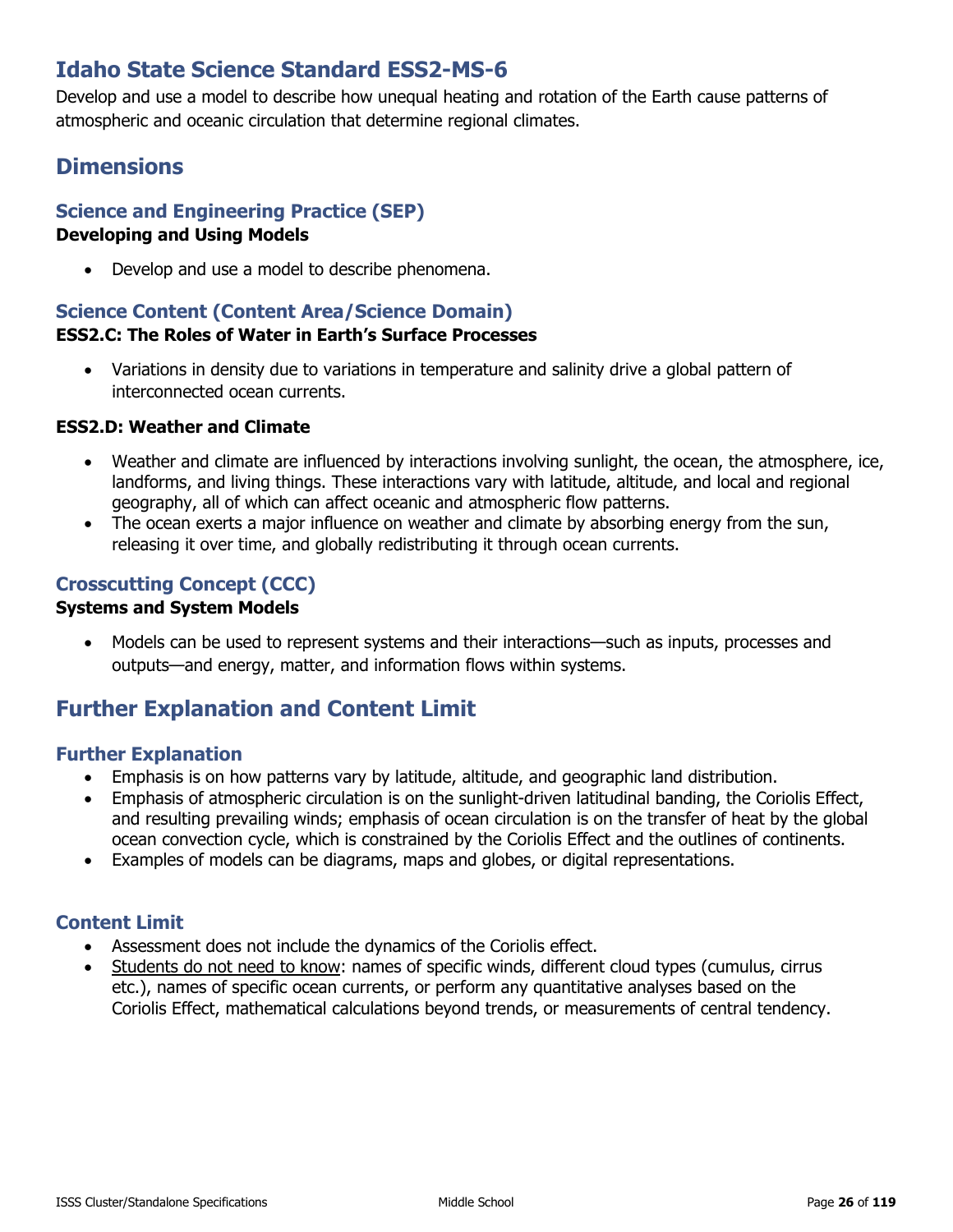- climate
- temperature

- atmospheric pressure
- density
- current
- latitude
- altitude
- Coriolis effect
- convection
- condensation
- precipitation
- cloud
- water cycle
- air mass circulation
- vegetation
- latitude
- longitude
- rain shadow

#### **Vocabulary that Should Not be Used in Clusters/Standalones**

- trade winds
- **Easterlies**

• cumulus

• Westerlies

• Gulf Stream • Labrador

• cirrus

- UV rays
- horse latitudes
- Tropic of Cancer
- Tropic of Capricorn

### **Phenomena**

- In December 2010, Gary, Indiana, on the southeast shores of Lake Michigan, had approximately 30 inches of snow over a three-day period, whereas Chicago, Illinois, 30 miles away, received barely any snow.
- Onshore and offshore breezes—in the morning, the breeze comes in from the ocean. At night, the breeze is blowing in the opposite direction.

• other cloud names

- Wind storms in the Sahara become hurricanes that affect the east coast of North America and the Caribbean, but not the coast of South America.
- The Westerlies vs. The Easterlies and the trade winds—why are these wind patterns banded as you move north from the equator?

- 1. Select or identify from a collection of potential model components, including distractors, components needed for a model that can explain the effect of unequal heating of Earth's surface. Components might include oceans, land forms, wind currents, ocean currents, energy flows, upwelling, downwelling, water temperature, air temperature, and salinity.
- 2. Assemble or complete an illustration or flow chart that is capable of representing the effect of unequal heating of Earth's systems on atmospheric and oceanic circulation. Key components of the model might include: oceans, land forms, wind current, ocean current, energy flows, upwelling, downwelling, water temperature, and salinity.
- 3. Manipulate the components of a model to demonstrate the changes, properties, processes, and/or events that act to result in a phenomenon.
- 4. Make predictions about the effects of changes in temperature on a phenomenon. Predictions can be made by manipulating model components, completing illustrations, or selecting from lists with distractors. Make predictions about the effects of changes in water temperature or density, distance from the lake, location, etc.
- 5. Identify missing components, relationships, or other limitations of a model.
- 6. Describe, select, or identify the relationships among components of a model that explain the effect of unequal heating of Earth's systems on atmospheric and oceanic circulation.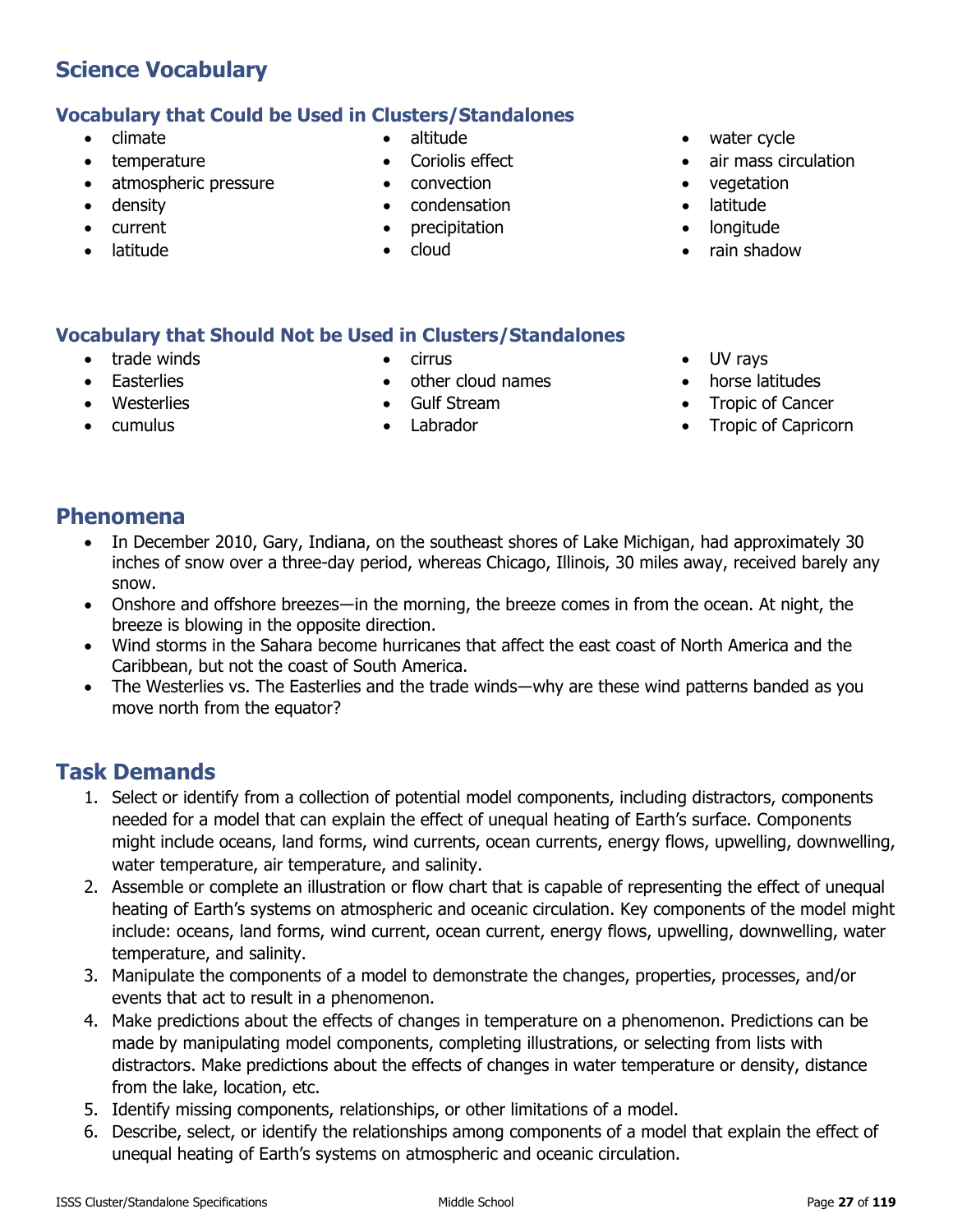# **Idaho State Science Standard ESS3-MS-1**

Construct a scientific explanation based on evidence for how the uneven distributions of Earth's mineral, energy, and groundwater resources are the result of past and current geoscience processes.

# **Dimensions**

### **Science and Engineering Practice (SEP)**

### **Constructing Explanations and Designing Solutions**

• [Construct a scientific explanation based on valid and reliable evidence obtained from sources \(including](http://www.nap.edu/openbook.php?record_id=13165&page=67)  [the students' own experiments\) and the assumption that theories and laws that describe the natural](http://www.nap.edu/openbook.php?record_id=13165&page=67)  [world operate today as they did in the past and will continue to do so in the future.](http://www.nap.edu/openbook.php?record_id=13165&page=67)

### **Science Content (Content Area/Science Domain)**

### **ESS3.A: Natural Resources**

• Humans depend on Earth's land, ocean, atmosphere, and biosphere for many different resources. Minerals, fresh water, and biosphere resources are limited, and many are not renewable or replaceable over human lifetimes. These resources are distributed unevenly around the planet as a result of past geologic processes.

### **Crosscutting Concept (CCC)**

### **Cause and Effect**

• Cause-and-effect relationships may be used to predict phenomena in natural or designed systems.

# **Further Explanation and Content Limit**

### **Further Explanation**

- Emphasis is on how these resources are limited and typically non-renewable, and how their distributions are significantly changing as a result of removal by humans.
- Examples of uneven distributions of resources as a result of past processes include but are not limited to petroleum (location of the burial of organic marine sediments and subsequent geologic traps), metal ores (location of past volcanic and hydrothermal activity associated with subduction zones), and soil (location of active weathering and/or deposition of rock).

### **Content Limit**

• NA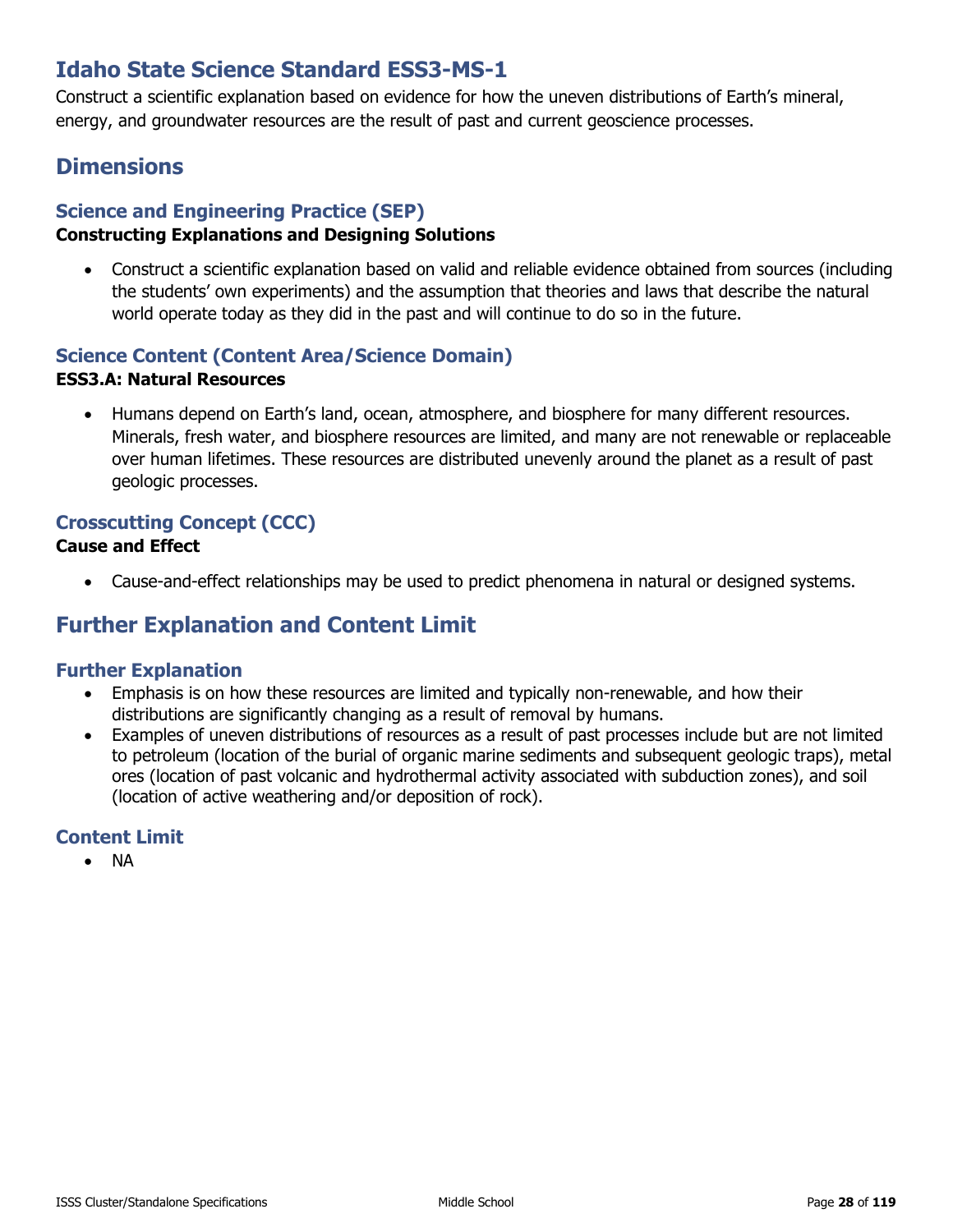### **Vocabulary that Could be Used in Clusters/Standalones**

- agricultural
- biosphere
- conservation
- consumption
- deposition
- distribution
- efficient
- energy source
- geologic trap
- hydrothermal
- impact
- interdependence
- marine sediment
- metal ore
- organic
- petroleum
- regulation
- renewable energy
- subduction zone

### **Vocabulary that Should Not be Used in Clusters/Standalones**

- bitumen
- harvesting of resources
- viscous
- natural gas
- oil shale
- sustainability
- tar sand
- extract
- irreversible

### **Phenomena**

- Large surface deposits of sand and gravel are much more common in Massachusetts than they are in Virginia.
- Diamonds are found on the ground in a State Park in southwestern Arkansas.
- Bauxite, an Aluminum ore, and fossil tree roots are found in an exposure in Queensland, Australia.
- A well is drilled and water is discovered near Colorado Springs, CO. Ten miles to the Southwest, another well is drilled to the same depth and no water is discovered.

- 1. Articulate, describe, illustrate, or select the relationships, interactions, and/or processes to be explained. This may entail sorting relevant from irrelevant information or features.
- 2. Express or complete a causal chain explaining that the uneven distribution of Earth's mineral, energy, and groundwater resources are the result of past and current geoscience processes. This may include indicating directions of causality in an incomplete model such as a flow chart or diagram, or completing cause-and-effect chains.
- 3. Identify evidence supporting the inference of causation that is expressed in a causal chain.
- 4. Use an explanation to predict the distribution of Earth's mineral, energy, or groundwater resources, given a change in current geoscience processes.
- 5. Describe, identify, and/or select information needed to support an explanation.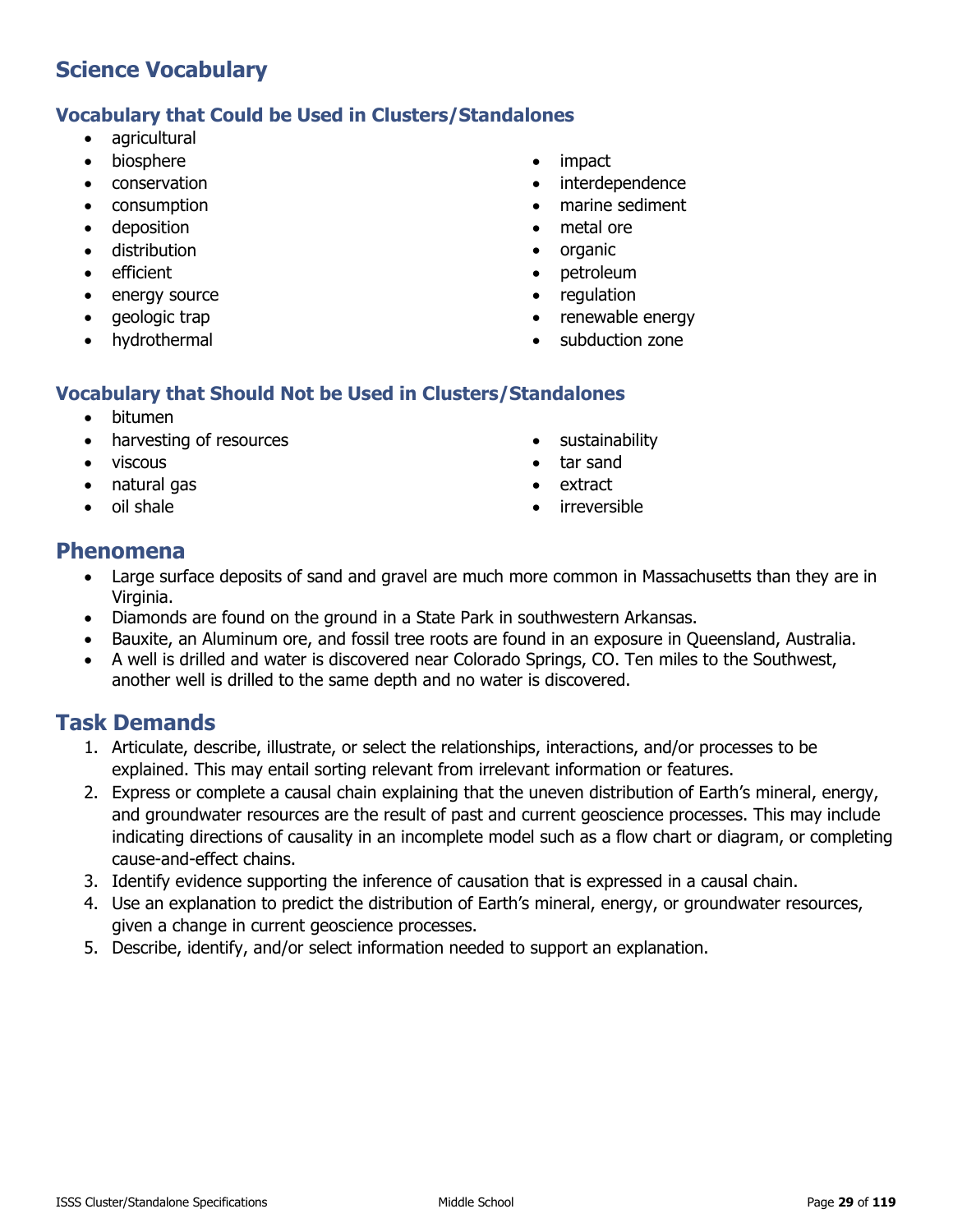# **Idaho State Science Standard ESS3-MS-2**

Analyze and interpret data on natural hazards to forecast future catastrophic events and inform the development of technologies to mitigate their effects.

# **Dimensions**

# **Science and Engineering Practice (SEP)**

### **Analyzing and Interpreting Data**

• Analyze and interpret data to determine similarities and differences in findings.

### **Science Content (Content Area/Science Domain) ESS3.B: Natural Hazards**

• Mapping the history of natural hazards in a region, combined with an understanding of related geologic forces, can help forecast the locations and likelihoods of future events.

### **Crosscutting Concept (CCC)**

### **Patterns**

• Graphs, charts, and images can be used to identify patterns in data.

# **Further Explanation and Content Limit**

### **Further Explanation**

- Emphasis is on how some natural hazards, such as volcanic eruptions and severe weather, are preceded by phenomena that allow for reliable predictions, but others, such as earthquakes, occur suddenly and with no notice, and thus are not yet predictable.
- Examples of natural hazards can be taken from interior processes (such as earthquakes and volcanic eruptions), surface processes (such as mass wasting and tsunamis), or severe weather events (such as hurricanes, tornadoes, and floods).
- Examples of data can include the locations, magnitudes, and frequencies of the natural hazards.
- Examples of technologies can be global (such as satellite systems to monitor hurricanes or forest fires) or local (such as building basements in tornado-prone regions or reservoirs to mitigate droughts).

- Analysis may include recognizing patterns in data, identifying periodicity, straightforward mathematical comparisons (more, less, faster, slower), examining trends, looking for differences in tabular data, qualitative spatial analysis (e.g., looking at fault lines), recognizing trends and patterns. May include drawing lines of best fit and extrapolating from those lines.
- Analysis should not include regression analysis or calculating correlations.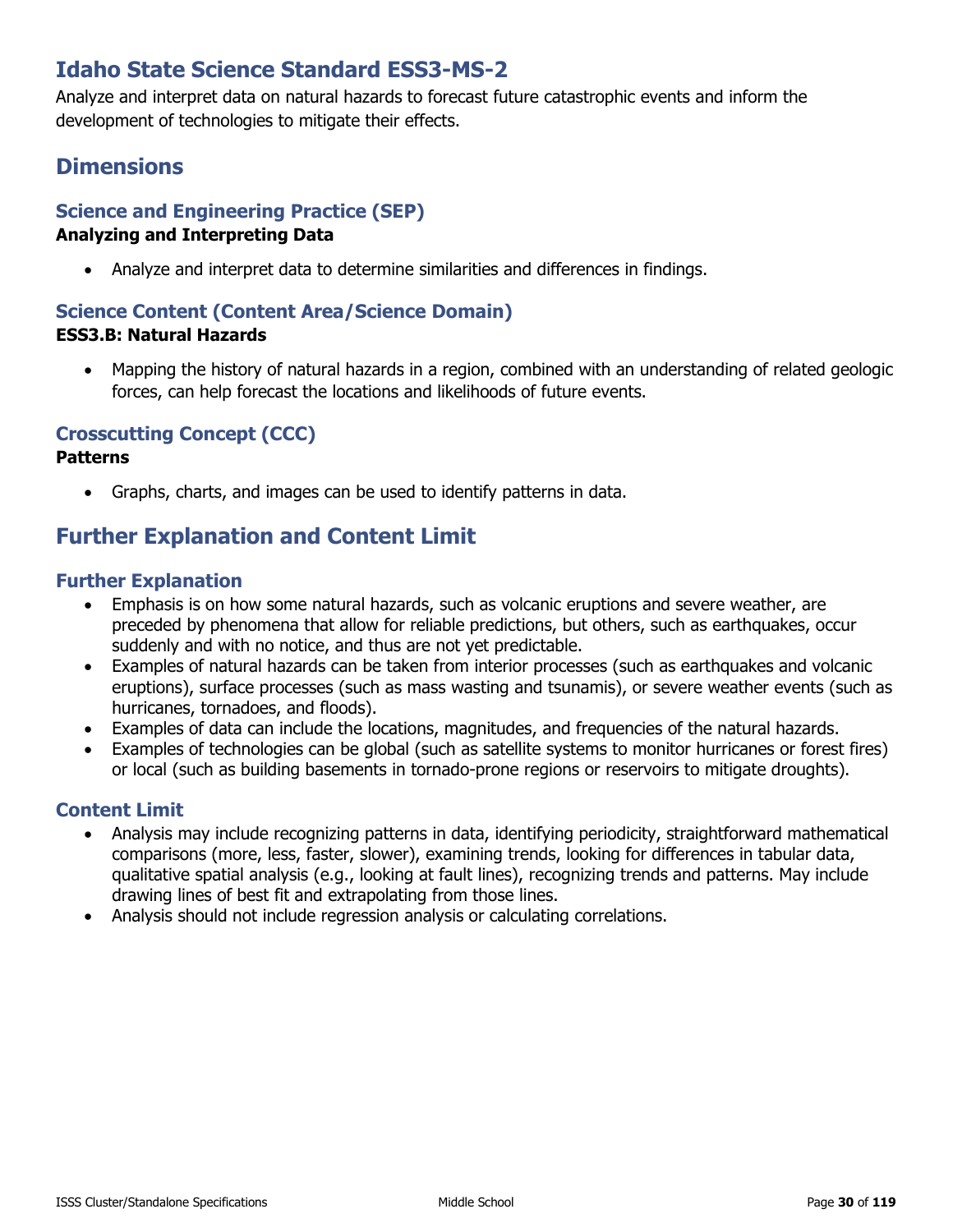# **Science Vocabulary Vocabulary that Could be Used in Clusters/Standalones**

- air mass
- air mass circulation
- altitude
- atmospheric circulation
- biosphere
- carbon dioxide
- climatic pattern
- condensation
- convection cycle
- Coriolis effect
- cyclical
- density
- distribution
- geography
- geological
- gradual
- **intensity**

### • land distribution

- latitude
- longitude
- ocean circulation
- orbit
- orientation
- pressure
- redistribute
- salinity
- **store**
- tectonic
- tectonic cycle
- 
- 
- 
- unequal heating of land masses
- unequal heating of oceans
- weather map
- catastrophic
- debris
- frequency
- geologic
- interdependent
- magnitude
- mass wasting
- natural process
- reservoir
- satellite

### **Vocabulary that Should Not be Used in Clusters/Standalones**

- concentration
- electromagnetic radiation

sea level

• radiation

# **Phenomena**

For this standard, the phenomena are sets of data. Those are the observed facts that the students will look at to discover patterns. Below, we enumerate some of the patterns that might comprise the data sets (phenomena) to be analyzed.

- A sequence of maps illustrates temperature patterns and occurrence of tornados over the course of the year (to identify variations of tornado risk across regions and also to identify more proximate predictors of tornados).
- A sequence of maps illustrates temperature and humidity patterns and occurrence of hurricanes over the course of the year (to identify variations of hurricane risk across regions and also to identify more proximate predictors of hurricanes).
- Temperature and humidity patterns in the Pacific Ocean can be correlated to the snow pack on Mt. Hood.
- A map of average snowfall in the Great Lakes region shows more snow has fallen in locations nearer to the lakes. Data include surface temperatures, water temperature, wind patterns and snowfall.

- 1. Organize/Arrange data to highlight patterns, trends, or correlations between natural hazards and geologic/atmospheric events that occur before a natural hazard.
- 2. Tabulate/Graph data to highlight patterns, trends, or correlations between natural hazards and geologic/atmospheric events that occur before a natural hazard.
- 3. Use relationships identified in the data to predict natural hazards.
- 4. Illustrate or describe patterns over time that can be used to predict natural hazards.
- 5. Identify human and societal responses designed to mitigate catastrophic natural hazards.
- tilt
- transfer
- unequal heating of air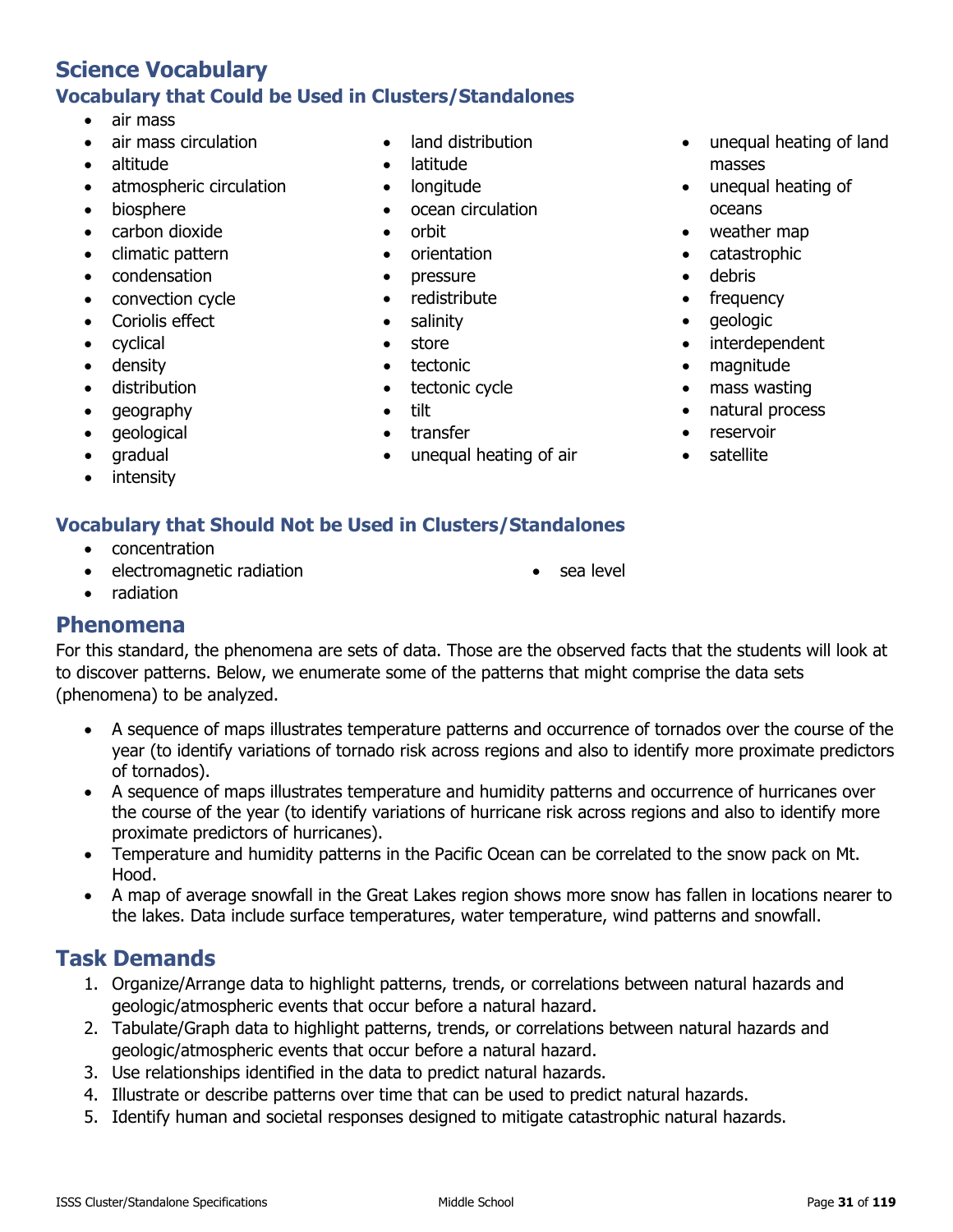# **Idaho State Science Standard ESS3-MS-3**

Apply scientific principles to design a method for monitoring and minimizing a human impact on the environment.

# **Dimensions**

### **Science and Engineering Practice (SEP)**

### **Constructing Explanations and Designing Solutions**

• Apply scientific principles to design an object, tool, process or system.

### **Science Content (Content Area/Science Domain)**

### **ESS3.C: Human Impacts on Earth's Systems**

- Human activities have significantly altered the biosphere, sometimes damaging or destroying natural habitats and causing extinction of other species. But changes to Earth's environments can have different impacts (negative and positive) for different living things.
- Technology and engineering can potentially mitigate impacts on Earth's systems as both human populations and per-capita consumption of natural resources increase.

### **Crosscutting Concept (CCC)**

### **Cause and Effect**

• Relationships can be classified as causal or correlational, and correlation does not necessarily imply causation.

# **Further Explanation and Content Limit**

### **Further Explanation**

- Examples of the design process include examining human environmental impacts, assessing the kinds of solutions that are feasible, and designing and evaluating solutions that could reduce that impact.
- Examples of human impacts can include water usage (such as the withdrawal of water from streams and aquifers or the constructions of dams and levees), land usage (such as urban development, agriculture, or the removal of wetlands), and pollution (such as air, water, or land).

### **Content Limit**

• Students will not describe the relationship between natural resources and sustainability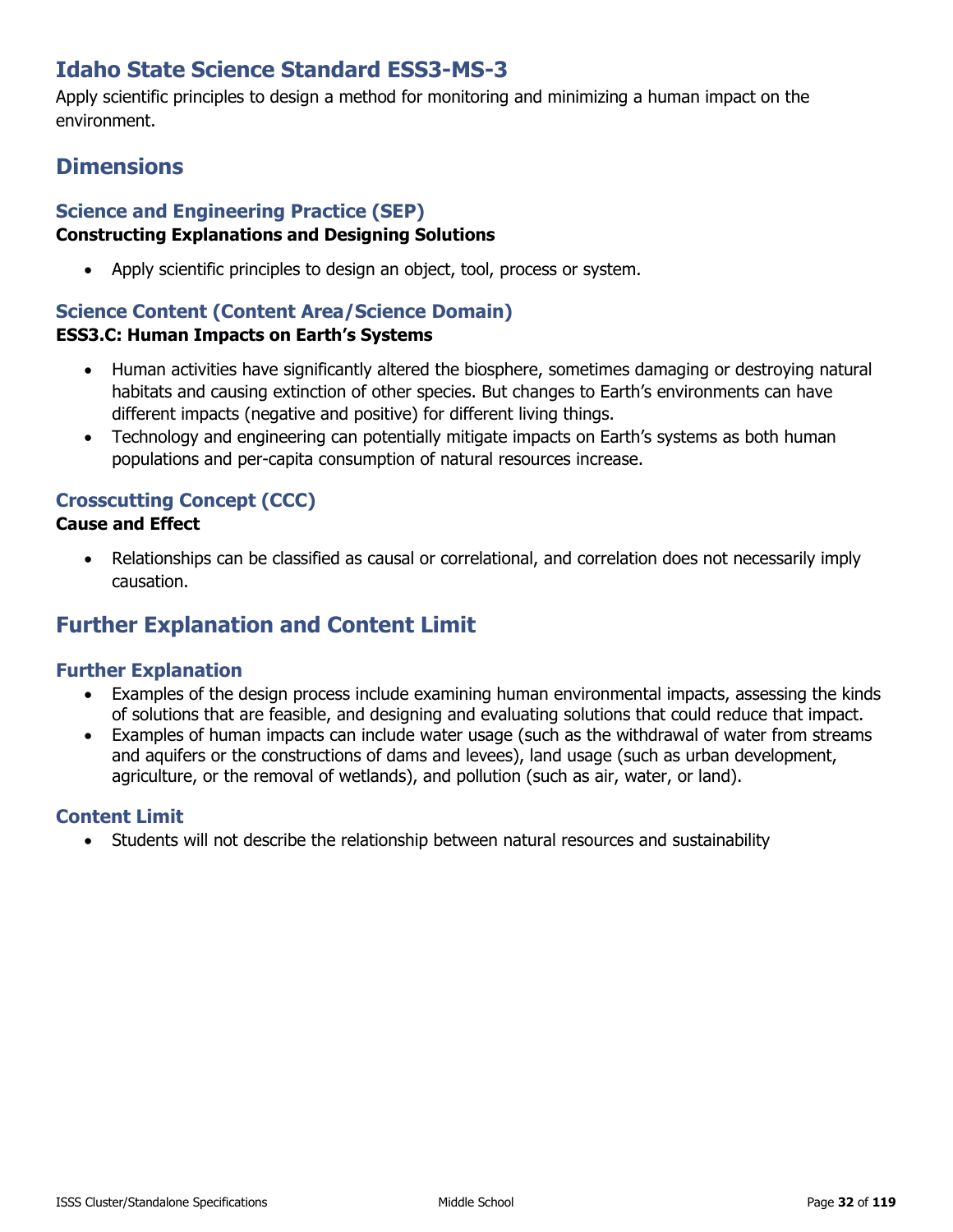### **Vocabulary that Could be Used in Clusters/Standalones**

- wetland
- agriculture
- development
- fertile
- groundwater
- industry
- material world
- mineral
- river delta
- aquifer

### **Vocabulary that Should Not be Used in Clusters/Standalones**

- anthropogenic changes
- urban development
- biomass
- degradation
- destabilize
- geoengineering
- ozone
- economic
- land usage
- **levee**
- water usage
- consumption
- land use management
- conservation
- preservation
- - pollutant • sea level
	- stabilize
	- waste management
	- harvesting of resources
	- cost-benefit

### **Phenomena**

- Nurdles are small plastic pellets, smaller than a pea. Billions of them are used in creating plastic products. Many fall out of the truck or ship container that they are transported in and end up in oceans where they are mistaken as food by marine animals.
- Glen Canyon Dam is located on the Arizona and behind it sits Lake Powell the second largest reservoir in the United States. Glen Canyon Dam holds back sediment that would naturally replenish downstream ecosystems. The sediment that is trapped behind the dam is filling Lake Powell at a rate of roughly 100 million tons of sediment a year, decreasing the dam's ability to store water.
- Farmers in Iowa plow their fields in the spring in order to break up the thick soil and disrupt weeds from growing. The practice of plowing however, causes farmers to lose valuable top soil due to wind erosion.
- In the central North Pacific Ocean there is what is described as a great garbage patch. This large area has high concentrations of plastics, fishing nets, and other debris. This debris is sometimes mistaken as food by marine animals.

- 1. Identify or assemble from a collection, including distractors, the relevant aspects of human impact on the environment that given design solutions, if implemented, will resolve/improve.
- 2. Using the given information about human impact on the environment, select or identify the criteria against which the device or solution should be judged.
- 3. Using given information about human impact on the environment, select or identify constraints that the device or solution must meet.
- 4. Using given data, propose/illustrate/assemble a potential device (prototype) or solution to monitor and/or minimize human impact on the environment.
- 5. Using a simulator, test a proposed prototype and evaluate the outcomes, potentially including proposing and testing modifications to the prototype.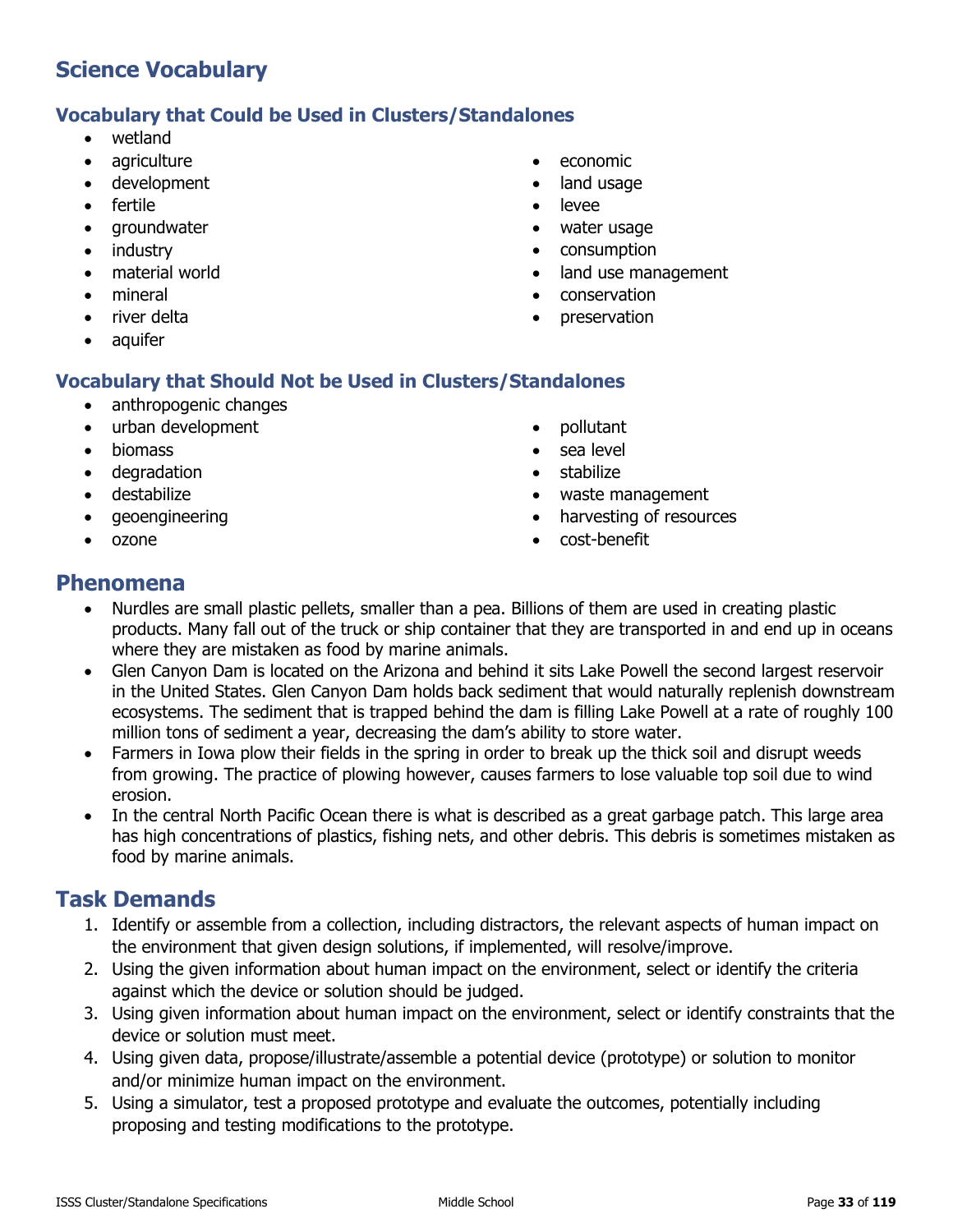# **Idaho State Science Standard ESS3-MS-4**

Construct an argument supported by evidence for how increases in human population and per-capita consumption of natural resources impact Earth's systems.

# **Dimensions**

# **Science and Engineering Practice (SEP)**

### **Engaging in Argument from Evidence**

• Construct an oral and written argument supported by empirical evidence and scientific reasoning to support or refute an explanation or a model for a phenomenon or a solution to a problem.

#### **Science Content (Content Area/Science Domain) ESS3.C: Human Impacts on Earth Systems**

• Typically, as human populations and per-capita consumption of natural resources increase, so do the negative impacts on Earth, unless the activities and technologies involved are engineered otherwise.

### **Crosscutting Concept (CCC)**

### **Cause and Effect**

• Cause and effect relationships may be used to predict phenomena in natural or designed systems.

# **Further Explanation and Content Limit**

### **Further Explanation**

- Examples of evidence include grade-appropriate databases on human populations and the rates of consumption of food and natural resources such as fresh water, minerals, and energy sources.
- Examples of impacts can include changes to the appearance, composition, and structure of Earth's systems as well as the rates at which they change. The consequences of increases in human populations and consumption of natural resources are described by science, but science does not make the decisions for the actions society takes.

- Assessment is limited to one form of consumption and its associated impacts.
- Students do not need to know: mechanisms or details about interior geological processes, quantities and types of pollution released, changes to biomass and species diversity, or changes in land surface use.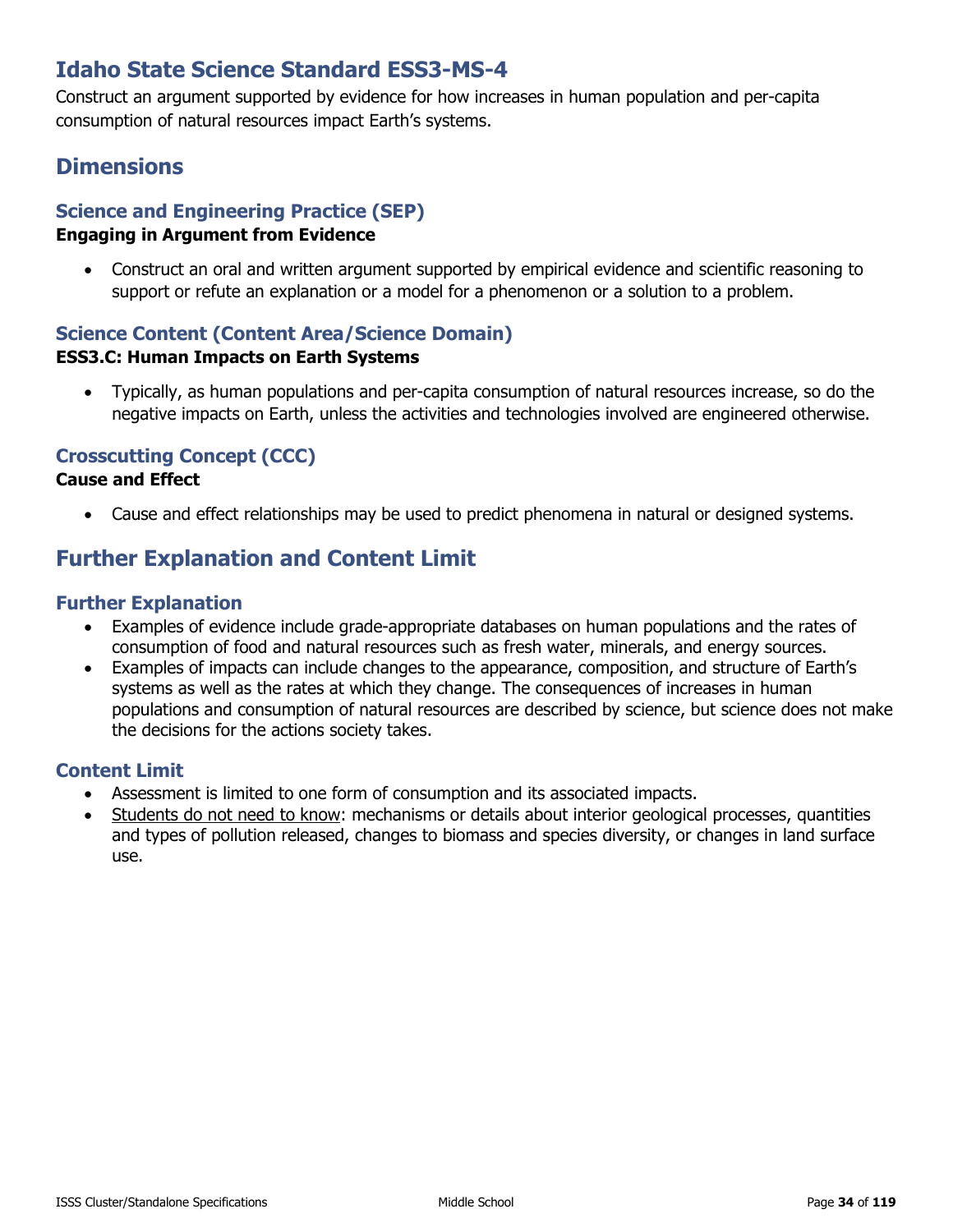### **Vocabulary that Could be Used in Clusters/Standalones**

- conservation
- recycling
- perishable
- synthetic
- manufactured
- **rivers**
- lakes
- groundwater
- fertile
- delta
- fossil fuels
- pollution
- composition
- glacier
- mass
- volume
- concentration

### **Vocabulary that Should Not be Used in Clusters/Standalones**

- tar sands
- oil shales
- agricultural efficiency
- urban planning
- aesthetics
- biomass
- glacial ice volumes
- hydrosphere
- cryosphere
- geosphere
- acidification
- empirical evidence
- polar caps

### **Phenomena**

- Lake Urmia in Iran was once the nation's largest lake. Today, the lake is 5% as large as it used to be.
- In 1990, much of the tropical rain forests on the Hainan Island were clear-cut to obtain wood, and to create space for plantations. Today, the forests are still smaller and less developed than they were before 1990.
- A coal power plant in Martins Lake, Texas, releases huge clouds of gas into the air every day.
- The open-pit copper mine Ok Tedi Mine in Papua, New Guinea, releases its drainage nearby. Downstream, the rivers turned orange and the fish died.

- 1. Articulate, describe, illustrate, or select the relationships, interactions, and/or processes to be explained. This may entail sorting relevant from irrelevant information.
- 2. Predict outcomes when properties or amounts of consumption are changed, given the inferred cause and effect relationships.
- 3. Describe, identify, and/or select information needed to support an explanation of how increases in human population and per-capita consumption of natural resources impact Earth's systems.
- 4. Identify patterns or evidence in the data that support conclusions about the relationship between per capita consumption and limited natural resources
- 5. Using evidence, explain the relationship between per capita consumption and limited natural resources.
- 6. Manipulate the components of a model to demonstrate the changes, properties, processes, and/or events that act to result in the phenomenon.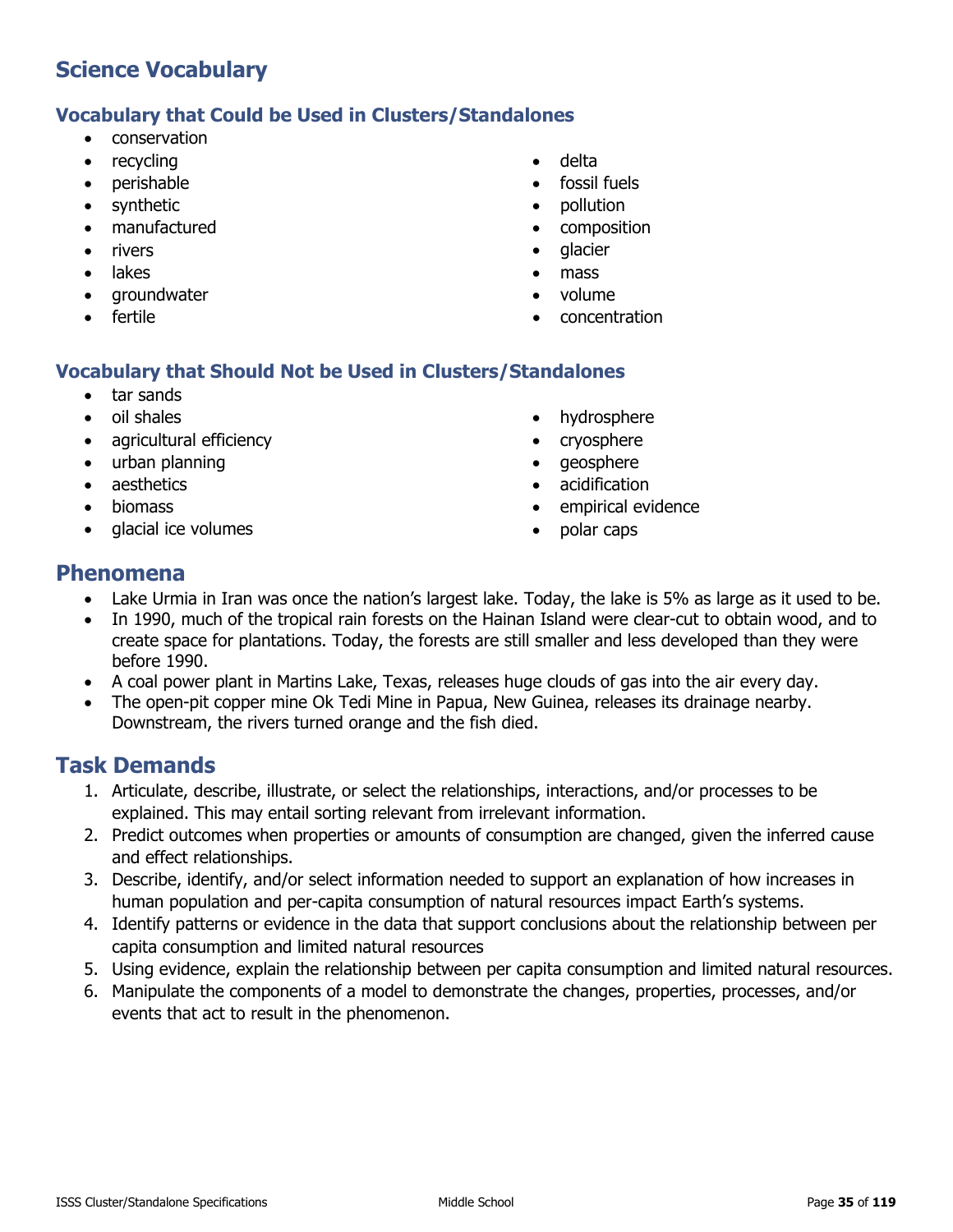# **Idaho State Science Standard ESS3-MS-5**

Ask questions to interpret evidence of the factors that cause climate variability over time.

# **Dimensions**

### **Science and Engineering Practice (SEP) Asking Questions and Defining Problems**

• Ask questions to identify and clarify evidence of an argument.

### **Science Content (Content Area/Science Domain)**

### **ESS3.C: Human Impacts on Earth Systems**

• Mitigating current changes in climate depends on understanding climate science. Current scientific models indicate that human activities, such as the release of greenhouse gases from fossil fuel combustion, are the primary factors in the present-day measured rise in Earth's mean surface temperature. Natural activities, such as changes in incoming solar radiation, also contribute to changing global temperatures.

### **Crosscutting Concept (CCC)**

### **Stability and Change**

• Stability might be disturbed either by sudden events or gradual changes that accumulate over time.

# **Further Explanation and Content Limit**

### **Further Explanation**

- Emphasis is on the primary factors and mitigation of those factors.
- Examples of factors include human activities (such as fossil fuel combustion and changes in land use) and currently operating natural processes (such as changes in incoming solar radiation and volcanic activity).
- Examples of evidence can include tables, graphs, and maps of global and regional temperatures, atmospheric levels of gases such as carbon dioxide and methane, and natural resource use.

### **Content Limit**

• NA

# **Science Vocabulary**

### **Vocabulary that Could be Used in Clusters/Standalones**

- climate change
- atmosphere
- force
- rotation
- intensity
- physical change
- glacial
- weather condition
- global
- local
- solar
- natural resource
- natural process
- catastrophic
- cycle
- freeze
- role
- atmospheric composition
- environmental
- pollution
- societal
- Earth's surface
- renewable resource
- nonrenewable
- 
- oil
- greenhouse effect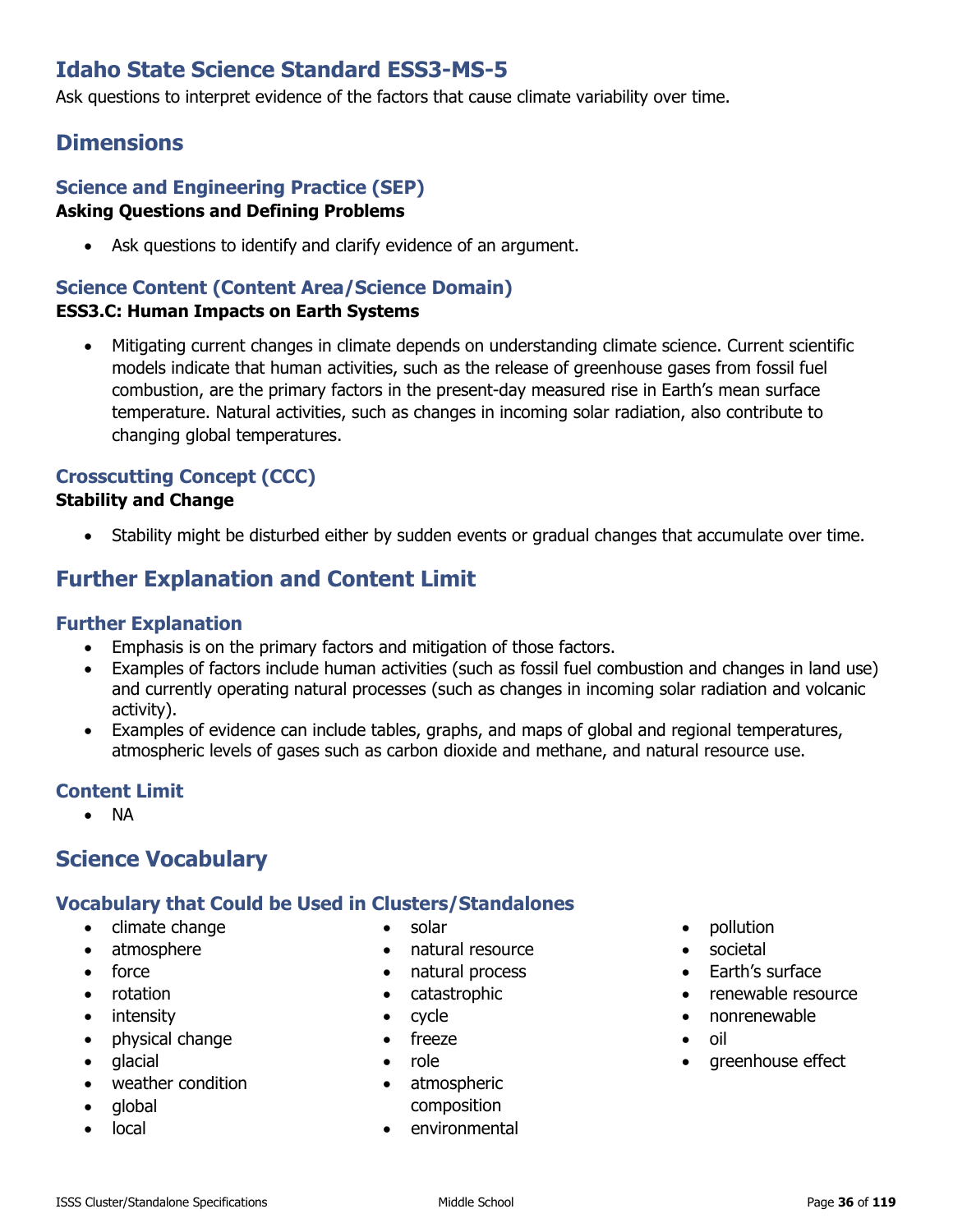## **Vocabulary that Should Not be Used in Clusters/Standalones**

- climactic pattern
- human activity
- carbon dioxide
- cyclical
- time scale
- concentration
- impact
- magnitude
- atmospheric change
- destabilize
- human impact
- negative
- positive
- consumption
- civilization
- degradation
- pollutant
- sea level
- stable
- long-term
- natural gas
- albedo effect
- Keeley curve

## **Phenomena**

- A region in the Saint Elias Mountains in Alaska used to be covered by Plateau Glacier. It is now populated with thick vegetation and lake.
- The Solomon Islands are a group of small islands located in the Pacific Ocean. Five of these islands disappeared in 2016.
- Mount Etna, one of the world's most active volcanoes, erupted in May 2016, delivering large plumes of smoke that filled the horizon.

- 1. Organize and/or arrange (e.g., using illustrations and/or labels) or summarize data to highlight trends, patterns, or correlations.
- 2. Generate/construct graphs, tables, or assemblages of illustrations and/or labels of data that document patterns, trends, or correlations relating to climate variability. This may include sorting out distractors.
- 3. Express or complete a causal chain explaining the effects that climate variability has on the environment. This may include indicating directions of causality in an incomplete model such as a flow chart or diagram, or completing cause-and-effect chains.
- 4. Compile, from given information, the particular data needed for a particular inference about the relationship between primary factors and climate variability. This can include sorting out the relevant data from the given information.
- 5. Describe, select, or identify the relationships among components of a model that describe the mechanism of climate variability, or explain the consequences of climate variability.
- 6. Select, from a list of potential hypotheses including distractors, either the testable hypothesis from untestable questions or the best hypothesis to clarify evidence relating to climate variability.
- 7. Construct or assemble a valid hypothesis that clarifies evidence relating to climate variability.
- 8. Select from a list of questions, including distractors, about the relationships among the data that either support or contradict a hypothesis or to clarify data that describe the mechanism of climate variability, or explain the consequences of climate variability.
- 9. Ask questions to obtain or clarify information related to the climate variability in the past century.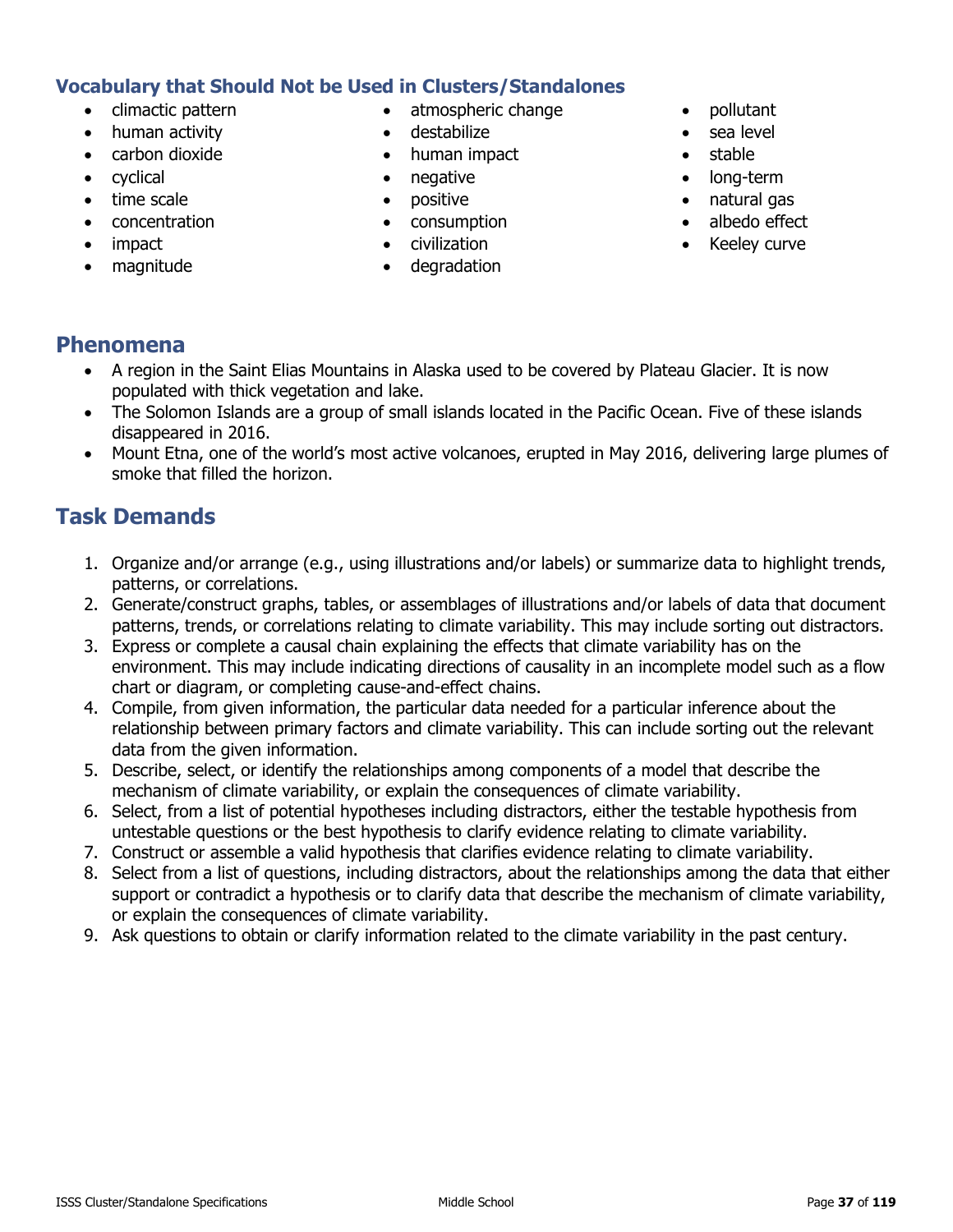# **Idaho State Science Standard LS1-MS-1**

Conduct an investigation to provide evidence that living things are made of cells; either one cell or many different numbers and types of cells.

# **Dimensions**

# **Science and Engineering Practice (SEP)**

### **Planning and Carrying Out Investigations**

• Conduct an investigation to produce data to serve as the basis for evidence that meets the goals of an investigation.

## **Science Content (Content Area/Science Domain)**

### **LS1.A: Structure and Function**

• All living things are made up of cells, which is the smallest unit that can be said to be alive. An organism may consist of one single cell (unicellular) or many different numbers and types of cells (multicellular).

### **Crosscutting Concept (CCC)**

### **Scale, Proportion, and Quantity**

• Phenomena that can be observed at one scale may not be observable at another scale.

# **Further Explanation and Content Limit**

### **Further Explanation**

• Emphasis is on developing evidence that living things are made of cells, distinguishing between living and non-living things, and understanding that living things may be made of one cell or many varying cells.

- Students do not need to know:
	- $\circ$  The structures or functions of specific organelles or different proteins
	- o Systems of specialized cells
	- $\circ$  The mechanisms by which cells are alive
	- o Specifics of DNA and proteins or of cell growth and division
	- o Endosymbiotic theory
	- o Histological procedures.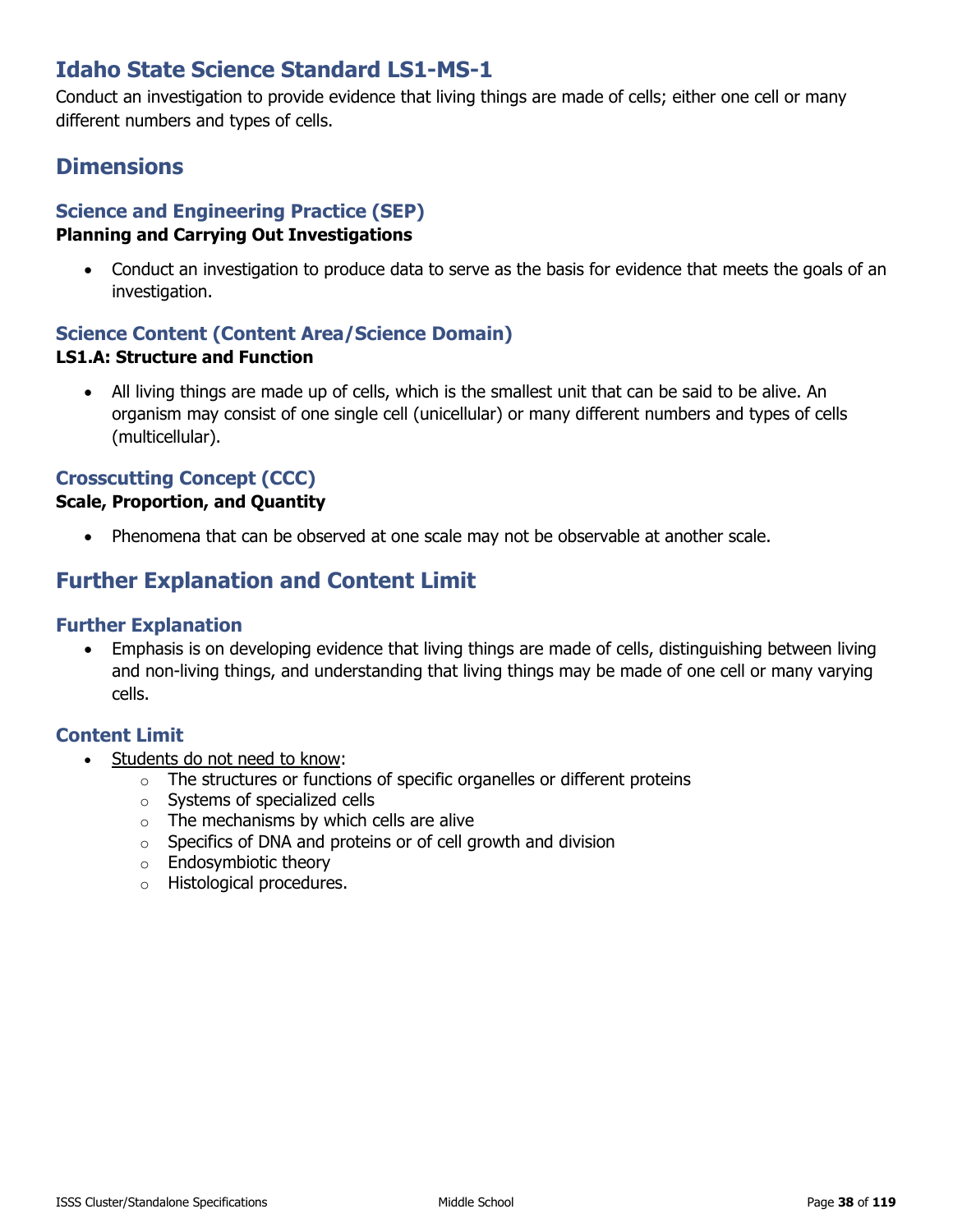### **Vocabulary that Could be Used in Clusters/Standalones**

- multicellular
- unicellular
- tissues
- organ
- system
- organism hierarchy
- bacteria
- colonies
- yeast
- prokaryote
- eukaryote
- magnify
- microscope
- DNA
- nucleus
- cell wall
- cell membrane
- algae
- chloroplast(s)
- chromosomes

### **Vocabulary that Should Not be Used in Clusters/Standalones**

- differentiation
- mitosis
- meiosis
- genetics
- cellular respiration
- energy transfer
- RNA
- protozoa
- amoeba
- histology
- Protista
- archaea
- nucleoid
- plasmid
- diatoms
- cyanobacteria

### **Phenomena**

- Plant leaves and roots have tiny box-like structures that can be seen under a microscope.
- Small creatures can be seen swimming in samples of pond water viewed through a microscope.
- Different parts of a frog's body (muscles, skin, tongue, etc.) are observed under a microscope, and are seen to be composed of cells.
- One-celled organisms (bacteria, protists) perform the eight necessary functions of life, but nothing smaller has been seen to do this.

- 1. Identify from a list, including distractors, the materials/tools needed for an investigation to find the smallest unit of life (cell).
- 2. Identify the outcome data that should be collected in an investigation of the smallest unit of living things.
- 3. Evaluate the sufficiency and limitations of data collected to explain that the smallest unit of living things is the cell.
- 4. Make and/or record observations about whether the sample contains cells or not.
- 5. Interpret and/or communicate data from the investigation to determine if a specimen is alive or not.
- 6. Construct a statement to describe the overall trend suggested by the observed data.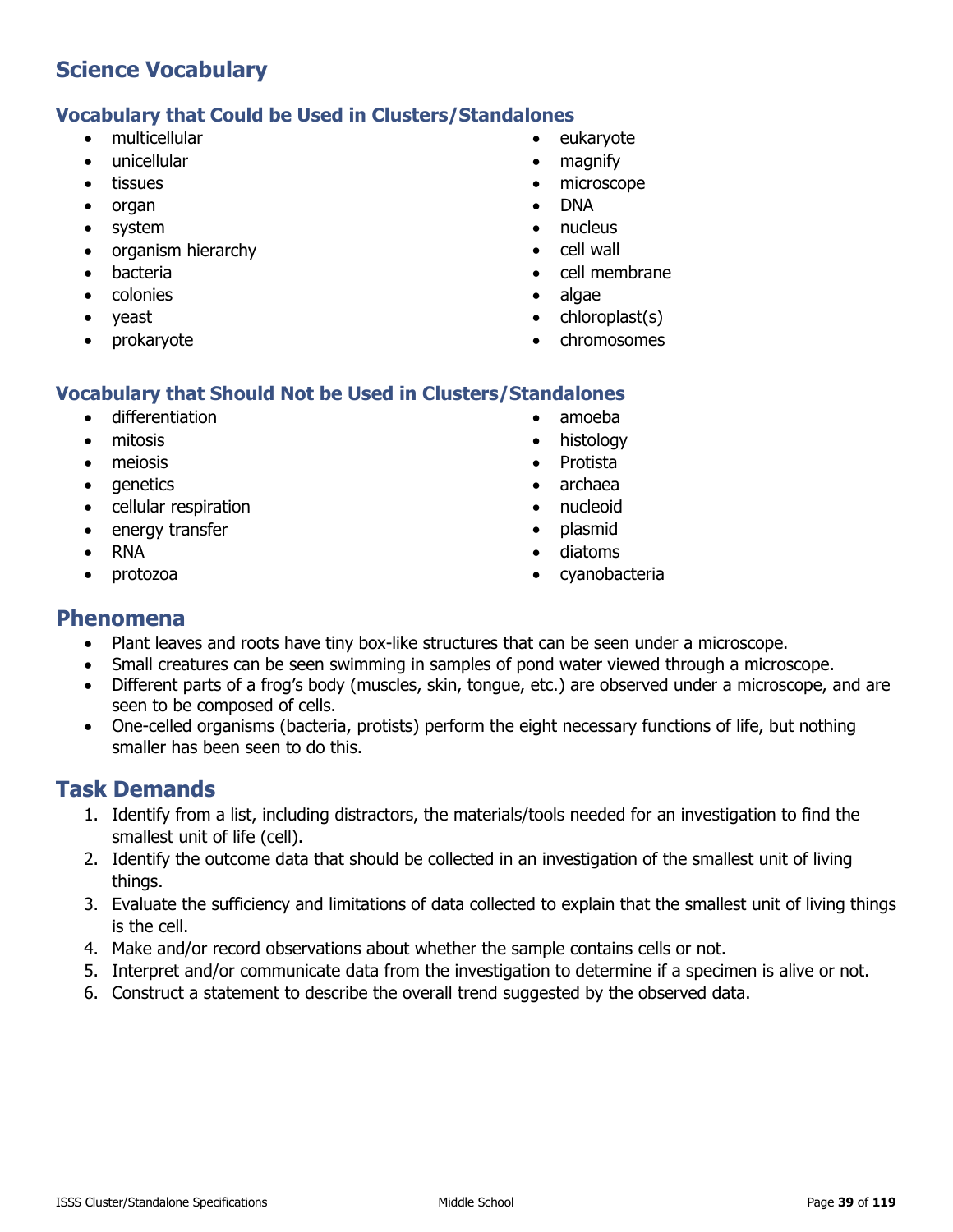# **Idaho State Science Standard LS1-MS-2**

Develop and use a model to describe the function of a cell as a whole and ways the parts of cells contribute to the function.

# **Dimensions**

## **Science and Engineering Practice (SEP)**

#### **Developing and Using Models**

• Develop and use a model to describe phenomena.

#### **Science Content (Content Area/Science Domain) LS1.A: Structure and Function**

• Within cells, special structures are responsible for particular functions, and the cell membrane forms the boundary that controls what enters and leaves the cell.

### **Crosscutting Concept (CCC)**

#### **Structure and Function**

• Complex and microscopic structures and systems can be visualized, modeled, and used to describe how their function depends on the relationships among its parts; therefore, complex natural structures/systems can be analyzed to determine how they function.

# **Further Explanation and Content Limit**

### **Further Explanation**

• Emphasize the cell functioning as a whole system and the primary role of identified parts of the cell, specifically the nucleus, chloroplasts, mitochondria, cell membrane, and cell wall.

- Assessment of organelle structure/function relationships is limited to the cell wall and cell membrane.
- Assessment of the function of the other organelles is limited to their relationship to the whole cell.
- Assessment does not include the biochemical function of cells or cell parts.
- Students do not need to know: protein synthesis, cell division (mitosis), reproduction (meiosis).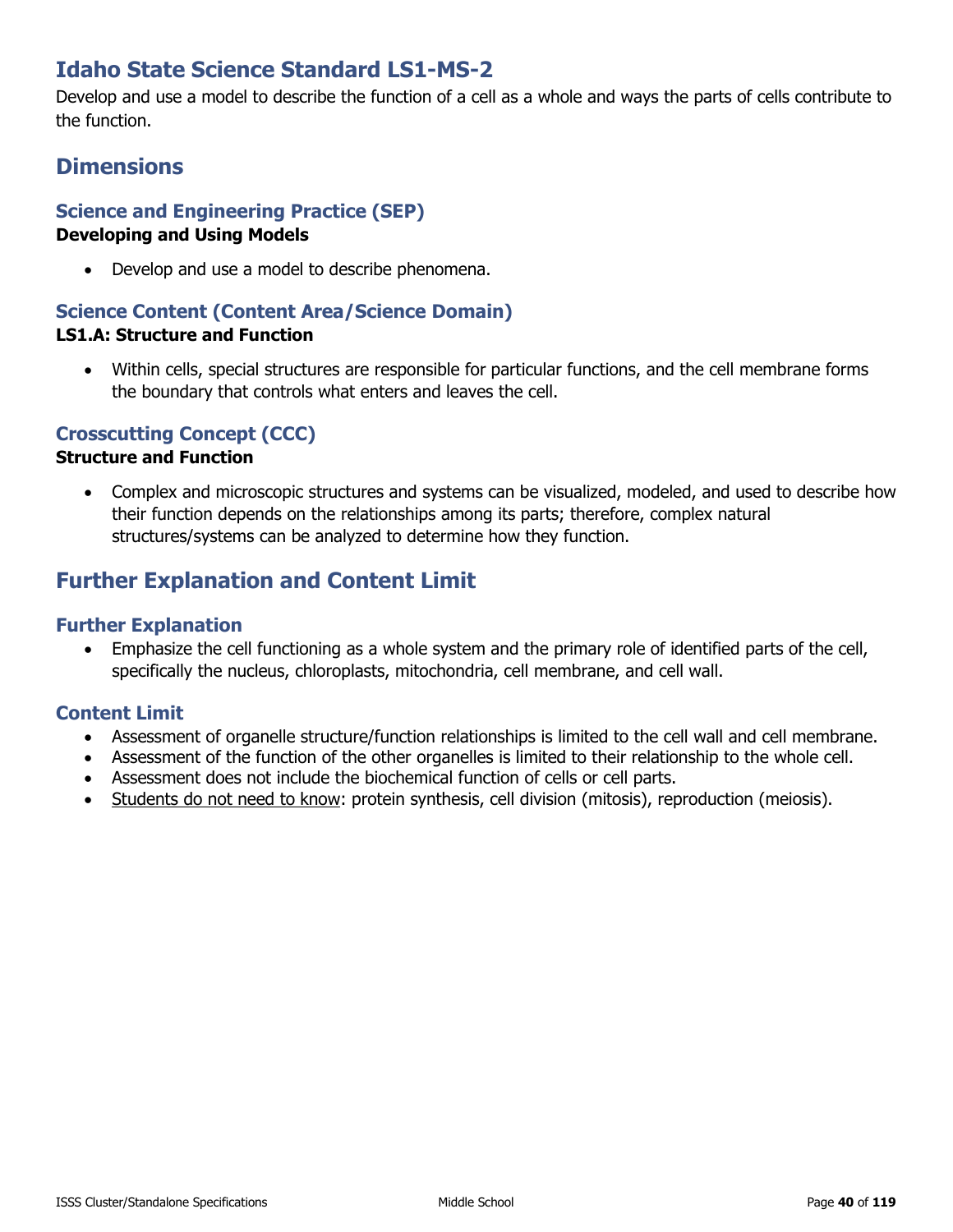# **Vocabulary that Could be Used in Clusters/Standalones**

- eukaryote
- prokaryote
- nucleus
- chloroplast
- mitochondrion
- cell membrane
- cell wall
- diffusion
- osmosis
- photosynthesis
- cellular respiration
- sugar

# **Vocabulary that Should Not be Used in Clusters/Standalones**

- Golgi
- ribosome
- endoplasmic reticulum
- enzyme
- replication
- mitosis
- meiosis
- glucose
- chromosome
- protein channels
- lysosome
- vacuole

## **Phenomena**

- Skin cells act as a barrier between your insides and the outside.
- Under a microscope, a muscle cell looks different than a skin cell.
- Under a microscope, a root cell looks different than a leaf cell.
- An *E. coli bacterium* is approximately the same size as the mitochondria of a mammalian lung cell.

# **Task Demands**

- 1. Assemble or complete, from a collection of potential model components, an illustration that is capable of representing a eukaryotic (plant and/or animal) or prokaryotic cell in terms of the function of the cell.
- 2. Select or identify from a collection of potential model components, including distractors, the components needed to model the phenomenon. Components might mirror the cell wall, cell membrane, nucleus, chloroplast, and/or mitochondrion. This does not include labeling an existing diagram.
- 3. Manipulate the components of a model to demonstrate the changes, properties, and/or events that act to result in the phenomenon.
- 4. Given models or diagrams of cells, identify the functions of each part of the cell.
- 5. Identify missing components, relationships, or other limitations of the model.
- 6. Describe, select, or identify the relationships among components of a model that together function as a cell.
- peroxisome
- thylakoid
- stroma
- granum
- nuclear envelope
- nucleolus
- flagellum
- cytoskeleton
- microvilli
- chromatin
- plasmodesmata
- 
- 
- 
- microfilaments
- 
- 
- 
- phagocytosis • endocytosis
	- cristae

• cytosol

- DNA
- RNA
- energy
- **bacteria**
- cytoplasm

• microtubules • fimbriae • nucleoid • capsule • flagella

• plasma membrane

• organelle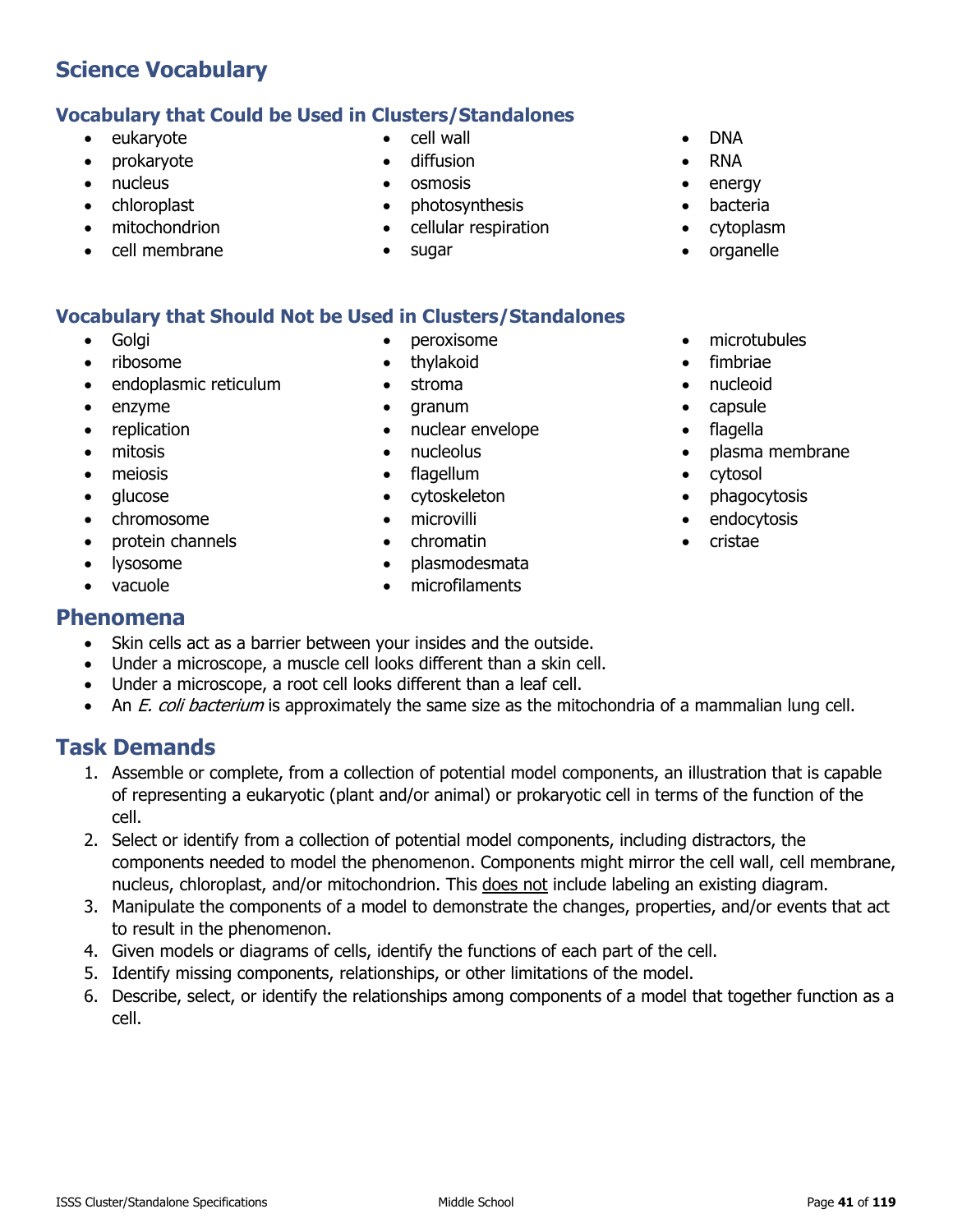# **Idaho State Science Standard LS1-MS-3**

Use argument supported by evidence for how the body is a system of interacting sub-systems composed of groups of cells.

# **Dimensions**

# **Science and Engineering Practice (SEP)**

#### **Engaging in Argument from Evidence**

• Use an oral and written argument supported by evidence to support or refute an explanation or a model for a phenomenon.

## **Science Content (Content Area/Science Domain)**

### **LS1.A: Structure and Function**

• In multicellular organisms, the body is a system of multiple interacting subsystems. These subsystems are groups of cells that work together to form tissues and organs that are specialized for particular body functions.

### **Crosscutting Concept (CCC)**

### **Systems and System Functions**

• Systems may interact with other systems; they may have sub-systems and be part of larger complex systems.

## **Further Explanation and Content Limit**

### **Further Explanation**

• Emphasis is on the conceptual understanding that cells form tissues and tissues form organs specialized for particular body functions. Examples could include the interaction of subsystems within a system and the normal functioning of those systems.

- Assessment does not include the mechanism of one body system independent of others.
- Assessment is limited to the circulatory, excretory, digestive, respiratory, muscular and nervous systems.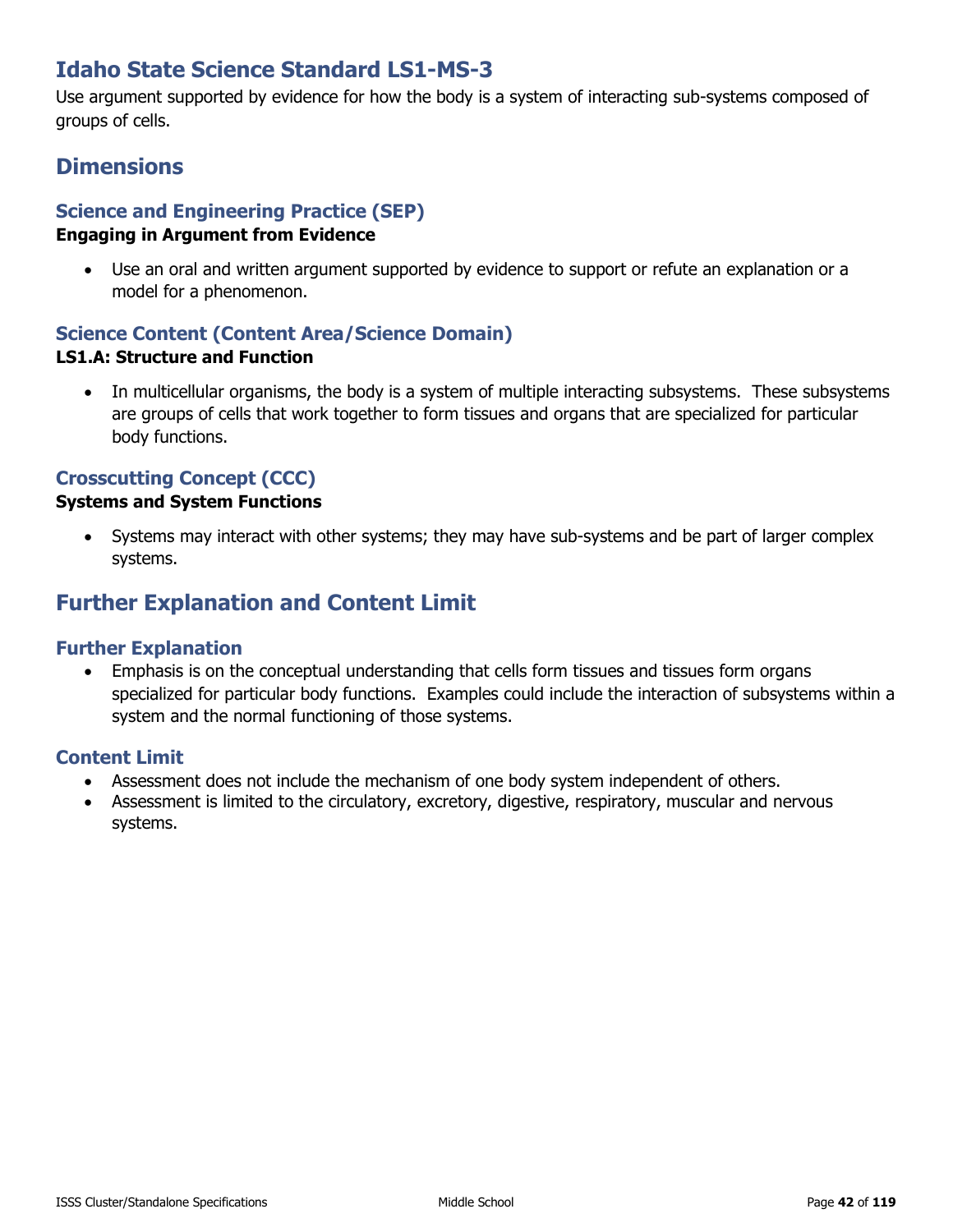## **Science Vocabulary Vocabulary that Could be Used in Clusters/Standalones**

- organization
- organ
- organ system
- response
- internal cue
- life-sustaining functions
- muscular system
- anatomy
- aorta
- artery
- automatic
- bone
- bone marrow
- brain
- brain stem
- cerebellum
- cerebrum
- circulatory system
- connective tissue
- cornea
- digestive system
- gland
- lens
- muscle
- muscle cell
- reflex

### **Vocabulary that Should Not be Used in Clusters/Standalones**

- destabilize
- excitatory molecule
- feedback mechanism
- hierarchical
- homeostasis
- inhibitory molecule
- immune system
- living system
- neural
- organic compound synthesis
- protein structure
- protein synthesis
- regulate
- stabilize
- stomate
- system level
- sensory
- skeletal system
- tissue
- respiratory
- vertebrate
- invertebrate
- reproduction
- breed
- heart
- lungs
- heart rate
- transform/transport matter and/or energy
- excretion
- limiting factor
- voluntary muscle
- pancreas
- sensory fiber
- sensory nerve
- root development

## **Phenomena**

- After falling and scraping your knee, a scab forms over the wound.
- An elephant's heart rate is slower than a mouse's heart rate even though it is much bigger.
- A person swallows their food while doing a handstand, but a bird cannot swallow food while hanging upside down.
- When a person hasn't eaten in a few hours and is hungry, their stomach makes an audible "growling" sound.
- 
-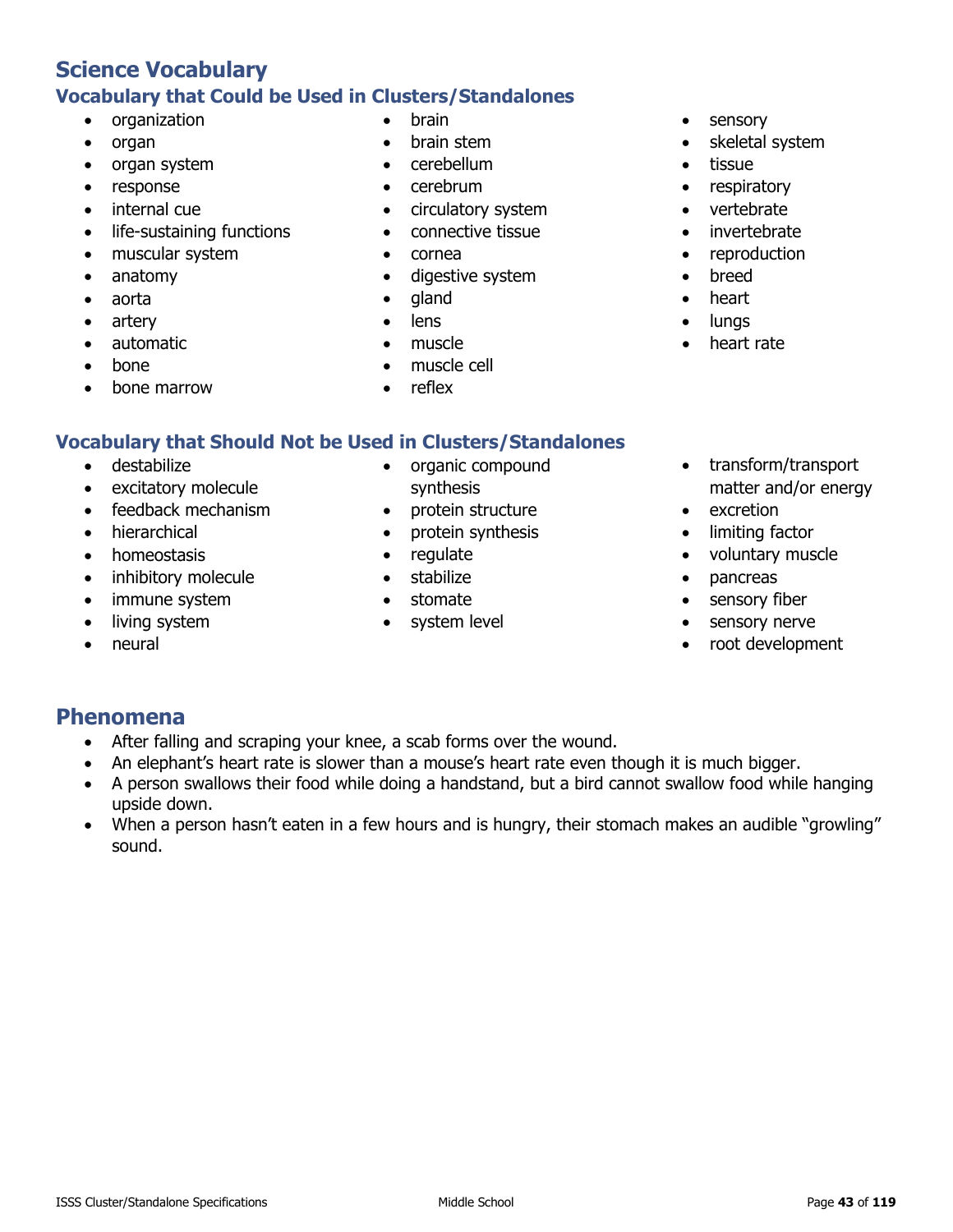- 1. Based on the provided data, identify, describe or illustrate a claim regarding the relationship between cells, tissues, organs and bodily function(s).
- 2. Identify, summarize, or organize given data or other information to support or refute a claim regarding the relationship between cells, tissues, organs and bodily function(s).
- 3. Sort inferences about the relationship between body systems into those that are supported by the data, contradicted by the data, or neither, or some similar classification.
- 4. Select supporting evidence from competing sources based on the reliability of statistical relationships, how representative the sample is, or study design to show how the body is a system of interacting subsystems.
- 5. Construct an argument using scientific reasoning drawing on credible evidence to explain the relationships of interacting subsystems in a body such as tissues and organs.
- 6. Identify additional evidence that would help clarify, support, or contradict a hypothesized relationship or causal argument regarding the interactions of subsystems in the body.
- 7. Identify or describe alternate explanations and the data needed to distinguish among them in order to explain how body system functions.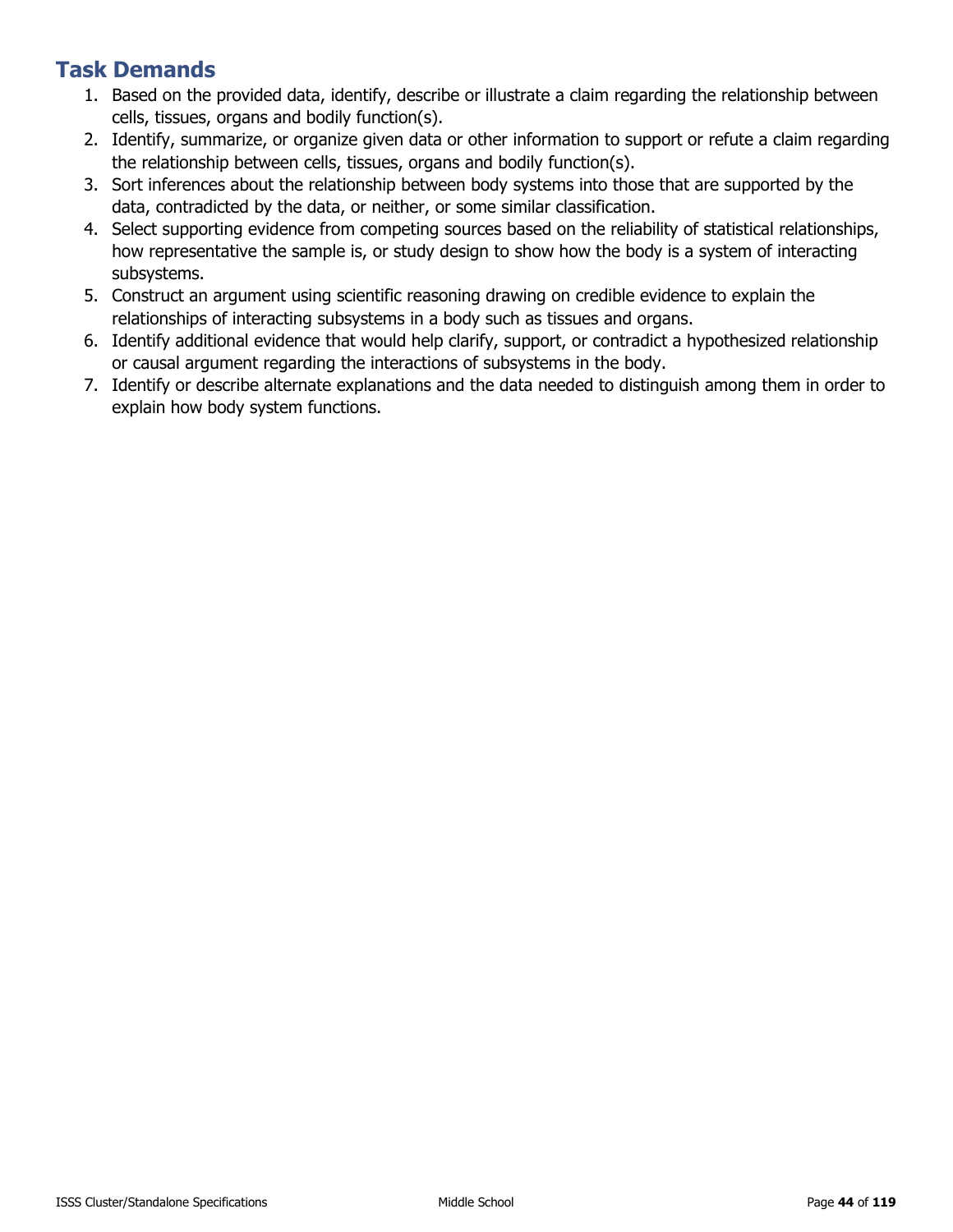# **Idaho State Science Standard LS1-MS-4**

Construct a scientific argument based on evidence to defend a claim of life for a specific object or organism.

## **Dimensions**

### **Science and Engineering Practice (SEP)**

#### **Engaging in Argument from Evidence**

• Construct, use, and/or present an oral and written argument supported by empirical evidence and scientific reasoning to support or refute an explanation or a model for a phenomenon or a solution to a problem.

## **Science Content (Content Area/Science Domain)**

#### **LS1.B: Characteristics of Living Things**

- Organisms reproduce, either sexually or asexually, and transfer their genetic information to their offspring.
- Living things share certain characteristics. (These include response to environment, reproduction, energy use, growth and development, life cycles, made of cells, etc.).

## **Crosscutting Concept (CCC)**

#### **Structure and Function**

• Structures can be designed to serve particular functions by taking into account properties of different materials, and how materials can be shaped and used.

# **Further Explanation and Content Limit**

### **Further Explanation**

- Examples should include both biotic and abiotic items and should be defended using accepted characteristics of life.
- Emphasis is on the currently living vs. was never alive.
- Emphasis is at the characteristic-of-life level (ex. made of cells) not microscopic level (ex. protein synthesis).
- Assessment should address multiple characteristics of life, not just a single characteristic.

- Assessment does not include:
	- o Viruses, or other disputed examples
	- $\circ$  Individual organ system functions
	- $\circ$  The specific chemical equations of photosynthesis and respiration
	- o Alive vs. dead
	- o Fossilization or decomposition processes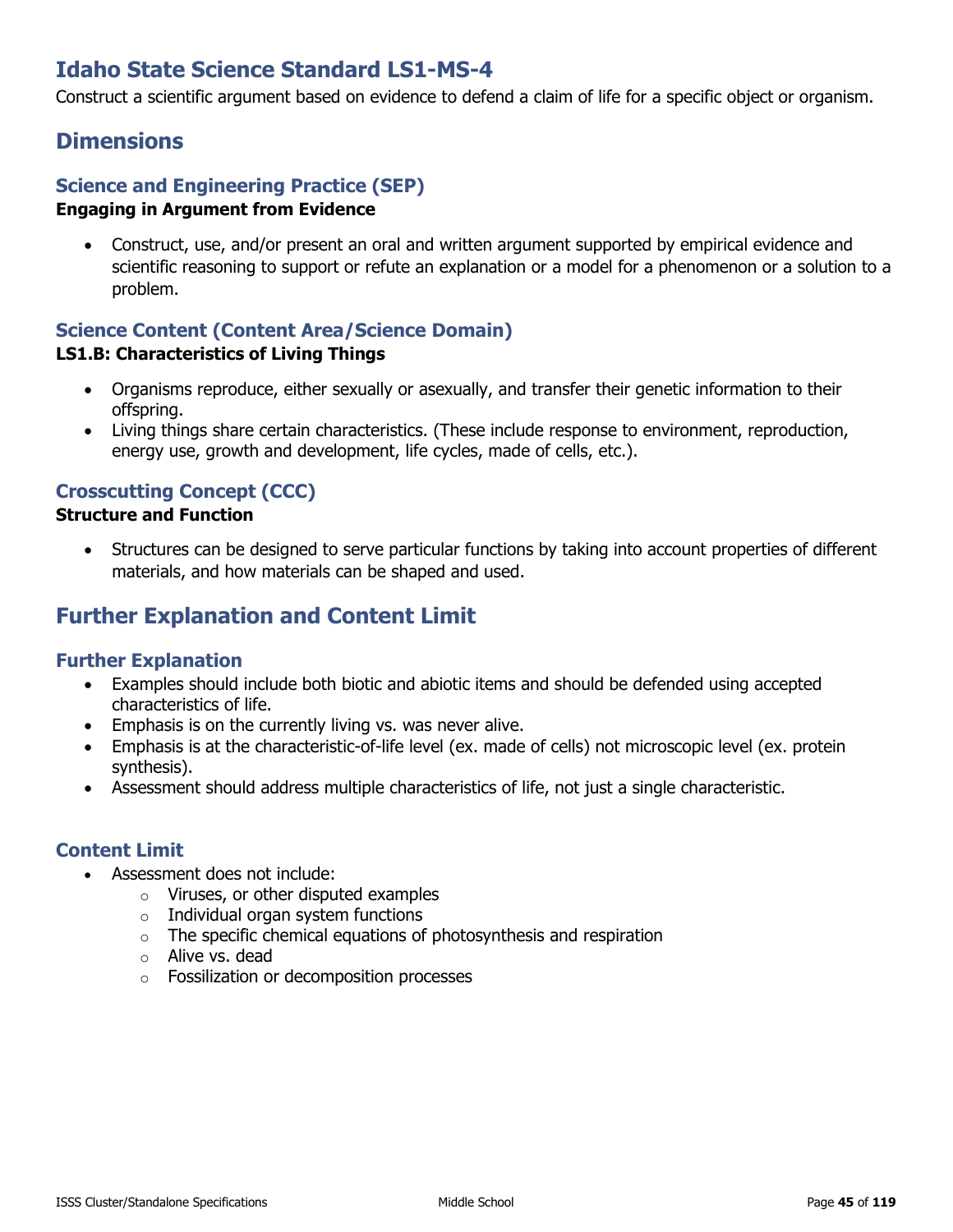### **Vocabulary that Could be Used in Clusters/Standalones**

- microorganism
- sensory
- egg
- adaptation
- stimulus
- sperm

• consumer/producer (specifically for 'energy use')

• decomposer (specifically for 'energy use')

- organ system
- **tissue**
- gene
- DNA

• mitosis • traits • organic • inorganic

• clone

### **Vocabulary that Should Not be Used in Clusters/Standalones**

- cellular respiration
- photosynthesis
- feedback mechanism
- homeostasis
- neuron
- cellular division
- daughter cell

### **Phenomena**

- Both an armadillo and a soccer ball roll down a hill. Once the ground becomes level, the soccer ball eventually stops but the armadillo keeps moving.
- Plastic bags and jellies are both seen to float in the ocean.
- A holiday decoration plays music after someone walks in front of it. A robin sings a song after hearing another robin sing.

- 1. Based on the provided data, identify, or describe a claim of life for an object or organism.
- 2. Identify, summarize, or organize given data or other information to support or refute a claim of life for an object or organism.
- 3. Sort inferences of life for an object or organism into those that are supported by the data, contradicted by the data, or neither, or some similar classification.
- 4. Select supporting evidence of life for an object or organism from competing sources based on the reliability of statistical relationships, how representative the sample is, or study design.
- 5. Construct an argument using scientific reasoning drawing on credible evidence to explain a claim of life for an object or organism.
- 6. Identify additional evidence that would help clarify, support, or contradict a hypothesized relationship or causal argument regarding the biotic status of an organism.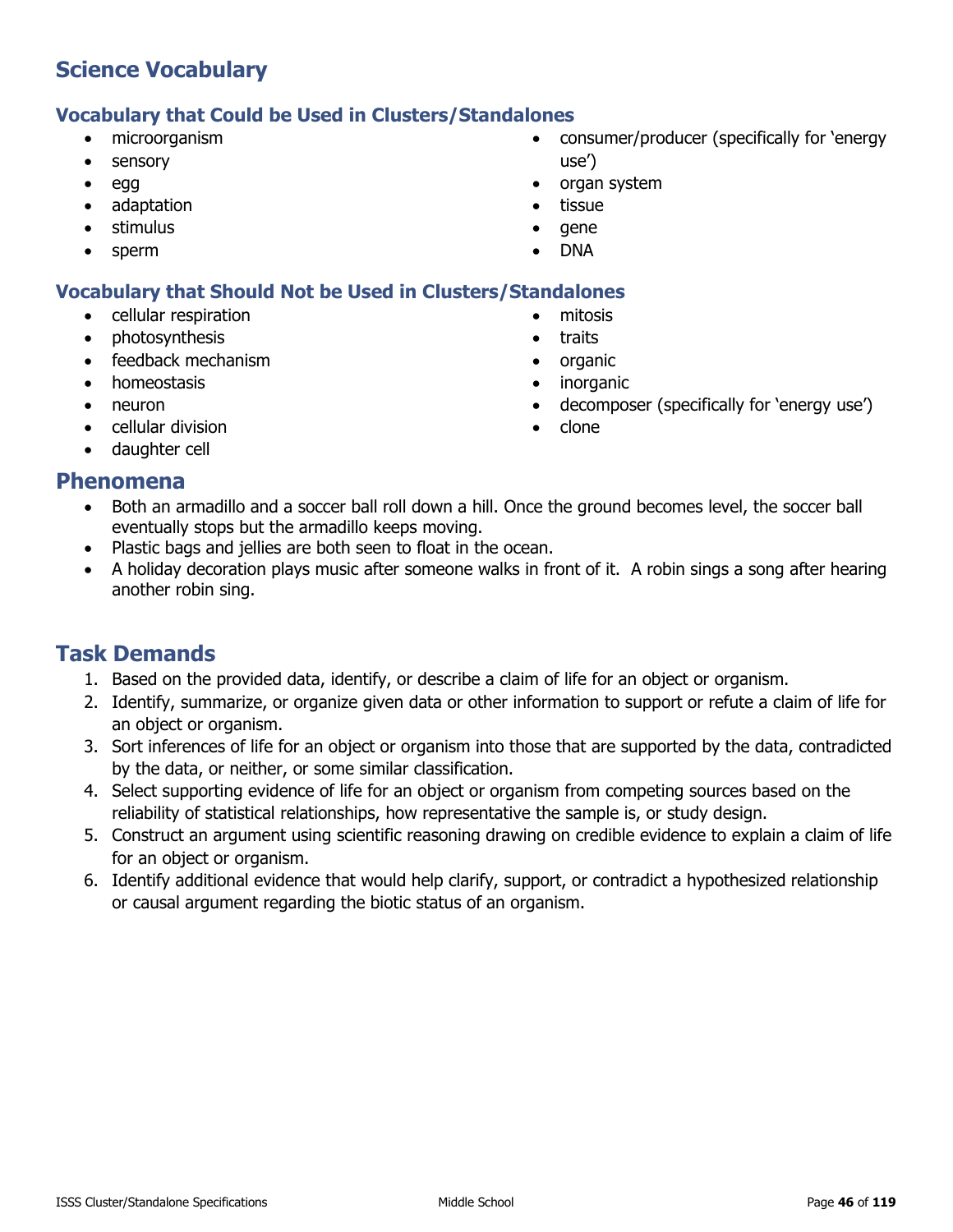# **Idaho State Science Standard LS1-MS-5**

Construct a scientific explanation based on evidence for the role of photosynthesis in the cycling of matter and flow of energy into and out of organisms.

## **Dimensions**

### **Science and Engineering Practice (SEP)**

### **Constructing Explanations and Designing Solutions**

• Construct a scientific explanation based on valid and reliable evidence obtained from sources (including the students' own experiments) and the assumption that theories and laws that describe the natural world operate today as they did in the past and will continue to do so in the future.

### **Science Content (Content Area/Science Domain)**

#### **LS1.C: Organization for Matter and Energy Flow in Organisms**

• Plants, algae (including phytoplankton), and many microorganisms use the energy from light to make sugars (food) from carbon dioxide from the atmosphere and water through the process of photosynthesis, which also releases oxygen. These sugars can be used immediately or stored for growth or later use.

### **Crosscutting Concept (CCC)**

#### **Energy and Matter**

• Within a natural system, the transfer of energy drives the motion and/or cycling of matter.

## **Further Explanation and Content Limit**

### **Further Explanation**

- Emphasis is on tracing movement of matter and flow of energy.
- Students are able to identify relationships between dependent and independent variables.

- Assessment does not include the biochemical mechanisms of photosynthesis.
- Assessment does not include the carbon cycle or nitrogen fixation.
- Students do not need to know: how to balance chemical equations.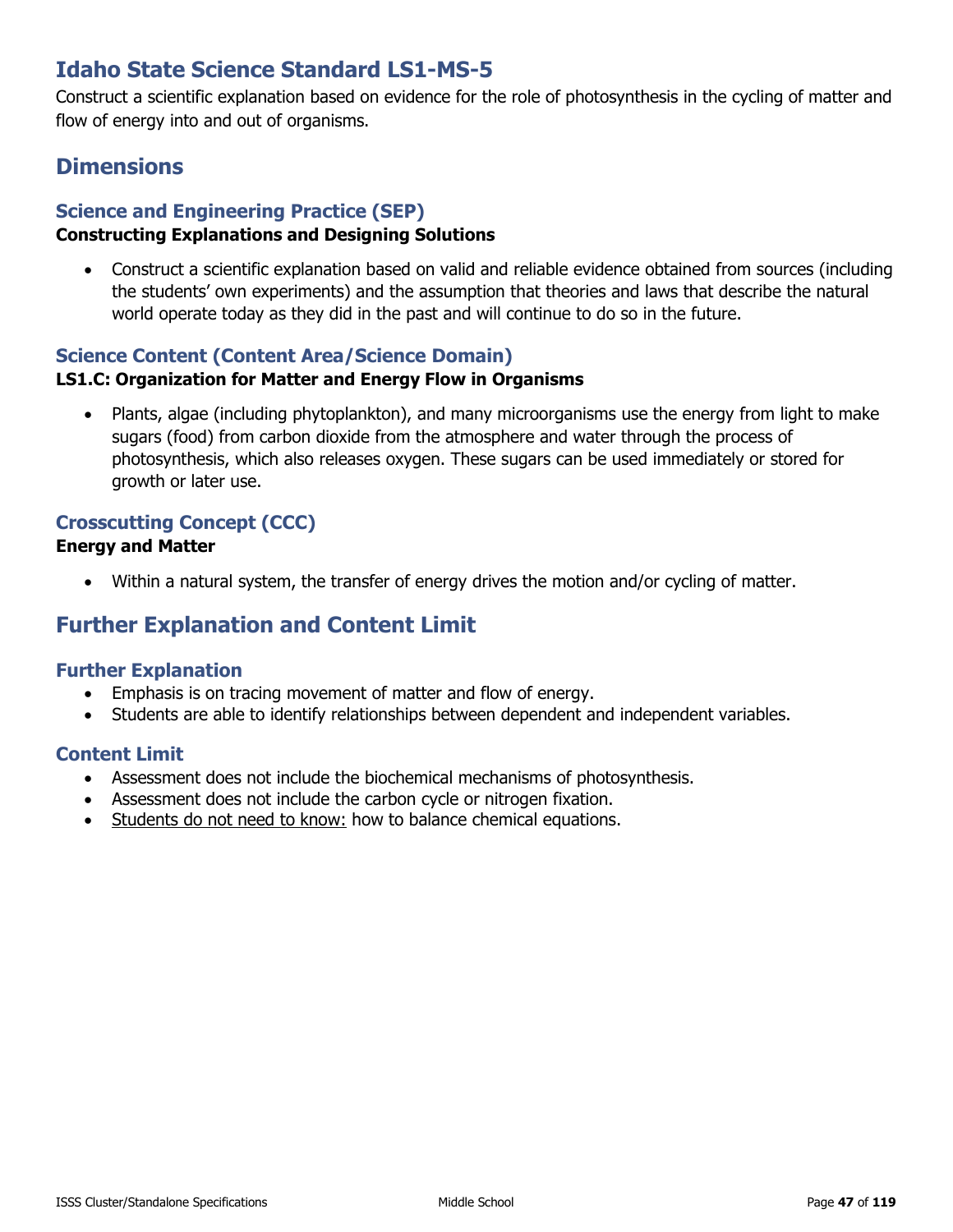## **Vocabulary that Could be Used in Clusters/Standalones**

- alucose
- algae
- consumer
- product
- transformation
- conservation
- convert
- decomposer
- aquatic
- organic
- phytoplankton
- producer
- reaction
- carbon
- carbon dioxide
- chemical process
- chemical reaction
- molecule
- nutrient
- moisture
- structure
- organic matter
- stimulus
- tissue
- hydrogen

### **Vocabulary that Should Not be Used in Clusters/Standalones**

- biomass
- biological molecule
- compound
- flow of matter
- hydrocarbon
- net transfer
- photosynthesizing organism
- carbon cycle
- efficient
- excitatory molecule
- molecular synthesis
- organic compound synthesis
- stomata

## **Phenomena**

- A plant is kept in a clear, closed container that allows sunlight to pass through. After one week, the plant is dead. A mouse kept alone in the same container also dies. However, a plant and mouse kept together in the same container after one week are alive.
- The plant *Elodea* releases bubbles at an increased rate when an aquatic animal is added to the same aquarium.
- A plant grows in a pot of soil for one month. Only water is added to the pot. After one month, the plant has gained mass, while the mass of the soil has barely changed.
- A plant leaf kept in the light contains large amounts of starch, while a leaf kept in the dark does not.

- 1. Articulate, describe, illustrate, or select the relationships, interactions, and/or processes to be explained. This may entail sorting relevant from irrelevant information or features of the reactants and products.
- 2. Express or complete a description of the flow of energy and/or matter among organisms. This may include indicating directions of causality in an incomplete model (including food webs), such as a flow chart or diagram.
- 3. Identify evidence that photosynthesis cycles matter and energy through an ecosystem.
- 4. Select, identify, or describe the predicted effect of a change of conditions on the flow of energy and matter among organisms.
- 5. Describe, identify, and/or select information needed to support an explanation.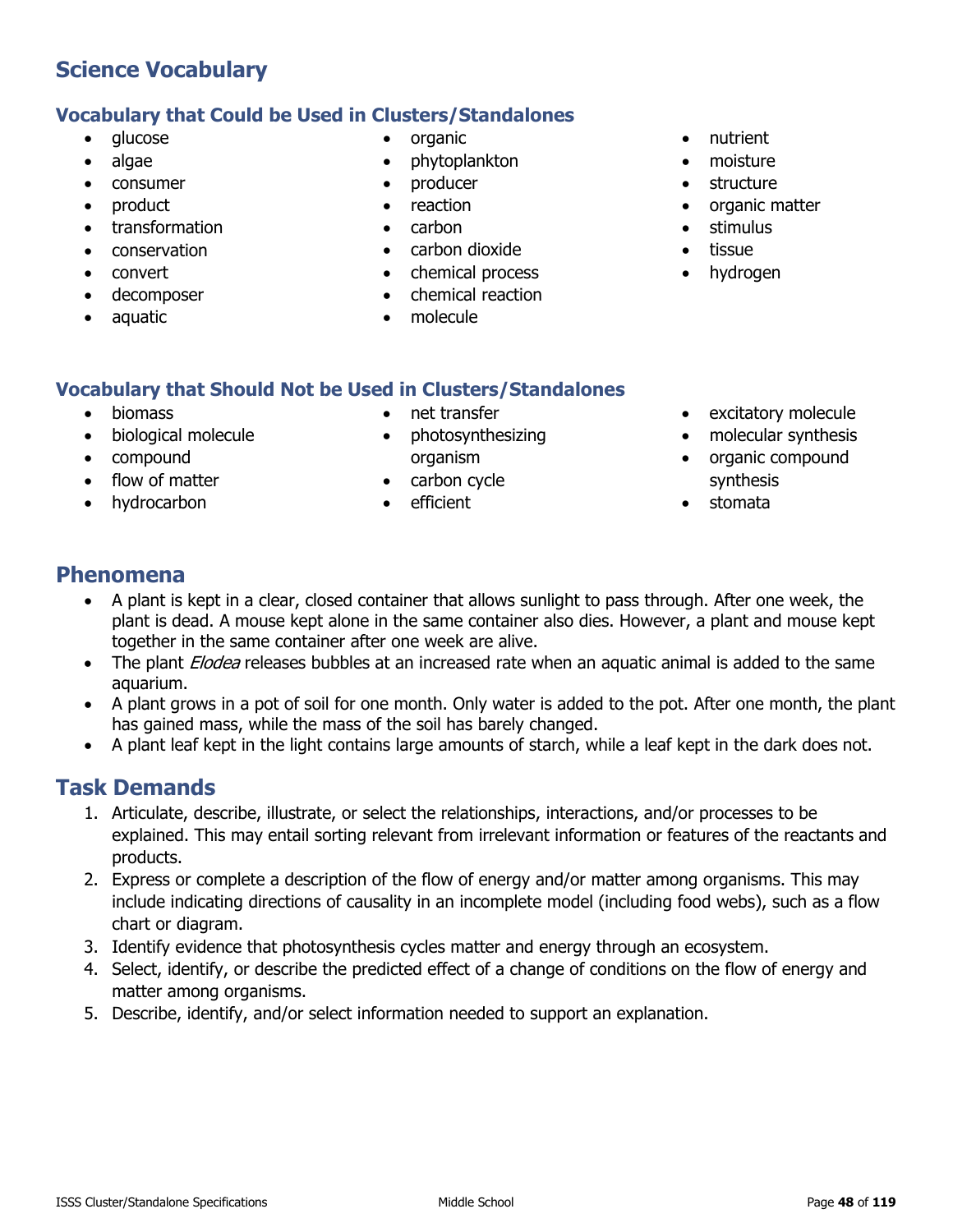# **Idaho State Science Standard LS1-MS-6**

Develop a model to describe how food is rearranged through chemical reactions to form new molecules that support growth and/or release energy as this matter moves through an organism.

# **Dimensions**

## **Science and Engineering Practice (SEP)**

### **Developing and Using Models**

• Develop a model to describe unobservable mechanisms.

### **Science Content (Content Area/Science Domain)**

### **LS1.C: Organization for Matter and Energy Flow in Organisms**

• Within individual organisms, food moves through a series of chemical reactions in which it is broken down and rearranged to form new molecules, support growth, or release energy.

### **Crosscutting Concept (CCC)**

#### **Energy and Matter**

• Matter is conserved because atoms are conserved in physical and chemical processes.

# **Further Explanation and Content Limit**

### **Further Explanation**

• Emphasis is on the describing that describing that molecules are broken apart and put back together and that in this process energy is released.

- Assessment does not include details of the chemical reactions for photosynthesis or respiration.
- Students do not need to know: enzymes, ATP synthase, metabolism, biochemical pathways, redox reactions, molecular transport, specific enzymes involved, catalysts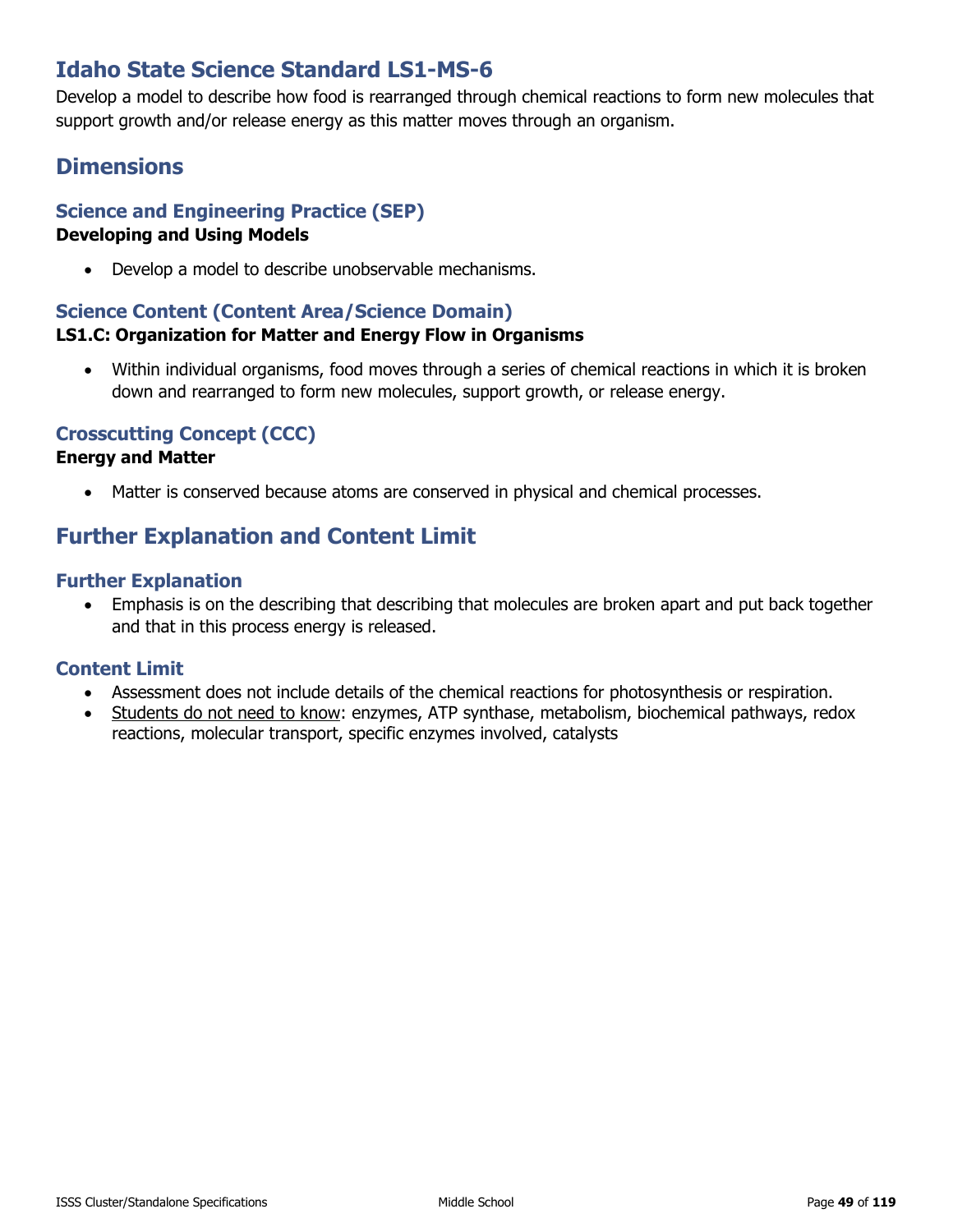## **Vocabulary that Could be Used in Clusters/Standalones**

- oxygen
- carbon dioxide
- water
- sugar
- glucose (including chemical formula)
- ATP
- chemical bonds
- photosynthesis
- proteins
- enzymes
- organelles
- nucleus
- DNA
- mitochondria
- cytosol
- cytoplasm
- nitrogen

## **Vocabulary that Should Not be Used in Clusters/Standalones**

- biochemical
- fatty acids
- oxidizing agent
- electron acceptor
- biosynthesis
- locomotion
- phosphorylation
- electron transport chain
- chemiosmosis
- pyruvate
- pentose
- adenine
- phosphate
- amino acid
- fermentation
- aerobic respiration
- redox reactions
- oxidation
- reduction
- reducing agent
- oxidizing agent
- $\bullet$  NAD+
- transport chain
- qlycolysis
- citric acid cycle
- oxidative phosphorylation
- substrate-level phosphorylation
- acetyl CoA
- cytochromes
- chemiosmosis
- ATP synthase
- lactic acid

# **Phenomena**

- A young plant is grown in a bowl of sugar water. As it grows, the amount of sugar in the water decreases.
- A person feels tired and weak before they eat lunch. After they eat some fruit, they feel more energetic and awake.
- An athlete completing difficult training feels that their muscles recover and repair faster when they eat more high-protein foods in a day compared to when they eat less protein in a day.
- Amoeba are provided food in a petri dish. When fed, the amoeba become more active and begin to grow and divide

- 1. Select or identify from a collection of potential model components, including distractors, the components needed to model the phenomenon. Components might include gases, sugars, and organelles.
- 2. Assemble or complete, from a collection of potential model components, an illustration or flow chart that is capable of representing the transformation of food  $+$  oxygen into energy and/or new compounds. This does not include labeling an existing diagram.
- 3. Manipulate the components of the model to demonstrate the changes, properties, processes, and/or events that act to result in the phenomenon.
- 4. Make predictions about the effects of changes in the type or amount of a certain component in the model. Predictions can be made by manipulating model components, completing illustrations, or selecting from lists with distractors.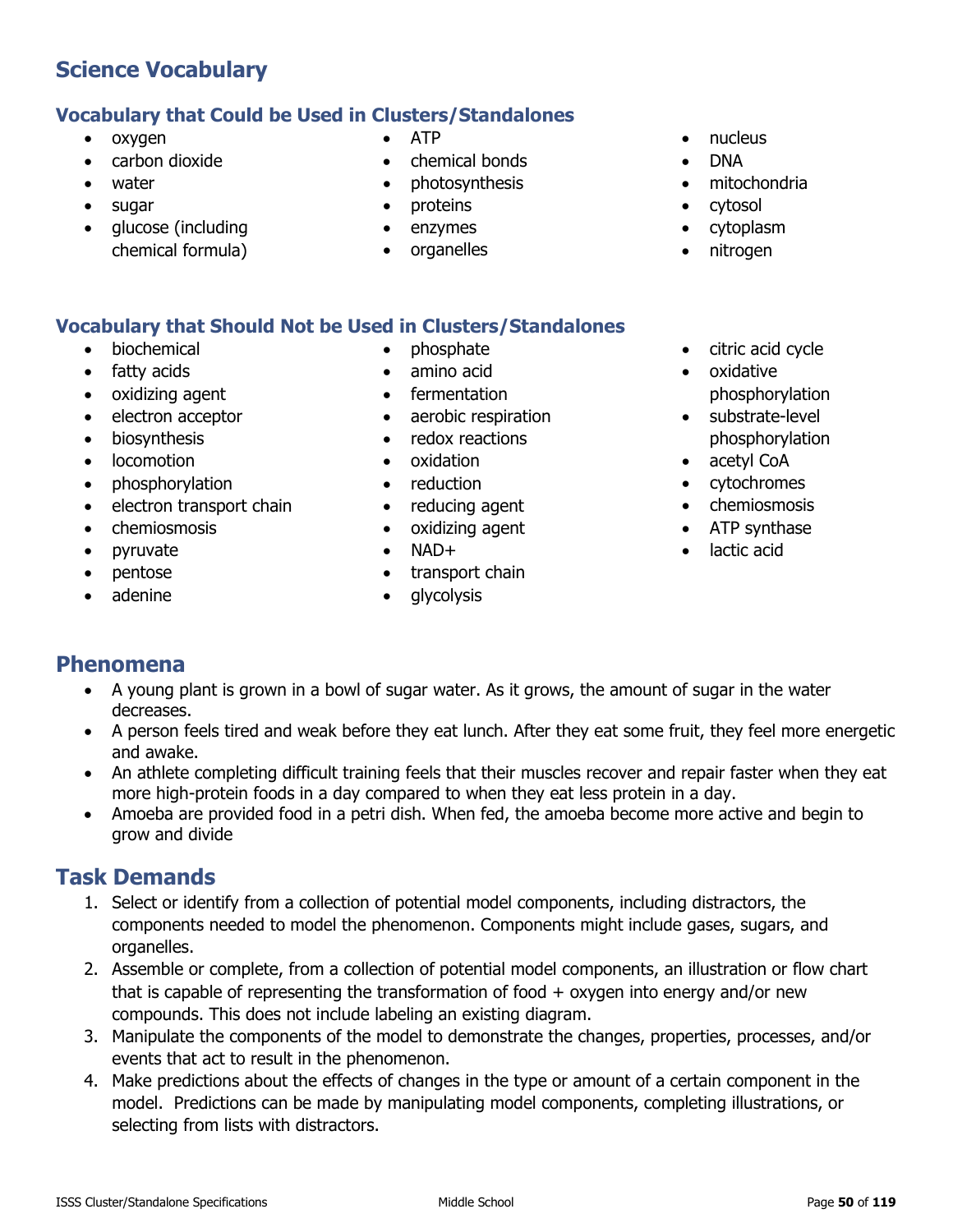- 5. Given models or diagrams of the state of model components, identify the properties of the system that give rise to the phenomenon.
- 6. Identify missing components, relationships, or other limitations of the model.
- 7. Describe, select, or identify the relationships among components of a model that describe or explain how food can be turned into energy for new growth and other activities.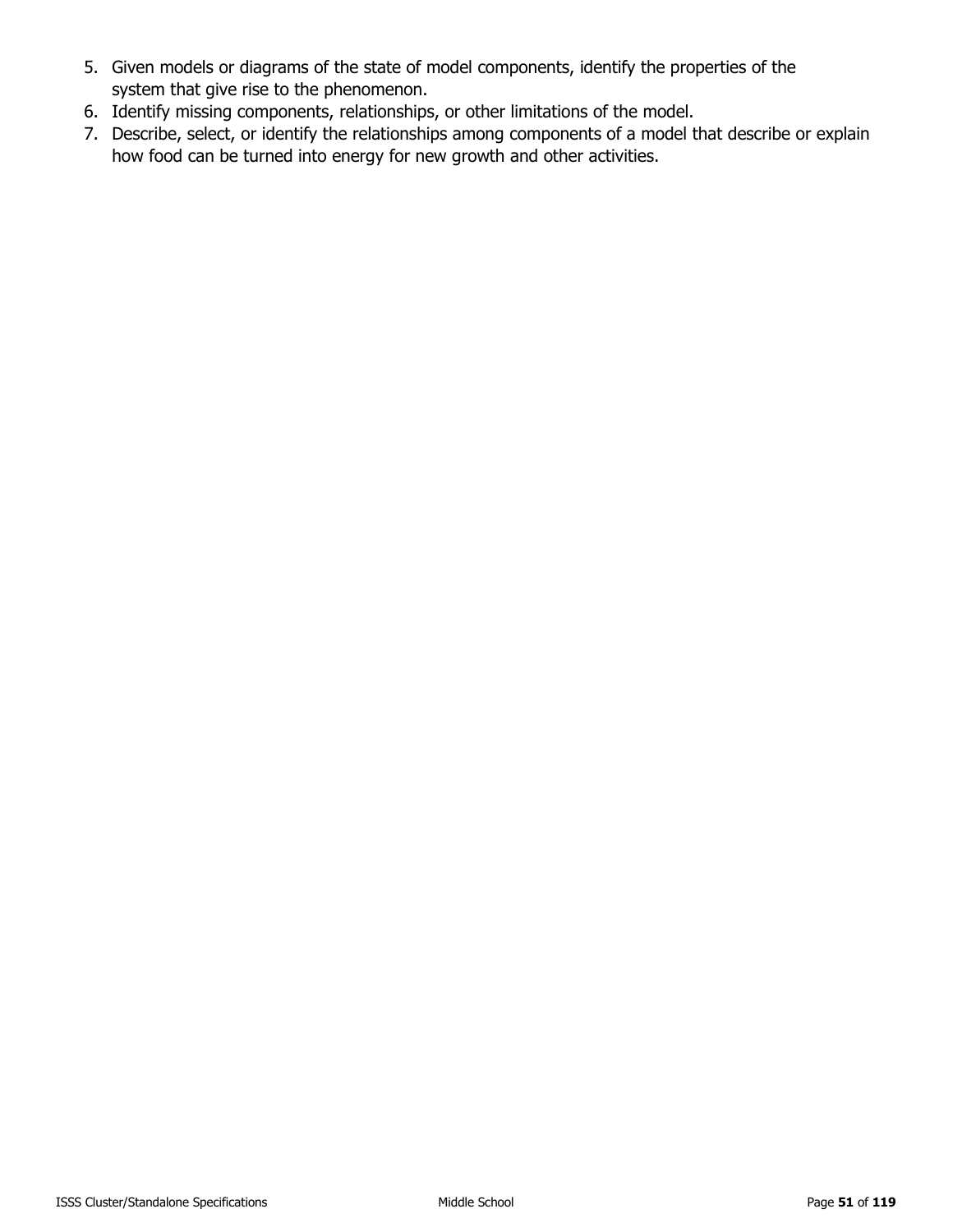# **Idaho State Science Standard LS2-MS-1**

Analyze and interpret data to provide evidence for the effects of resource availability on organisms and populations of organisms in an ecosystem.

# **Dimensions**

## **Science and Engineering Practice (SEP)**

### **Analyzing and Interpreting Data**

• Analyze and interpret data to provide evidence of phenomena.

### **Science Content (Content Area/Science Domain)**

### **LS2.A: Interdependent Relationships in Ecosystems**

- Organisms, and populations of organisms, are dependent on their environmental interactions, both with other living things and with nonliving factors.
- In any ecosystem, organisms and populations with similar requirements for food, water, oxygen, or other resources may compete with each other for limited resources, access to which consequently constrains their growth and reproduction.
- Growth of organisms and population increases are limited by access to resources.

#### **Crosscutting Concept (CCC) Cause and Effect**

• Cause and effect relationships may be used to predict phenomena in natural or designed systems.

# **Further Explanation and Content Limit**

### **Further Explanation**

- Emphasis is on cause and effect relationships between resources and growth of individual organisms, and the numbers of organisms in ecosystems during periods of abundant and scarce resources.
- Examples could include water, food, and living space

### **Content Limit**

• Assessment does not include mathematical and/or computational representations of factors related to carrying capacity of ecosystems of different sizes (including deriving mathematical equations to make comparisons).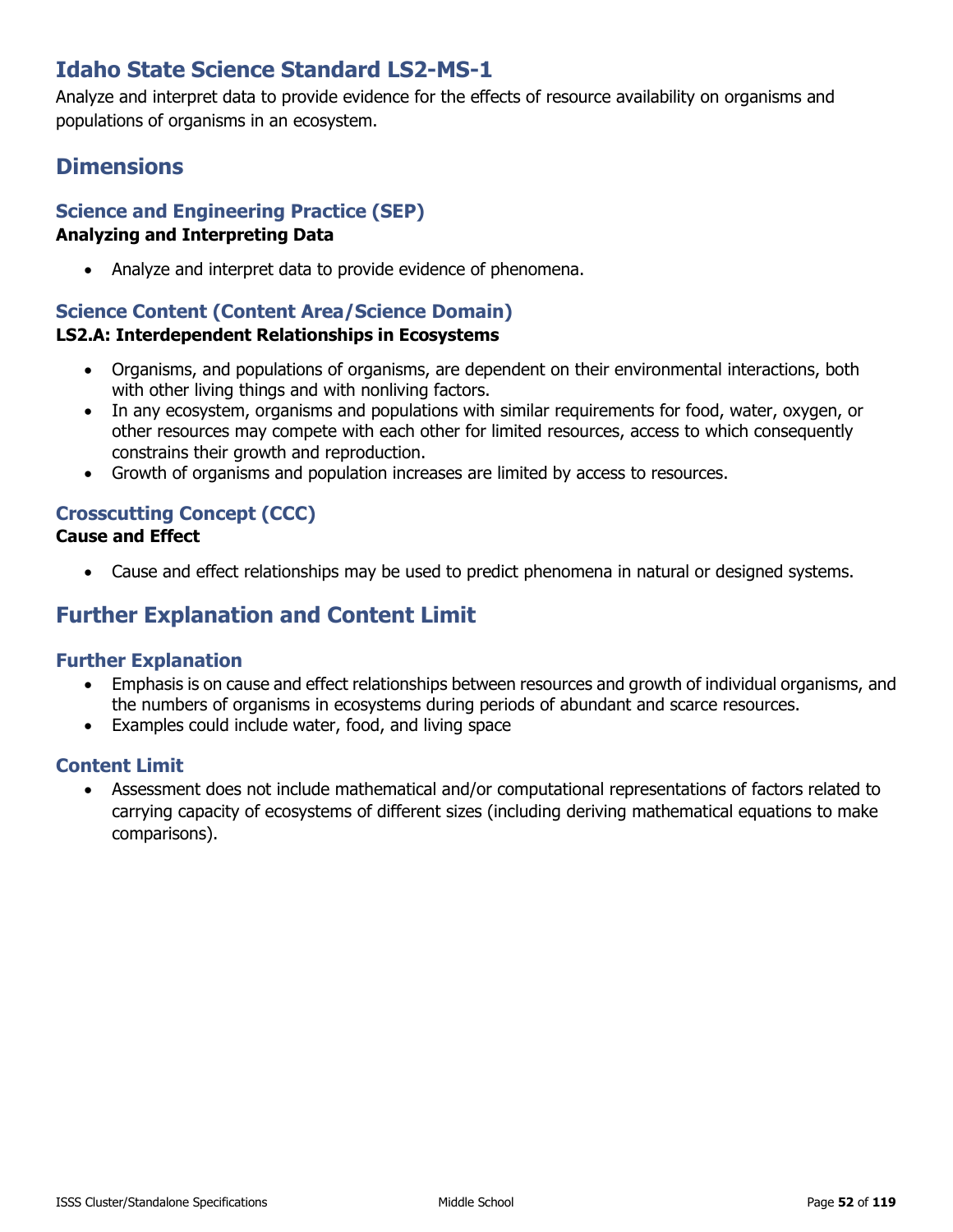### **Vocabulary that Could be Used in Clusters/Standalones**

- resource
- competition
- ecosystem
- nutrient

### **Vocabulary that Should Not be Used in Clusters/Standalones**

- biotic component
- abiotic component
- exponential (logistic) growth
- ecological niche
- resource partitioning
- fundamental niche
- food chain/web
- producer
- consumer
- 
- realized niche
- carrying capacity
- interspecific competition
- intraspecific competition
- biomass
- carrying capacity

### **Phenomena**

- On the north Atlantic coastline, two species of barnacles live at different depths
- Cheetahs and leopards in the savannah use the same watering holes.
- After a drought period, the population of grasshoppers is halved.
- A garden is cleared of aphids. After a few days, the ladybirds in the surrounding trees are gone.

- 1. Organize and/or arrange (e.g., using illustrations and/or labels), or summarize data to highlight trends, patterns, or correlations between resource availability and the growth of a population or populations of organisms.
- 2. Generate or construct graphs, tables, or assemblages of illustrations and/or labels of data that document patterns, trends, or correlations between resource availability and the growth of a population or populations of organisms. This may include sorting out distractors.
- 3. Use relationships identified in resource/population data to predict the change in a population or populations or the change in resources that resulted in a change in populations.
- 4. Identify patterns or evidence in the data that supports inferences and explanations about how resource availability affects a population of organisms.
- 5. Construct or identify testable questions that can be asked to collect data about how resource availability may affect the growth of a population or populations of organisms.
- 6. Identify, describe, or select from a collection characteristics to be manipulated or held constant while gathering information to answer a well-articulated question.
- 7. Select or describe inferences relevant to the question posed and supported by the data, especially inferences about causes and effects.
- 8. Select, identify, or describe predicted outcomes when specific changes in resource availability occur, using inferences about cause and effect relationships involving those resources.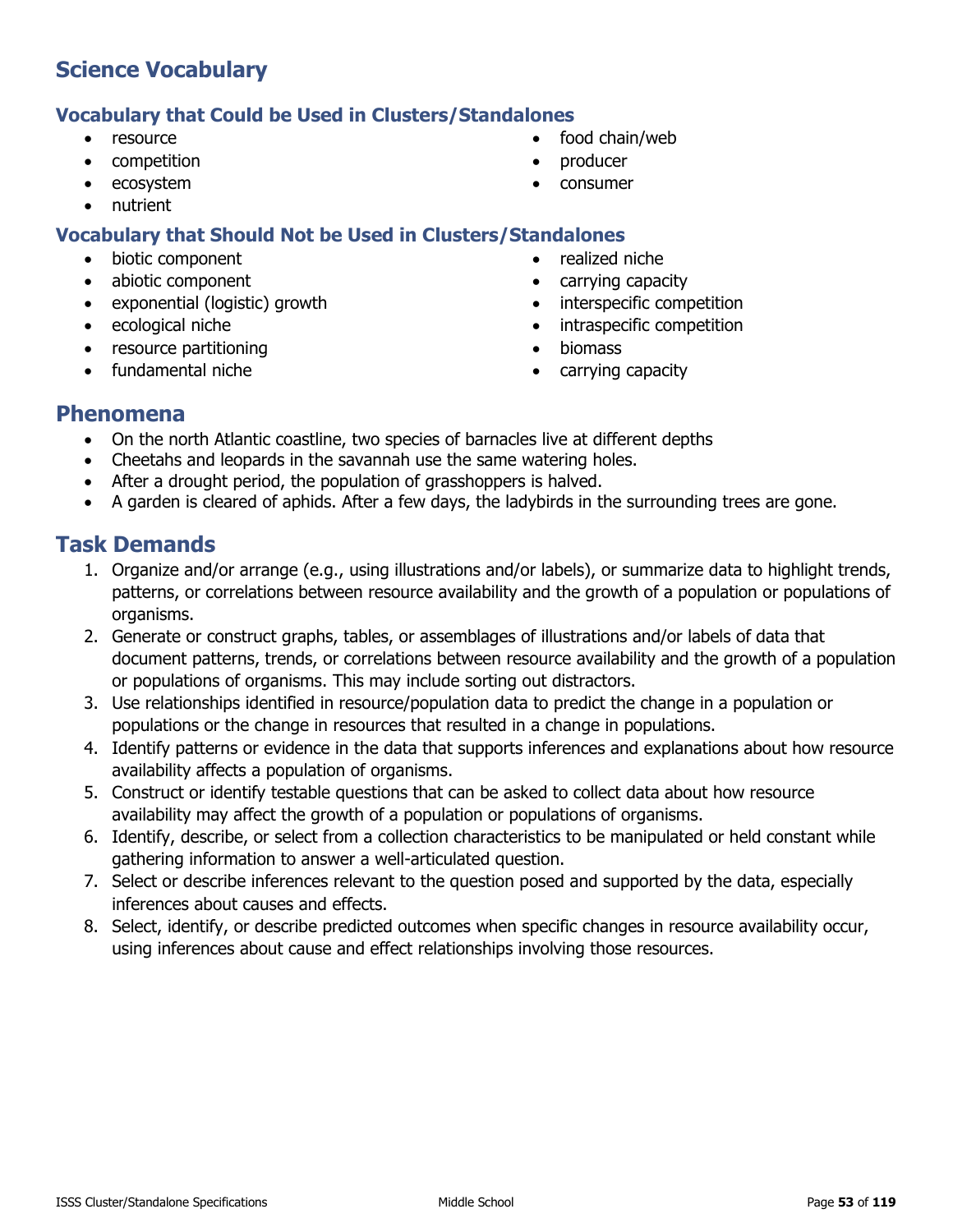# **Idaho State Science Standard LS2-MS-2**

Construct an explanation that predicts patterns of interactions among organisms across multiple ecosystems.

## **Dimensions**

#### **Science and Engineering Practice (SEP) Constructing Explanations and Designing Solutions**

• Construct an explanation that includes qualitative or quantitative relationships between variables that predict phenomena.

### **Science Content (Content Area/Science Domain)**

#### **LS2.A: Interdependent Relationships in Ecosystems**

• Similarly, predatory interactions may reduce the number of organisms or eliminate whole populations of organisms. Mutually beneficial interactions, in contrast, may become so interdependent that each organism requires the other for survival. Although the species involved in these competitive, predatory, and mutually beneficial interactions vary across ecosystems, the patterns of interactions of organisms with their environments, both living and nonliving, are shared.

# **Crosscutting Concept (CCC)**

### **Patterns**

• Patterns can be used to identify cause and effect relationships.

## **Further Explanation and Content Limit**

#### **Further Explanation**

- Emphasis is on predicting consistent patterns of interactions in different ecosystems in terms of the relationships among and between living organisms and nonliving components of ecosystems.
- Examples of types of interactions could include competitive, predatory, and mutually beneficial.

- Analysis may include recognizing patterns in data, specifying and explaining relationships, making logical predictions from data, retrieving information from a table, graph or figure and using it to explain relationships, generating hypotheses based on observations or data, and generalizing a pattern.
- Analysis should not include relating mathematical or scientific concepts to other content areas.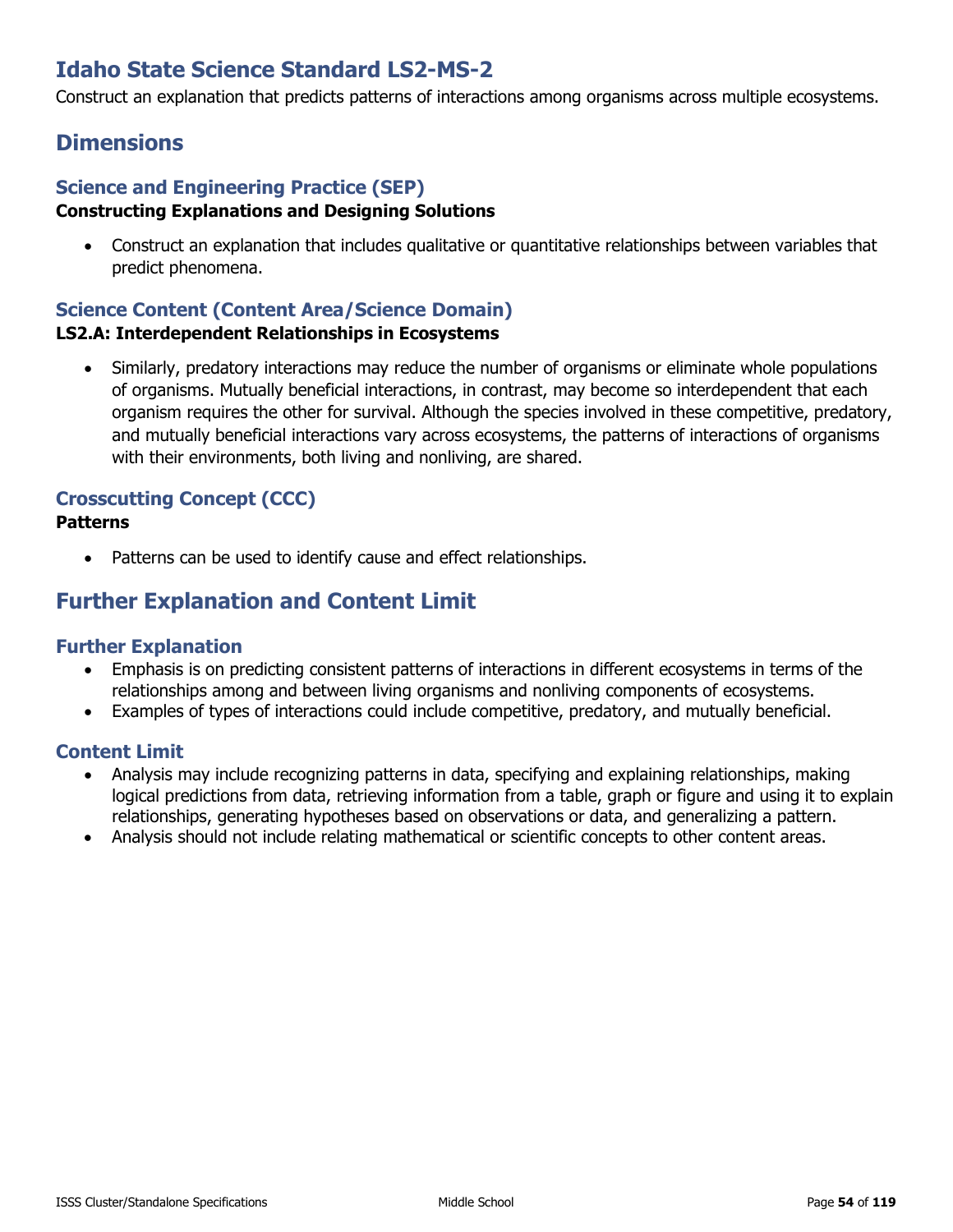#### **Vocabulary that Could be Used in Clusters/Standalones**

- relative
- disperse
- ecological role
- host
- infection
- mutualism

### **Vocabulary that Should Not be Used in Clusters/Standalones**

• abiotic

### **Phenomena**

- The tongue of the alligator snapping turtle looks like a small worm. The turtle uses this tongue to lure prey close to its mouth. (Predation)―also angler fish.
- Higher density of squirrels in oak environment than in maple environment.
- Hippopotamuses spend time in both aquatic and savannah ecosystems. When found in aquatic environments, they're often surrounded by carp. When found in a savannah environment, they're often surrounded by oxpeckers.
- In Ecuador's Andean Cloud Forest, a hummingbird feeds on the nectar of an orchid flower (Epidendrum secundum). In the Madagascar, a similar orchid flower (Angraecum sesquipedale) is seen, but no hummingbirds are found.

- 1. Articulate, describe, illustrate, or select the relationships or interactions to be explained. This may entail sorting relevant from irrelevant information or features.
- 2. Express or complete a causal chain common or distinct across organisms or environments. This may include indicating directions of causality in an incomplete model such as a flow chart or diagram or completing cause and effect chains.
- 3. Identify evidence supporting the inference of causation of patterns of interactions among organisms across multiple ecosystems expressed in a causal chain.
- 4. Use an explanation to predict interactions among different organisms or in different environments.
- 5. Describe/Identify/Select information needed to support an explanation of patterns of interactions among organisms across multiple ecosystems.
- mutually beneficial
- parasite
- evolve
- genetic
- interdependent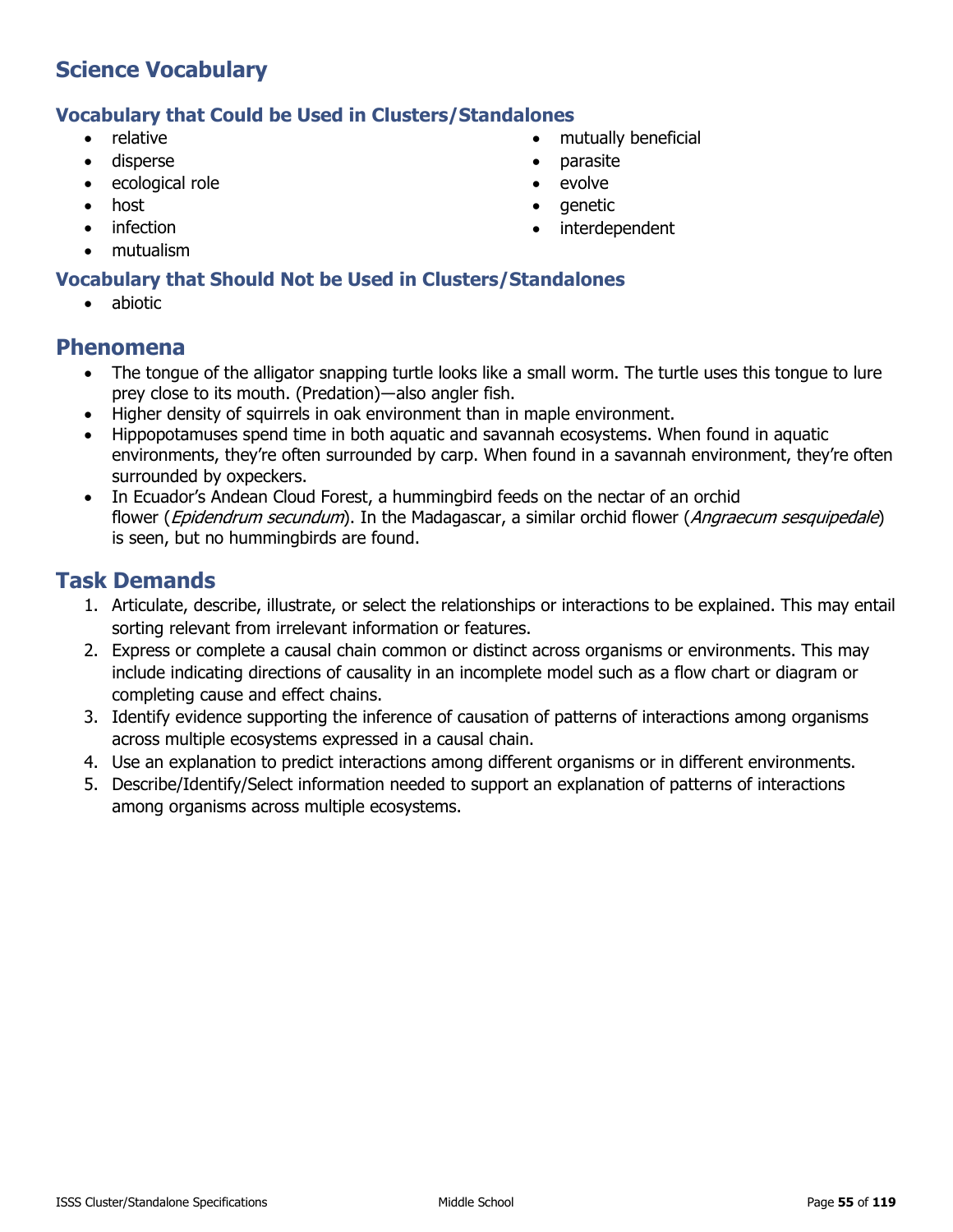# **Idaho State Science Standard LS2-MS-3**

Develop a model to describe the cycling of matter and flow of energy among living and nonliving parts of an ecosystem.

# **Dimensions**

## **Science and Engineering Practice (SEP)**

#### **Developing and Using Models**

• Develop a model to describe phenomena.

#### **Science Content (Content Area/Science Domain) LS2.B: Cycle of Matter and Energy Transfer in Ecosystems**

• Food webs are models that demonstrate how matter and energy are transferred among producers, consumers, and decomposers as the three groups interact within an ecosystem. Transfers of matter into and out of the physical environment occur at every level. Decomposers recycle nutrients from dead plant or animal matter back to the soil in terrestrial environments or to the water in aquatic environments. The atoms that make up the organisms in an ecosystem are cycled repeatedly between the living and nonliving parts of the ecosystem.

### **Crosscutting Concept (CCC)**

### **Energy and Matter**

• The transfer of energy can be tracked as energy flows through a natural system.

# **Further Explanation and Content Limit**

### **Further Explanation**

- Emphasize food webs and the role of producers, consumers, and decomposers in various ecosystems.
- Emphasis is on describing the conservation of matter and flow of energy into and out of various ecosystems, and on defining the boundaries of the system.

- Students do not need to identify biomes or to know information about specific biomes.
- Assessment does not include
	- o The use of chemical reactions to describe the processes.
	- $\circ$  Identification of trophic levels, understanding of the relative energies of the trophic levels, nor the knowledge of the 10% energy transfer between trophic levels.
	- o The process of bioaccumulation.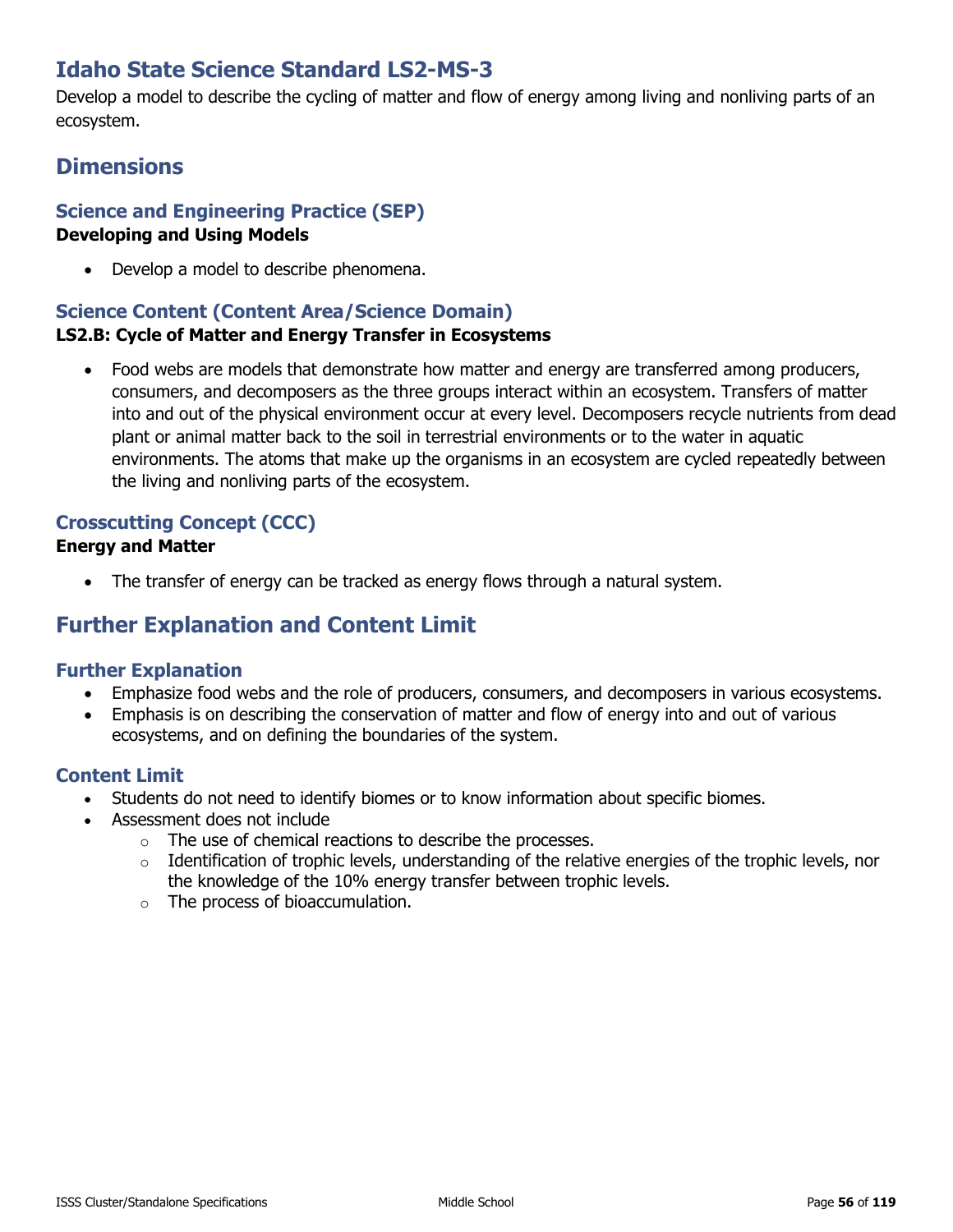## **Vocabulary that Could be Used in Clusters/Standalones**

- producer
- consumer
- decomposer
- herbivore
- omnivore
- carnivore
- algae
- fungi
- microbe
- microorganism
- organic matter
- organic waste
- photosynthesis
- atom
- molecule
- sugar
- carbon
- carbon dioxide
- nitrogen
- oxygen
- predator
- prey
- aquatic
	- interdependent
	- chemical reaction
	- reactant
	- product

### **Vocabulary that Should Not be Used in Clusters/Standalones**

- biotic
- abiotic
- trophic level
- energy pyramid
- nitrogen fixation
- exothermic/endothermic
- detritivores
- biomass
- bioaccumulation/biomag nification
- autotroph/heterotroph
- biosphere
- hydrosphere
- geosphere
- aerobic
- anaerobic
- phosphorous
- phytoplankton

## **Phenomena**

- In the Alaskan tundra, more grass and wildflowers grow on top of underground fox dens than elsewhere.
- In July, a colony of lava crickets is found to inhabit lava flows from a May eruption, but the first plant does not appear in the area until November.
- Fox-inhabited islands in the Aleutian Islands have less vegetation than islands not inhabited by foxes.
- Giant clams and tube worms are found in the darkest parts of the oceans in the hot water near hydrothermal vents.

- 1. Identify, assemble, or complete from a collection of potential model components, including distractors, components of a food-web model that describe transfers of matter and/or energy among producers, consumers, decomposers, or some subsets of those, potentially including transfers between living and nonliving organisms.
- 2. Describe, select, or identify the relationships among components of a food-web model that describes how parts of the food web (producers, consumers, and decomposers) interact to continually cycle matter and to transfer energy among living and nonliving parts of an ecosystem.
- 3. Manipulate the components of a food-web model to demonstrate how the interactions among producers, consumers, and/or decomposers result in changes to the cycling of matter and/or transfer of energy among living and nonliving parts of an ecosystem.
- 4. Select, describe, or illustrate predictions about the effects of changes in the organisms or nonliving components of the environment on the cycling of matter, transfer of energy, and/or other organisms in the environment. Predictions can be made by manipulating model components, completing illustrations, or selecting from lists with distractors.
- 5. Select or identify missing components or relationships of a food web model that describes the transfers of matter and/or energy among living and nonliving parts of an ecosystem.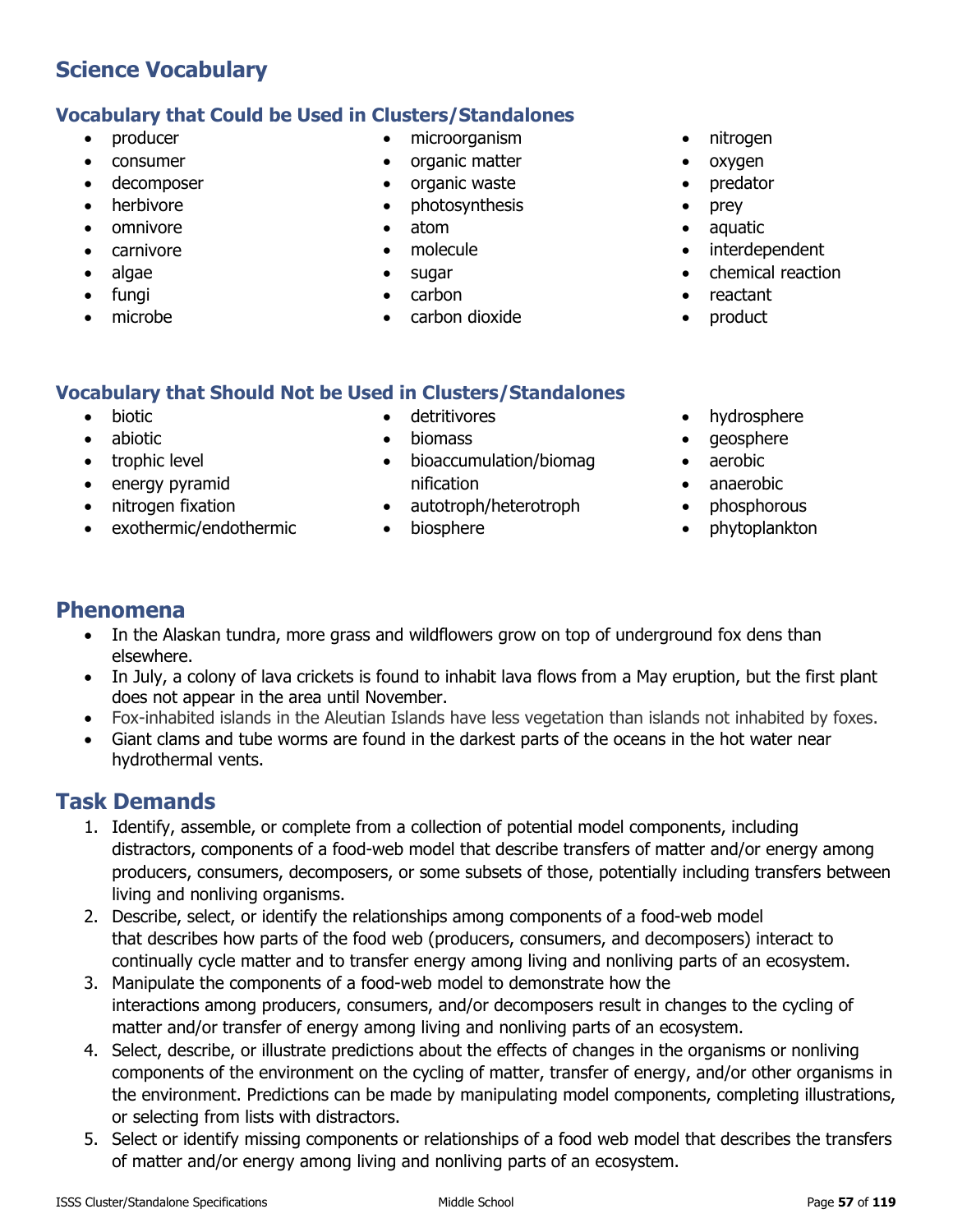# **Idaho State Science Standard LS2-MS-4**

Develop a model to describe the flow of energy through the trophic levels of an ecosystem.

## **Dimensions**

#### **Science and Engineering Practice (SEP) Developing and Using Models**

• Develop and/or use a model to predict and/or describe phenomena.

### **Science Content (Content Area/Science Domain)**

### **LS2.B: Cycle of Matter and Energy Transfer in Ecosystems**

• Food webs can be broken down into multiple energy pyramids. Concepts should include the 10% rule of energy and biomass transfer between trophic levels and the environment.

### **Crosscutting Concept (CCC)**

#### **Systems and System Models**

• Models can be used to represent systems and their interactions – such as inputs, processes, and outputs – and energy, matter, and information flows within systems.

# **Further Explanation and Content Limit**

### **Further Explanation**

- Emphasis is on describing the transfer of mass and energy beginning with producers, moving to primary and secondary consumers, and ending with decomposers.
- Emphasis is on using 90/10 mathematical model of stored energy in biomass to describe the transfer of energy from one trophic level to another, and that matter and energy are conserved as matter cycles and energy flows through ecosystems (10% Rule).
- Emphasis is on biomass—such as carbon, oxygen, hydrogen—being conserved as it moves through an ecosystem.

### **Content Limit**

• Assessment does not include the use of chemical reactions to describe the process.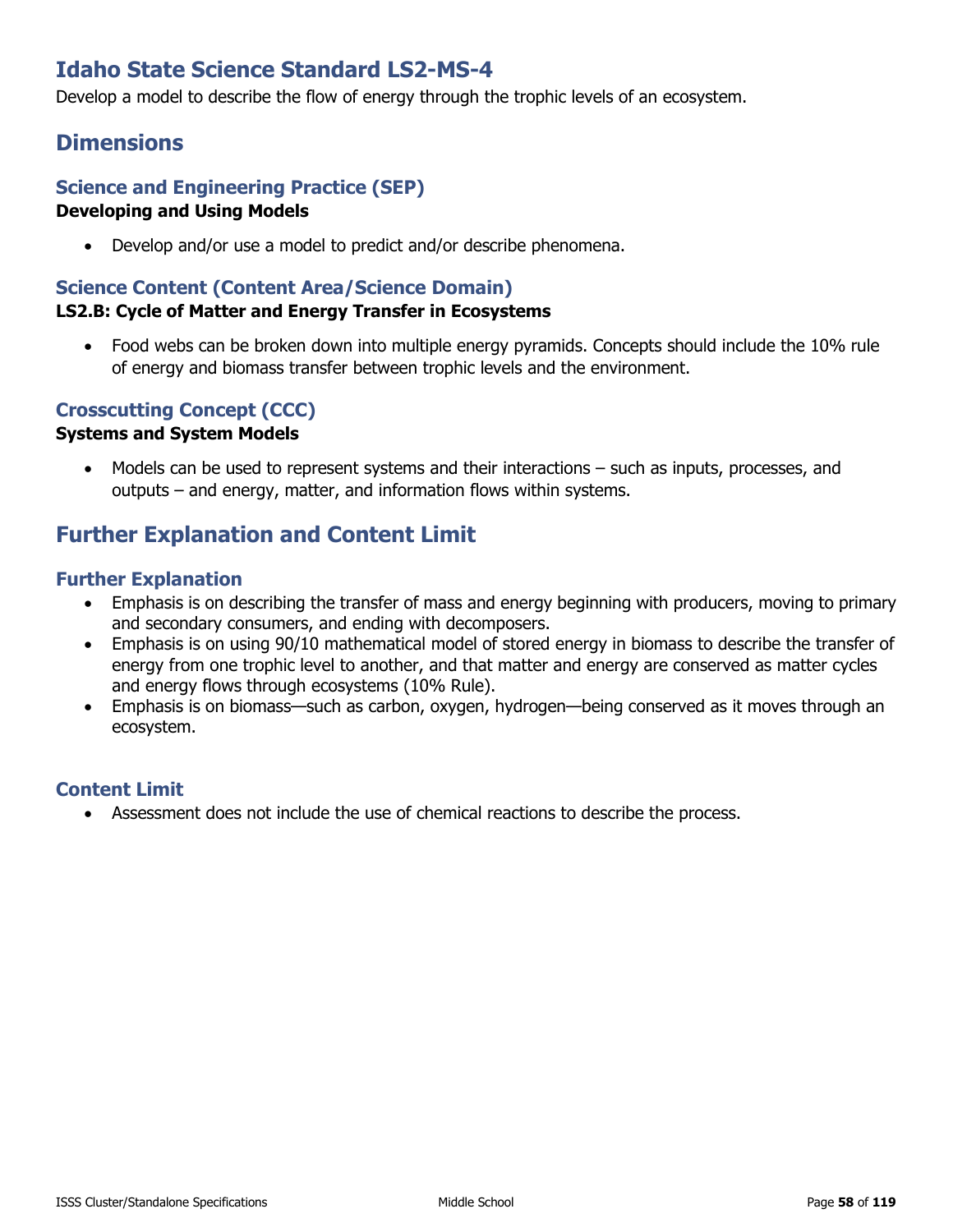### **Vocabulary that Could be Used in Clusters/Standalones**

- producer
- consumer
- decomposer
- photosynthesis

### **Vocabulary that Should Not be Used in Clusters/Standalones**

- cellular respiration
- carbon cycle
- organic

### **Phenomena**

- The Chesapeake Bay has a much smaller population of striped bass than bay anchovies.
- A caterpillar that weighs 2 grams eats 20 grams of food in a day.
- A lion will eat both a wildebeest and a warthog in one month.
- Several mushrooms are observed to grow on a dead tree.

- 1. Identify, assemble, or complete from a collection of potential model components, including distractors, aspects of an energy/biomass pyramid model that describe transfers of energy among producers, consumers, decomposers, or some subsets of those, potentially including transfers between living and nonliving organisms.
- 2. Describe, select, or identify the relationships among components of an energy/biomass pyramid model that describes how parts of the food web (producers, consumers, and decomposers) interact to continually to transfer energy among living and nonliving parts of an ecosystem.
- 3. Manipulate the components of an energy/biomass pyramid model to demonstrate how the interactions among producers, consumers, and/or decomposers result in changes to the transfer of energy among living and nonliving parts of an ecosystem.
- 4. Select, describe, or illustrate predictions about the effects of changes to organisms or nonliving components in the environment and the transfer of energy and/or other organisms in the environment. Predictions can be made by manipulating model components, completing illustrations, or selecting from lists with distractors.
- 5. Select or identify missing components or relationships of an energy/biomass pyramid model that describe the transfers of energy among living and nonliving parts of an ecosystem.
- 6. Calculate or estimate changes or differences in matter and energy between trophic levels of an ecosystem from given information.
- 7. Identify, create, or complete a graph or illustration to use as a mathematical model describing changes in stored energy through trophic levels of an ecosystem from given information.
- 8. Compile and interpret data from given information to establish the relationship between organisms at different trophic levels.
- carbon
- oxygen
- hydrogen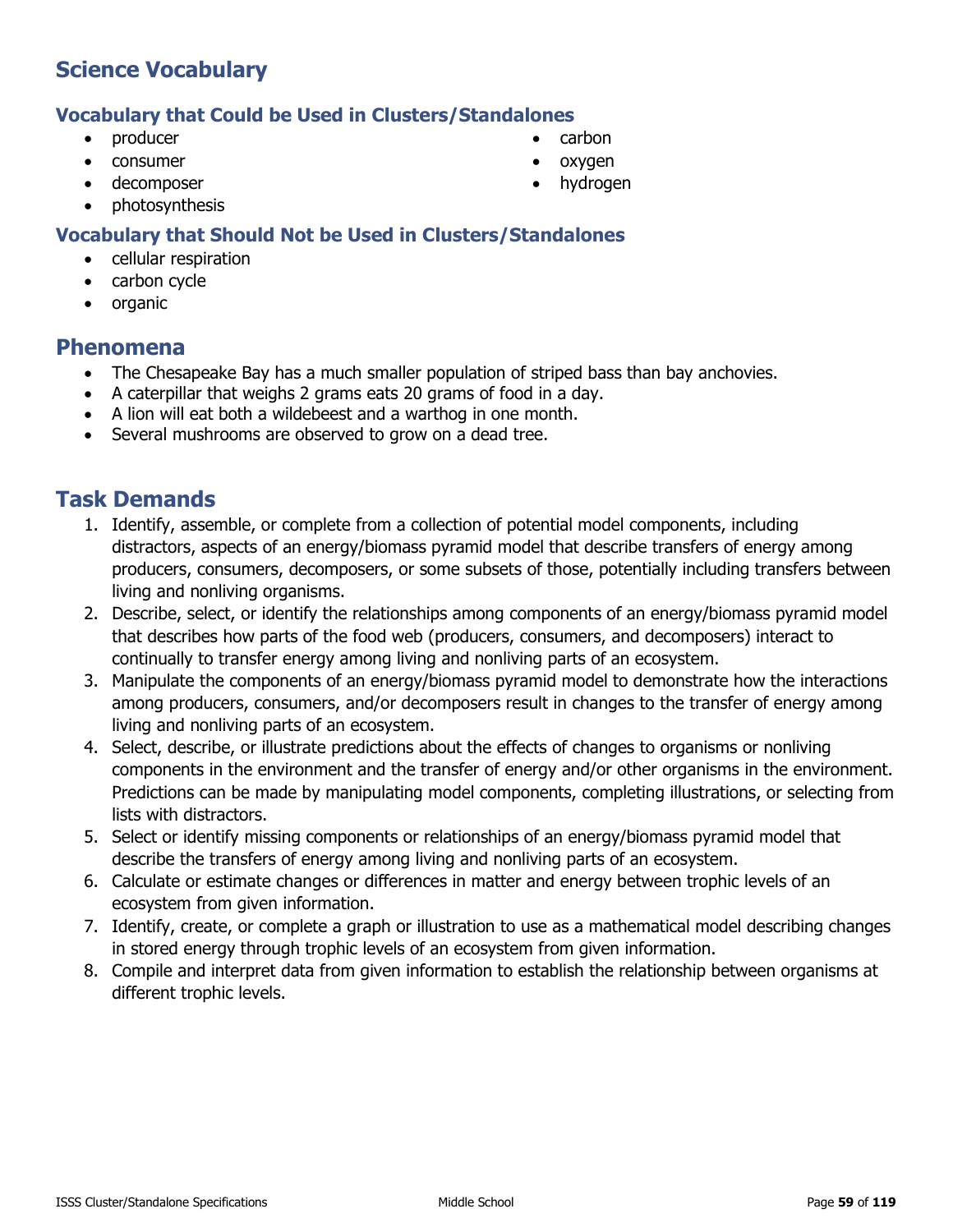# **Idaho State Science Standard LS2-MS-5**

Construct an argument supported by empirical evidence that changes to physical or biological components of an ecosystem affect populations.

## **Dimensions**

## **Science and Engineering Practice (SEP)**

### **Engaging in Argument from Evidence**

• Construct an oral and written argument supported by empirical evidence and scientific reasoning to support or refute an explanation or a model for a phenomenon or a solution to a problem.

### **Science Content (Content Area/Science Domain)**

### **LS2.C: Ecosystem Dynamics, Functioning, and Resilience**

• Ecosystems are dynamic in nature: their characteristics can vary over time. Disruptions to any physical or biological component of an ecosystem can lead to shifts in all its populations.

### **Crosscutting Concept (CCC)**

### **Stability and Change**

• Small changes in one part of a system might cause large changes in another part.

# **Further Explanation and Content Limit**

### **Further Explanation**

• Emphasis is on recognizing patterns in data and making warranted inferences about changes in populations, and on evaluating empirical evidence supporting arguments about changes to ecosystems.

### **Content Limit**

• Assessment does not include the use of chemical reactions to describe the processes.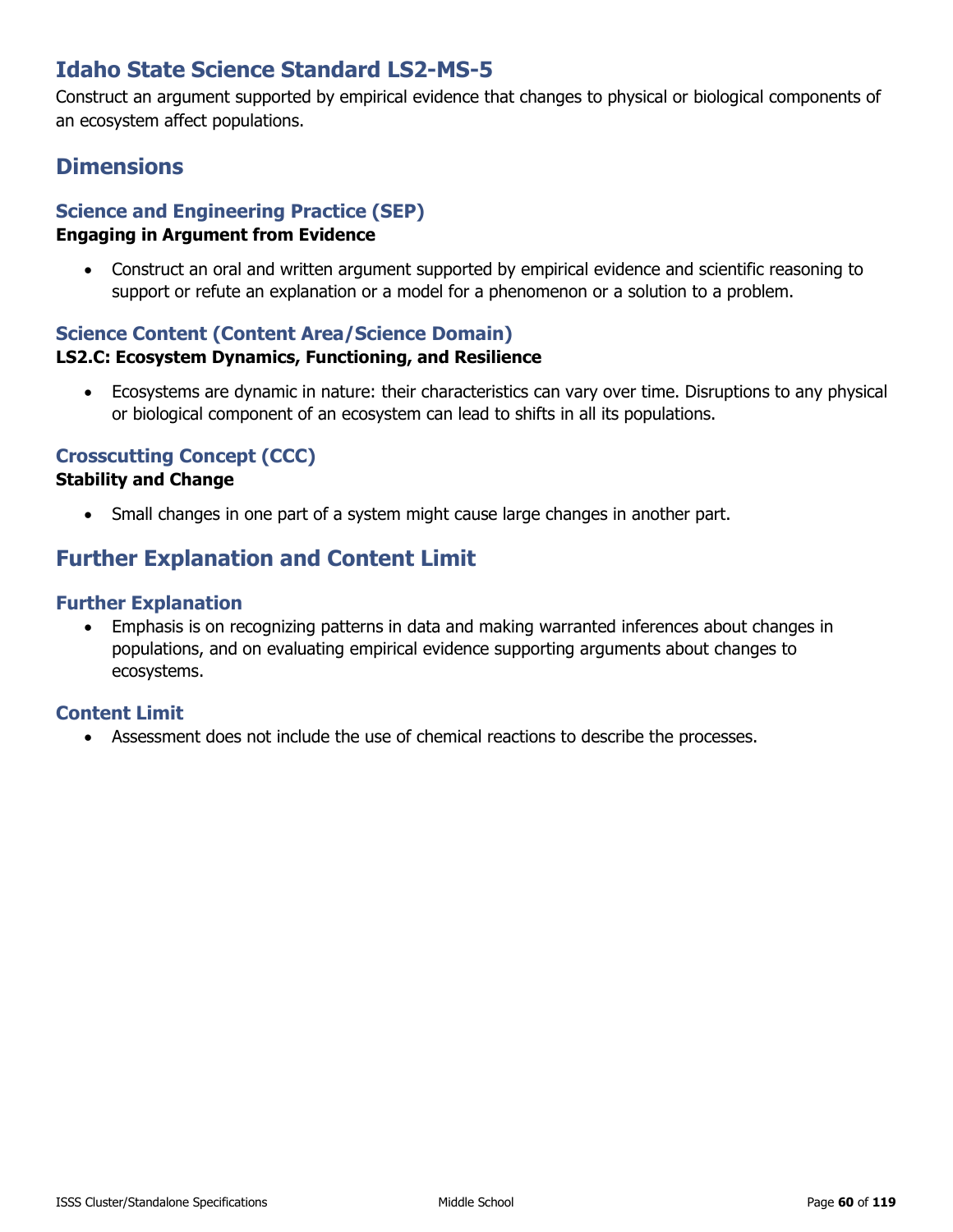#### **Vocabulary that Could be Used in Clusters/Standalones**

- predator
- prey
- mutually beneficial interactions
- competition
- consumers
- producers
- decomposers
- **biodiversity**

### **Vocabulary that Should Not be Used in Clusters/Standalones**

- carrying capacities
- anthropogenic changes
- biomass

### **Phenomena**

- After a beaver builds a dam, the amount and diversity of fish life in a stream increases.
- After wolves were reintroduced to Yellowstone, there were more willows.
- The number of willows has increased in Yellowstone. (Give two competing hypotheses: wolf introduction; beaver population increase).
- As the Aral Sea declined in size since the 1960s, salinity has increased and the Aral trout is no longer present in the lake.

- 1. Articulate, describe, illustrate, or select the relationships, interactions, and/or processes to be explained. This may entail sorting relevant from irrelevant information or information supporting/refuting one or more competing hypotheses.
- 2. Predict outcomes when changes to an ecosystem occur, given the inferred cause and effect relationships.
- 3. Identify, select, and/or describe information or evidence needed to support one or more potentially competing explanations.
- 4. Identify patterns of information/evidence in the data that support correlative/causative inferences about the relationships among the pertinent parts of an ecosystem.
- 5. Organize and/or arrange (e.g., using illustrations and/or labels) or summarize population data to highlight trends, patterns, or correlations.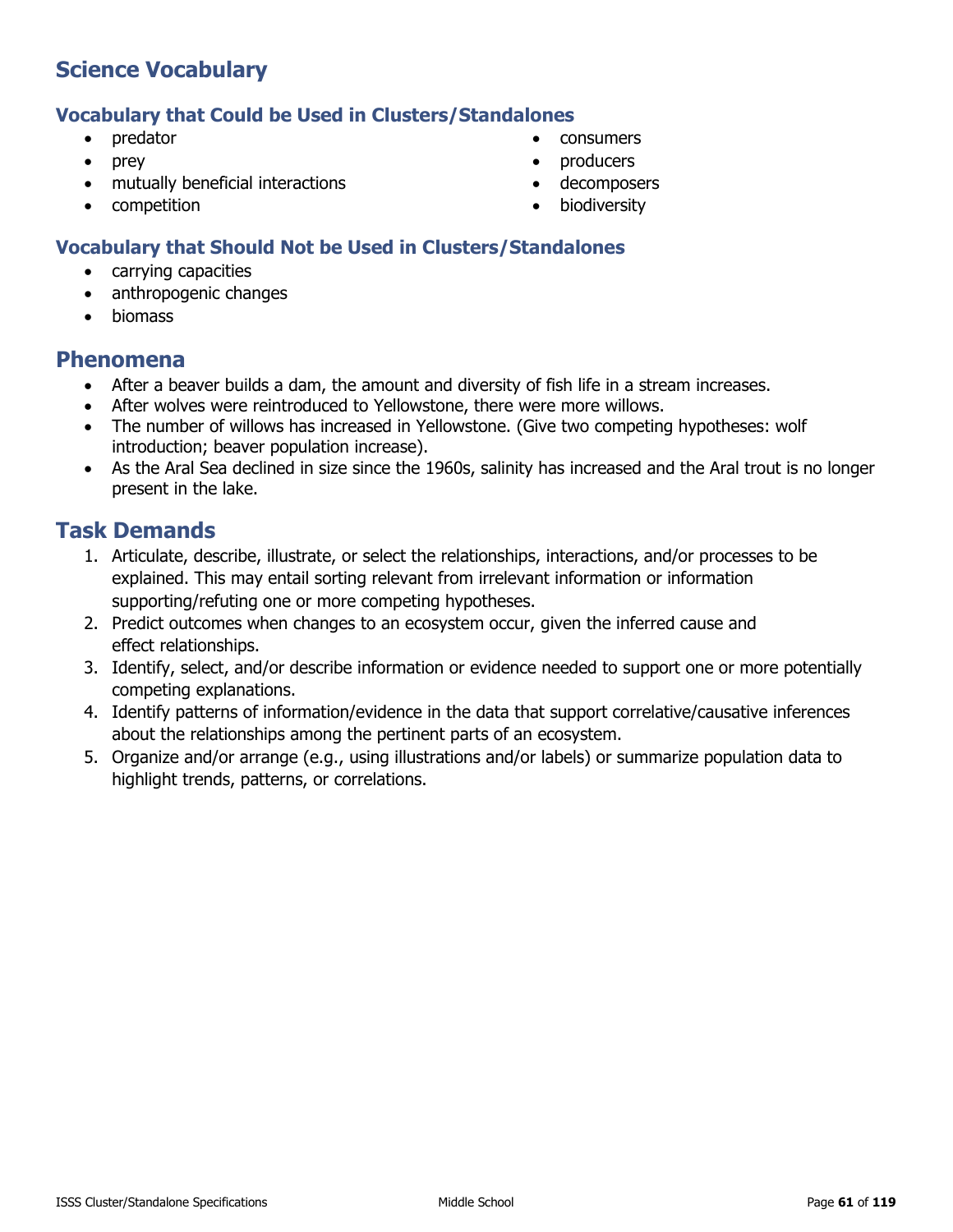# **Idaho State Science Standard LS2-MS-6**

Evaluate competing design solutions for maintaining biodiversity and ecosystem services.

## **Dimensions**

#### **Science and Engineering Practice (SEP) Engaging in Argument from Evidence**

• Evaluate competing design solutions based on jointly developed and agreed-upon design criteria.

### **Science Content (Content Area/Science Domain)**

#### **LS2.C: Ecosystem Dynamics, Functioning, and Resilience**

• Biodiversity describes the variety of species found in Earth's terrestrial and oceanic ecosystems. The completeness or integrity of an ecosystem's biodiversity is often used as a measure of its health.

#### **LS4.D: Biodiversity and Humans**

• Changes in biodiversity can influence humans' resources, such as food, energy, and medicines, as well as ecosystem services that humans rely on—for example, fresh air and water (secondary).

#### **ETS1.B: Developing Possible Solutions**

There are systematic processes for evaluating solutions with respect to how well they meet the criteria and constraints of a problem (secondary).

#### **Crosscutting Concept (CCC) Stability and Change**

• Small changes in one part of a system may cause a large change in another part.

## **Further Explanation and Content Limit**

#### **Further Explanation**

- Examples of ecosystem services could include water purification, nutrient recycling, and prevention of soil erosion.
- Examples of design solution constraints could include scientific, economic, and social considerations.

### **Content Limit**

• Students do not need to know: specific policies or specific details of organisms.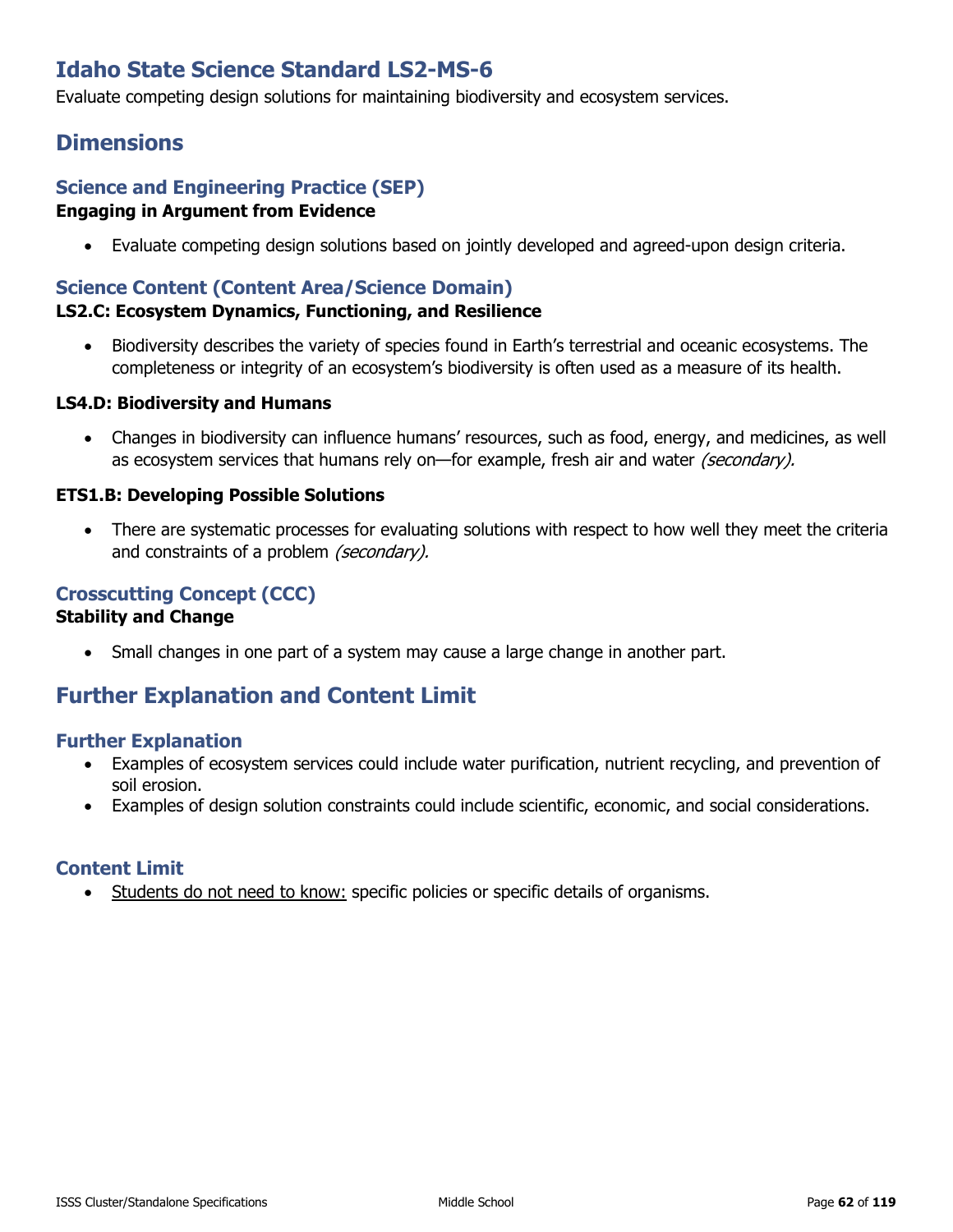## **Science Vocabulary Vocabulary that Could be Used in Clusters/Standalones**

- habitats
- niche
- native species
- non-native species or invasive species

### **Vocabulary that Should Not be Used in Clusters/Standalones**

- specific species names
- specific resource or habitat requirements for any species

### **Phenomena**

- Giant African Land Snails were brought to Florida by a boy who smuggled three snails into Florida. His grandmother released these into a garden and the snail population exploded. The snails eat over 500 plant species, tree bark, paint, and even stucco. Florida has implemented four solutions:
	- o Trained dogs that sniff out snails for capture.
	- $\circ$  Chemicals applied to plants that the snails feed upon.
	- $\circ$  Predatory species to eat the snails.
- The brown tree snake was accidentally brought to the island of Guam by ships during World War II, fed on native birds until the Guam rail, a native bird, nearly went extinct in 1984. Guam has implemented two solutions:
	- o Feed rats acetaminophen and drop them into wooded areas.
	- $\circ$  Bring in predatory species to eat the snakes.
- Cheatgrass, a type of weed that was brought to the United States in the late 1800s, has spread all over Utah from the desert valleys to the mountains, growing faster than most native plants. Utah has implemented two solutions:
	- o Use genetically modified seeds for certain native seeds that are heartier than the Cheatgrass to push out the Cheatgrass seeds.
	- o Controlled application of herbicides.
- Asian carp is an aggressive fish species introduced in 1960 to control weed populations in waterways in southern fish farm ponds. The population was sterilized but a few fertile fish escaped into the Mississippi River and migrated north towards the Great Lakes. Asian carp are an invasive species that compete with native fish in the Great Lakes and threaten the ecosystem balance. Regions around the Great Lakes are implementing strategies:
	- $\circ$  Launch a campaign to encourage and incentivize fishing of Asian carp for human consumption
	- $\circ$  Use a system of electric barriers to prevent Asian carp from entering Lake Michigan from the Mississippi River.
	- $\circ$  Use nets to block paths to popular spawning sites during Asian carp reproduction season.
	- $\circ$  Introduce a botanic pesticide used for fish eradications in water areas known to have large Asian carp populations.

- 1. Identify or assemble from a collection, including distractors, the relevant aspects of the problem that, given design solutions if implemented, will resolve/improve maintaining biodiversity and ecosystem services.
- 2. Using given information for maintaining biodiversity and ecosystem services, select or identify constraints that the device or solution must meet.
- 3. Using the given information for maintaining biodiversity and ecosystem services, select or identify the criteria against which the device or solution should be judged.
- 4. Compare, rank, or otherwise evaluate the different design solutions for maintaining biodiversity and ecosystem services against the identified criteria.
- 5. Select or propose a recommended course of action supported by the design solution's ability to meet identified criteria.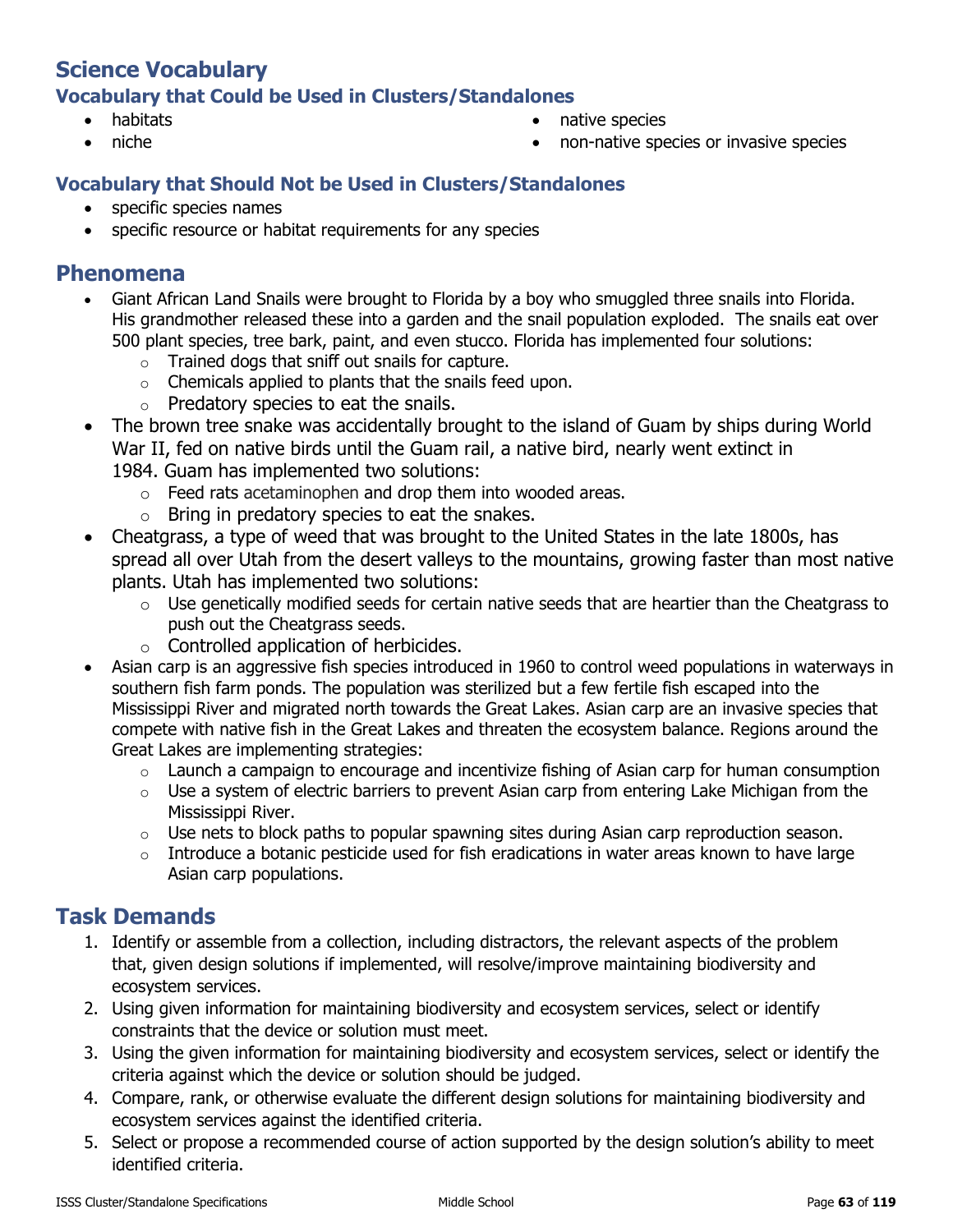# **Idaho State Science Standard LS3-MS-1**

Develop and use a model to describe why structural changes to genes (mutations) located on chromosomes may affect proteins and may result in harmful, beneficial, or neutral effects to the structure and function of an organism.

## **Dimensions**

#### **Science and Engineering Practice (SEP) Developing and using a Model**

• Develop and use a model to describe phenomena.

### **Science Content (Content Area/Science Domain) LS3.A: Inheritance of Traits**

• Genes are located in the chromosomes of cells, with each chromosome pair containing two variants of each of many distinct genes. Each distinct gene chiefly controls the production of specific proteins, which in turn affects the traits of the individual. Changes (mutations) to genes can result in changes to proteins, which can affect the structures and functions of the organism and thereby change traits.

#### **LS3.B: Variation of Traits**

In addition to variations that arise from sexual reproduction, genetic information can be altered because of mutations. Through rare, mutations my result in changes to the structure and function of proteins. Some changes are beneficial, others harmful, and some neutral to the organism.

### **Crosscutting Concept (CCC)**

#### **Structure and Function**

• Complex and microscopic structures and systems can be visualized, modeled, and used to describe how their function depends on the shapes, composition, and relationships among their parts; therefore, complex natural structures/systems can be analyzed to determine how they function.

## **Further Explanation and Content Limit**

#### **Further Explanation**

• Emphasis is on the conceptual understanding that changes in genetic material may result in making different proteins.

- Assessment does not include specific changes of genes at the molecular level, mechanisms for protein synthesis, and specific types of mutations.
- Do *not* use examples of mutations in humans.
- Analysis does *not* include species-level sources of genetic variation, including the founder effect, bottleneck, genetic drift or Hardy-Weinberg equilibrium.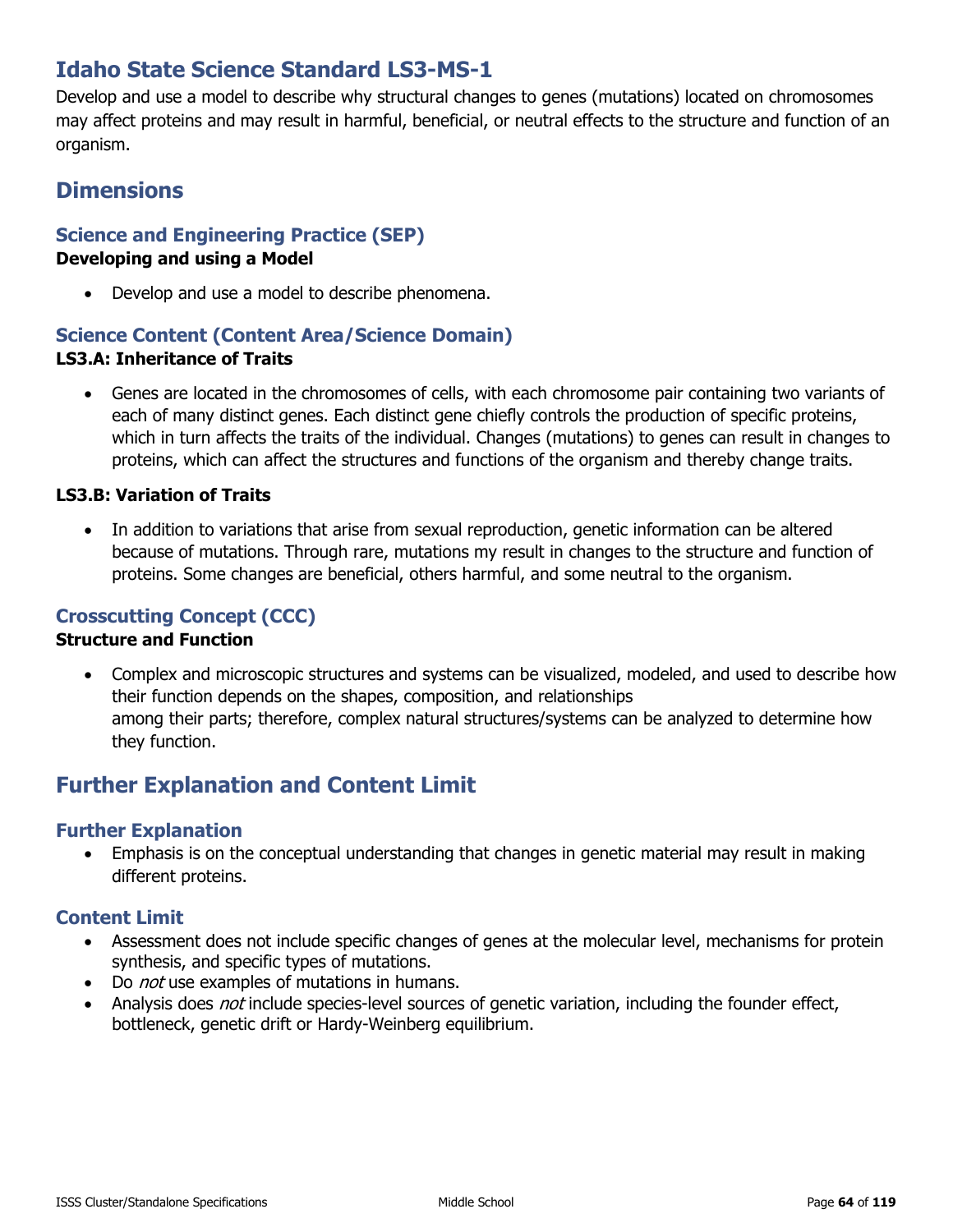## **Vocabulary that Could be Used in Clusters/Standalones**

- genome
- genotype
- phenotype
- DNA
- pedigree
- parent generation
- trait
- positive
- negative
- neutral

## **Vocabulary that Should Not be Used in Clusters/Standalones**

- RNA
- transcription
- translation
- mitosis
- meiosis
- interphase
- prophase
- metaphase
- anaphase
- telophase
- cytokinesis
- zygote
- fertilization
- codominance
- incomplete dominance
- sequencing
- pollination
- Punnett square
- dominant trait
- recessive trait
- allele
- $\bullet$  F1
- $\bullet$  F<sub>2</sub>
- haploid
- diploid
- epigenetics
- plasmid

## **Phenomena**

- Use of antibiotics in farming has leeched antibiotics into the water system. However, resistant bacteria persist in groundwater and are difficult to kill.
- Wild almond trees produce the poisonous chemical amygdalin. Occasional individual almond trees have a mutation that cause them not to produce amygdalin. These individual plants are cultivated on almond farms.
- A farmer observed one corn plant producing corn cobs with larger kernels. The farmer planted seeds from that plant and the offspring corn plants also had larger kernels.
- Thale cress plants sprout in the spring and flower about a month later.

- 1. Select or identify from a collection of potential model components, including distractors, the components needed to model a phenomenon. Components might match a phenotypic change resulting from a mutation to various environments, to determine whether a mutation is beneficial, harmful, or neutral to the individual.
- 2. Assemble or complete, from a collection of potential model components, an illustration that is capable of representing the effects of a mutation in an individual in a specific environment. This does not include labeling an existing diagram.
- 3. Manipulate the components of a model to demonstrate the changes, properties, processes, and/or events that act to result in a phenomenon.
- 4. Make predictions about the effects of changes in an organism's ability to survive and reproduce based on the mutation and/or environment. Predictions can be made by manipulating model components, completing illustrations, or selecting from lists with distractors.
- 5. Given models or diagrams of phenotypic changes due to mutation, identify and describe why the mutation may positively, negatively, or neutrally affect the individual in different environments.
- 6. Identify or select the relationships among components of a model that describe the rationale behind the beneficial, harmful, or neutral nature of a mutation in specific environments.
- 
-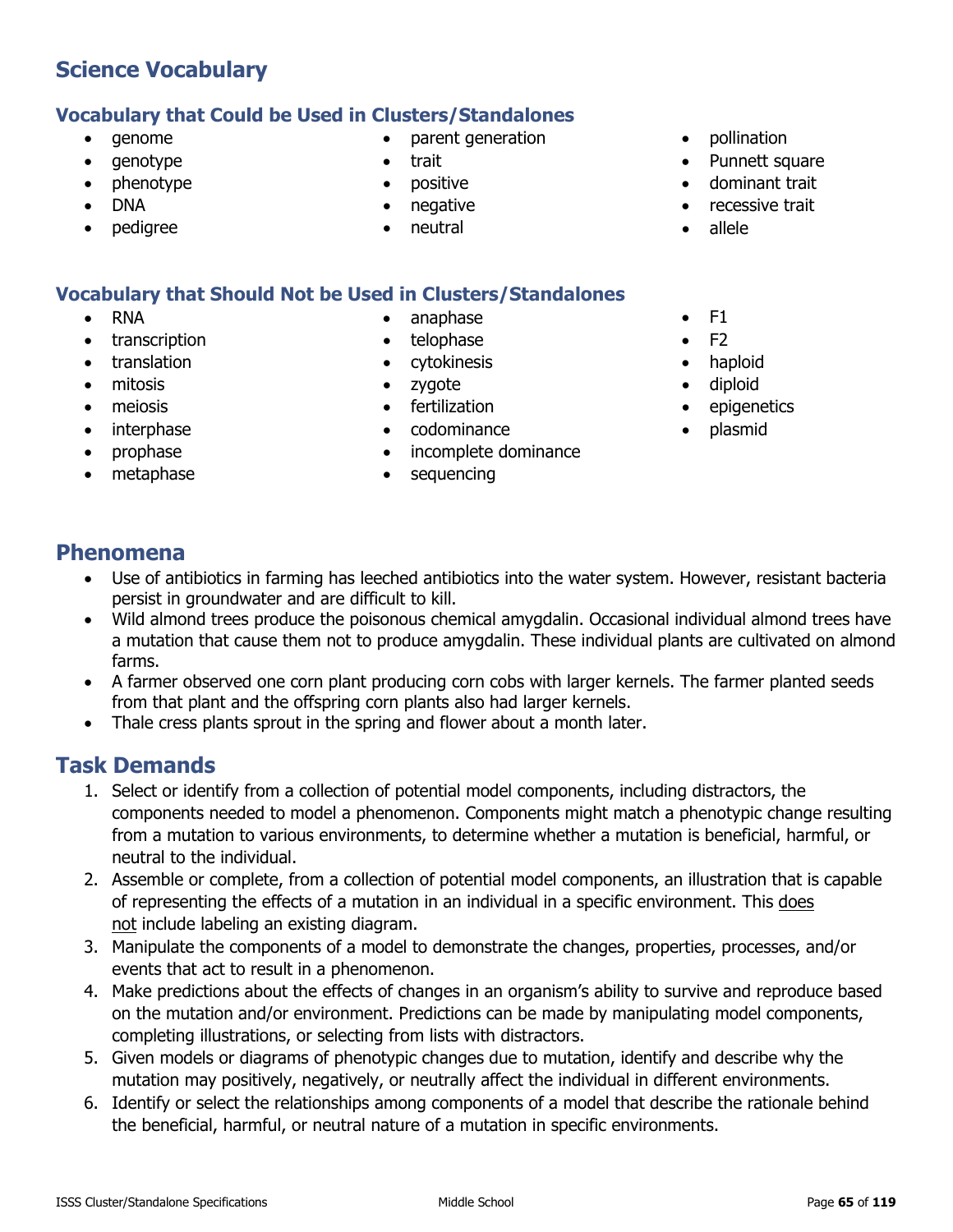# **Idaho State Science Standard LS3-MS-2**

Develop and use a model to describe why asexual reproduction results in offspring with identical genetic information and sexual reproduction results in offspring with genetic variation.

# **Dimensions**

## **Science and Engineering Practice (SEP)**

#### **Developing and Using Models**

• Develop and use a model to describe phenomena.

#### **Science Content (Content Area/Science Domain) LS1.B: Growth and Development of Organisms**

• Organisms reproduce, either sexually or asexually, and transfer their genetic information to their offspring (secondary).

#### **LS3.A: Inheritance of Traits**

• Variations of inherited traits between parent and offspring arise from genetic differences that result from the subset of chromosomes (and therefore genes) inherited.

#### **LS3.B: Variation of Traits**

• In sexually reproducing organisms, each parent contributes (at random) half of the genes acquired by the offspring. Individuals have two of each chromosome and hence two alleles of each gene, one acquired from each parent. These versions may be identical or may differ from each other.

### **Crosscutting Concept (CCC)**

#### **Cause and Effect**

• Cause and effect relationships may be used to predict phenomena in natural systems.

# **Further Explanation and Content Limit**

#### **Further Explanation**

• Emphasis is on using models such as Punnett Squares, diagrams and simulations to describe the cause and effect relationship of gene transmission from parent(s) to offspring and resulting genetic variation.

- Assessment does not include phases of mitosis or meiosis.
- Students do not need to know: process of recombination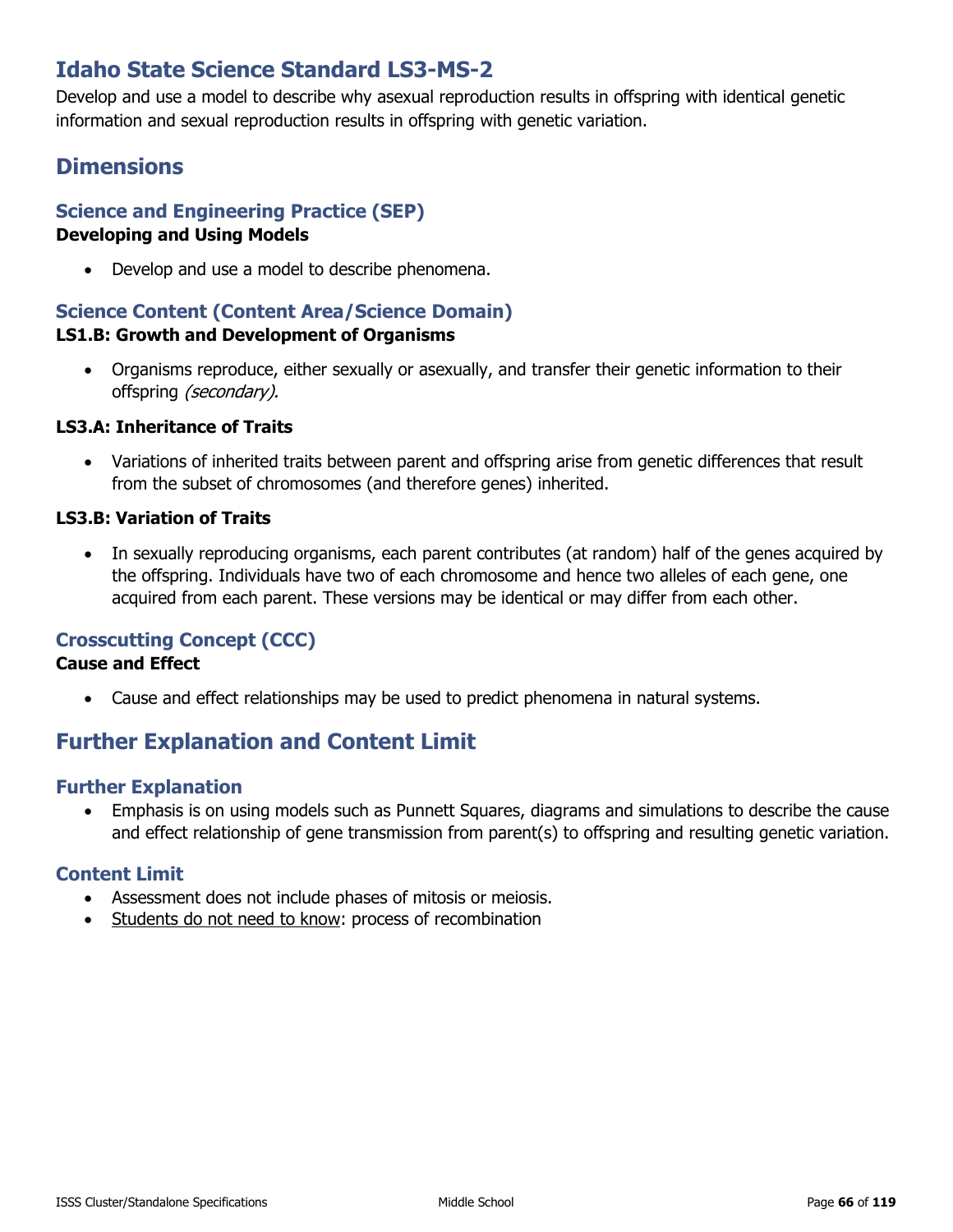### **Vocabulary that Could be Used in Clusters/Standalones**

- development
- germination
- plant structure
- plumage
- reproductive system
- fertilizer
- allele
- dominant trait
- recessive trait
- hereditary information
- Punnett square
- transmission
- protein
- DNA

### **Vocabulary that Should Not be Used in Clusters/Standalones**

- DNA replication
- sex-linked trait
- recombination
- gene expression
- segment
- sex cell
- sex chromosome
- cell division
- mutation
- meiosis
- amino acid
- amino acid sequence
- haploid
- diploid

### **Phenomena**

- Jellyfish will produce both clones and genetically diverse offspring during different stages of their life cycle.
- Strawberry plants grow another stem from a core stem that extends horizontally on the ground. This new stem will become a separate strawberry plant.
- A flatworm is cut in half. Rather than dying, both halves regenerate their lost portions to form two new, distinct, and fully functioning worms.
- A plant (Bryophyllum diagremontianum) native to Madagascar has what appears to be miniature clusters of leaves lining the edges of a much larger leaf.

- 1. Select or identify from a collection of potential model components, including distractors, the components needed to model the phenomenon. Components might include alleles, genotypes, and phenotypes.
- 2. Assemble or complete, from a collection of potential model components, an illustration or flow chart that is capable of representing different types of reproduction. This *does not* include labeling an existing diagram.
- 3. Manipulate the components of a model to demonstrate the changes, properties, processes, and/or events that act to result in a phenomenon.
- 4. Make predictions about the effects of genetic variation from reproduction. Predictions can be made by manipulating model components, completing illustrations, or selecting from lists with distractors.
- 5. Given models or diagrams of types of reproduction, identify the types of reproduction and how they change in each scenario OR identify the properties of the different types of reproduction that cause genetic variation.
- 6. Identify missing components, relationships, or other limitations of the model.
- 7. Identify, calculate, or select the relationships among the components of a model that describe the types of reproduction, the environmental conditions under which reproduction occurs, or explain the genetic variation that results from reproduction.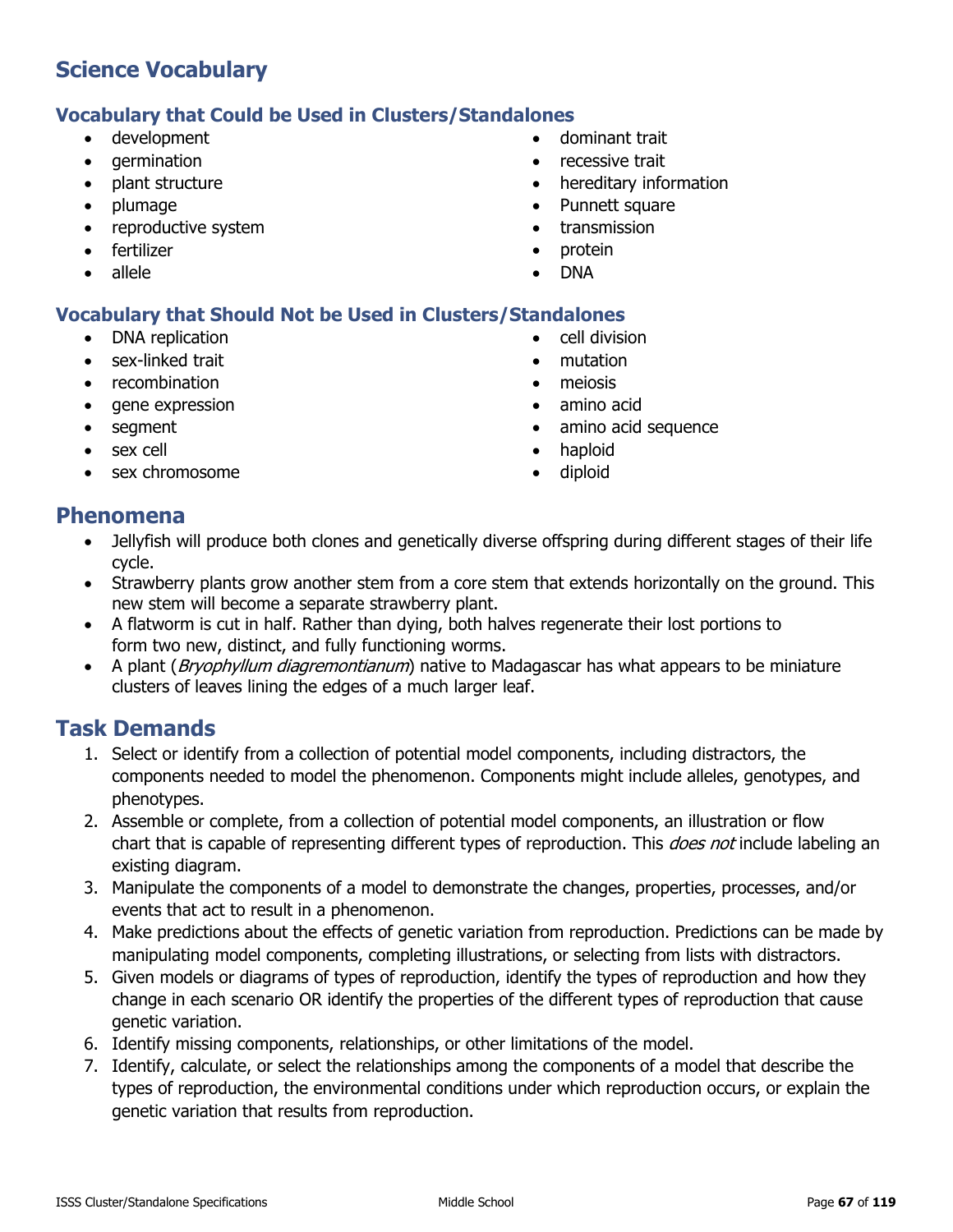# **Idaho State Science Standard LS4-MS-1**

Analyze and interpret data for patterns in the fossil record that document the existence, diversity, extinction, and change of life forms throughout the history of life on Earth, under the assumption that natural laws operate today as in the past.

## **Dimensions**

### **Science and Engineering Practice (SEP) Analyzing and Interpreting Data**

• Analyze and interpret data to determine similarities and differences in findings.

### **Science Content (Content Area/Science Domain)**

#### **LS4.A: Evidence of Common Ancestry and Diversity**

The collection of fossils and their placement in chronological order (e.g., through the location of the sedimentary layers in which they are found or through radioactive dating) is known as the fossil record. It documents the existence, diversity, extinction, and change of many life forms throughout the history of life on Earth.

### **Crosscutting Concept (CCC)**

#### **Patterns**

• Graphs, charts, and images can be used to identify patterns in data.

## **Further Explanation and Content Limit**

#### **Further Explanation**

• Emphasis is on finding patterns of changes in the level of complexity of anatomical structures in organisms and the chronological order of fossil appearance in the rock layers.

- Does not include: genetic analysis, comparisons of fossils to extant organisms, embryological evidence, genetic variation, inheritance, selective pressures.
- Students do not need to know: the names of individual species/genera or intervals of geological time, taxonomy, processes of fossil formation.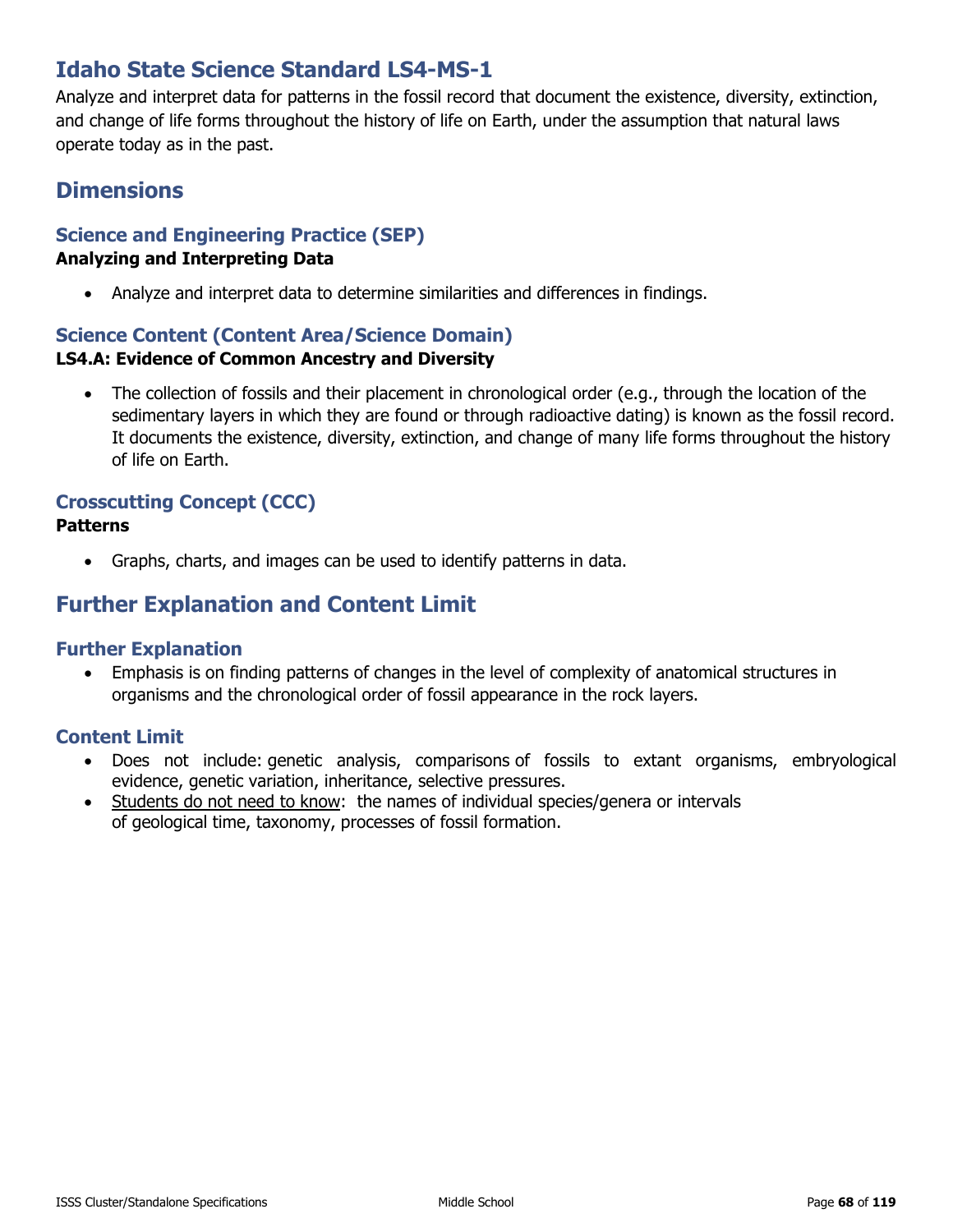### **Vocabulary that Could be Used in Clusters/Standalones**

- sedimentary rock
- volcanic rock
- radioactive dating
- mineral
- extinct
- unicellular
- multicellular
- organelles
- nucleus
- ancestor
- ancestry
- species
- evolve
- anatomical

### **Vocabulary that Should Not be Used in Clusters/Standalones**

- cladogram
- phylogenetics
- phylogenetic systematics
- phylum/phyla
- class
- order
- family
- genus/genera
- homologous
- analogous
- divergent
- convergent
- prokaryote
- eukaryote

### **Phenomena**

- The first feather-like structures, associated with dinosaurs, appear in the fossil record close to 200 million years ago. Over the next 50 million years, a great variety of dinosaurs and true birds appeared, showing a great variety of feathers.
- In North America, in the late C, a diverse assemblage of fossils is found. In the early Tertiary, there are far fewer types of fossils.
- Prior to 542 million years ago, the fossil record shows relatively simple organisms without much variation. Layers in the fossil record between 542 million years ago to 476 million years ago shows the Cambrian Explosion—a time of significant evolution of animals, beginning with trilobites and ending with vertebrate fish. The Cambrian Explosion closed with a major extinction.
- 525-year-old rock layers contain the earliest vertebrate fossils, which are of fish. These fossil fish had a cartilage skull with no jaw, and lacked a vertebral column. Fossils in 450-million-year-old rocks include vertebrate fish with a cartilage jaw and vertebral column. 400-year-old rocks include fish with skulls that include jaws and vertebrates made of bone.

- 1. Organize and/or arrange (e.g., using illustrations and/or labels) data that document patterns of change in the fossil record related to changes in anatomical structures or organism appearance/disappearance.
- 2. Generate/construct graphs, tables, or assemblages of illustrations and/or labels of data that document patterns of change in the fossil record related to changes in anatomical structures or organism appearance/disappearance. This may include sorting out distractors.
- 3. Determine or describe evidence that supports data on the timing of a mass extinction event, emergence/extinction of a new species/trait, and/or patterns of changes in biodiversity and organism complexity over time.
- 4. Identify/describe/illustrate/assemble sequences over time describing changes in characteristics of organisms, the diversity of the characteristics, the diversity of organisms, or the relative frequencies of the characteristics. This may include selecting a pattern from a list.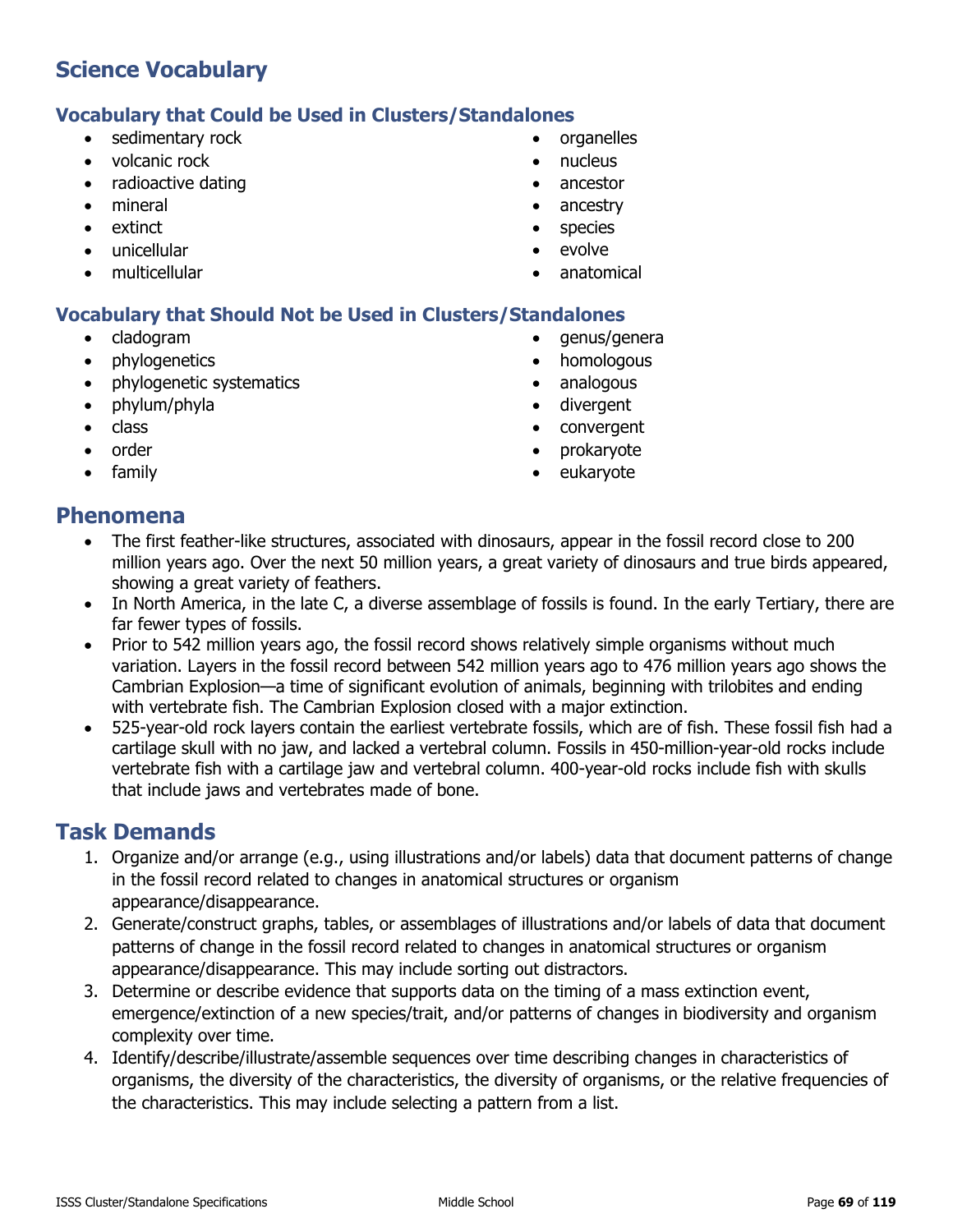# **Idaho State Science Standard LS4-MS-2**

Apply scientific ideas to construct an explanation for the anatomical similarities and differences among modern organisms and between modern and fossil organisms to infer evolutionary relationships.

# **Dimensions**

## **Science and Engineering Practice (SEP)**

### **Constructing Explanations and Designing Solutions**

• Apply scientific ideas to construct an explanation for real-world phenomena, examples, or events.

### **Science Content (Content Area/Science Domain) LS4.A: Evidence of Common Ancestry and Diversity**

• Anatomical similarities and differences among organisms living today, and between contemporary organisms and those in the fossil record, enable the reconstruction of evolutionary history and the inference of lines of evolutionary descent.

### **Crosscutting Concept (CCC)**

#### **Patterns**

Patterns can be used to identify cause and effect relationships.

# **Further Explanation and Content Limit**

### **Further Explanation**

- Emphasis is on explanation of the relationships among organisms in terms of similarity or differences of the gross appearance of anatomical structures.
- Emphasis is on using anatomical similarities and differences to infer relationships among different modern organisms.
- Emphasis is on understanding that the changes over time in the anatomical features seen in fossil records can be used to infer relationships between extinct organisms to living organisms.
- Emphasis is on understanding that organisms that share a pattern of anatomical features are likely to be more closely related than are organisms that do not share a pattern of anatomical features.

### **Content Limit**

• Students do not need to know: name of specific fossil species; knowledge of specific fossils or anatomical features; genetic variation, process of fossil formation, knowledge of geologic time periods; knowledge of rock layer; relationship between fossils and age of rock layers; molecular homology (similarities in DNA, RNA, and protein sequence).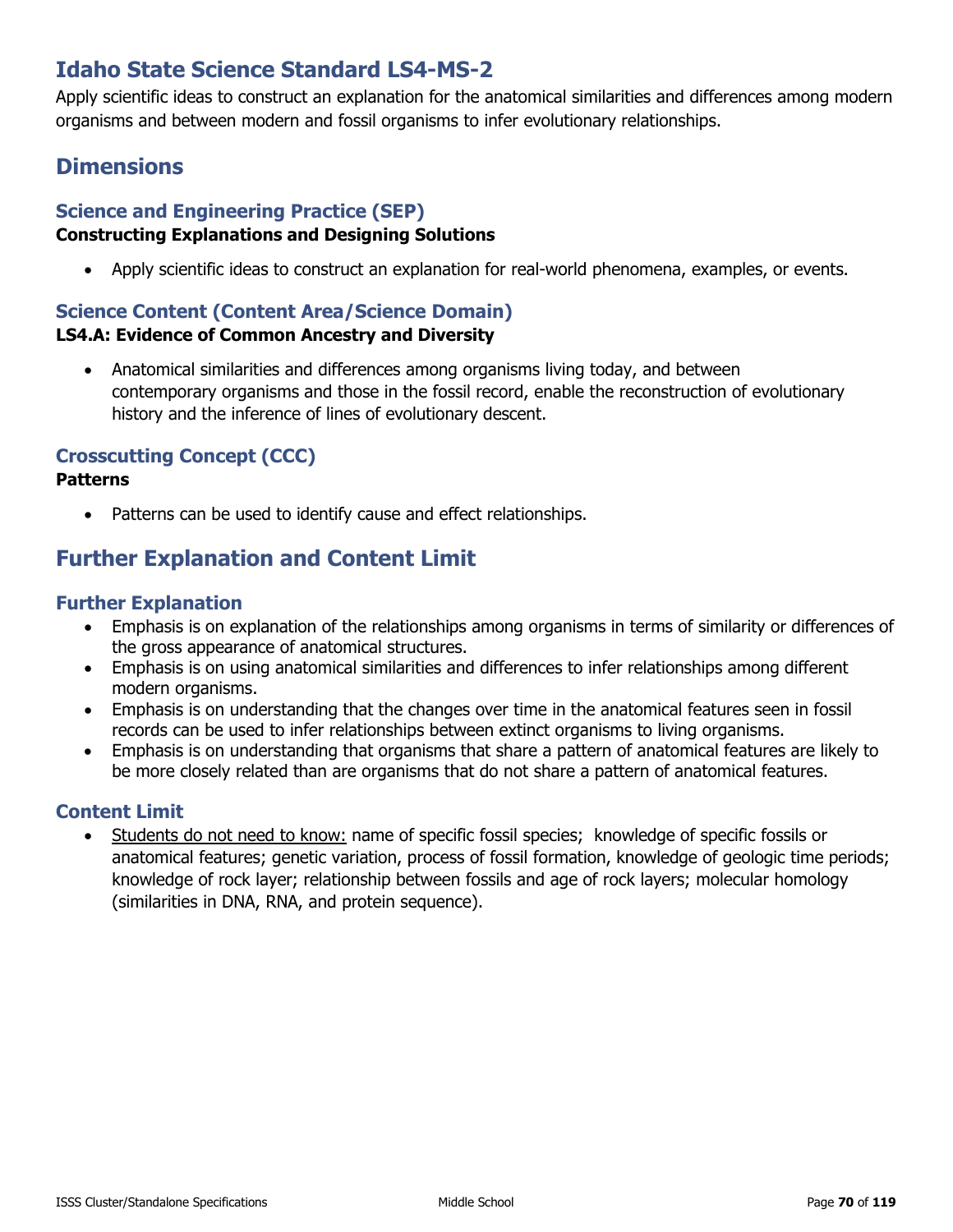### **Vocabulary that Could be Used in Clusters/Standalones**

- homologous
- analogous
- diversity
- extinction
- radioactive dating
- mineral
- extinct

### **Vocabulary that Should Not be Used in Clusters/Standalones**

- cladogram
- phylogenetic tree
- dichotomous tree
- phylum/phyla
- class
- order
- family
- genus/genera
- unicellular
- multicellular
- organelles
- ancestry
- species
- evolve
- divergent
- convergent
- prokaryote
- eukaryote
- types of rock (sedimentary, volcanic, igneous, metamorphic)
- embryology

### **Phenomena**

- Bats and frogs have forelimbs that look very different, but have similar bones and overall structure.
- Comparing the skull bones of the modern-day whale to the fossilized skulls of *Dorudon* and *Pakicetus*, shows a pattern in the position of the nostril as these organisms changed over millions of years.
- Wings are structures that allow most birds to fly, except penguins, which have wings but cannot fly.
- Modern-day whales live in the ocean but have small hind-legs.

- 1. Articulate, describe, illustrate, or select the relationships, interactions, and/or processes to be explained. This may entail sorting relevant from irrelevant information or features.
- 2. Express or complete a causal chain explaining how homologous structures show common ancestry and analogous structures show common function. This may include indicating directions of causality in an incomplete model, such as a flow chart or diagram, or completing cause and effect chains.
- 3. Identify evidence supporting the inference of causation that is expressed in a causal chain.
- 4. Describe, identify, and/or select information needed to support an explanation.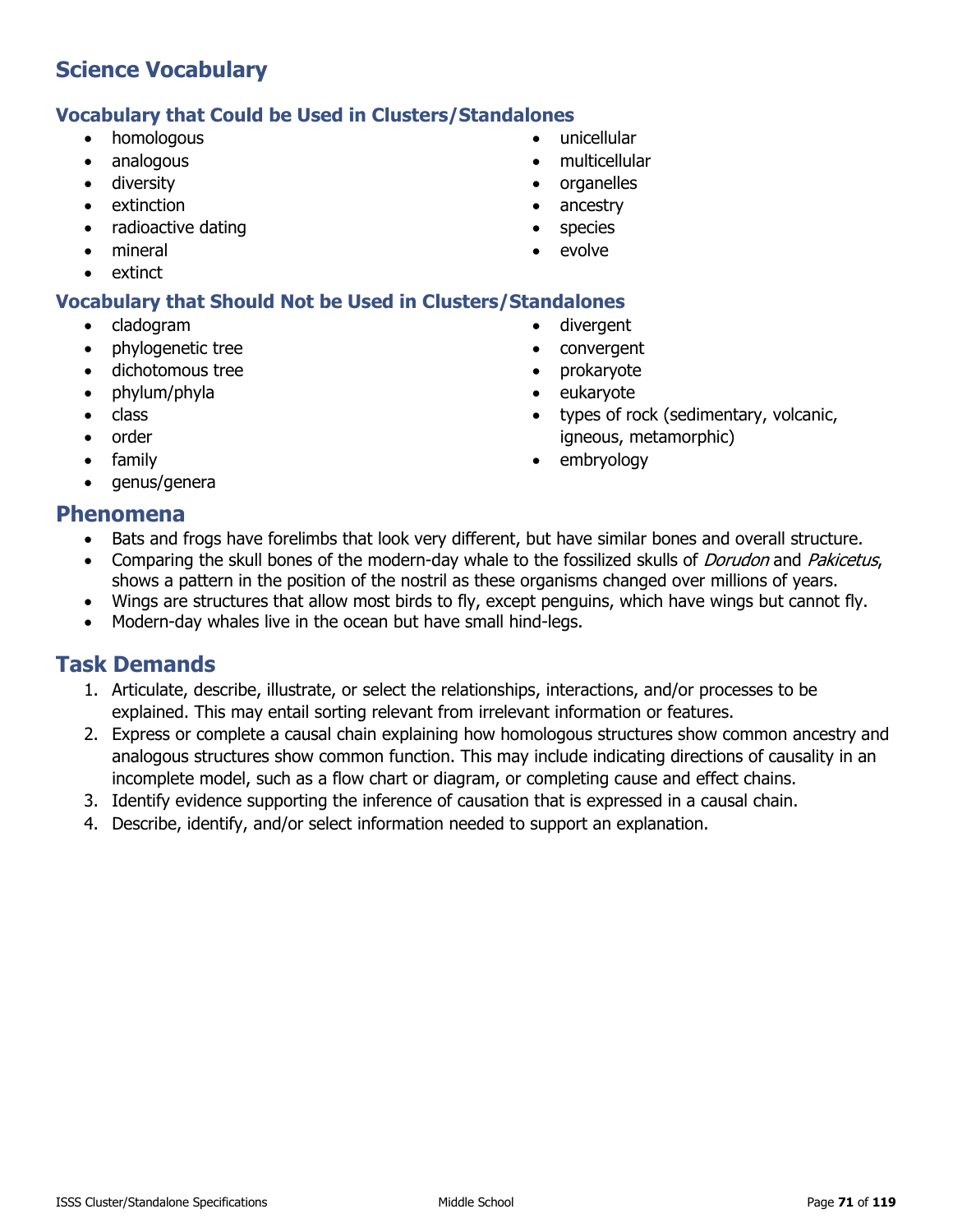# **Idaho State Science Standard LS4-MS-3**

Analyze displays of pictorial data to compare patterns of similarities in the anatomical structures across multiple species of similar classification levels to identify relationships.

# **Dimensions**

## **Science and Engineering Practice (SEP)**

### **Analyzing and Interpreting Data**

• Analyze and/or interpret graphical displays of data to identify linear and nonlinear relationships.

### **Science Content (Content Area/Science Domain)**

#### **LS4.A: Classification of Organisms**

• Scientific genus and species level names indicate a degree of relationship.

### **Crosscutting Concept (CCC)**

#### **Patterns**

• Graphs, charts, and images can be used to identify patterns in data.

## **Further Explanation and Content Limit**

### **Further Explanation**

- Emphasis is on inferring general patterns of relatedness among structures of different organisms by comparing the appearance of diagrams or pictures.
- Emphasis is on understanding that organisms that share a pattern of anatomical features are likely to be more closely related than are organisms that do not share a pattern of anatomical features.
- Scientific names (genus, species) for each organism must be mentioned. Common names may also be used.

- Assessment of comparisons is limited to gross appearance of anatomical structures within genus and species levels. No memorization of classification levels is required.
- Assessment does not include humans.
- Assessment does not include embryological development.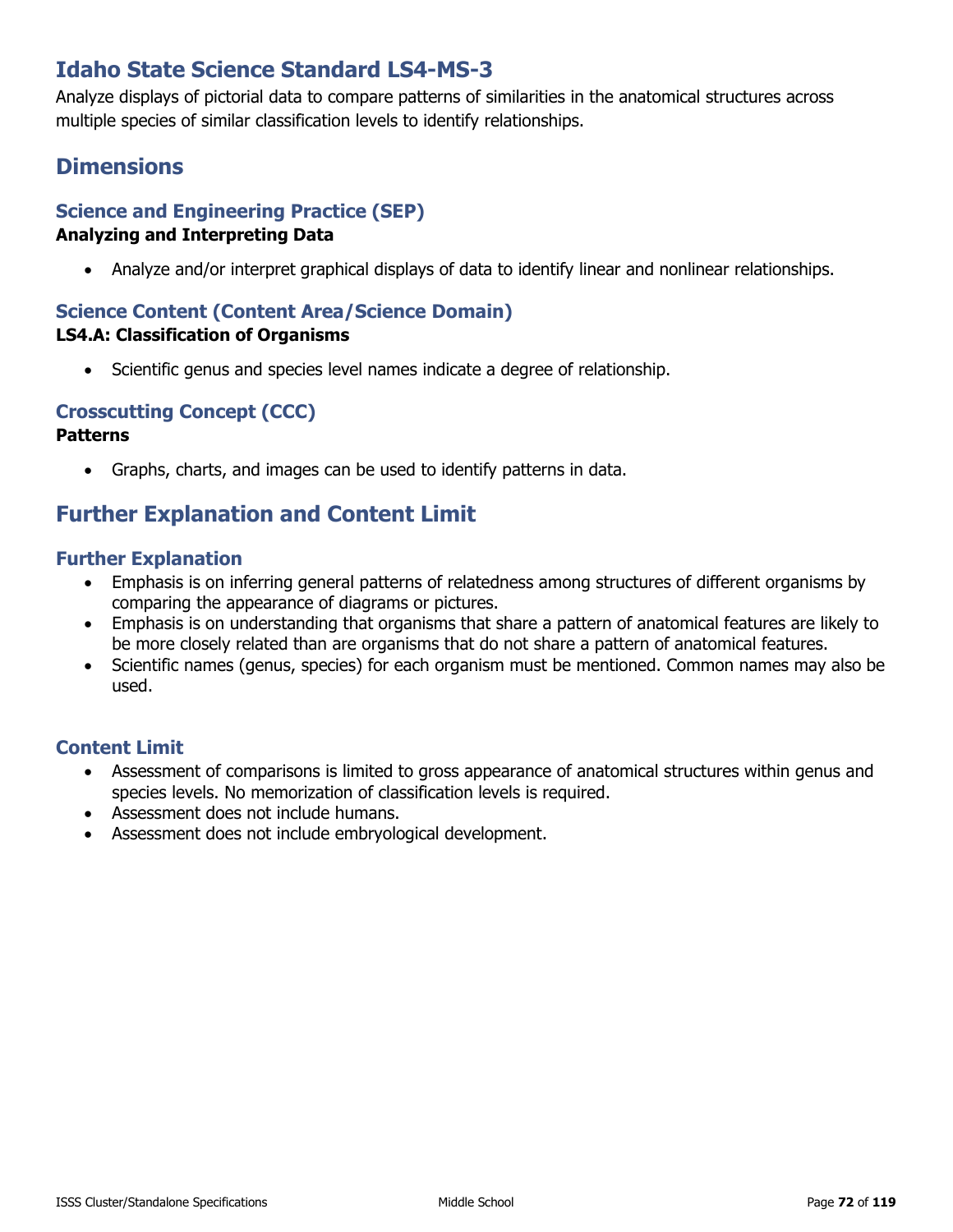#### **Vocabulary that Could be Used in Clusters/Standalones**

- organ
- circulatory system
- digestive system
- **invertebrate**
- nervous system
- skeletal system
- vertebrate
- variation
- homologous
- analogous
- diversity
- appendages

### **Vocabulary that Should Not be Used in Clusters/Standalones**

- DNA
- diverge
- converge
- cladogram
- phylogenetic tree
- dichotomous key

### **Phenomena**

- Bats and frogs have forelimbs that look very different but have similar bones and overall structure.
- A penguin is seen extending its small wings and jumping off an iceberg into the water.
- Two small, bony structures are observed directly under the dorsal ridge of a humpback whale's skeleton.
- Both lobsters and scorpions have large claws on their forelimbs.

- 1. Summarize data to highlight trends, patterns, or correlations in the similarities or differences in anatomical structures of different species.
- 2. Use relationships identified in the patterns of anatomical data to predict the relatedness of different species.
- 3. Construct a statement that can potentially explain the observed trends or relationships in anatomical data.
- 4. Identify patterns or evidence in the data that support inferences about the anatomical structures of different species.
- 5. Identify additional information needed to support or challenge inferences based on identified patterns in anatomical structures.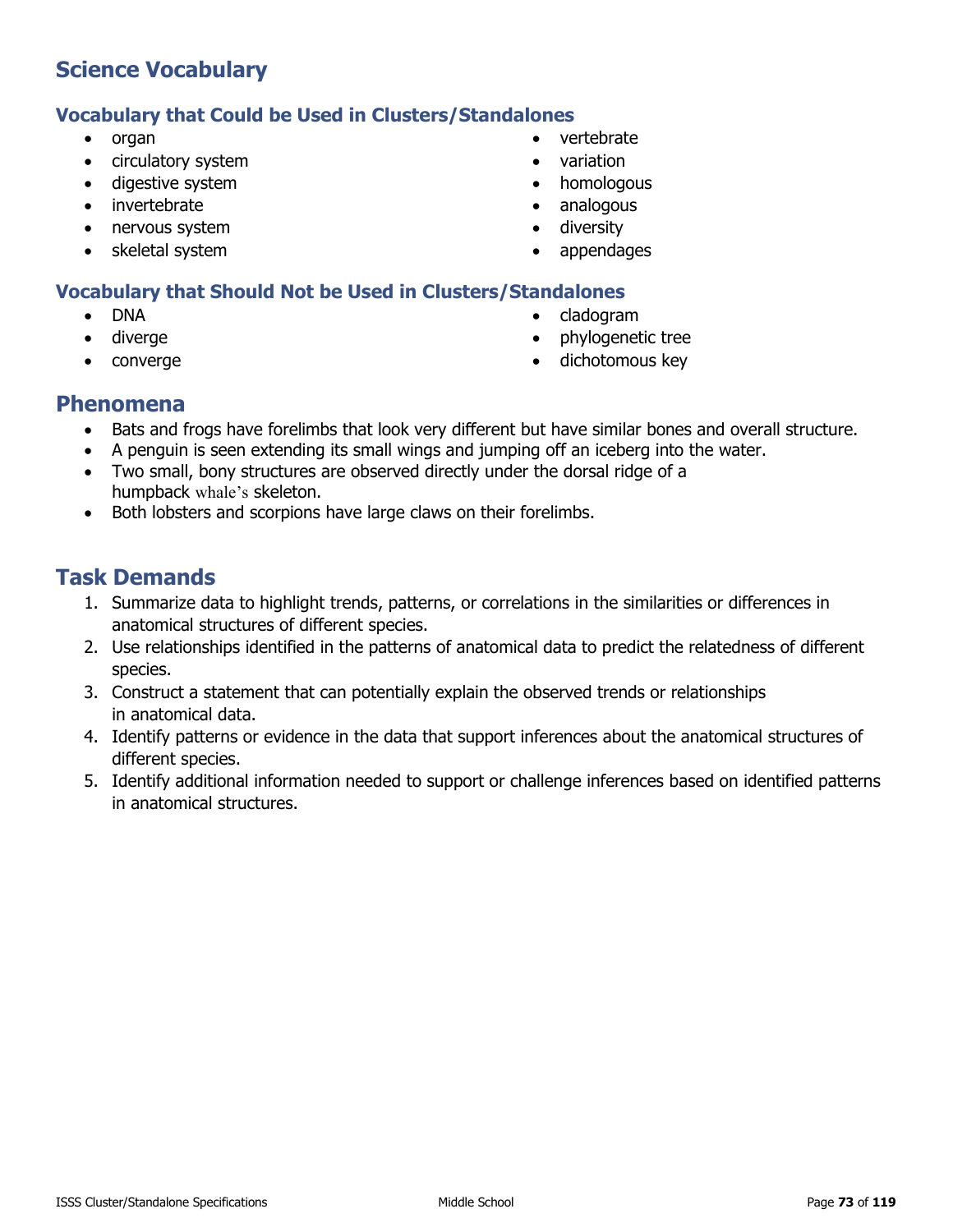# **Idaho State Science Standard LS4-MS-4**

Construct an explanation based on evidence that describes how genetic variations of traits in a population increase some individuals' probability of surviving and reproducing in a specific environment.

# **Dimensions**

### **Science and Engineering Practice (SEP)**

### **Constructing Explanations and Designing Solutions**

• Construct an explanation that includes qualitative or quantitative relationships between variables that describe phenomena.

### **Science Content (Content Area/Science Domain) LS4.B: Natural Selection**

• Natural selection leads to the predominance of certain traits in a population, and the suppression of others.

### **Crosscutting Concept (CCC)**

#### **Cause and Effect**

• Phenomena may have more than one cause, and some cause and effect relationships in systems can only be described using probability.

# **Further Explanation and Content Limit**

### **Further Explanation**

- Emphasis is on using simple probability statements and proportional reasoning to construct explanations.
- Emphasize the use of proportional reasoning to support explanations of trends in changes to populations over time.
- Examples could include camouflage, variation of body shape, speed and agility, or drought tolerance.

### **Content Limit**

• Students do not need to know: dominant/recessive traits, modes of inheritance (polygenic, sex-linked, etc.).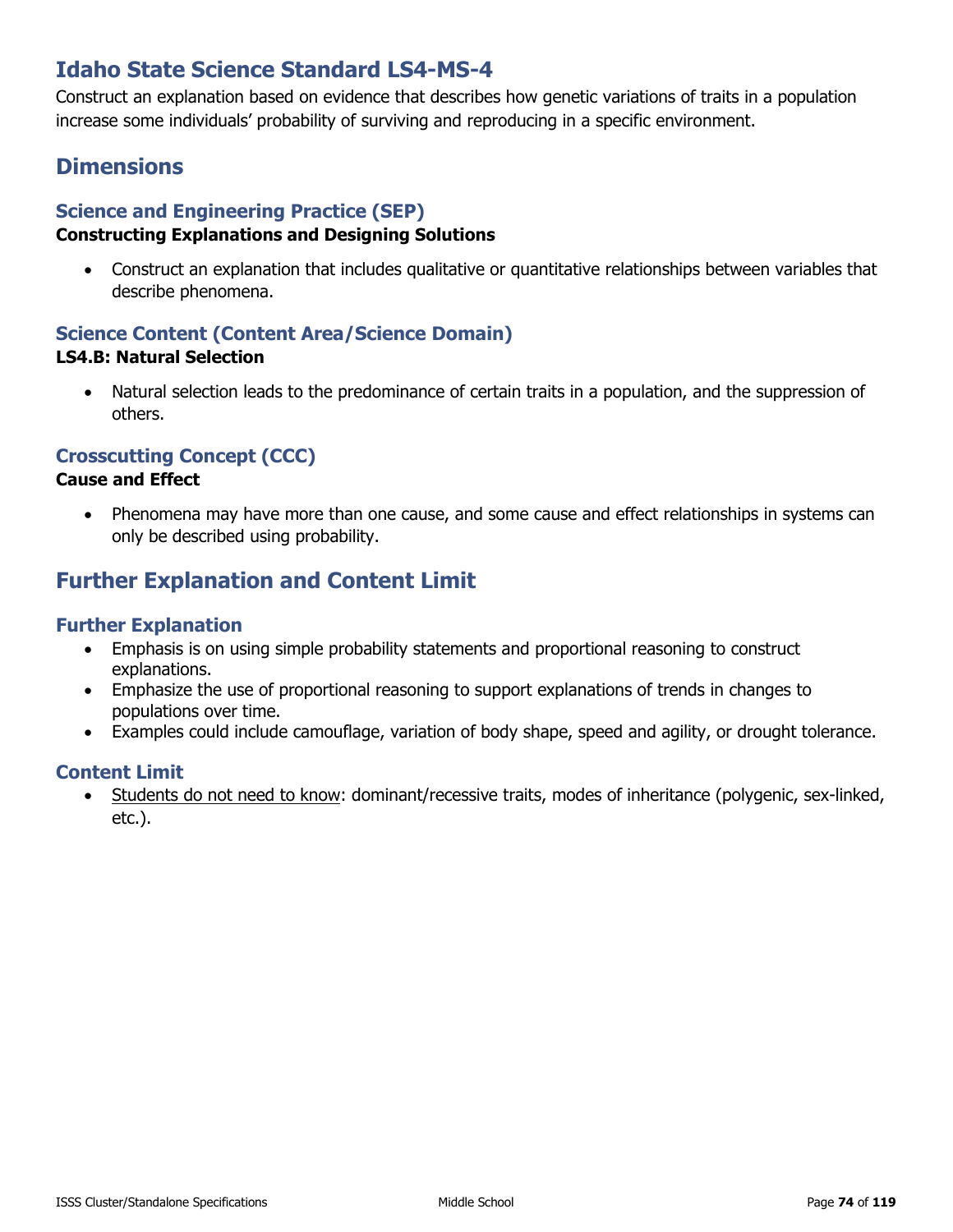### **Vocabulary that Could be Used in Clusters/Standalones**

- diversity
- trend
- predation
- abundance
- evolve/evolution
- allele
- sexual reproduction
- **beneficial**
- probability
- distribution
- adaptation
- adaptive characteristics
- frequency
- DNA
- dominant traits
- recessive traits

### **Vocabulary that Should Not be Used in Clusters/Standalones**

- gene expression
- polygenic traits
- sex-linked traits
- mutations
- advantageous
- cline
- microevolution
- gene pool
- aenetic drift
- founder effect
- bottleneck effect
- gene flow
- relative fitness

### **Phenomena**

- The orchid mantis attracts pollinators of the orchid as prey.
- In New Mexico, the rock pocket mice found in dark, rocky areas of the Valley of Fire all have dark fur.
- Male frigate birds with larger red pouches are more likely to find a mate.
- Some *Staphylococus aureus* bacteria are able to survive following treatment with the antibiotic methicillin.

- 1. Describe or select the relationships, interactions, or processes to be explained. This may entail sorting relevant from irrelevant information or features.
- 2. Complete a causal chain explaining how genetic variation affects the probability of survival and reproduction. This may include indicating directions of causality in a flow chart, diagram, or cause and effect chain.
- 3. Identify evidence supporting the role of genetic variation in determining the probability of survival and reproduction of an organism.
- 4. Predict changes in the frequency of a trait, given a change in the environment.
- 5. Identify the information needed to support an explanation for how genetic variation affects the rate of survival and reproduction.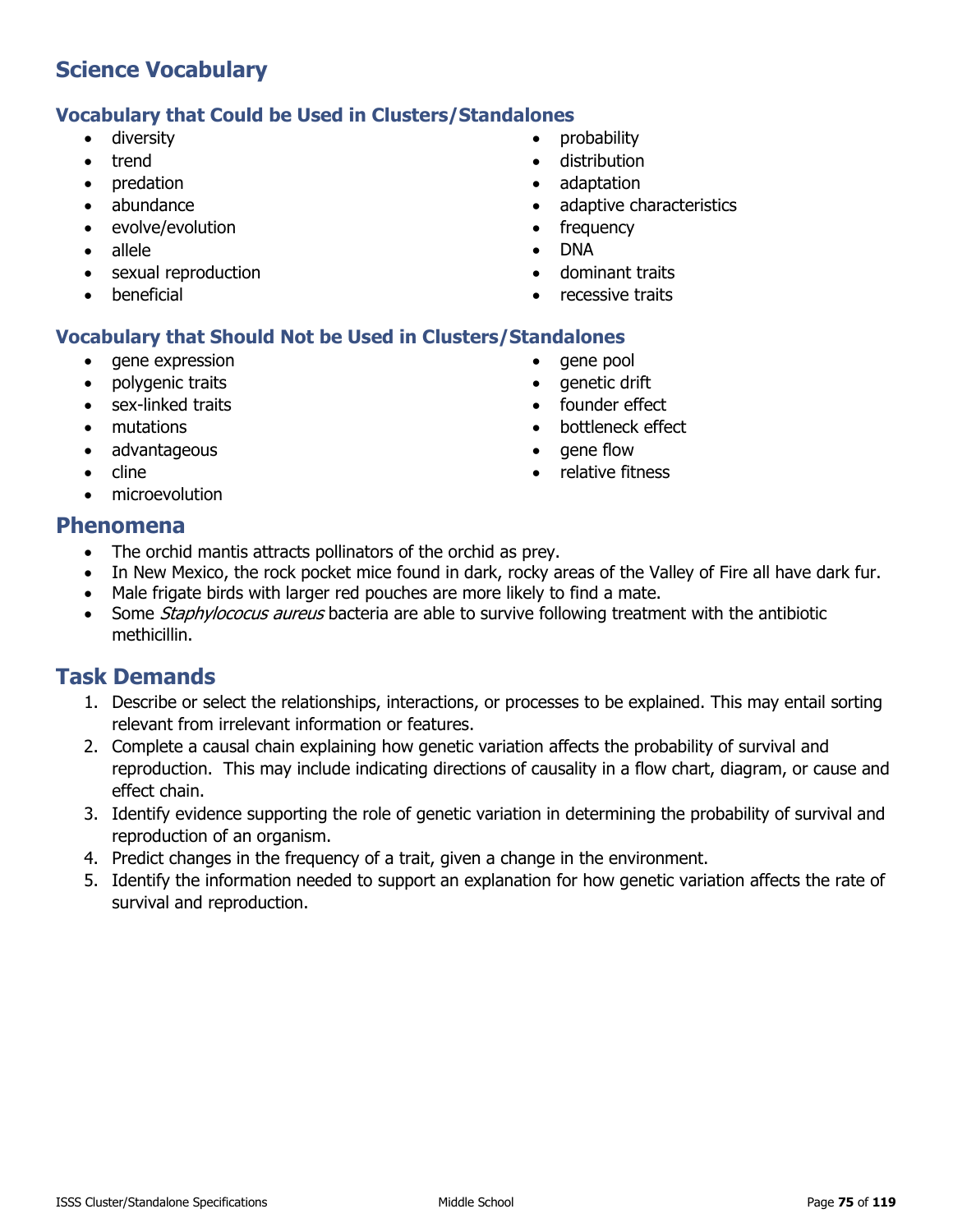# **Idaho State Science Standard LS4-MS-5**

Gather and synthesize information about technologies that have changed the way humans influence the inheritance of desired traits in organisms.

## **Dimensions**

### **Science and Engineering Practice (SEP)**

#### **Obtaining, Evaluating, and Communicating**

• Gather, read, and synthesize information from multiple appropriate sources and assess the credibility, accuracy, and possible bias of each publication and method used, and describe how they are supported or not supported by evidence.

### **Science Content (Content Area/Science Domain)**

#### **LS4.B: Natural Selection**

• In artificial selection, humans have the capacity to influence certain characteristics of organisms by selective breeding. One can choose desired parental traits determined by genes, which are then passed on to offspring.

### **Crosscutting Concept (CCC)**

#### **Cause and Effect**

• Phenomena may have more than one cause, and some cause and effect relationships in systems can only be described using probability.

### **Further Explanation and Content Limit**

### **Further Explanation**

• Emphasis is on synthesizing information from reliable sources about the influence of humans on genetic outcomes in artificial selection (such as genetic modification, animal husbandry, and gene therapy) and on the impacts these technologies have on society as well as the technologies leading to these scientific discoveries.

### **Content Limit**

• Students do not need to know: overlapping DNA sequences, Hardy-Weinberg calculations, biodiversity, mechanisms of gene transfer, dominant/recessive genes.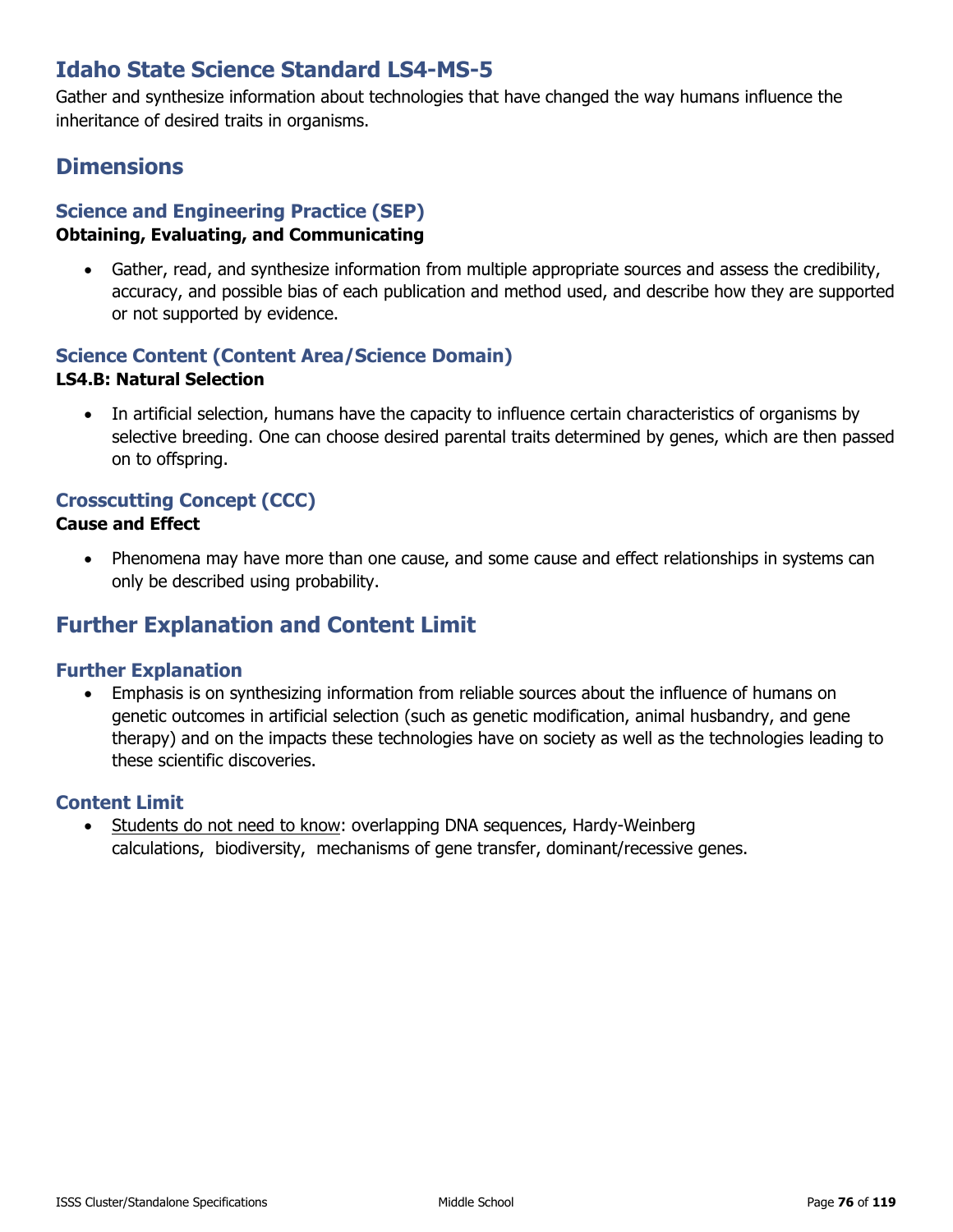### **Vocabulary that Could be Used in Clusters/Standalones**

- natural selection
- artificial selection
- evolution
- adaptation
- resources
- reproduction
- offspring
- **breeding**
- genetic engineering
- DNA
- cloning
- inherit
- hereditary

• mutations

• allele

• gene regulation

• RNA sequences

amino acid sequences

**proteins** 

### **Vocabulary that Should Not be Used in Clusters/Standalones**

- chromosomes
- genetic variation
- genetic combination
- meiosis
- mitosis
- replications

### **Phenomena**

- There is no wild plant that looks like modern corn (soft starchy kernels lined up in a row).
- Farmers isolated wild cabbage plants to create a variety of vegetables, including broccoli and kale. The wild cabbage plants were selected for their different flavors, textures, leaves, and flowers.
- Scientists are currently working to breed sheep that do not burp in order to reduce methane emission.
- Scientists want to breed strong and more resistant bees that won't be damaged by disease and other parasites.

- 1. Generate or construct tables or assemblages of data that document the similarities and differences between traditional and modern gene selection.
- 2. Organize and/or arrange data of the success rates of different methods to highlight trends or patterns in genetic modification.
- 3. Use relationships identified in the data to predict the best gene selection method to use in a given situation.
- 4. Identify, among distractors, the potential real-world uses of this data.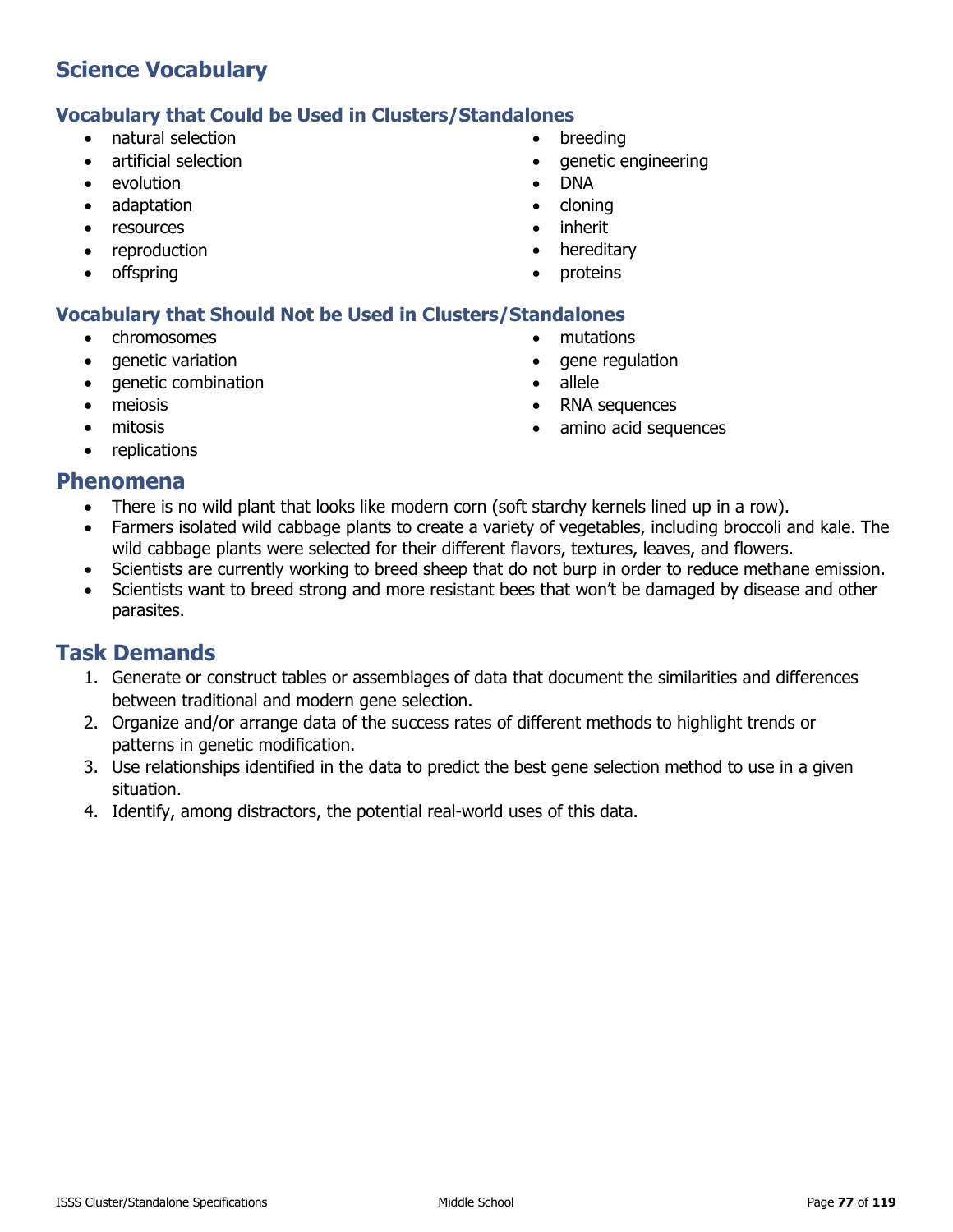# **Idaho State Science Standard LS4-MS-6**

Use mathematical representations to support explanations of how natural selection may lead to increases and decreases of specific traits in populations over time.

# **Dimensions**

### **Science and Engineering Practice (SEP)**

### **Using Mathematics and Computational Thinking**

• Use mathematical representations to support scientific conclusions and design solutions.

### **Science Content (Content Area/Science Domain) LS4.C: Adaption**

• Adaptation by natural selection acting over generations is one important process by which species change over time in response to changes in environmental conditions. Traits that support successful survival and reproduction in the new environment become more common; those that do not become less common. Thus, the distribution of traits in a population changes.

### **Crosscutting Concept (CCC)**

### **Cause and Effect**

• Phenomena may have more than one cause, and some cause and effect relationships in systems can only be described using probability.

# **Further Explanation and Content Limit**

### **Further Explanation**

• Emphasis is on using mathematical models, probability statements, and proportional reasoning to support explanations of trends in changes to populations over time.

- Math can include measures of central tendency, basic operations that can be calculated without a calculator, and basic graphical analysis (bar chart, pie chart, scatter plot, box and whisker plot, line chart).
- Students aren't expected to know the mechanisms of genetic inheritance or mutation.
- Assessment does not include Hardy-Weinberg calculations.
- Assessment does not include other mechanisms of evolution (genetic drift, co-evolution, gene flow, etc.)
- Students do not need to know: Alleles, DNA sequences, anatomical structures, embryonic development, gene frequency, morphology, speciation.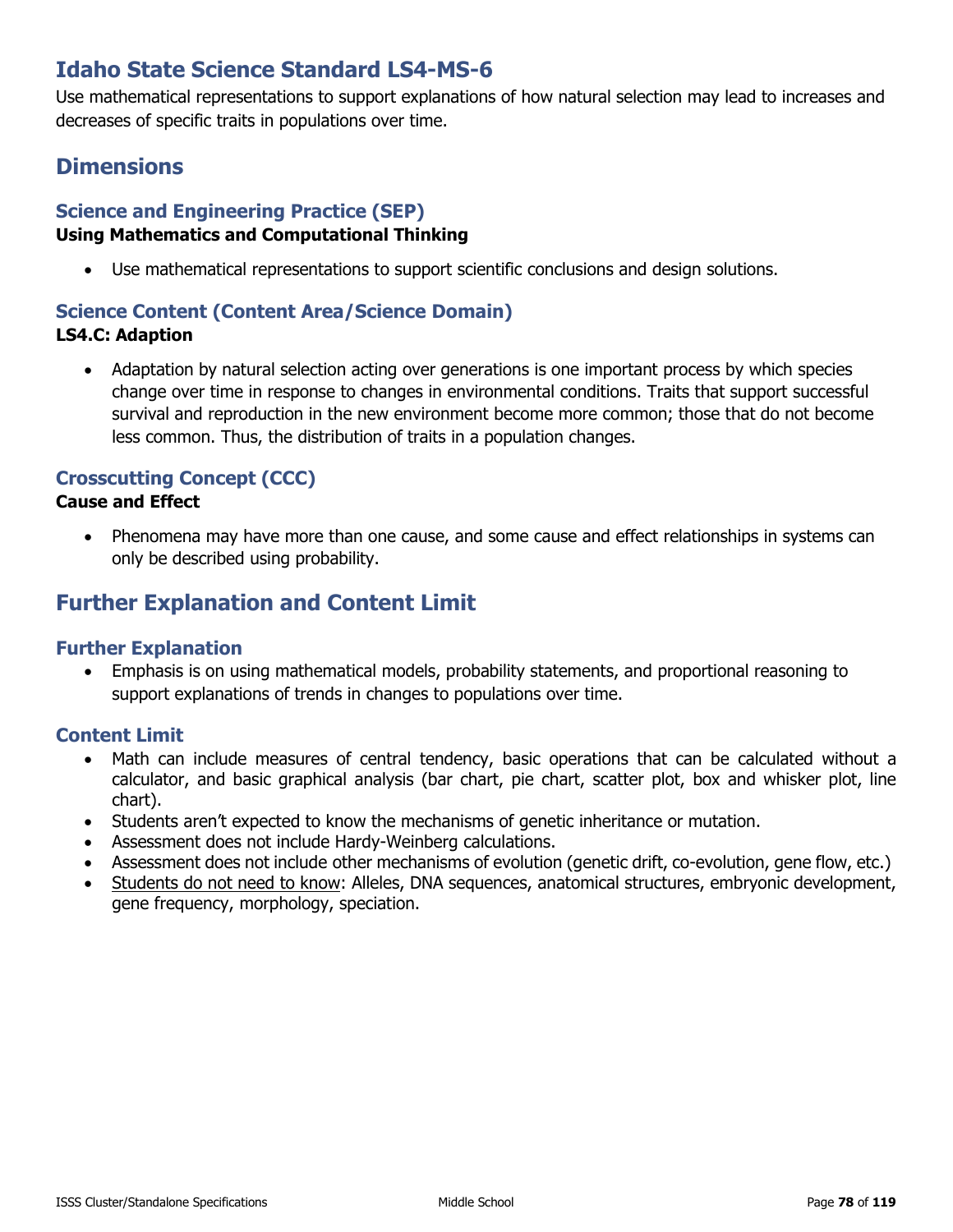### **Vocabulary that Could be Used in Clusters/Standalones**

- climate
- evolution
- inherit
- generation
- species

### **Vocabulary that Should Not be Used in Clusters/Standalones**

- morphology
- genetic variance
- genus
- reproduction
- distribution
- ratio
- 
- 
- 
- proliferation
- biotic/abiotic

### **Phenomena**

- Some bacteria are killed by a certain antibiotic while other bacteria are immune to it. After the antibiotic is used once, bacteria die. The next time the antibiotic is used, there are many bacteria left.
- The Sandhills in Nebraska used to be covered in dark-colored soil. Most deer mice living in this area had dark-colored fur coats, while others had light-colored fur coats. Over time, the Sandhills were covered in light-colored sand. After many years, the population of deer mice had mostly light-colored fur coats. This will be presented as data.
- In the Galapagos Islands, there are finches with thin, small beaks that eat small, soft seeds. There also finches with thick, large beaks that eat larger hard and dry seeds. A drought period in 1977 affected the plant life on the islands, greatly reducing the number of small, soft seeds. The next year, there were far more large-beaked birds than small-beaked birds.

- 1. Make simple calculations using given data to calculate or estimate changes in the prevalence of specific traits over time.
- 2. Illustrate, graph, or calculate the prevalence of specific traits passed on in observed populations under varying conditions, from given data. The data may be ordinal, and the calculations may be representations of trends or propensities.
- 3. Calculate or estimate properties or relationships of the changes in the distribution of traits among a population under varying conditions, based on data from one or more sources.
- 4. Compile, from given information, the data needed for a particular inference about the relationship between changes in the environment and changes in the traits of a population.
- 5. Use mathematical representations and/or computational representations (such as trends, averages, histograms, graphs, spreadsheets) to identify relationships in the data.
- 6. Use mathematical representations and/or computational representations (such as trends, averages, histograms, graphs, spreadsheets) to explain the influence that natural selection has had on the presence of specific traits in a population over time.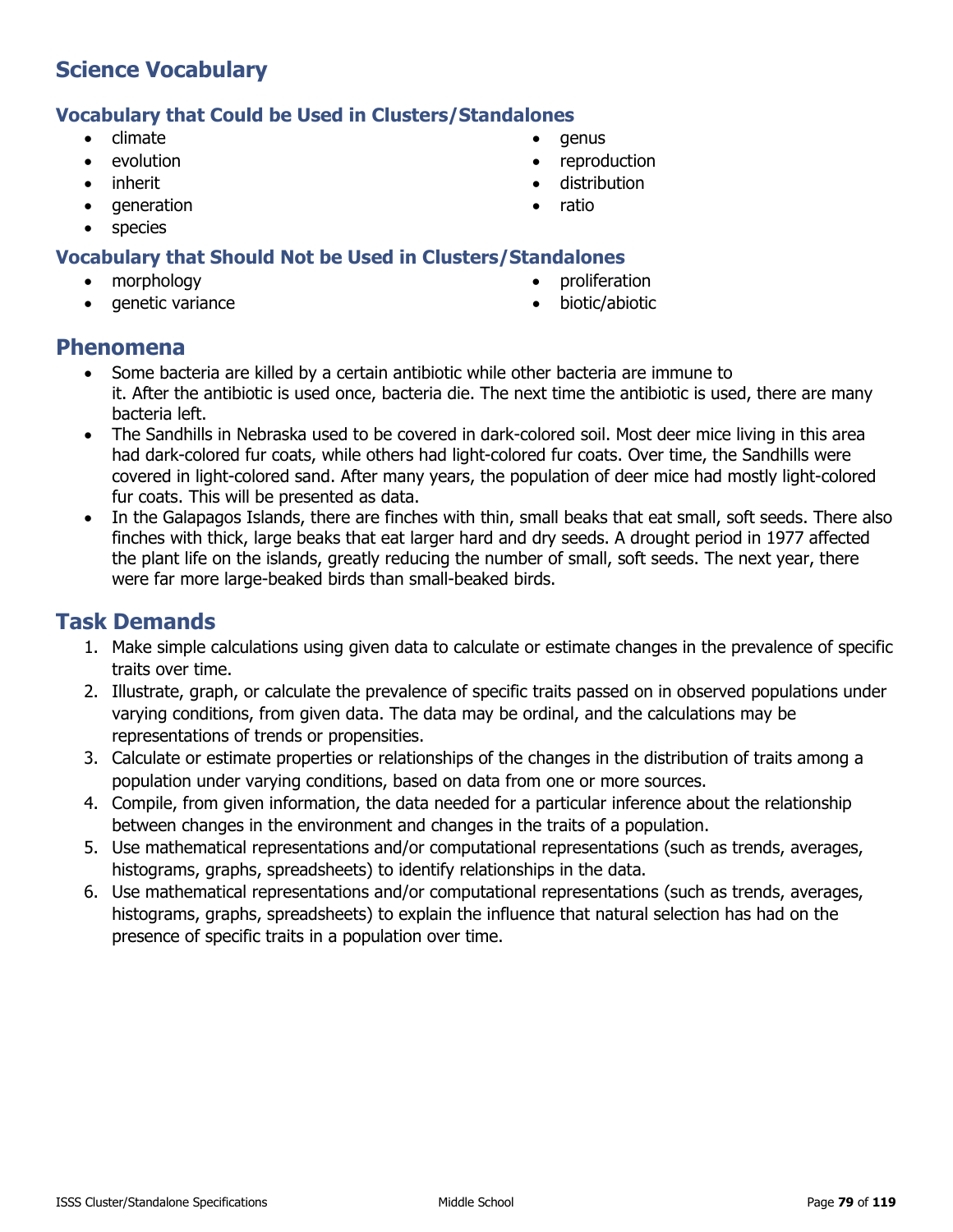# **Idaho State Science Standard PS1-MS-1**

Develop models to describe the atomic composition of simple molecules and extended structures.

### **Dimensions**

#### **Science and Engineering Practice (SEP) Developing and Using Models**

• Develop and/or use a model to predict and/or describe phenomena.

### **Science Content (Content Area/Science Domain)**

#### **PS1.A: Structure and Properties of Matter**

- Substances are made from different types of atoms, which combine with one another in various ways. Atoms form molecules that range in size from two to thousands of atoms.
- Solids may be formed from molecules, or they may be extended structures with repeated subunits (e.q., crystals).

#### **PS1.B: Chemical Reactions**

• Substances react chemically in characteristic ways. In a chemical process, the atoms that make up the original substances are regrouped into different molecules, and these new substances have different properties from those of the reactants.

### **Crosscutting Concept (CCC)**

### **Scale, Proportion, and Quantity**

• Time, space, and energy phenomena can be observed at various scales, using models to study systems that are too large or too small.

### **Further Explanation and Content Limit**

#### **Further Explanation**

- Emphasis is on developing models of molecules that vary in complexity.
- Examples of simple molecules could include ammonia and methanol.
- Examples of extended structures could include sodium chloride or diamonds.
- Examples of molecular-level models could include drawings, 3D ball and stick structures, or computer representations showing different molecules with different types of atoms.

- Assessment does not include valence electrons and bonding energy, discussing the ionic nature of subunits of complex structures, or a complete depiction of all individual atoms in a complex molecule or extended structure.
- Modelling should be limited to molecules that have only one type of bond, no combination of bonds.
- Students are not expected to memorize the atomic characteristics of any element.
- Students are not expected to balance chemical equations. Given chemical equations will already be balanced.
- Students do not need to know: valence electrons and bonding energy, discussing the ionic nature of subunits of complex structures, a complete description of all individual atoms in a complex molecule or extended structure, memorization of atoms found in different molecules, VSEPR or geometric arrangements, the difference between single, double, and triple bonding, periodic table patterns and how it affects bonding, oxidation numbers, polyatomic ions.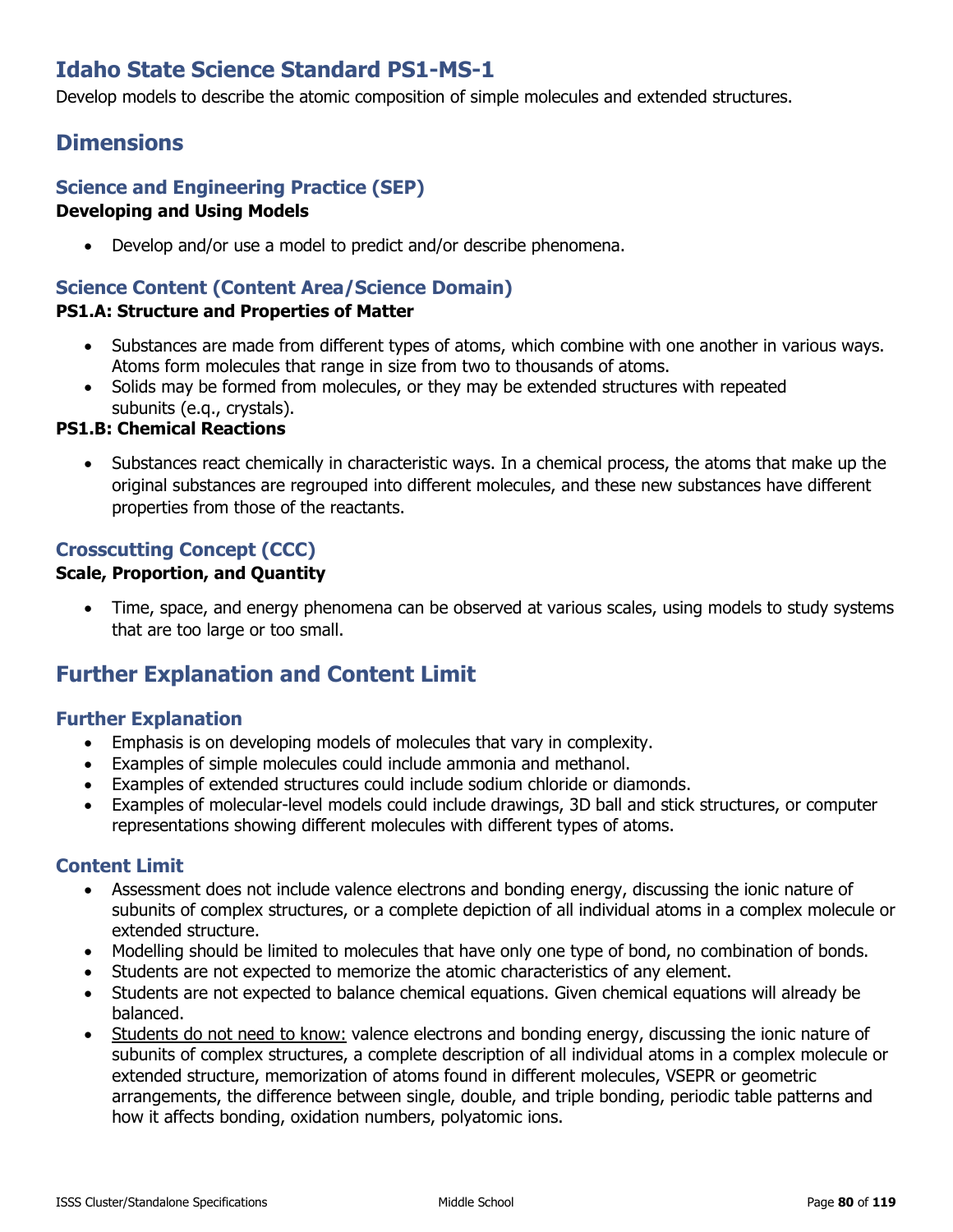### **Vocabulary that Could be Used in Clusters/Standalones**

- atoms
- molecules
- element
- compound
- mixtures
- homogenous
- heterogeneous

### **Vocabulary that Should Not be Used in Clusters/Standalones**

- protons
- **electrons**
- neutrons
- 
- 
- pure substances • solution
- solvent
- solute
- products
- **reactants**
- ions
- positive or negative charges

- **Phenomena**
	- Water and hydrogen peroxide are both made up of hydrogen and oxygen. When water is poured on a chunk of CaCO<sub>3</sub>, there is no reaction. When hydrogen peroxide is poured on a chunk of CaCO<sub>3</sub>, it fizzes.
	- Graphite is an extremely soft substance and diamonds are the hardest substance known. Both are made completely of carbon atoms in different arrangements.
	- Oxygen  $(O_2)$  is a gas we breathe to stay alive. Ozone  $(O_3)$ , also made only of oxygen atoms, is unhealthy to breathe.

- 1. Identify or assemble from a collection of potential model components, including distractors, components of a model that describes the structures of atoms, molecules, or extended molecules and/or how they interact, or explains how atoms of the same/different element(s) are arranged in repeated patterns in extended structures.
- 2. Describe, select, and/or identify the relationships among components of a model that describes the structures of atoms, molecules, or extended molecules and/or how they interact, or explains how atoms of the same/different element(s) are arranged in repeated patterns in extended structures.
- 3. Assemble, illustrate, describe, and/or complete a model or manipulate components of a model to describe the structure of an atom, molecule, or extended molecule and/or how they interact, or to explain or predict how atoms of the same/different element(s) are arranged in repeated patterns in extended structures.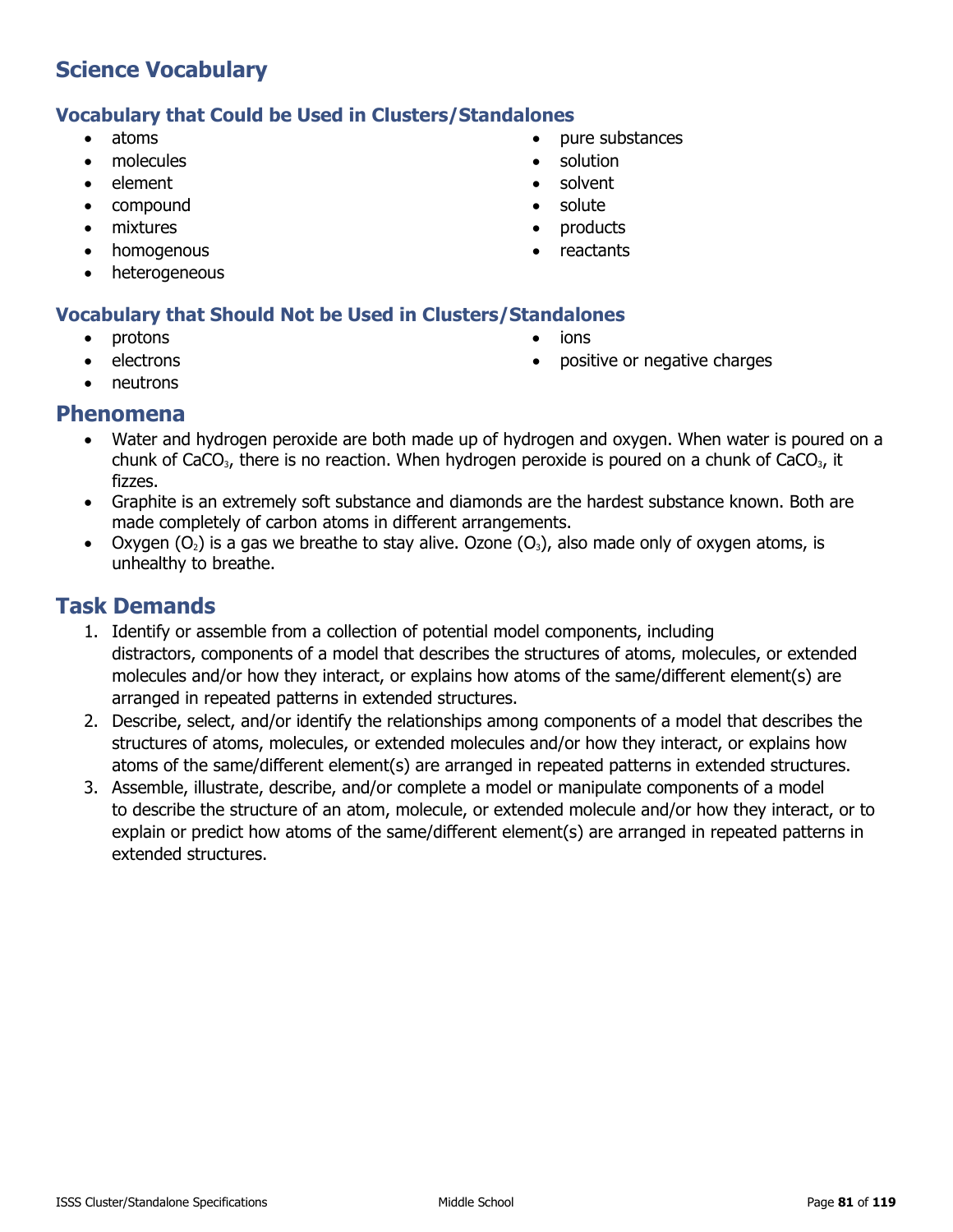# **Idaho State Science Standard PS1-MS-2**

Analyze and interpret data on the properties of substances before and after the substances interact to determine whether a chemical reaction has occurred.

# **Dimensions**

# **Science and Engineering Practice (SEP)**

#### **Analyzing and Interpreting Data**

• Analyze and interpret data to determine similarities and differences in findings.

### **Science Content (Content Area/Science Domain)**

#### **PS1.A: Structure and Properties of Matter**

• Each pure substance has characteristic physical and chemical properties (for any bulk quantity under given conditions) that can be used to identify it.

### **Crosscutting Concept (CCC)**

#### **Patterns**

• Macroscopic patterns are related to the nature of microscopic and atomic-level structure.

# **Further Explanation and Content Limit**

#### **Further Explanation**

• Examples of reactions could include burning sugar or steel wool, fat reacting with sodium hydroxide, and mixing zinc with hydrogen chloride.

- Assessment is limited to analysis of the following properties: density, melting point, boiling point, solubility, flammability, and odor.
- Students are not expected to balance chemical equations or to determine whether a chemical equation is balanced or not.
- Students are expected to know that mass/matter is neither destroyed nor created.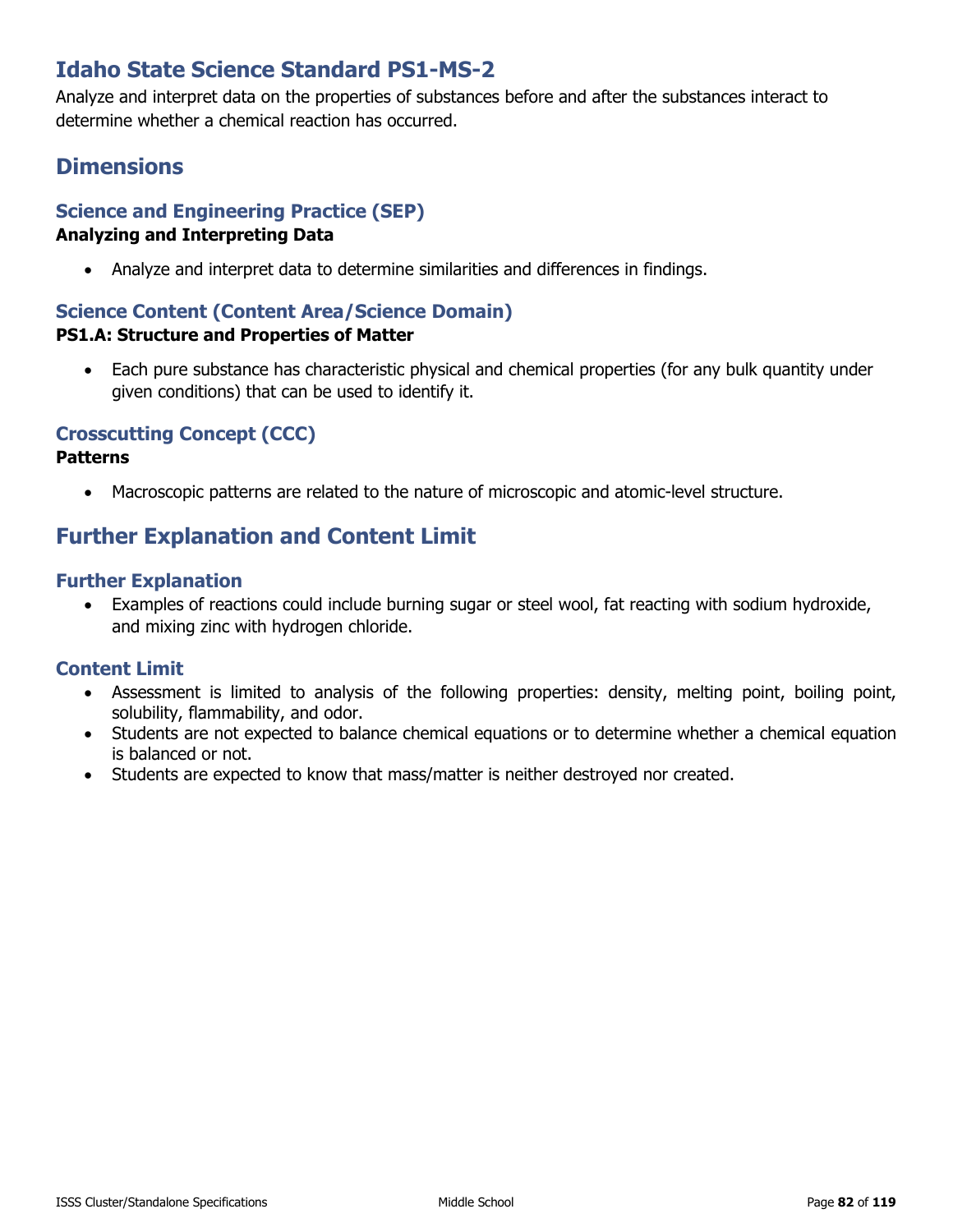### **Vocabulary that Could be Used in Clusters/Standalones**

- reactant
- product
- compound
- matter
- mass
- volume
- density
- melting point
- boiling point
- freezing point
- solubility
- dissolve
- flammability
- odor
- gas
- solid
- liquid
- chemical bonds

### **Vocabulary that Should Not be Used in Clusters/Standalones**

- Collision theory
- oxidant
- reduction
- **intramolecular** attractions
- **intermolecular** attractions
- solvent
- solute
- precipitant
- limiting reactant excess reactant
- covalent bond
- ionic bond
- rate of reaction
- acid
- base
- salt (as an ionic crystal)
- fusion
- **fission**
- homogeneous mixture
- heterogeneous mixture

### **Phenomena**

- Rainwater can produce stains on car paint. Reports of these stains are more common in the Southeastern U.S. than they are in the Midwest.
- Portions of marble statues that are exposed to rainwater crack and crumble over time. Portions of marble statues that are sheltered develop a black coating over time.
- When sugar crystals are added to vinegar in a bowl, the crystals disappear. When crystals of table salt are added to vinegar in a bowl, the mixture begins to bubble and foam.
- Table sugar exposed to an open flame transforms into a gooey, dark substance. Wood exposed to an open flame transforms into ash.

- 1. Organize, arrange, and/or generate/construct graphs, tables, or assemblages of illustrations and/or labels of data that document patterns, trends, or correlations among observations and data concerning the physical and chemical properties of the substances involved. This may include sorting out distractors.
- 2. Describe and/or summarize data (e.g., using illustrations and/or labels), to identify/highlight trends, patterns, or correlations among observations and data concerning the physical and chemical properties of the beginning and ending substances being investigated.
- 3. Use relationships identified in the data to predict whether the mixing of substances similar to the ones under study will result in the occurrence of a chemical reaction.
- 4. Identify patterns or evidence in the data that support inferences about any changes that occurred in the microscopic or atomic-level arrangements of the substances involved.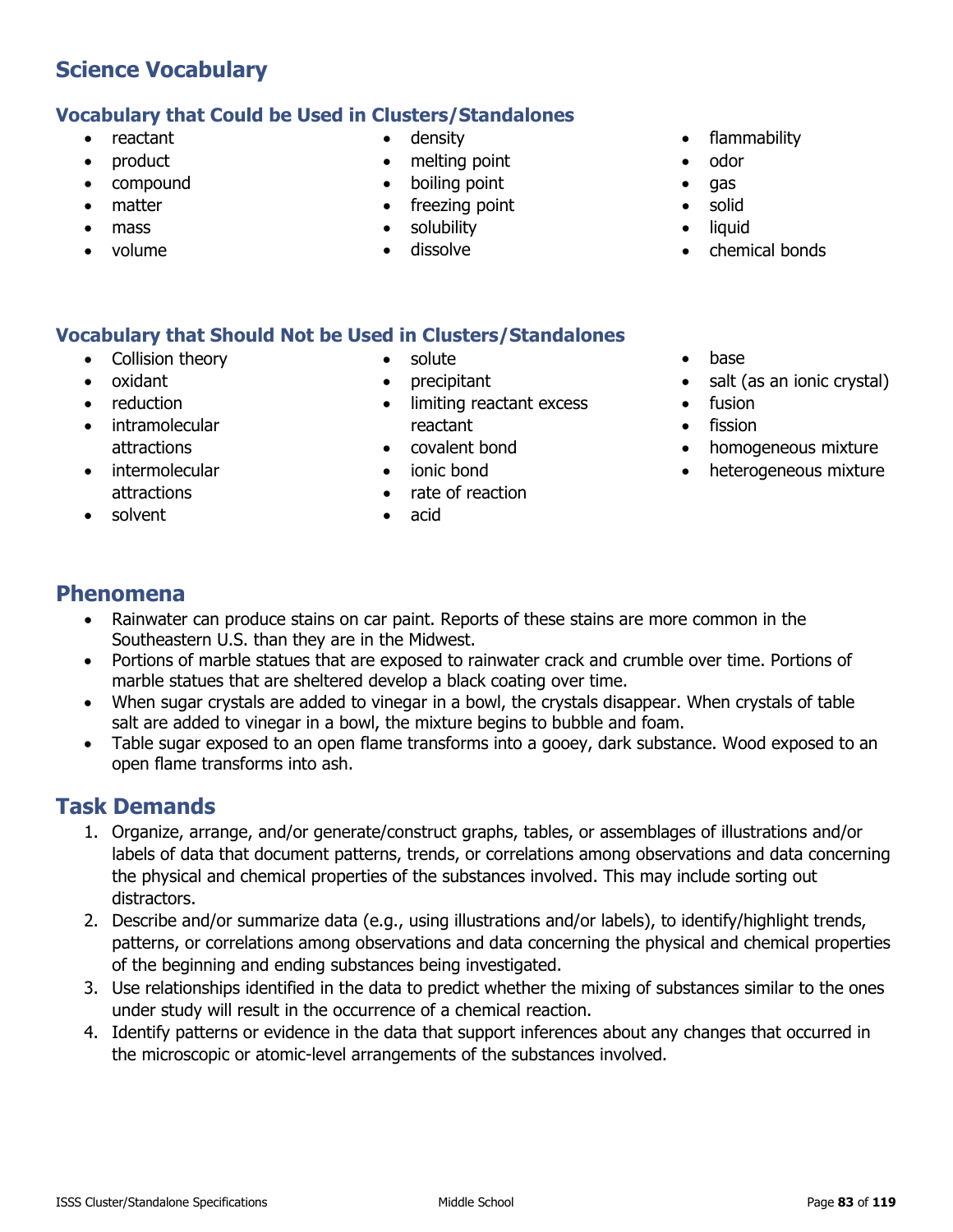# **Idaho State Science Standard PS1-MS-3**

Gather and make sense of information to describe that synthetic materials come from natural resources and impact society.

## **Dimensions**

### **Science and Engineering Practice (SEP)**

#### **Obtaining, Evaluating, and Communicating Information**

• Gather, read, and synthesize information from multiple appropriate sources and assess the credibility, accuracy, and possible bias of each publication and methods used, and describe how they are supported or not supported by evidence.

### **Science Content (Content Area/Science Domain)**

#### **PS1.A: Structure and Properties of Matter**

• Each pure substance has characteristic physical and chemical properties (for any bulk quantity under given conditions) that can be used to identify it.

#### **PS1.B: Chemical Reactions**

• Substances react chemically in characteristic ways. In a chemical process, the atoms that make up the original substances are regrouped into different molecules, and these new substances have different properties from those of the reactants.

### **Crosscutting Concept (CCC)**

#### **Structure and Function**

• Structures can be designed to serve particular functions by taking into account properties of different materials, and how materials can be shaped and used.

### **Further Explanation and Content Limit**

#### **Further Explanation**

- Emphasis is on natural resources that undergo a chemical process to form the synthetic material.
- Examples of new materials could include new medicine, foods, building materials, plastics and alternative fuels

- Assessment is limited to qualitative information.
- Students are not required to know particular names for synthetic materials (i.e. rayon, polyester, acrylic, nylon, rayon, acetate, orlon, Kevlar)
- Students do not need to know: the types of reaction mechanisms involved in chemical reactions such as polymerization.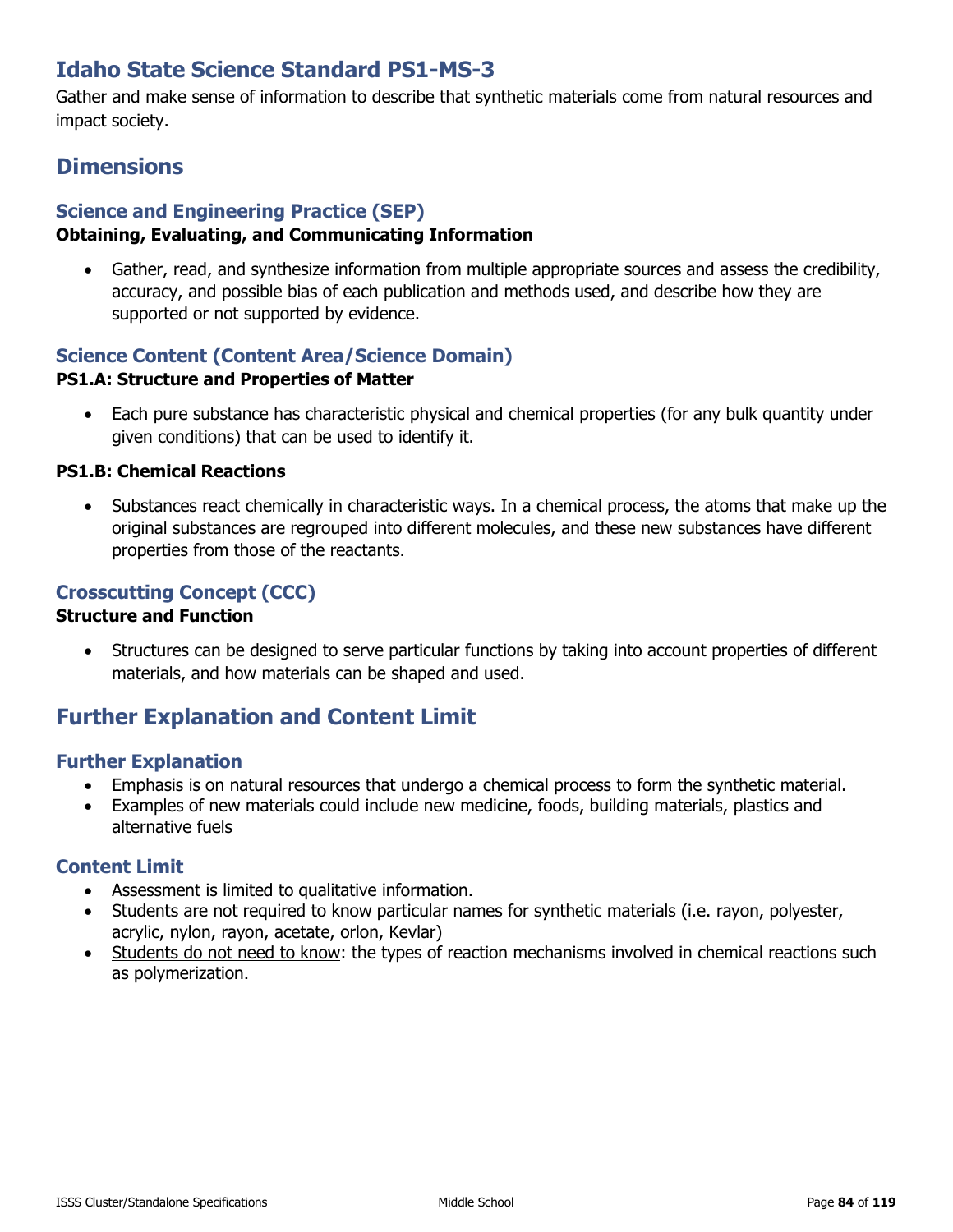#### **Vocabulary that Could be Used in Clusters/Standalones**

- atom
- molecule
- pure substance
- subunit
- molecular arrangement
- matter
- particle
- pressure
- conductivity
- reactant
- dissolve
- mineral
- conductive
- separation method (for mixtures)
- sodium chloride
- carbon dioxide
- negative impact
- petroleum
- natural gas
- oil

- **Vocabulary that Should Not be Used in Clusters/Standalones**
	- acid
	- base
	- reversible reactions
	- irreversible reactions
	- condensation reaction
	- polymer
	- polymerization
- bond
- electron configuration
- chromatography
- catalyst
- electron transfer
- graphite
- pharmaceutical
- synthetic polymer
- harvesting of resources
- oil shale
- geopolitical
- extract
- cost-benefit
- organic materials

### **Phenomena**

- It is difficult for the naked eye to tell the difference between cubic zirconia (CZ) and diamond, but a genuine diamond will give off a strong blue fluorescence when held under U.V. light.
- Naturally occurring penicillin from penicillium mold is an effective antibiotic against infections, but it is broken up by stomach acid and can only be injected into the bloodstream.
- The bark of the white willow tree can be used as an alternative to aspirin for pain relief.
- Nylon and Kevlar are both synthetic fabrics, but Kevlar is much stronger about five times as strong as steel.

- 1. Analyze and interpret scientific evidence from multiple scientific/technical sources including text, diagrams, charts, symbols and mathematical representations to describe how synthetic materials are made and how they come from natural resources.
- 2. Based on the information provided, identify, describe or illustrate a claim regarding the relationship between a characteristic of a synthetic material and its function in real world applications.
- 3. Identify, summarize, or organize given data or other information to support or refute a claim that relates characteristic of a synthetic material to its function in real world.
- 4. Identify relationships or patterns in scientific evidence at macroscopic and/or microscopic scales.
- 5. Synthesize an explanation that incorporates the scientific evidence from multiple sources.
- 6. Using scientific evidence, evaluate the validity/relevance/reliability of using synthetic materials as alternatives to natural materials and/or their impact on society.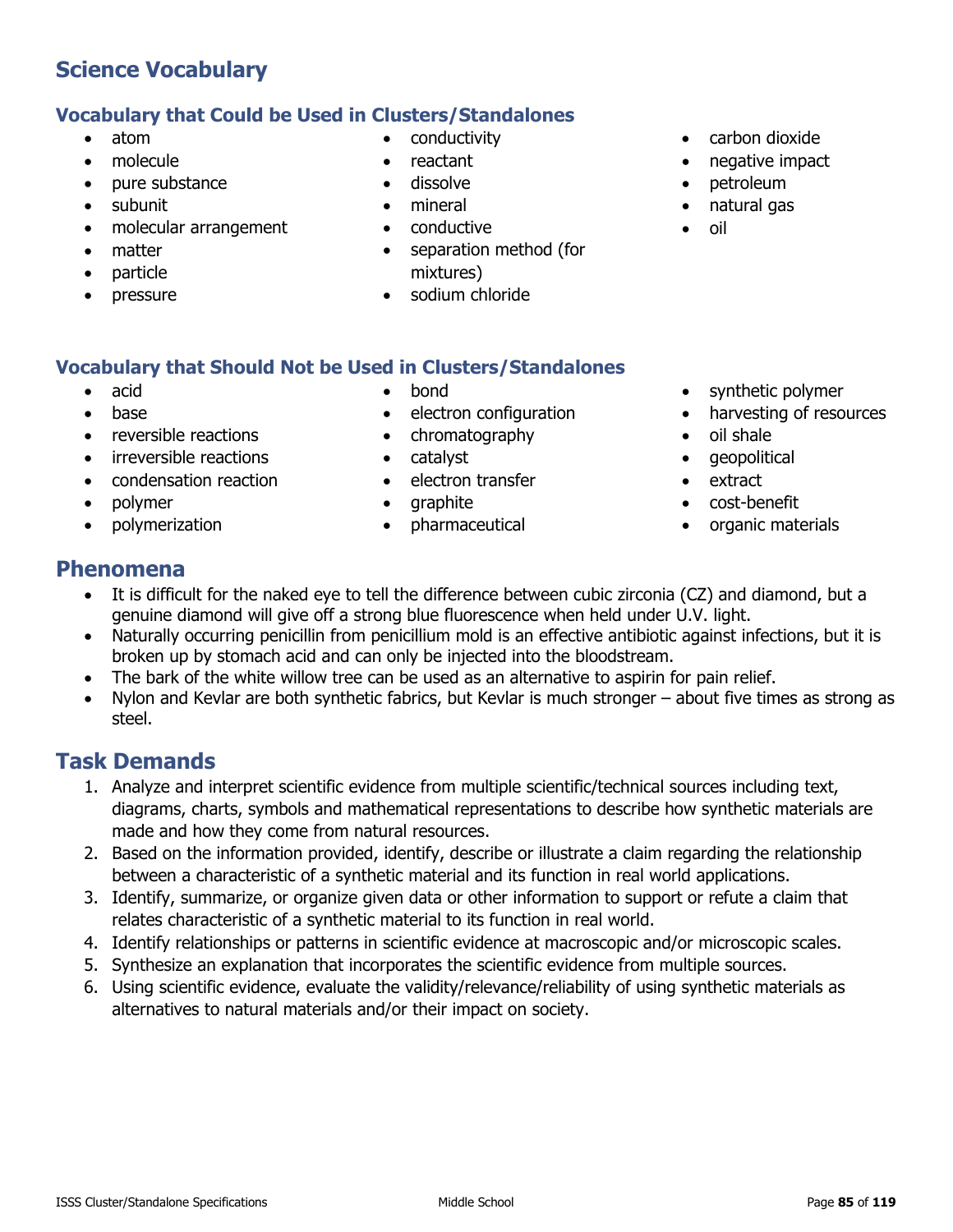# **Idaho State Science Standard PS1-MS-4**

Develop a model that predicts and describes changes in particle motion, temperature, and state of a pure substance when thermal energy is added or removed.

# **Dimensions**

### **Science and Engineering Practice (SEP)**

### **Developing and Using Models**

• Develop a model to predict and/or describe phenomena

# **Science Content (Content Area/Science Domain)**

### **PS1.A: Structure and Properties of Matter**

- Gases and liquids are made of molecules or inert atoms that are moving about relative to each other.
- In a liquid, the molecules are constantly in contact with others; in a gas, they are widely spaced except when they happen to collide. In a solid, atoms are closely spaced and may vibrate in position but do not change relative locations.
- The changes of state that occur with variations in temperature or pressure can be described and predicted using these models of matter.

#### **PS3.A: Definitions of Energy**

• The term "heat" as used in everyday language refers both to thermal energy (the motion of atoms or molecules within a substance) and the transfer of that thermal energy from one object to another. In science, heat is used only for this second meaning; it refers to the energy transferred due to the temperature difference between two objects. (secondary)

### **Crosscutting Concept (CCC)**

#### **Cause and Effect**

• Cause and effect relationships may be used to predict phenomena in natural or designed systems.

# **Further Explanation and Content Limit**

### **Further Explanation**

- Emphasis is on qualitative molecular-level models of solids, liquids, and gases to show that adding or removing thermal energy increases or decreases kinetic energy of the particles until a change of state occurs.
- Examples of models could include drawings and diagrams.
- Examples of particles could include molecules of inert atoms.
- Examples of pure substances could include water, carbon dioxide, and helium.

- Physical changes should be limited to freezing, melting, condensation, and evaporation.
- Assessment does not include:
	- $\circ$  Sublimation (solid change of state directly to a gas);
	- $\circ$  Calculations for internal energy, transfer of heat (q), (system and surroundings), entropy, work, and Hess's law;
	- $\circ$  Ideal gas laws and their relationships (Boyle's, Charles, Combined, PV=nRT, etc.);
	- $\circ$  The role that pressure and force (N) have in the kinetic molecular theory;
	- $\circ$  Energy needed to break and reform chemical bonds in a chemical reaction, including the use of a catalyst to speed up a reaction;
	- $\circ$  Absolute zero and kelvin (Celsius and Fahrenheit temperature only).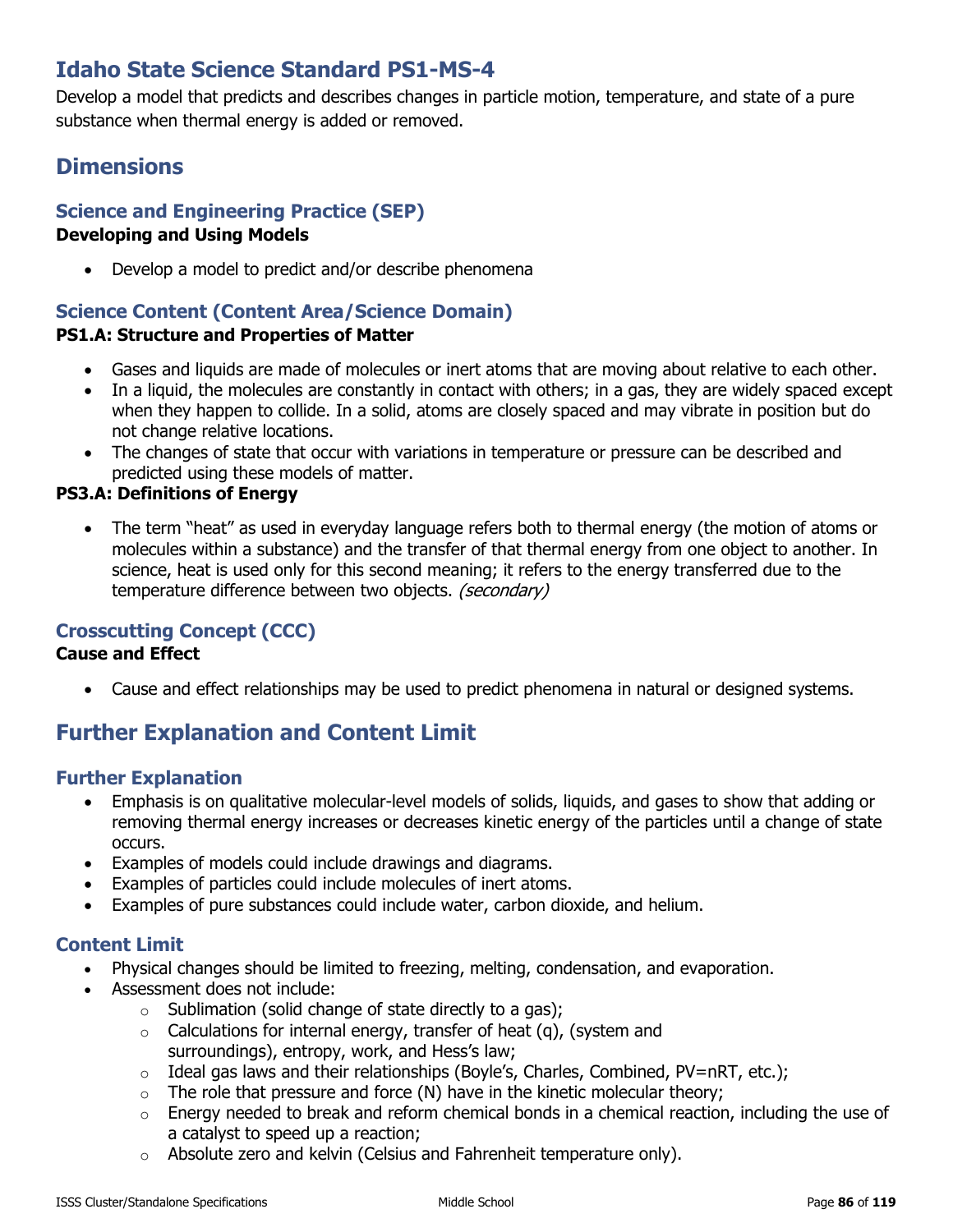- Students do not need to know**:**
	- $\circ$  Atomic structure (electrons orbit around a nucleus containing protons and neutrons)
	- $\circ$  The structure and interactions of matter at the bulk scale are determined by electrical forces within and between atoms.
	- $\circ$  Stable forms of matter are those in which the electric and magnetic field energy is minimized.
	- $\circ$  A stable molecule has less energy, by an amount known as the binding energy, than the same set of atoms separated; one must provide at least this energy in order to break the bonds of a molecule.
	- $\circ$  That there is a single quantity called energy is due to the fact that a system's total energy is conserved, even as, within the system, energy is continually transferred from one object to another and among its various possible forms.

### **Vocabulary that Could be Used in Clusters/Standalones**

- phase
- phase change
- thermal energy
- kinetic energy
- pure substance
- compound
- thermometer
- matter
- melting
- freezing
- condensation
- vapor
- heat
- vibrate
- collide
- inert atom

### **Vocabulary that Should Not be Used in Clusters/Standalones**

- entropy
- enthalpy
- ideal gas law
- sublimination
- plasma
- triple point
- critical point
- proton
- neutron
- electron
- valence electrons
- electrical energy
- bond energy

### **Phenomena**

- A tea kettle is sitting on a stove, under heat. As the water in the kettle begins to boil, a stream of steam is visible outside of its spout.
- Dew forms on the grass in the morning.
- As sugar is heated in a pan, it turns from a white solid to a light brown liquid.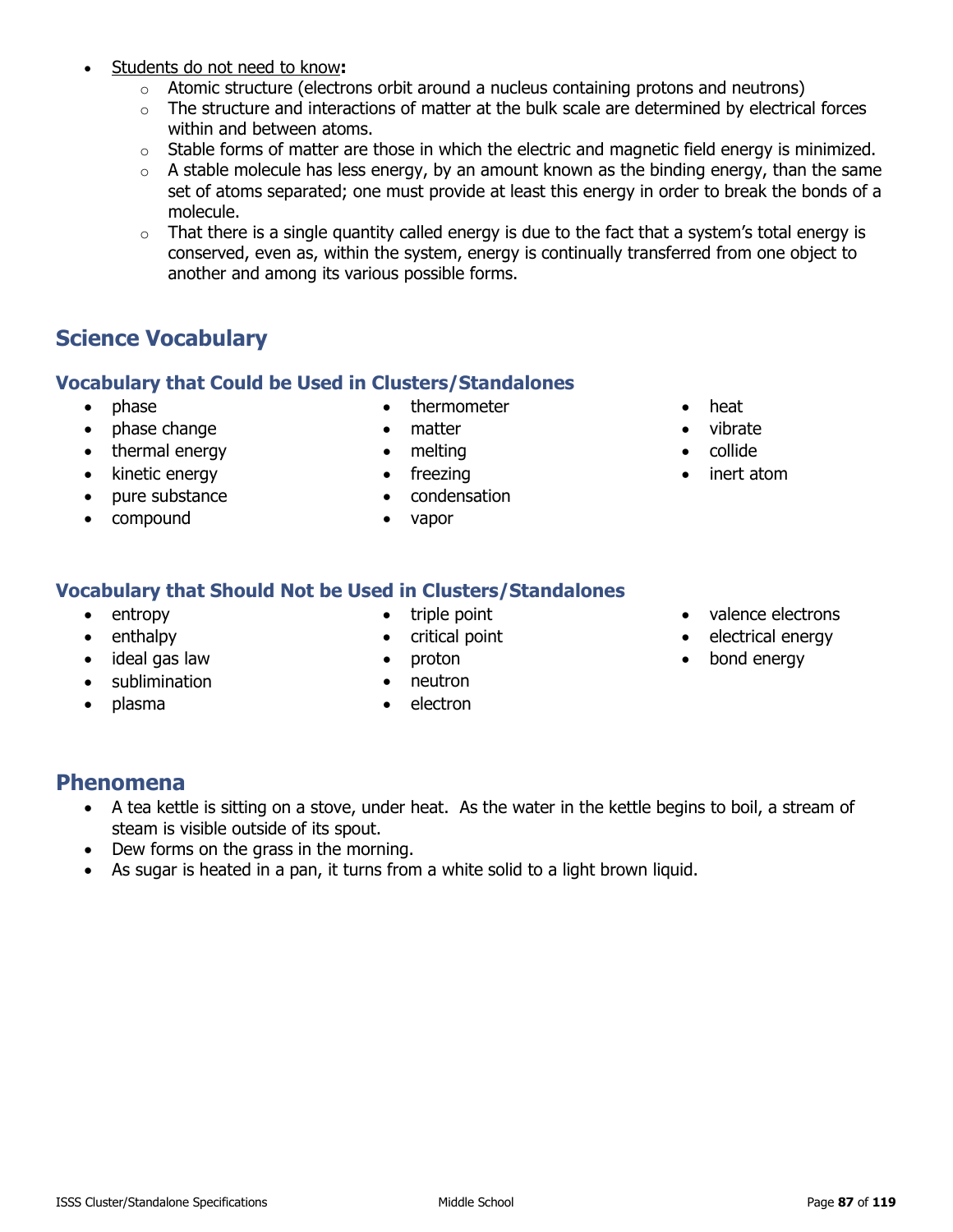- 1. Select or identify from a collection of potential model components, including distractors, the components needed to model of the model changes in particle motion, temperature, and state of a pure substance when thermal energy is added or removed. Components might include: energy source, particles in motion, and boundaries of system.
- 2. Assemble or complete, from a collection of potential model components, an illustration or flow chart that is capable of representing changes in particle motion, temperature, and state of a pure substance when thermal energy is added or removed. This does not include labeling an existing diagram.
- 3. Manipulate the components of the model to demonstrate the changes, properties, processes, and/or events that act to result in the changes in particle motion, temperature, and state of a pure substance when thermal energy is added or removed.
- 4. Make predictions about the effects of changes in particle motion, temperature, and state of a pure substance when thermal energy is added or removed. Predictions can be made by manipulating model components, completing illustrations, or selecting from lists with distractors.
- 5. Given models or diagrams of particle motion, temperature, and state of a pure substance when thermal energy is added or removed, identify how they change over time in a given scenario OR identify the properties of the variables that cause the changes.
- 6. Identify missing components, relationships or other limitations of the model.
- 7. Describe, select, or identify the relationships among components of a model that describe changes in particle motion, temperature, and state of a pure substance when thermal energy is added or removed.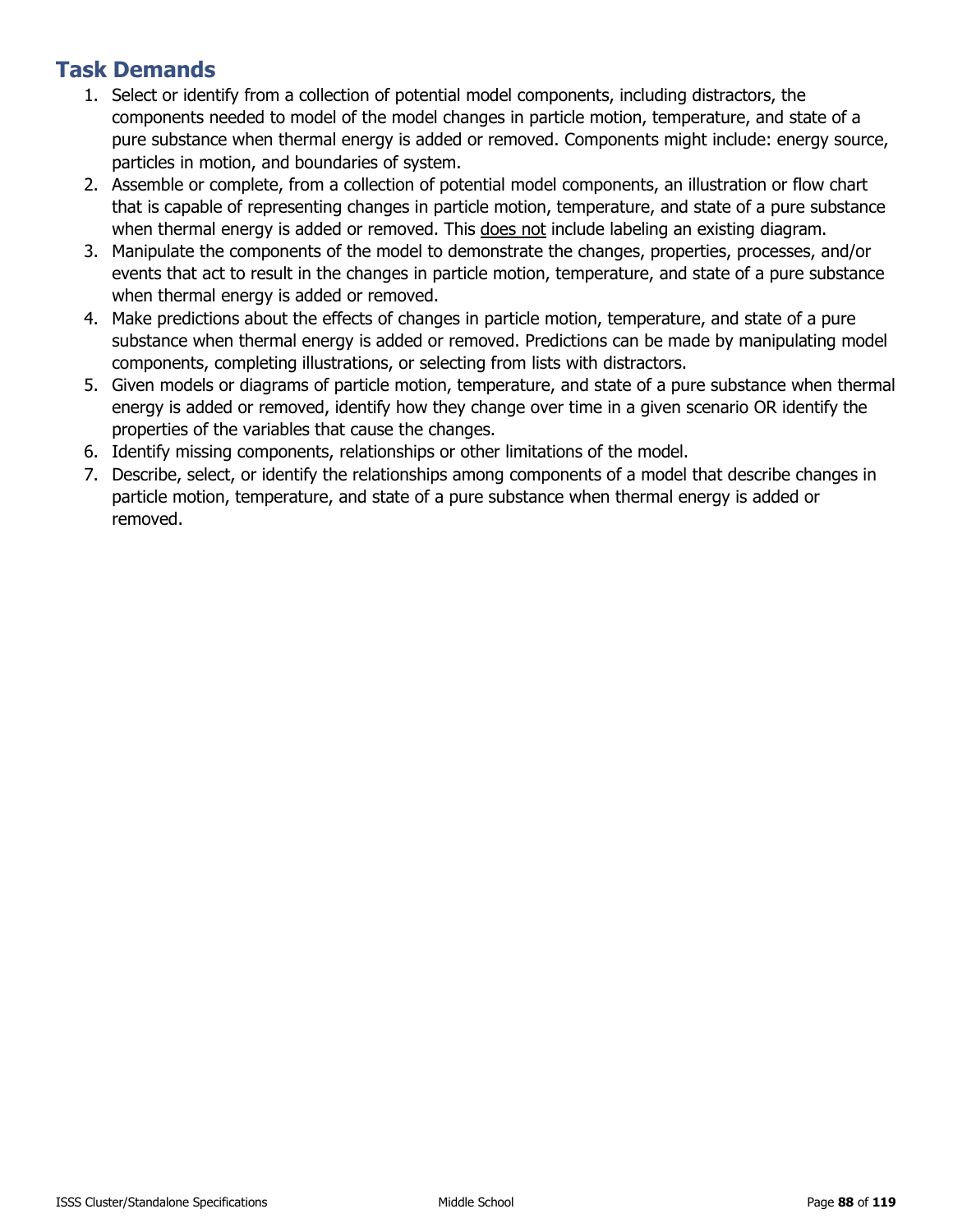# **Idaho State Science Standard PS1-MS-5**

Develop and use a model to describe how the total number of atoms does not change in a chemical reaction and thus mass is conserved.

## **Dimensions**

### **Science and Engineering Practice (SEP)**

#### **Developing and Using Models**

• Develop and use a model to describe unobservable mechanisms.

### **Science Content (Content Area/Science Domain)**

### **PS1.B: Chemical Reactions**

- Substances react chemically in characteristic ways. In a chemical process, the atoms that make up the original substances are regrouped into different molecules, and these new substances have different properties from those of the reactants.
- The total number of each type of atoms is conserved and thus the mass does not change.

### **Crosscutting Concept (CCC)**

#### **Energy and Matter**

• Matter is conserved because atoms are conserved in physical and chemical processes.

# **Further Explanation and Content Limit**

#### **Further Explanation**

- Emphasize demonstrations of an understanding of the law of conservation of matter.
- Emphasis is on law of conservation of matter and on physical models or drawings, including digital formats that represent atoms.
- Models can include already balanced chemical equations.

- Assessment does not include the use of atomic masses, balancing symbolic equations, or intermolecular forces.
- Assessment does not include stoichiometry or balancing equations.
- Assessment is limited to simpler molecules, i.e., carbon dioxide, ammonia, sodium chloride, methanol, calcium chloride.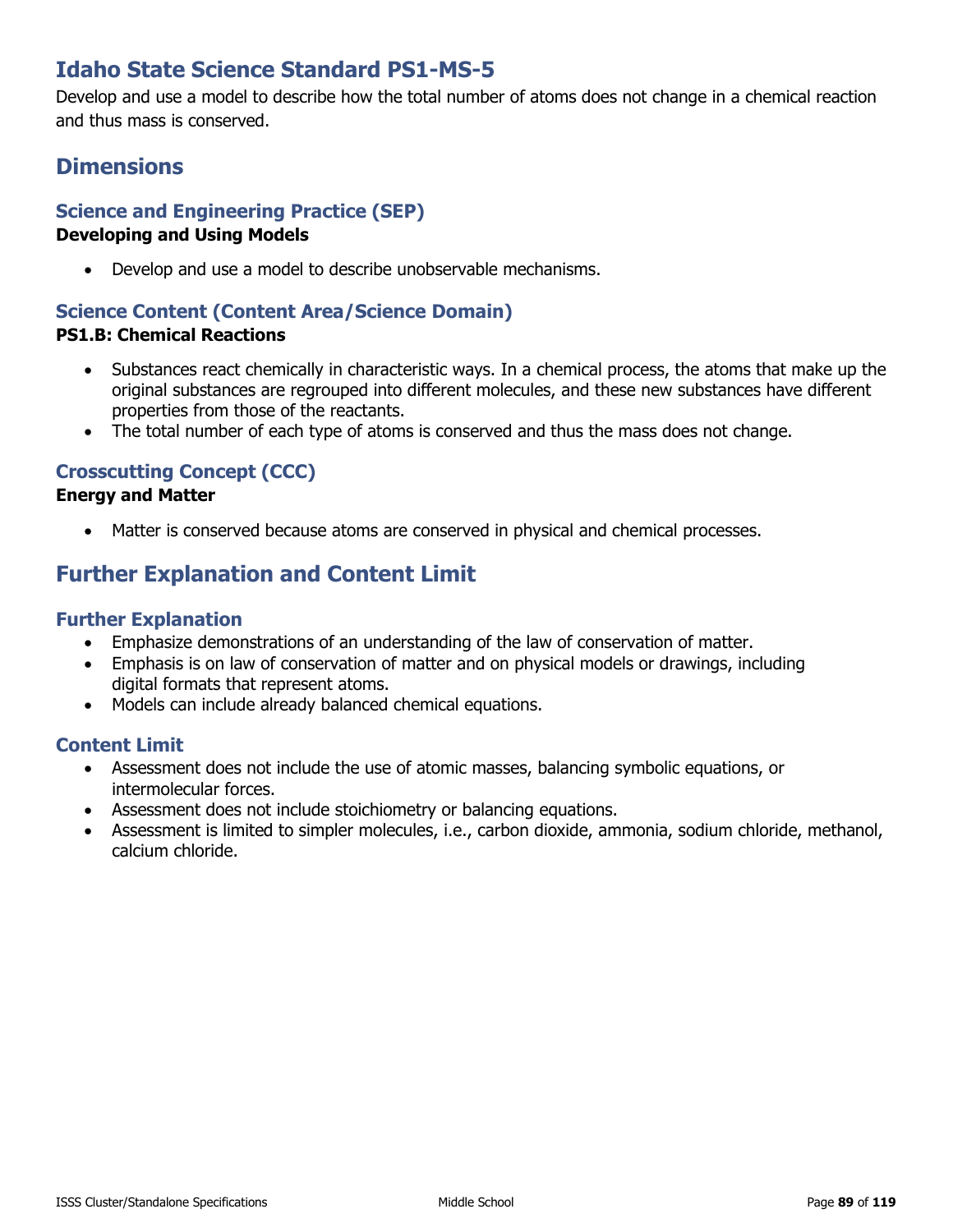#### **Vocabulary that Could be Used in Clusters/Standalones**

- transfer
- molecule
- element
- conversion
- phase change
- dissolve
- reactant
- product

### **Vocabulary that Should Not be Used in Clusters/Standalones**

- acid-base reactions
- base
- catalyst
- reaction rate
- endothermic/exothermic
- equilibrium
- oxidation-reduction reaction
- chemical bond
- electron sharing
- electron transfer
- ion
- isotope

### **Phenomena**

- An antacid tablet was added to water and bubbles appeared. The mass of the water and antacid tablet after the tablet dissolved was less than the mass of the water and tablet before they were mixed.
- A strip of metal was added to acid in a test tube and a balloon was placed on top of the test tube. Bubbles appeared and after a few minutes, the balloon inflated.
- 100g of sugar completely dissolved in 100ml of water. After it dissolved, the mass of the mixture was 200g.
- Steel wool was soaked in water ad left out to dry. The steel wool turned dark red, ad the mass of the steel wool after it dried was greater than before it was soaked in the water.

- 1. Select or identify from a collection of potential model components, including distractors, the components needed to model the phenomenon. Components might include atoms and molecules.
- 2. Assemble or complete, from a collection of potential model components, an illustration or flow chart that is capable of representing the conservation of matter.
- 3. Manipulate the components of the model to demonstrate the changes, properties, processes, and/or events that act to result in the phenomenon.
- 4. Make predictions about the effects of changes in chemical reactions. Predictions can be made by manipulating model components, completing illustrations, or selecting from lists with distractors.
- 5. Identify missing components, relationships, or limitations of the model.
- 6. Describe, select, or identify the relationships among components of a model that describe the conservation of matter, or explain the chemical reaction.
- 7. Use the model to provide a causal account that matter is conserved during a chemical reaction by calculating the number of atoms or total mass of reactants and products.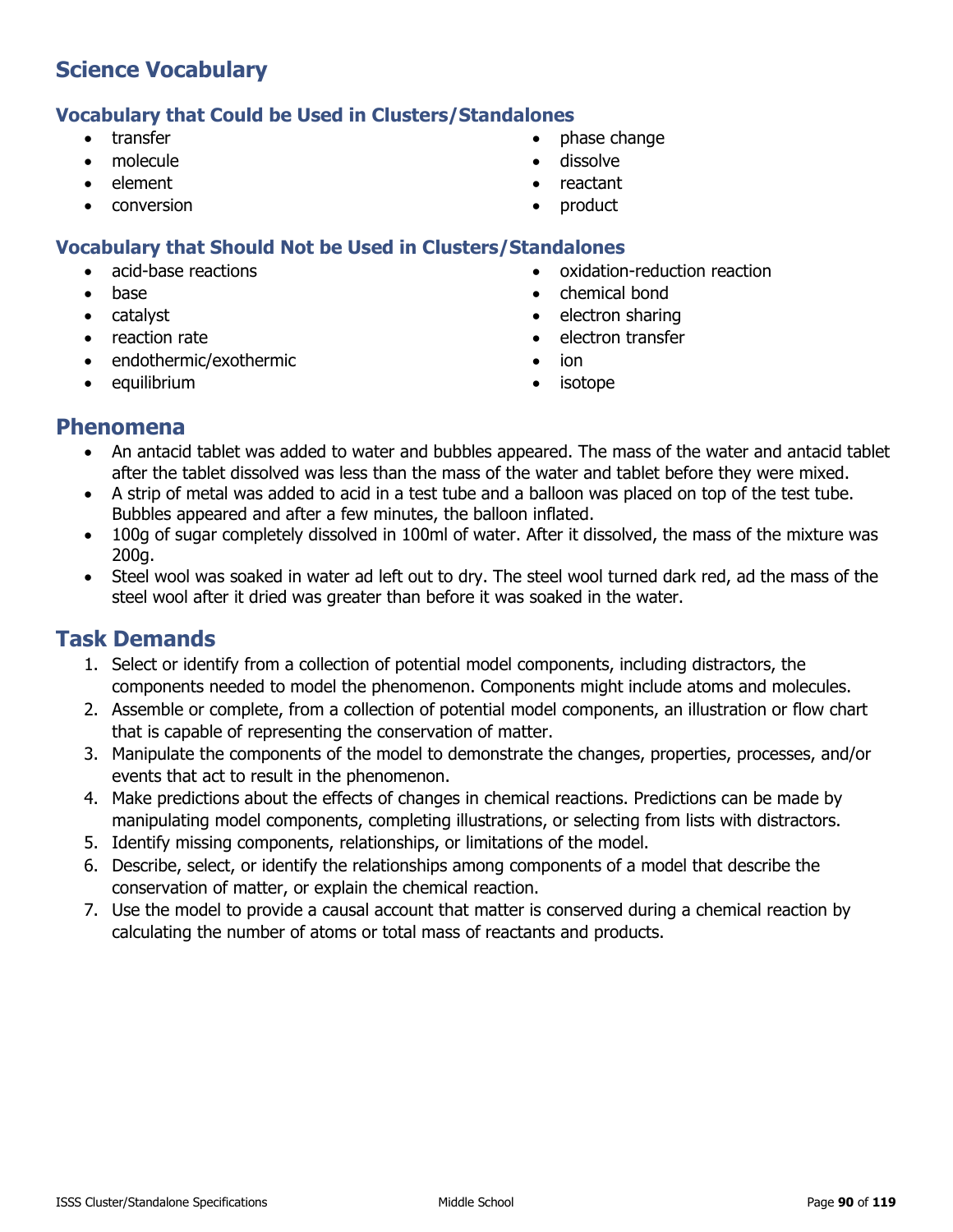# **Idaho State Science Standard PS1-MS-6**

Undertake a design project to construct, test, and modify a device that either releases or absorbs thermal energy by chemical processes.

# **Dimensions**

### **Science and Engineering Practice (SEP)**

### **Constructing Explanations and Designing Solutions**

• Undertake a design project, engaging in the design cycle, to construct and/or implement a solution that meets specific design criteria and constraints.

#### **Science Content (Content Area/Science Domain) PS1.B: Chemical Reactions**

• Some chemical reactions release energy, other store energy.

#### **PS3.A: Definitions of Energy**

• The temperature of a system is proportional to the average internal kinetic energy and potential energy per atom or molecule (whichever is the appropriate building block for the system's material). The details of that relationship depend on the type of atom or molecule and the interactions among the atoms in the material. Temperature is not a direct measure of a system's total thermal energy. The total thermal energy (sometimes called total internal energy) of a system depends jointly on the temperature, the total number of atoms in the system, and the state of the material.

#### **ETS1.B: Developing Possible Solutions**

- A solution needs to be tested, then modified on the basis of the test results in order to improve it.
- The iterative process of testing the most promising solutions and modifying what is proposed on the basis of the test results leads to greater refinement and ultimately to an optimal solution.

#### **Crosscutting Concept (CCC) Energy and Matter**

• The transfer of energy can be tracked as energy flows through a designed or natural system.

# **Further Explanation and Content Limit**

### **Further Explanation**

- Emphasis is on the design, controlling the transfer of energy to the environment, and modification of a device using factors such as type and concentration of a substance.
	- o Modification should include identifying the characteristics of the design that performed the best in each test and incorporating those characteristics into the new design.
- Examples of designs could involve chemical reactions such as dissolving ammonium chloride or calcium chloride.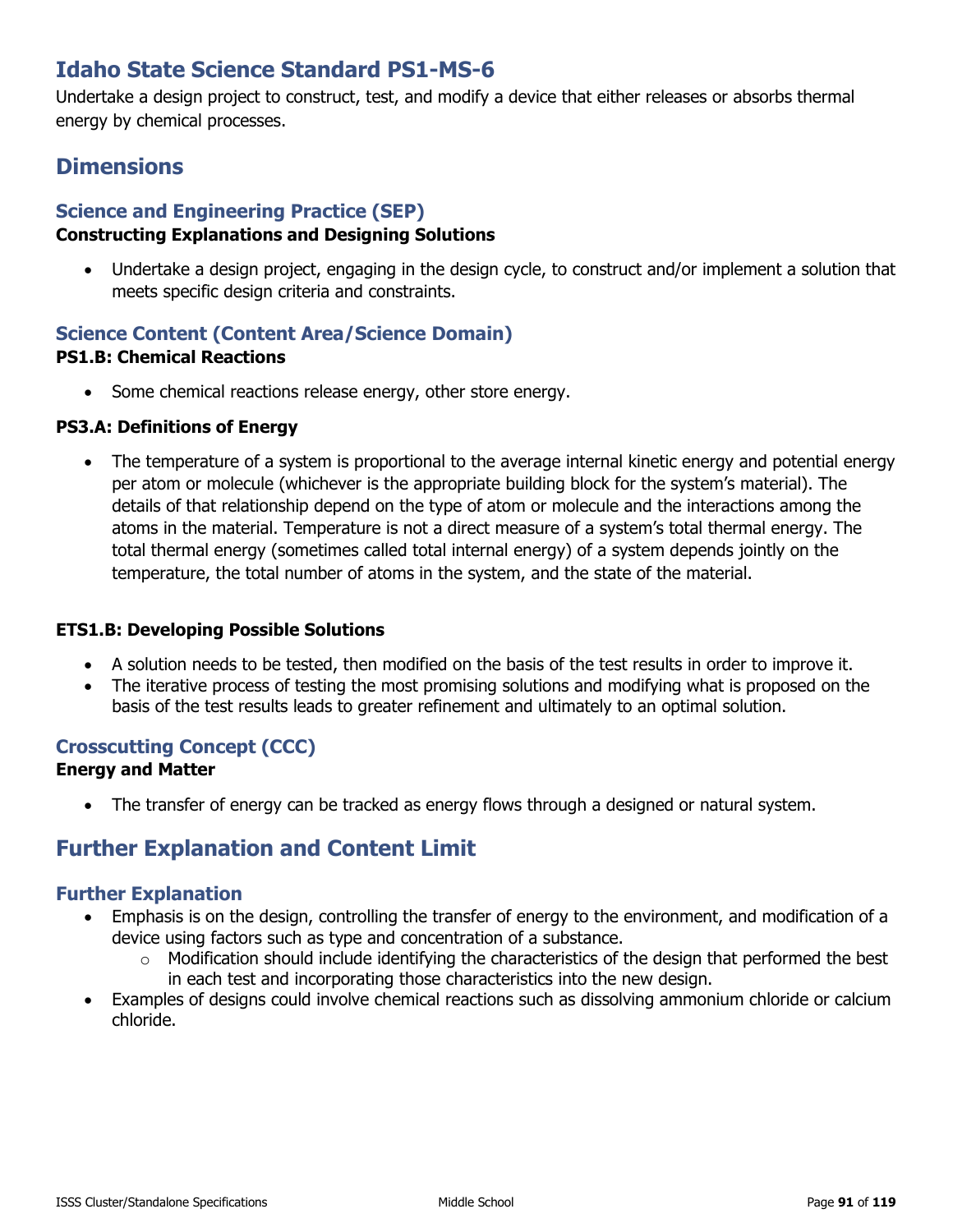## **Content Limit**

- Assessment is limited to the criteria of amount, time, and temperature of substance in testing the device.
- Students do not need to know:
	- Types of chemical reactions (decomposition, synthesis, single replacement, double replacement, combustion, etc.)
	- How to balance a chemical equation

# **Science Vocabulary**

### **Vocabulary that Could be Used in Clusters/Standalones**

- chemical change
- chemical reaction
- reactant
- product
- chemical bond
- compound
- molecule
- solution
- dissolve

### **Vocabulary that Should Not be Used in Clusters/Standalones**

- endothermic
- exothermic
- precipitant
- solute
- solvent
- crystallization
- dissolution
- polar/polarity
- ion
- intermolecular force
- intramolecular force
- enthalpy
- optimize
- insulator
- conductor
- conduction
- convection
- radiation
- prototype
- entropy
- heat of solution
- heat of reaction
- microstates
- equilibrium
- saturate/saturation

### **Phenomena**

- Design a sport's injury pack that when used, will heat and soothe sore muscles.
- Design a sport's injury cold pack that will help prevent swelling.
- Design a self-heating pad that can warm ready-to-eat meals.
- Design a device that can be used to keep electronics, like computers, from overheating.

# **Task Demands**

- 1. Articulate, describe, illustrate, or select the relationships, interactions, and/or processes to be explained. This may entail sorting relevant from irrelevant information or features.
- 2. Express or complete a causal chain conceptually explaining the chemical processes that resulted in the release or absorption of thermal energy. This may include indicating directions of causality in an incomplete model such as a flow chart or diagram, or completing cause and effect chains.
- 3. Describe, identify, and/or select evidence supporting the inference of causation that is expressed in a causal chain and/or an explanation of the processes that cause the observed results.
- 4. Use an explanation to predict the direction or the relative magnitude of a change in thermal energy of a chemical system, given a change in the amount/concentration of chemical substances in the system, the temperature of the substances in the system, and/or the amount of time the substances interact in the system.
- 5. Identify or assemble from a collection, including distractors, the relevant aspects of the problem that given design solutions, if implemented, will resolve/improve.

• chemical potential energy • thermal energy

• soluble/solubility • concentration

- system
- environment
- evaporate
- condense
- 
- -
	-
	-
	-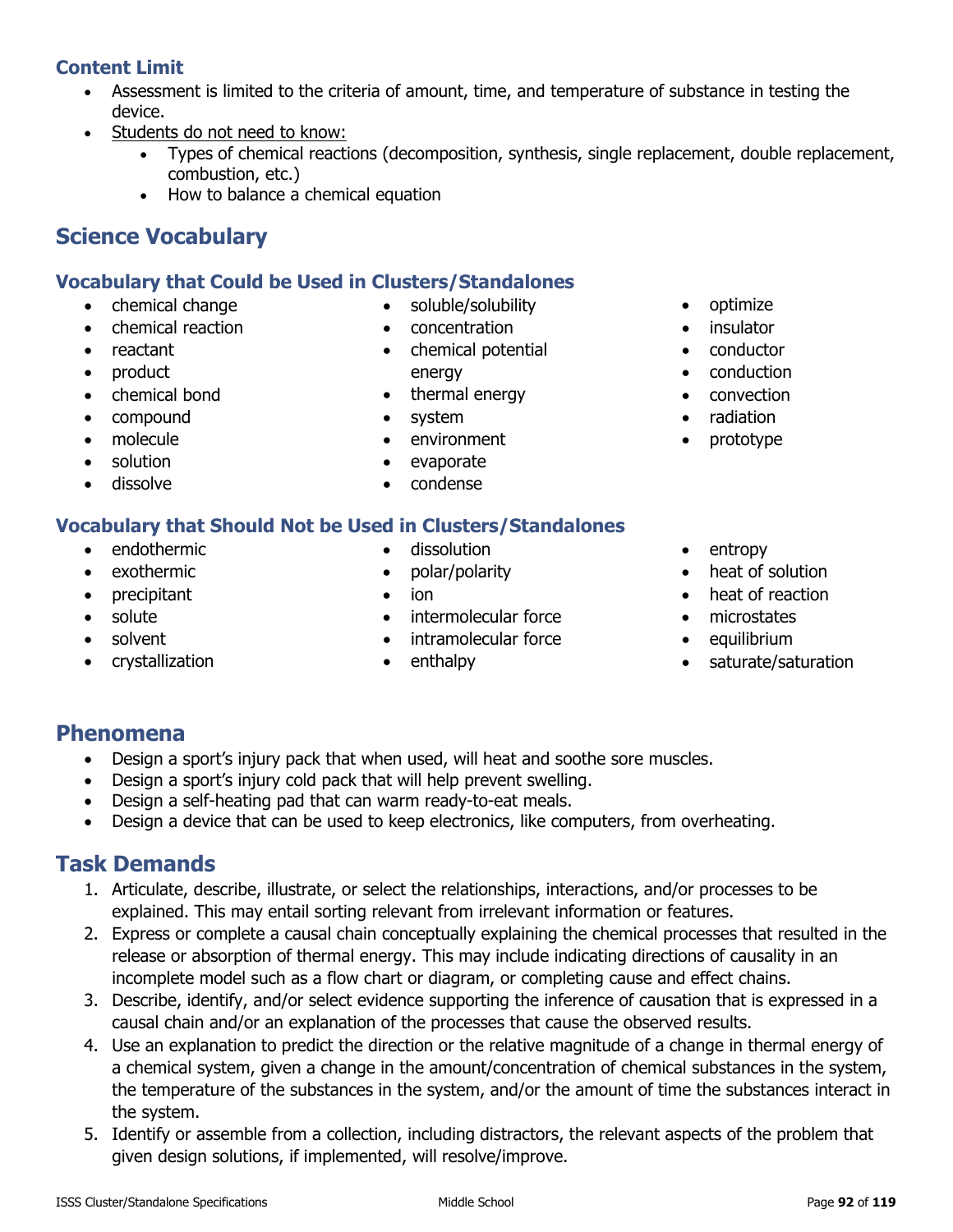- 6. Using the given information, select or identify the criteria against which the device or solution should be judged.
- 7. Using given data, propose/illustrate/assemble a potential device (prototype) or solution.
- 8. Using a simulator, test a proposed prototype and evaluate the outcomes, potentially including proposing and testing modifications to the prototype.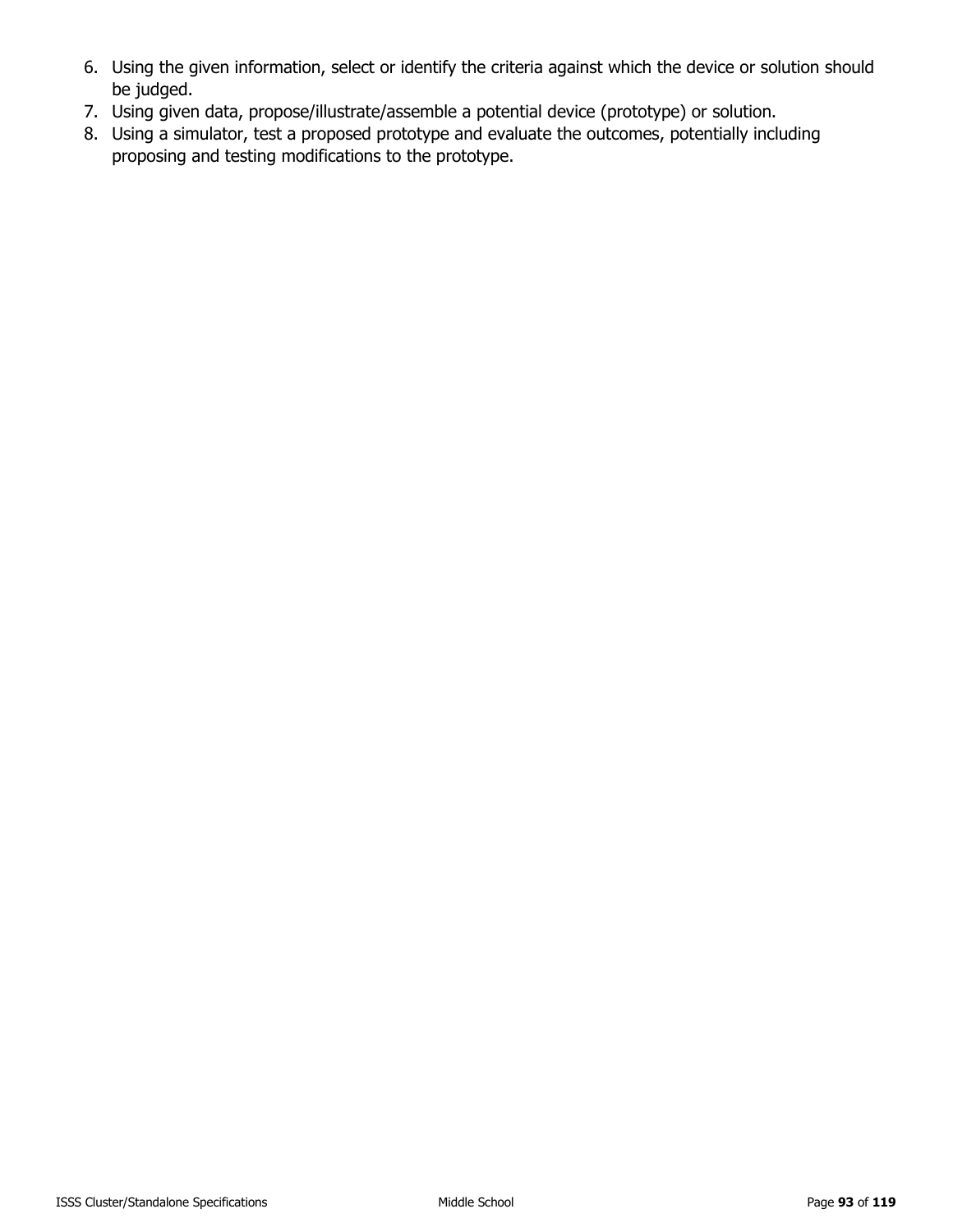# **Idaho State Science Standard PS2-MS-1**

Apply Newton's Third Law to design a solution to a problem involving the motion of two colliding objects.

### **Dimensions**

#### **Science and Engineering Practice (SEP) Constructing explanations and Designing Solutions**

• Apply scientific ideas or principles to design an object, tool, process, or system.

### **Science Content (Content Area/Science Domain)**

### **PS2.A: Forces and Motion**

• For any pair of interacting objects, the force exerted by the first object on the second object is equal in strength to the force that the second object exerts on the first, but in the opposite direction (Newton's Third Law).

### **Crosscutting Concept (CCC)**

#### **Systems and System Models**

• Models can be used to represent systems and their interactions—such as inputs, processes, and outputs―and energy and matter flows within systems.

# **Further Explanation and Content Limit**

### **Further Explanation**

• Examples of practical problems could include the impact of collisions between two cars, between a car and stationary objects, and between a meteor and a space vehicle.

- Assessment is limited to vertical or horizontal interactions in one dimension.
- Students do not need to know: vector addition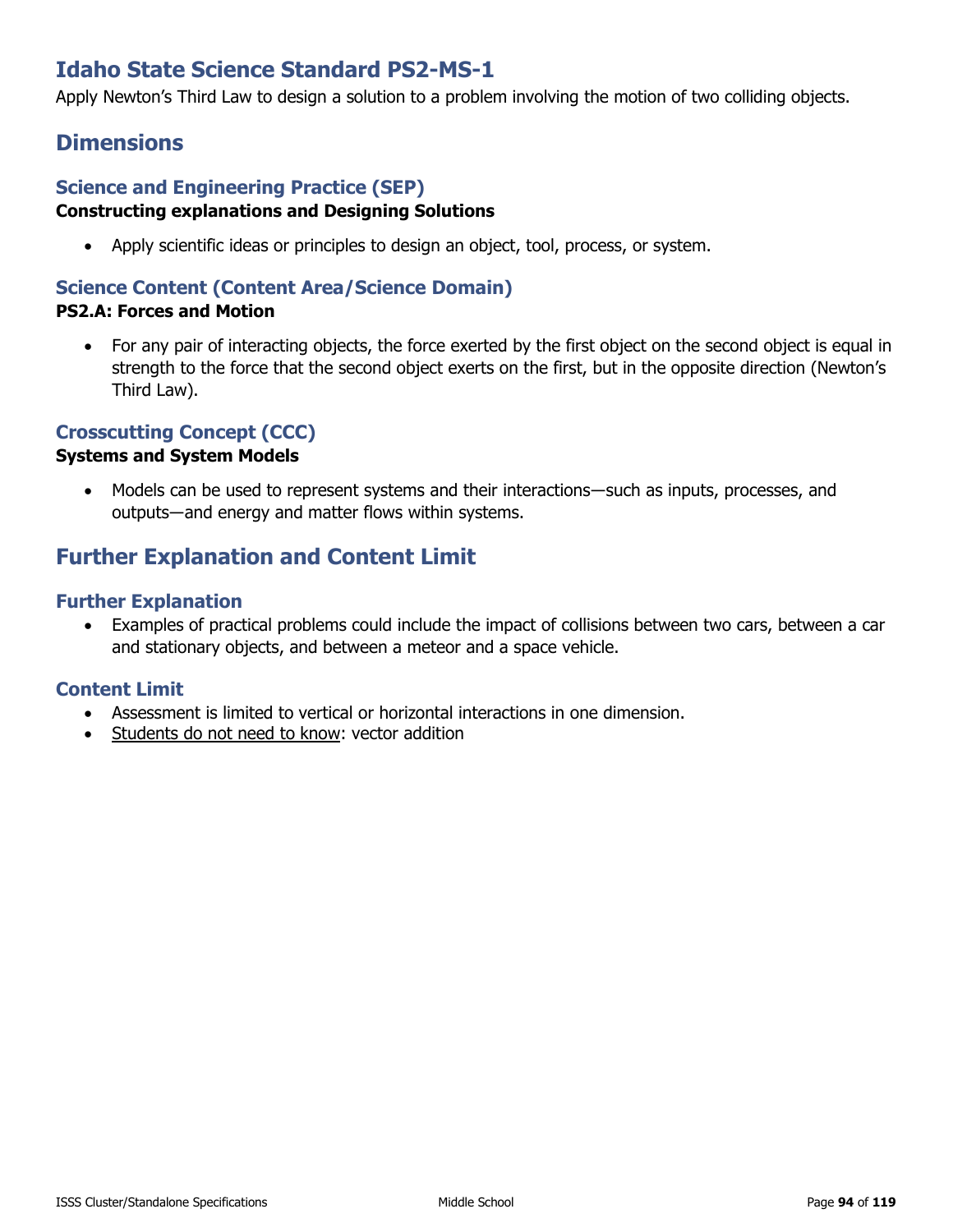#### **Vocabulary that Could be Used in Clusters/Standalones**

- conservation of momentum
- energy transfer
- transfer
- force
- balanced force
- friction
- direction of a force
- impact
- net force
- inertia
- action/reaction

• friction coefficient

• aerodynamics • magnitude • vector

• horizontal and vertical velocities (arc)

- gravity
- acceleration
- Newton
- thrust
- lift

### **Vocabulary that Should Not be Used in Clusters/Standalones**

- elastic collision
- inelastic collision
- impulse
- coefficient of restitution
- drag force
- terminal velocity

### **Phenomena**

- Testing different balls/objects for elementary students to throw at a dunk-tank target.
- Design a bike helmet that will keep the rider safe during a collision.
- Design a container that will protect vaccines from breaking as they are transported across rough terrain.
- Use Newton's third law to create a system that will allow a ball to bounce higher than the height from which it was dropped.

- 1. Identify or assemble from a collection, including distractors, the relevant aspects of the problem that given design solutions, if implemented, will resolve/improve.
- 2. Using given information, select or identify constraints that the device or solution must meet, including cost, mass, and speed of objects and materials.
- 3. Using the given information, select or identify the criteria against which the device or solution should be judged.
- 4. Using given data, propose/illustrate/assemble a potential device (prototype) or solution.
- 5. Using a simulator, test a proposed prototype and evaluate the outcomes; potentially propose and test modifications to the prototype.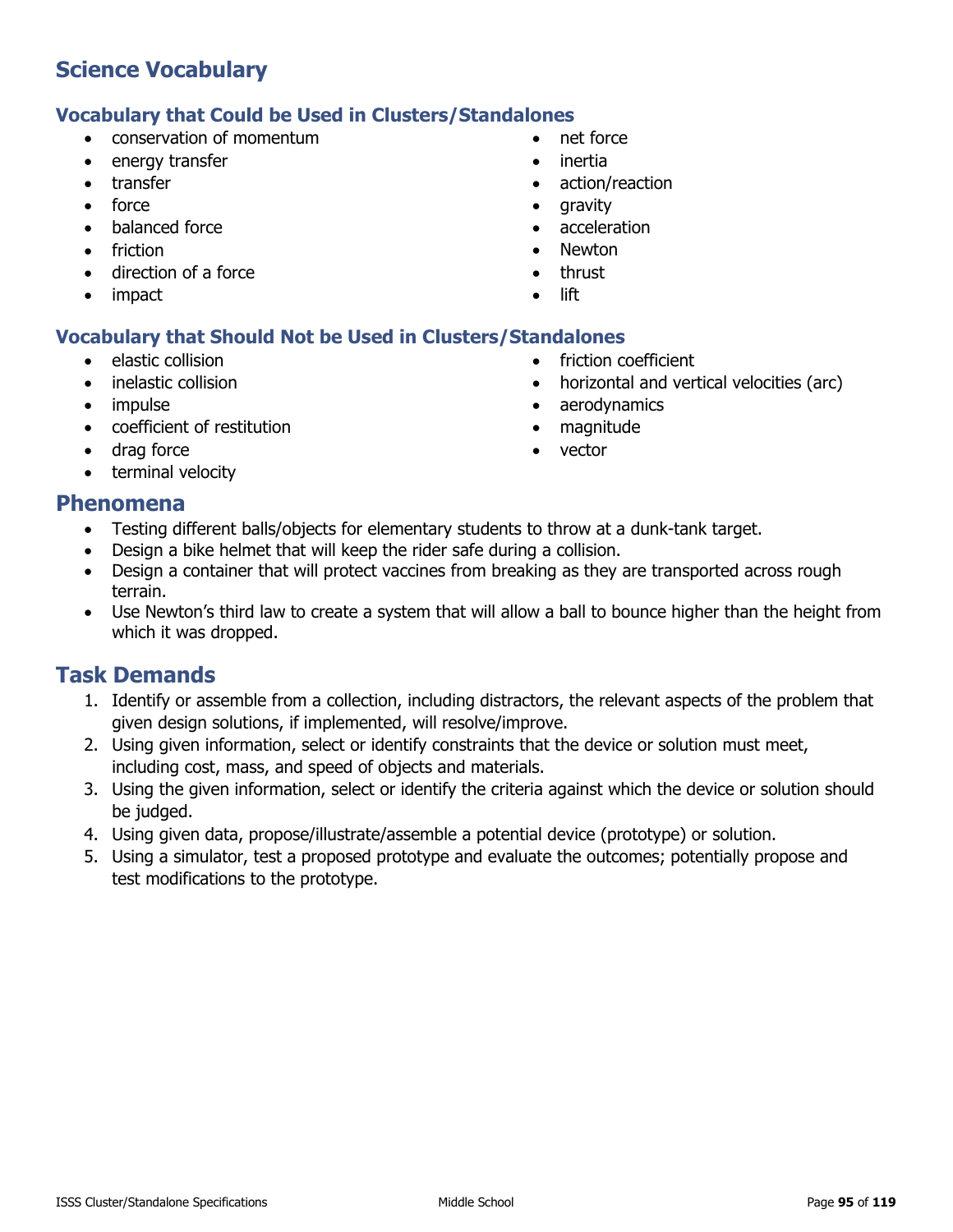# **Idaho State Science Standard PS2-MS-2**

Plan an investigation to provide evidence that the change in an object's motion depends on the sum of the forces on the object and the mass of the object.

### **Dimensions**

### **Science and Engineering Practice (SEP)**

#### **Planning and Carrying Out Investigations**

• Plan an investigation individually and collaboratively, and in the design: identify independent and dependent variables and controls, what tools are needed to do the gathering, how measurements will be recorded, and how many data are needed to support a claim

### **Science Content (Content Area/Science Domain)**

#### **PS2.A: Forces and Motion**

- The motion of an object is determined by the sum of the forces acting on it; if the total force on the object is not zero, its motion will change. The greater the mass of the object, the greater the force needed to achieve the same change in motion. For any given object, a larger force causes a larger change in motion.
- All positions of objects and the directions of forces and motions must be described in an arbitrarily chosen reference frame and arbitrarily chosen units of size. In order to share information with other people, these choices must also be shared.

### **Crosscutting Concept (CCC)**

#### **Stability and Change**

• Explanations of stability and change in natural or designed systems can be constructed by examining the changes over time and forces at different scales.

### **Further Explanation and Content Limit**

### **Further Explanation**

- Emphasis is on:
	- o Balanced (Newton's First law) and unbalanced forces in a system
	- o Qualitative comparisons of forces, masses and changes in motion (Newton's Second Law)
	- o Frame of reference and specification of units

- Assessment is limited to forces and changes in motion in one-dimension in an inertial reference frame and to change in one variable at a time.
- Students do not need to know: trigonometry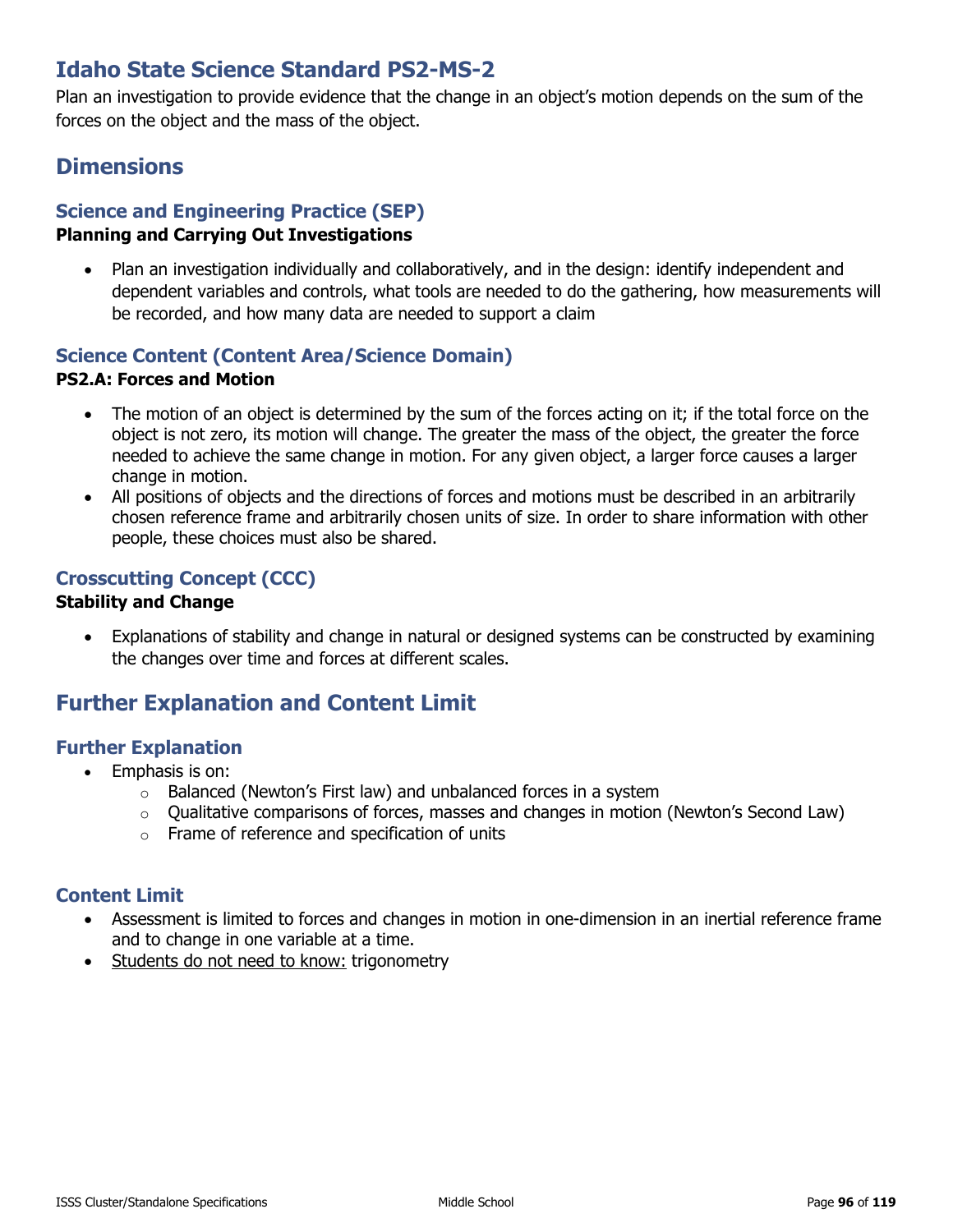### **Vocabulary that Could be Used in Clusters/Standalones**

- applied force
- balanced force
- collision
- force

### **Vocabulary that Should Not be Used in Clusters/Standalones**

- Newton's Laws of Motion
- acceleration
- velocity
- unbalanced force
- position over time
- net force
- inertial frame of reference
- momentum
- **friction**

### **Phenomena**

- A tennis ball is dropped on a trampoline and bounces up to a height, h. A bowling ball is then dropped on the same trampoline. The bowling ball bounces up to a height higher than h.
- A bowling ball is rolled towards a bowling pin. When the bowling ball hits the pin, the pin falls down. Then, a marble is rolled towards a bowling pin. When the marble hits the pin, the pin does not fall down.
- A soccer player kicks the ball 50 yards. She then kicks another ball and it only goes 30 yards.
- Two magnets of the same size are held apart from each other. One magnet is let go and moves towards the stationary magnet. When two other magnets are close to each other and one is let go, it moves toward the stationary magnet, faster.

- 1. Identify from a list, including distractors, the materials/tools needed for an investigation of how the change in an object's motion depends on the sum of the forces on the object and the mass of the object.
- 2. Identify the outcome data that should be collected in an investigation of how the sum of the forces on an object, as well as the object's mass, affect the change in motion of the object.
- 3. Evaluate the sufficiency and limitations of data collected to explain the phenomenon.
- 4. Make and/or record observations about how the sum of the forces on an object, and the mass of the object, affect the change in motion of the object.
- 5. Interpret and/or communicate the data from an investigation on how the change in motion of an object is affected by the sum of all forces and the mass of the object.
- 6. Explain or describe the causal processes that lead to the data that is observed in an investigation of how the forces on an object, and its mass, affect its change in motion.
- 7. Select, describe, or illustrate a prediction made by applying the findings from an investigation on how the forces on an object, and its mass, affect its change in motion.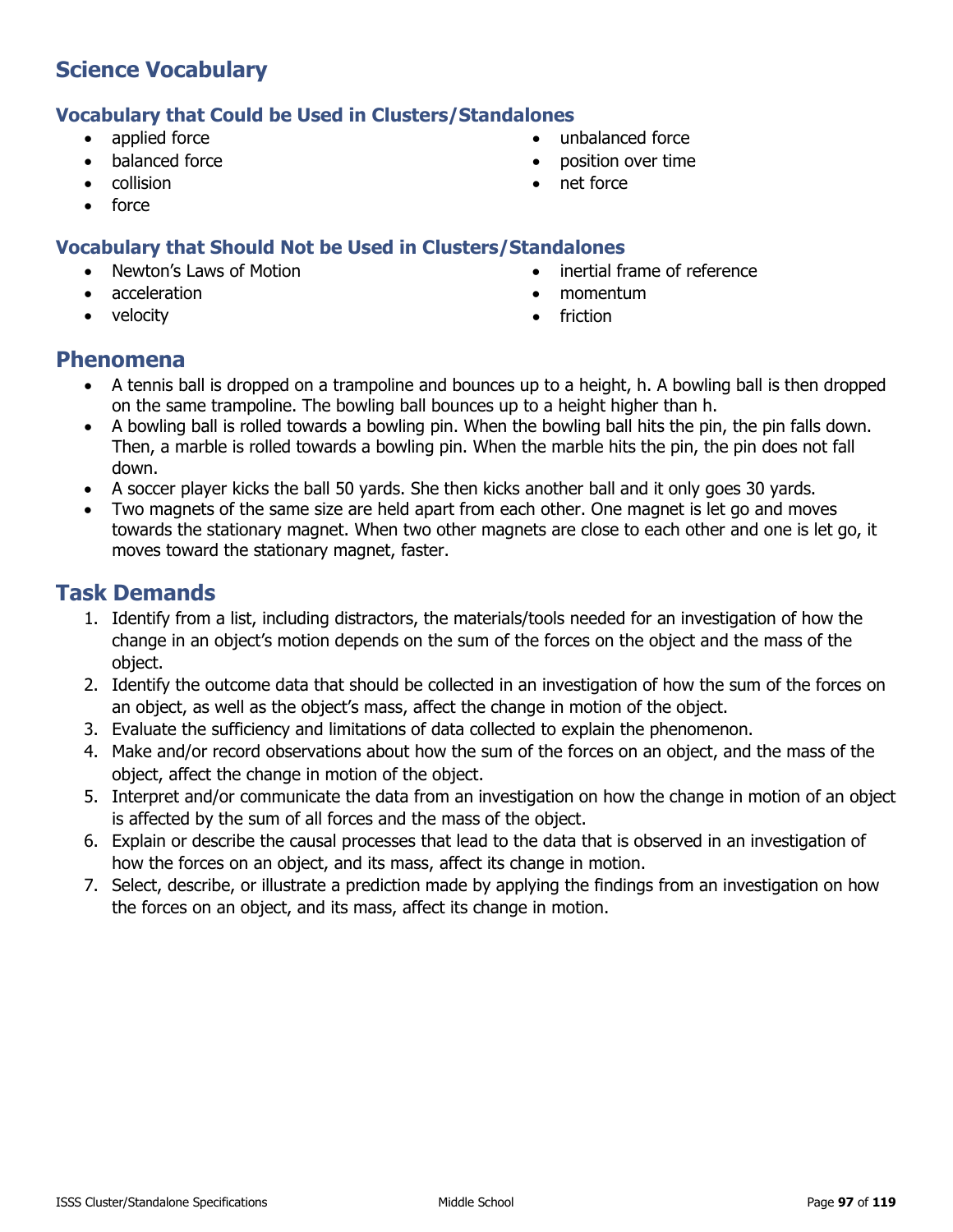# **Idaho State Science Standard PS2-MS-3**

Ask questions about data to determine the factors that affect the strength of electrical and magnetic forces.

### **Dimensions**

#### **Science and Engineering Practice (SEP) Asking Questions and Defining Problems**

• Ask questions that can be investigated within the scope of the classroom, outdoor environment, and museums and other public facilities with available resources and, when appropriate, frame a hypothesis based on observations and scientific principles.

### **Science Content (Content Area/Science Domain) PS2.B: Types of Interactions**

• Electric and magnetic (electromagnetic) forces can be attractive or repulsive, and their sizes depend on the magnitudes of the charges, currents, or magnetic strengths involved and on the distances between the interacting objects.

### **Crosscutting Concept (CCC)**

#### **Cause and Effect**

• Cause and effect relationships may be used to predict phenomena in natural or designed systems.

# **Further Explanation and Content Limit**

### **Further Explanation**

- Examples could include electromagnets, electric motors, or generators.
- Examples of data could include the effect of the number or turns of wire on the strength of an electromagnet, or of increasing the number or strength of magnets on the speed of an electric motor.

### **Content Limit**

• Assessment about questions that require quantitative answers is limited to proportional reasoning and algebraic thinking.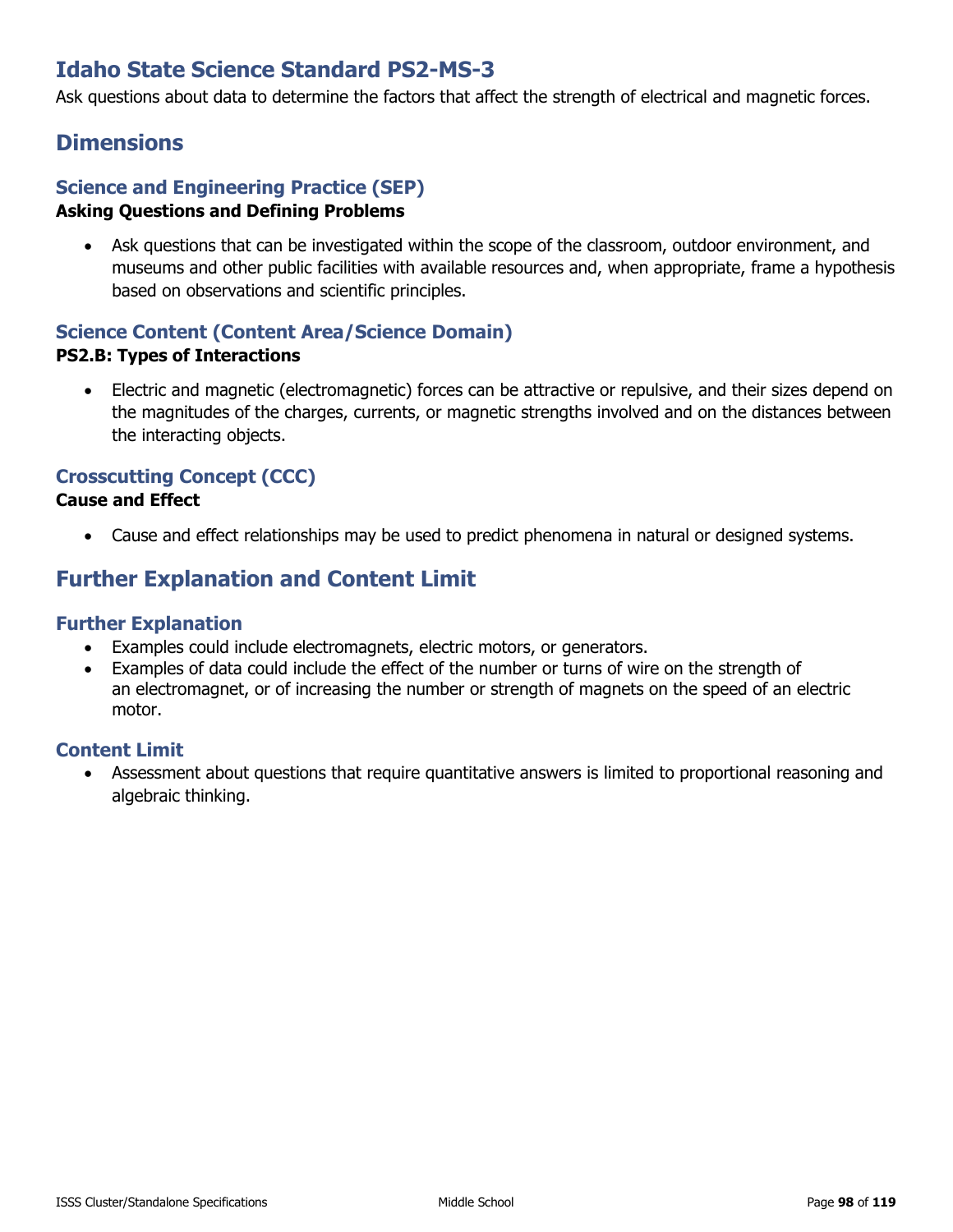### **Vocabulary that Could be Used in Clusters/Standalones**

- attraction
- conductor
- electric current
- electric field
- electromagnetic field
- electromagnet
- frequency
- induction
- insulator
- permanent magnet
- polarity
- repulsion
- resistance
- voltage

### **Vocabulary that Should Not be Used in Clusters/Standalones**

• Lorentz force

• electromotive force

• electric potential

### **Phenomena**

- A radio emits music from its speakers. After a magnet in the speakers is removed, no sound can be heard.
- More electrical current is produced by a windmill when the wind speed is greater.
- Merchandise from a store that uses electromagnetic anti-shoplifting devices will set off an alarm at the exit if the tag is not removed.
- An electromagnet at a junkyard can lift old cars, while a homemade electromagnet cannot pick up much more than a few paper clips.

- 1. Make and/or record observations about the factors that affect electromagnets, electric motors, or generators.
- 2. Organize and/or arrange (e.g., using illustrations and/or labels), or summarize data to highlight trends, patterns, or correlations in the change in the strength of electrical and magnetic forces.
- 3. Generate or construct graphs, tables, or assemblages of illustrations and/or labels of data that document patterns, trends, or correlations in the factors that affect the strength of electric and magnetic forces. This may include sorting out distractors.
- 4. Explain or describe the causal processes that lead to the change in the strength of electrical and magnetic forces.
- 5. Use relationships identified in the data to predict the strength of electric and/or magnetic forces.
- 6. Select from a list of questions, including distractors, a scientifically testable question about factors that affect the strength of electrical or magnetic forces.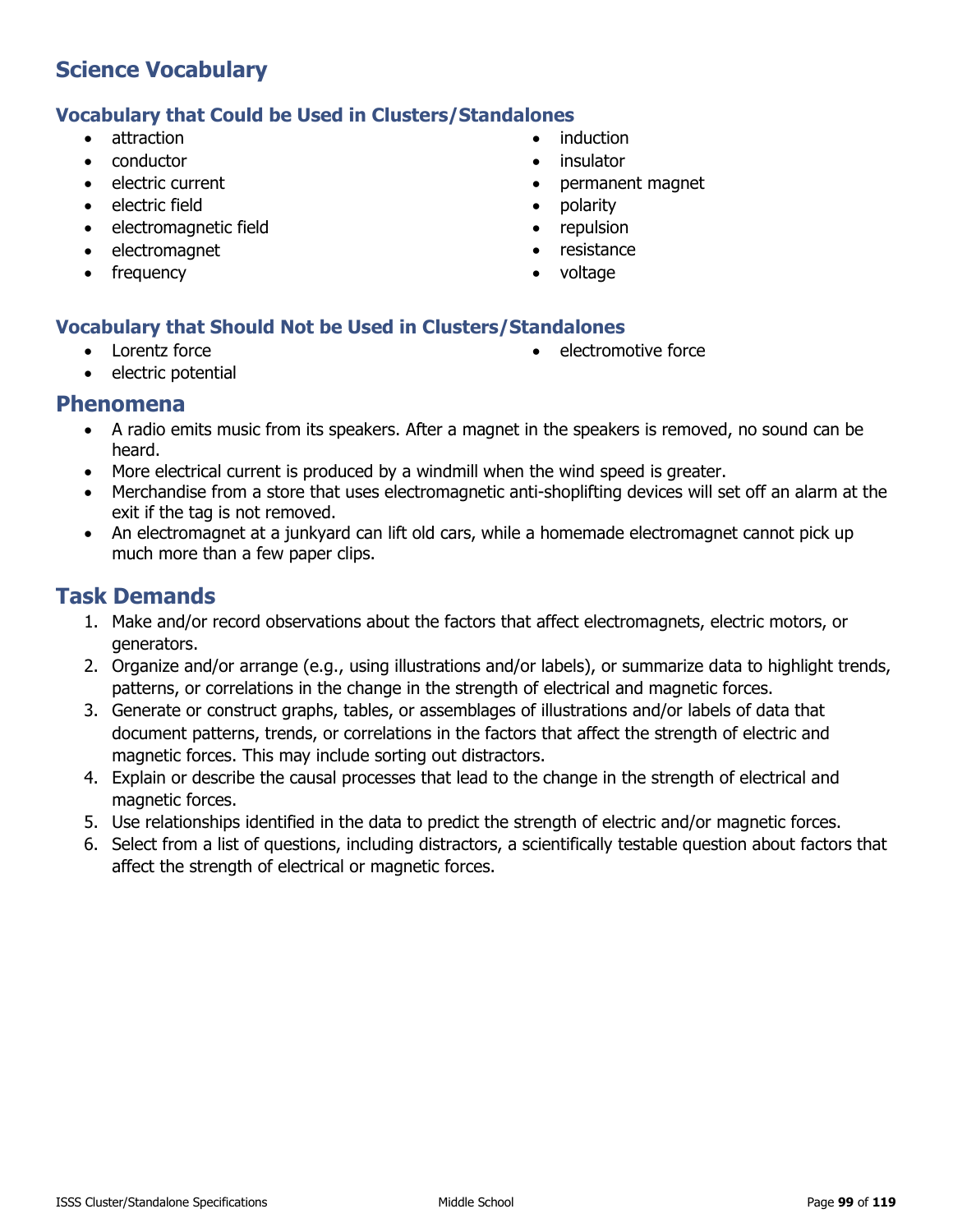# **Idaho State Science Standard PS2-MS-4**

Construct and present arguments using evidence to support the claim that gravitational interactions are attractive and depend on the masses of interacting objects.

### **Dimensions**

### **Science and Engineering Practice (SEP)**

#### **Engaging in Argument from Evidence**

• Construct and present oral and written arguments supported by empirical evidence and scientific reasoning to support or refute an explanation or a model for a phenomenon or a solution to a problem.

### **Science Content (Content Area/Science Domain)**

#### **PS2.B: Types of Interactions**

• Gravitational forces are always attractive. There is a gravitational force between any two masses, but it is very small except when one or both of the objects have large mass—e.g., Earth and the sun.

### **Crosscutting Concept (CCC)**

#### **Systems and System Models**

• Models can be used to represent systems and their interactions—such as inputs, processes, and outputs—and energy and matter flows within systems.

### **Further Explanation and Content Limit**

#### **Further Explanation**

• Examples of evidence of arguments could include data generated from simulations or digital tools, and charts displaying mass, strength of interaction, distance from the sun, and orbital periods of objects within the solar system.

- Assessment does not include Newton's law of gravitation or Kepler's laws.
- Students do not need to know: mathematical representations of gravity (values, units, etc.).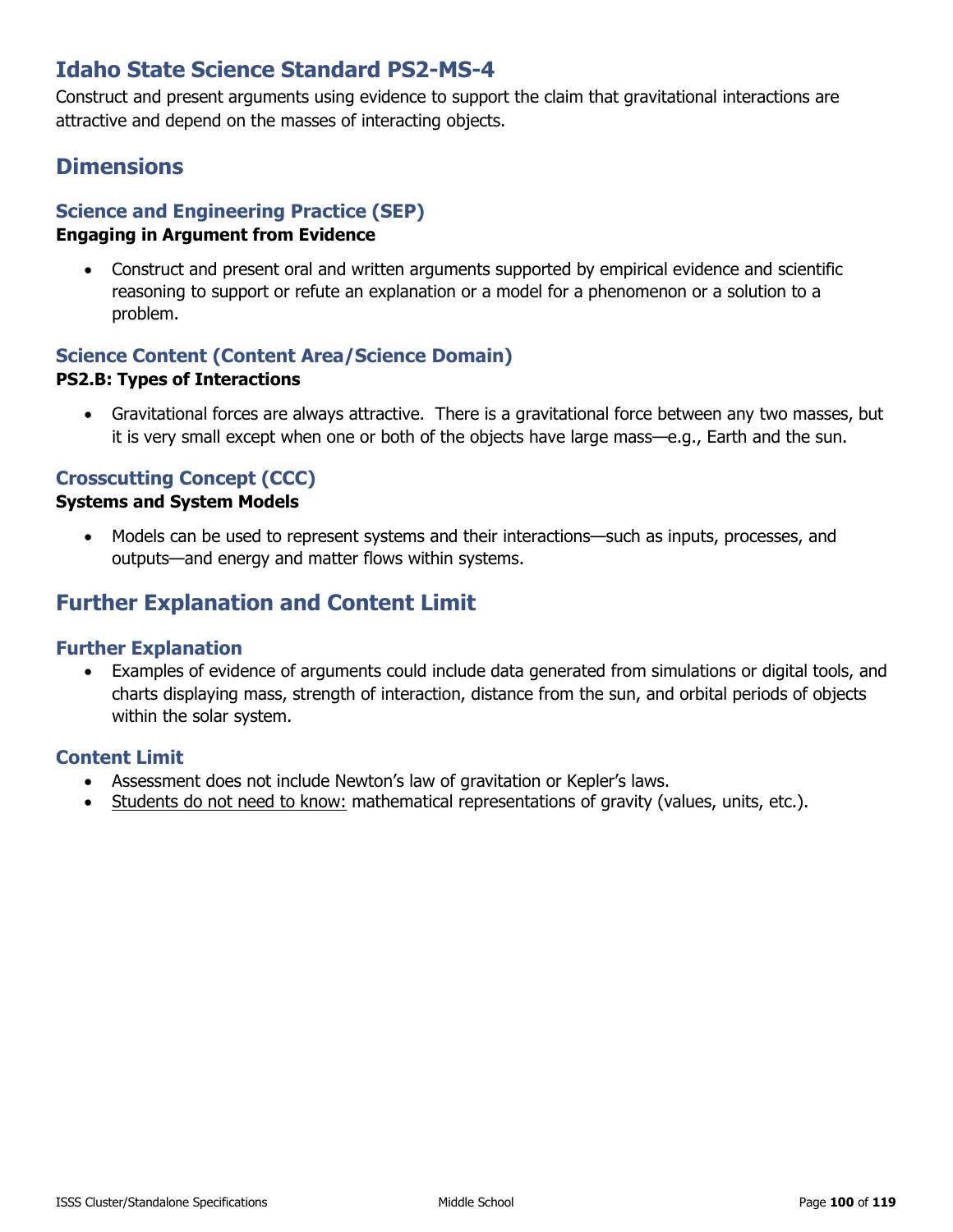#### **Vocabulary that Could be Used in Clusters/Standalones**

- orbit
- magnitude
- galaxy
- solar system
- satellite

### **Vocabulary that Should Not be Used in Clusters/Standalones**

- terminal velocity
- relativity
- gravitational energy

### **Phenomena**

- The moon orbits Earth.
- Astronauts fall more slowly when jumping on the moon than on Earth.
- A dropped apple falls toward Earth, but not toward the moon.
- Rockets have to travel extremely fast when they leave Earth.

- 1. Articulate, describe, illustrate, or select the relationships, interactions, and/or processes to be explained. This may entail sorting relevant from irrelevant information.
- 2. Predict outcomes when properties or proximity of the objects are changed, given the inferred cause and effect relationships.
- 3. Describe, identify, and/or select information needed to support an explanation.
- 4. Identify patterns or evidence in the data that support conclusions about the relationship between mass and gravity.
- 5. Using evidence, explain the relationship between mass and gravity.
- force fields
- 
- proportional
- period
	-
	-
- gravitational field • inverse square law
- 
- ellipse
- 
-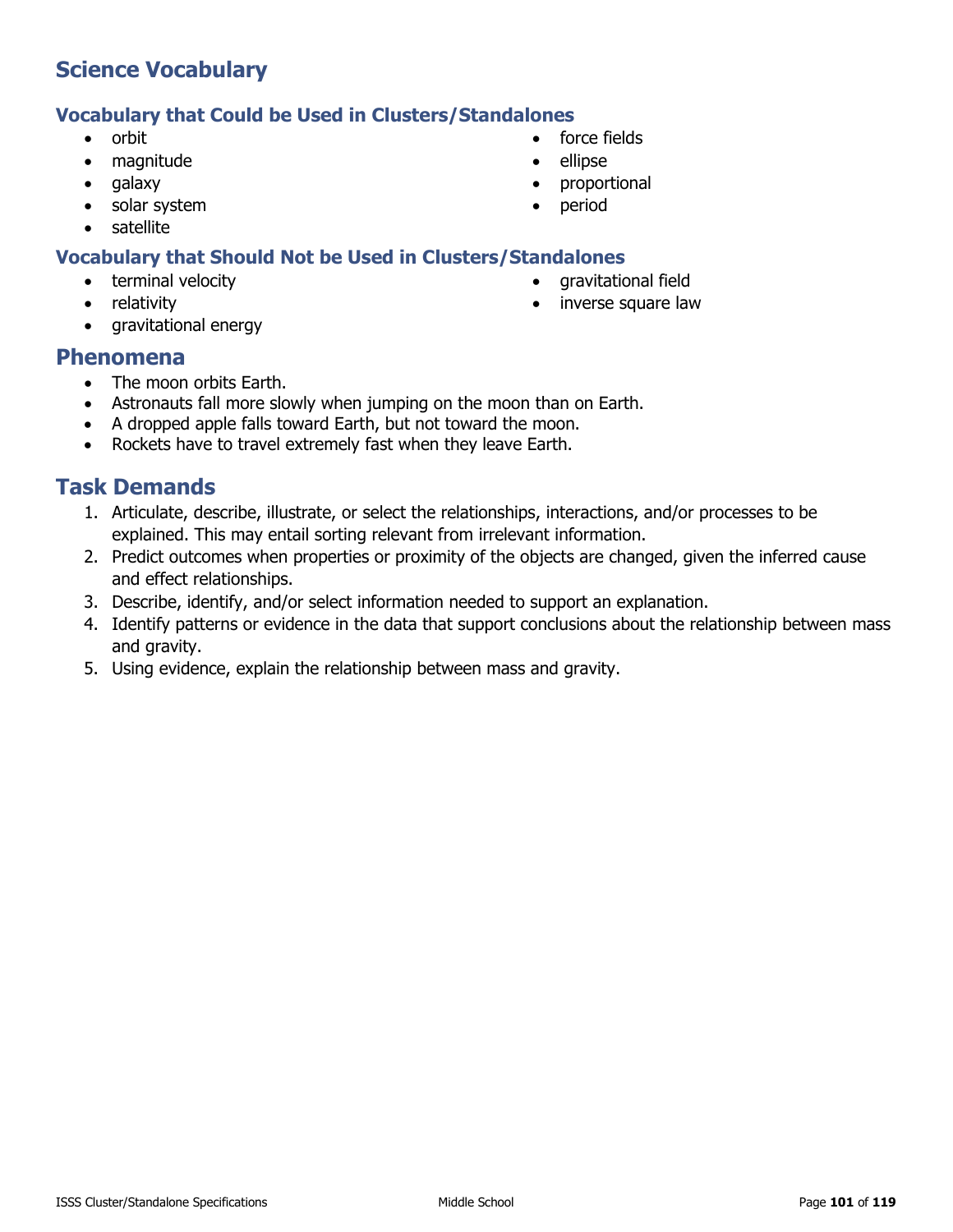# **Idaho State Science Standard PS2-MS-5**

Conduct an investigation and evaluate the experimental design to provide evidence that fields exist between objects exerting forces on each other even though the objects are not in contact.

### **Dimensions**

### **Science and Engineering Practice (SEP)**

### **Planning and Carrying Out Investigations**

• Conduct an investigation and evaluate the experimental design to produce data to serve as the basis for evidence that can meet the goals of the investigation.

#### **Science Content (Content Area/Science Domain) PS2.B: Types of Interactions**

• Forces that act at a distance (electric, magnetic, and gravitational) can be explained by fields that extend through space and can be mapped by their effect on a test object (a charged object, or a ball, respectively).

### **Crosscutting Concept (CCC)**

### **Cause and Effect**

• Cause and effect relationships may be used to predict phenomena in natural or designed systems.

# **Further Explanation and Content Limit**

#### **Further Explanation**

- Examples of this phenomenon could include the interactions of magnets, electrically-charged strips of tape, and electrically-charged pith balls.
- Examples of investigations could include first-hand experiences or simulations.

### **Content Limit**

• Assessment is limited to electric and magnetic fields, and limited to qualitative evidence for the existence of fields.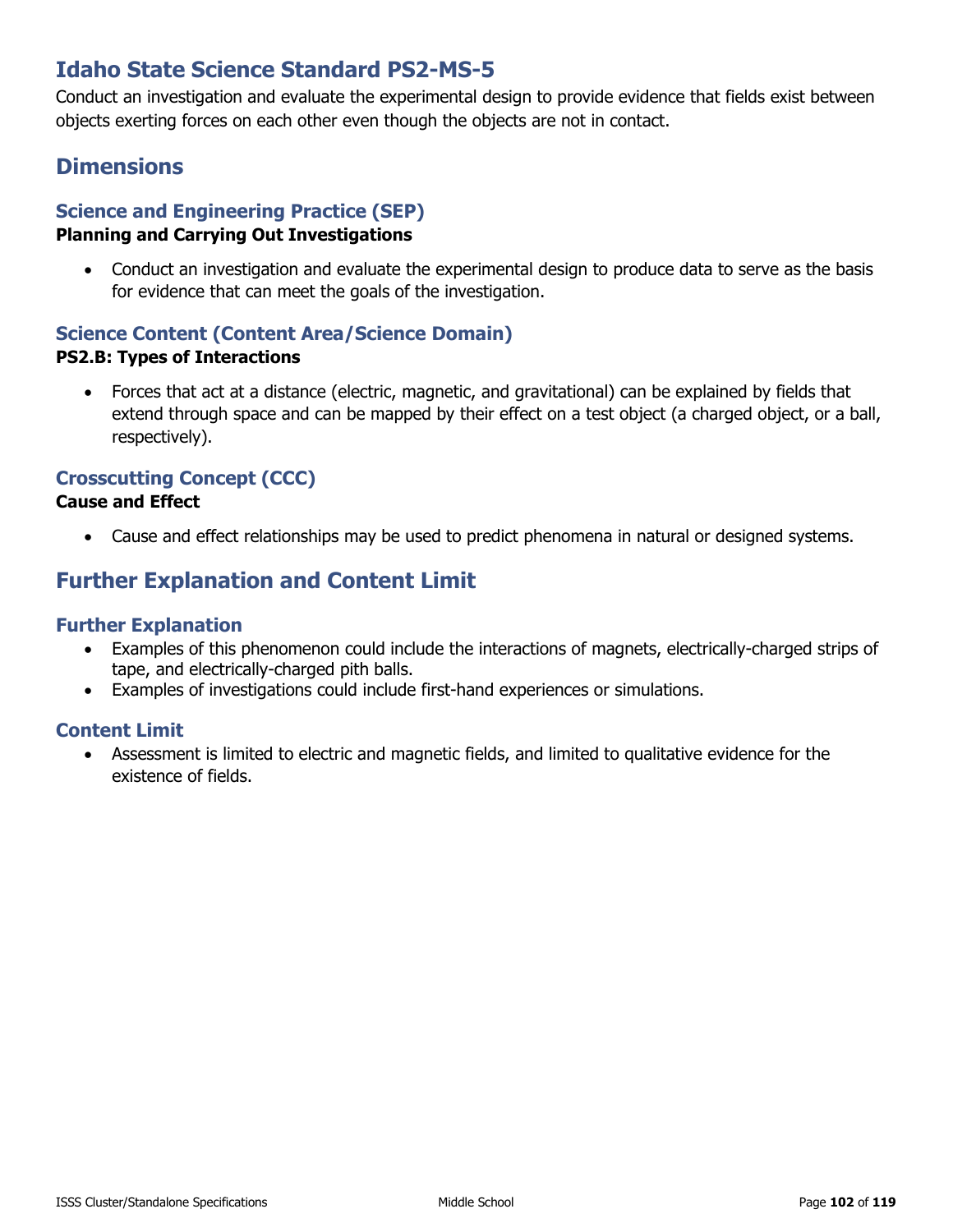# induction

### • Lorentz force

• electromagnet • frequency

- electric potential
- permeating
- vector field
- quantum property

- right hand rule
- Ampere's law
- electrodynamics
- 
- direction
- magnitude
- ampere
- charged particle
- volts
- gravity
- Coulomb force
- electrostatic
- general relativity

### **Phenomena**

- A compass is opened and set on a table. The needle spins for a bit and then settles pointing north.
- Two blue-painted metal boxes sit on a table. With a pocket knife, a person easily scratches some of the paint off of one box. But they cannot remove the paint from the other box.
- A person walks across a carpeted floor in stocking feet. They touch another person who is sitting in a chair, delivering a large shock.
- A multimeter records the presence of an electric current when a coil rotates near a magnet.

### **Task Demands**

- 1. Identify from a list, including distractors, the materials/tools/steps needed for an investigation of fields that exist between objects exerting forces on each other even though the objects are not in contact.
- 2. Identify the outcome data that should be collected for a given purpose in an investigation of fields that exist between objects exerting forces on each other even though the objects are not in contact.
- 3. Evaluate the sufficiency and limitations of data collected to explain the phenomenon.
- 4. Make and/or record observations about fields that exist between objects exerting forces on each other even though the objects are not in contact.
- 5. Interpret and/or communicate the data from an investigation of the field that exists between two objects exerting forces on each other even though the objects are not in contact.
- 6. Explain, describe, or identify the causal processes that lead to the observed data about the field that exists between two objects exerting forces on each other even though the objects are not in contact.
- 7. Select, describe, or illustrate a prediction made by applying the findings from an investigation of the field that exists between two objects exerting forces on each other even though the objects are not in contact.

**Vocabulary that Should Not be Used in Clusters/Standalones** • Laplace force

• insulator

• polarity • repulsion • resistance • voltage

• magnetic field lines magnetic force • permanent magnet

- 
- 
- 
- 
- magnet dipole

# **Science Vocabulary**

• electromagnetic field

• conductor • electric charge • electric current • electric force

**Vocabulary that Could be Used in Clusters/Standalones**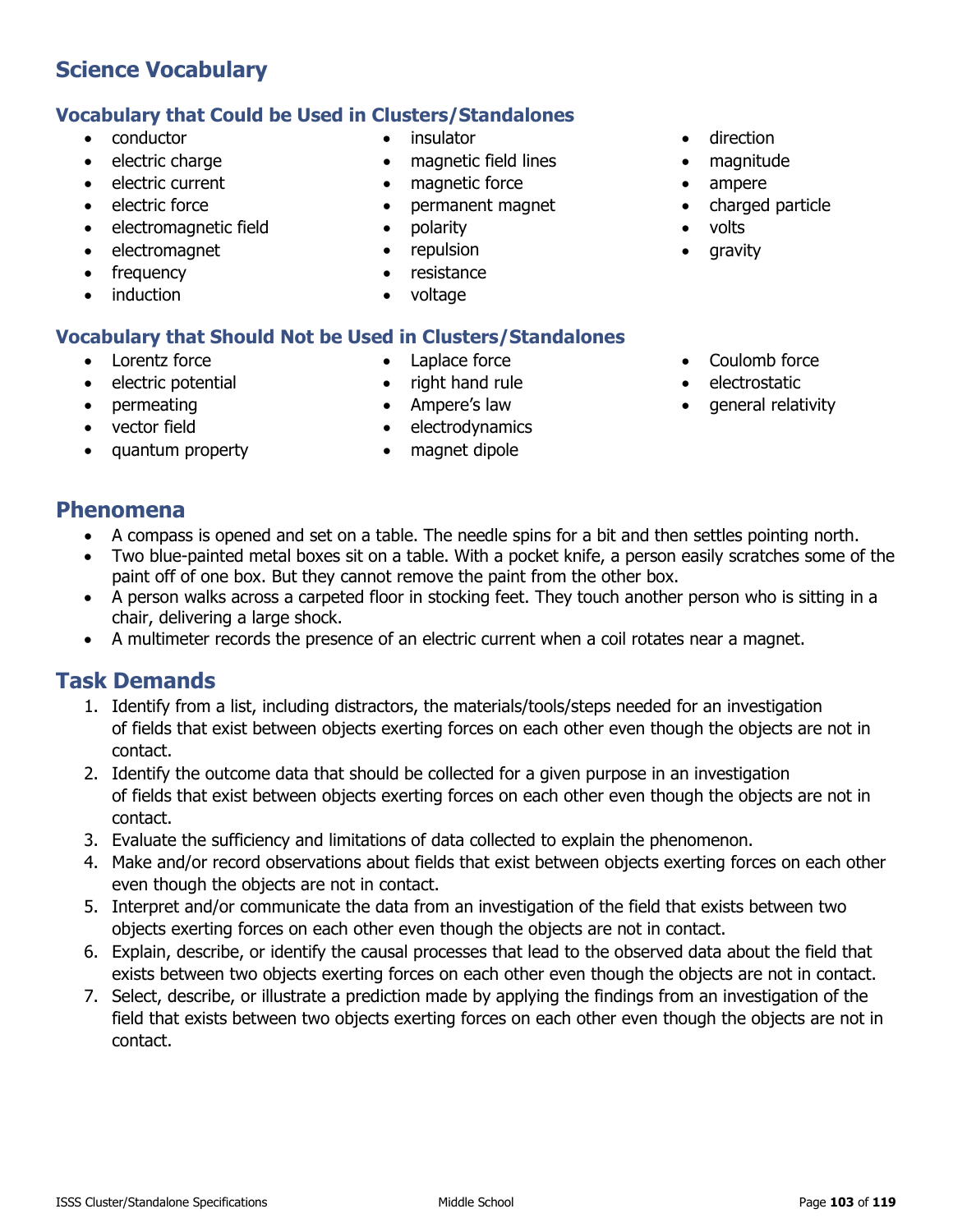# **Idaho State Science Standard PS3-MS-1**

Construct and interpret graphical displays of data to describe the relationships of kinetic energy to the mass of an object and to the speed of an object

## **Dimensions**

# **Science and Engineering Practice (SEP)**

#### **Analyzing and Interpreting Data**

• Construct and interpret graphical displays of data to identify linear and nonlinear relationships

#### **Science Content (Content Area/Science Domain) PS3.A: Definitions of Energy**

• Motion energy is properly called kinetic energy it is proportional to the mass of the moving object and grows with the square of its speed.

### **Crosscutting Concept (CCC)**

#### **Scale, Proportion, and Quantity**

• Proportional relationships (e.g. speed as the ratio of distance traveled to time taken) among different types of quantities provide information about the magnitude of properties and processes.

# **Further Explanation and Content Limit**

#### **Further Explanation**

- Emphasis is on descriptive relationships between kinetic energy and mass separately from kinetic energy and speed.
- Examples could include:
	- o Riding a bicycle at different speeds
	- o Rolling different sizes of rocks downhill
	- $\circ$  Getting hit by a wiffle ball vs a tennis ball

#### **Content Limit**

• Students do not need to know: vectors such as velocity, the exact formula for the kinetic energy of an object or how to make calculations using the formula.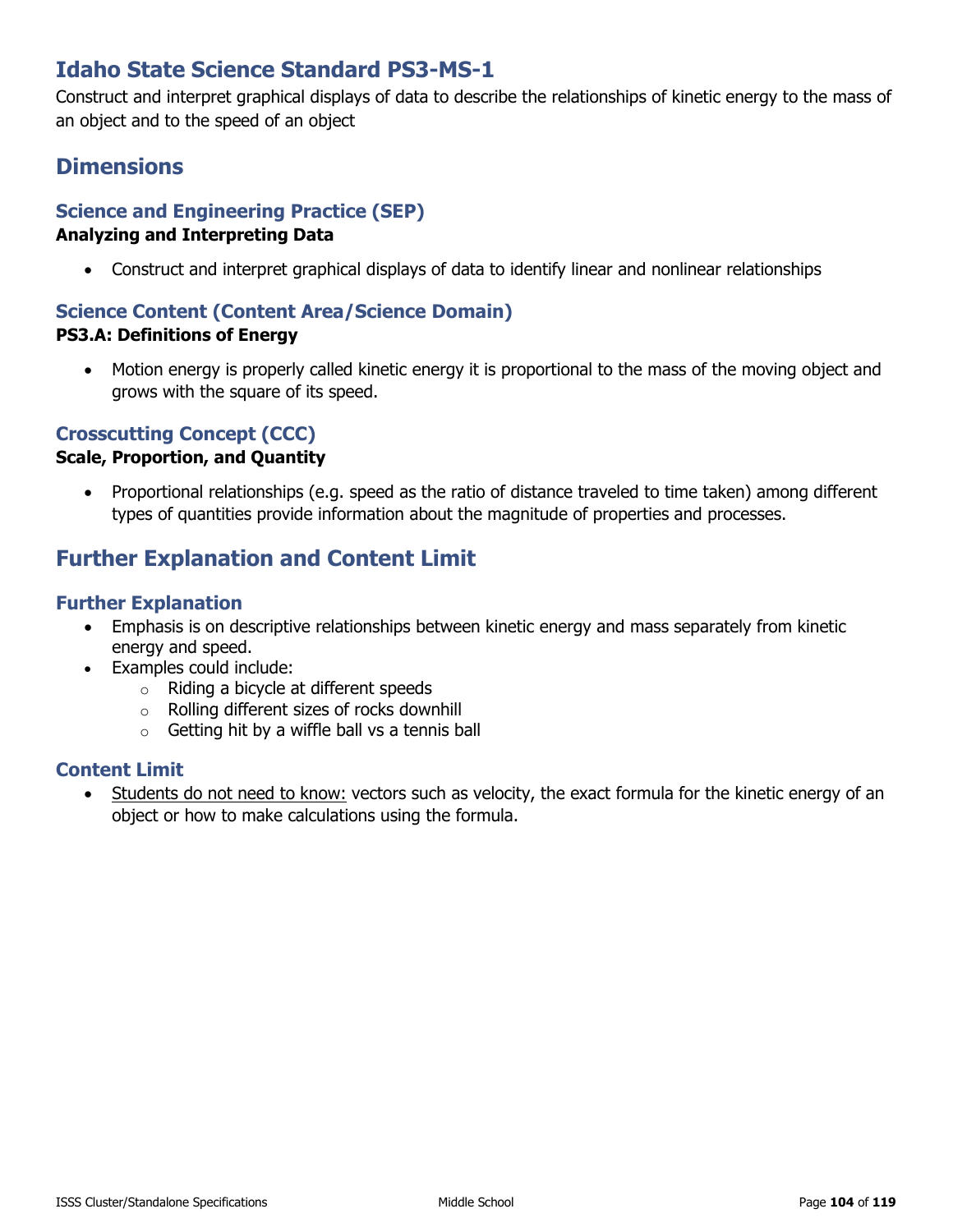### **Vocabulary that Could be Used in Clusters/Standalones**

- forms of energy
- magnitude
- motion energy
- proportional
- ratio

### **Vocabulary that Not be Used in Clusters/Standalones**

- velocity
- vector
- inertial frame of reference
	- acceleration

# **Phenomena**

- Balls of different masses are dropped into a pile of snow. A graph of the mass vs. the depth of the indent is shown.
- A pendulum is dropped so that it hits a box on the ground. A graph of the drop height vs the distance the box travels is shown.
- A ball thrown at a wall will bounce back a certain distance. A table of the speed of the ball vs. the distance it bounces back is given.
- Trains with differing amounts of train cars all come to a stop. A table of the number of train cars vs stopping distance is given.

# **Task Demands**

- 1. Organize and/or arrange (e.g., using illustrations and/or labels), or summarize data to highlight trends, patterns, or correlations among observations and data concerning the mass, speed and kinetic energy of objects. This may include sorting out distractors.
- 2. Generate/construct graphs, tables, or assemblages of illustrations and/or labels of data that document patterns, trends, or correlations in how the kinetic energy of an object changes with its mass and its speed. This may include sorting out distractors.
- 3. Use relationships identified in the data to predict how the kinetic energy of an object will change based on a change in speed of the object or mass of the object.
- 4. Identify patterns or evidence in the data that supports inferences about how kinetic energy changes with the speed of an object and the mass of an object.

ISSS Cluster/Standalone Specifications **Middle School** Page 105 of 119

- square root
- potential energy
- elastic collision

• deceleration • relative motion

• inelastic collision

• Newtonian Mechanics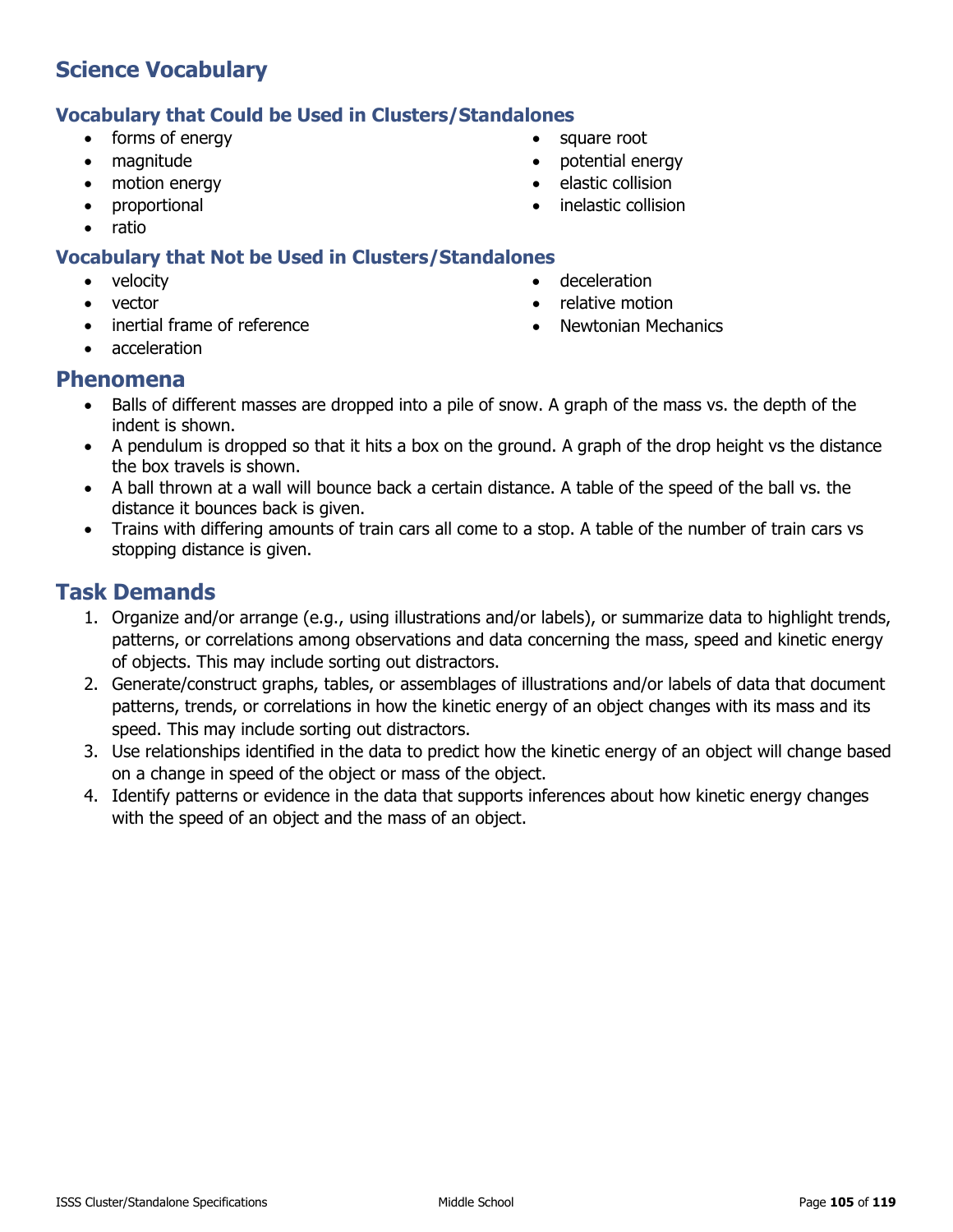# **Idaho State Science Standard PS3-MS-2**

Develop a model to describe that when the arrangement of objects interacting at a distance changes, different amounts of potential energy are stored in the system.

# **Dimensions**

### **Science and Engineering Practice (SEP)**

#### **Developing and Using Models**

• Develop a model to describe unobservable mechanisms.

#### **Science Content (Content Area/Science Domain) PS3.A: Definitions of Energy**

• A system of objects may also contain stored (potential) energy, depending on their relative positions.

#### **PS3.C: Relationship Between Energy and Forces**

• When two objects interact, each one exerts a force on the other that can cause energy to be transferred to or from the object.

### **Crosscutting Concept (CCC)**

#### **Systems and System Models**

• Models can be used to represent systems and their interactions—such as inputs, processes, and outputs―and energy and matter flows within systems.

### **Further Explanation and Content Limit**

### **Further Explanation**

- Emphasis is on relative amounts of potential energy, not on calculations of potential energy.
- Examples of objects within systems interacting at varying distances could include the Earth and either a roller coaster cart at varying positions on a hill or objects at varying heights on shelves, changing the direction/orientation of a magnet, and a balloon with static electrical charge being brought closer to a classmate's hair.
- Examples of models could include representations, diagrams, pictures, and written descriptions of systems.

- Assessment does not include calculations of kinetic and potential energy.
- Assessment is limited to two objects and electric, magnetic, and gravitational interactions.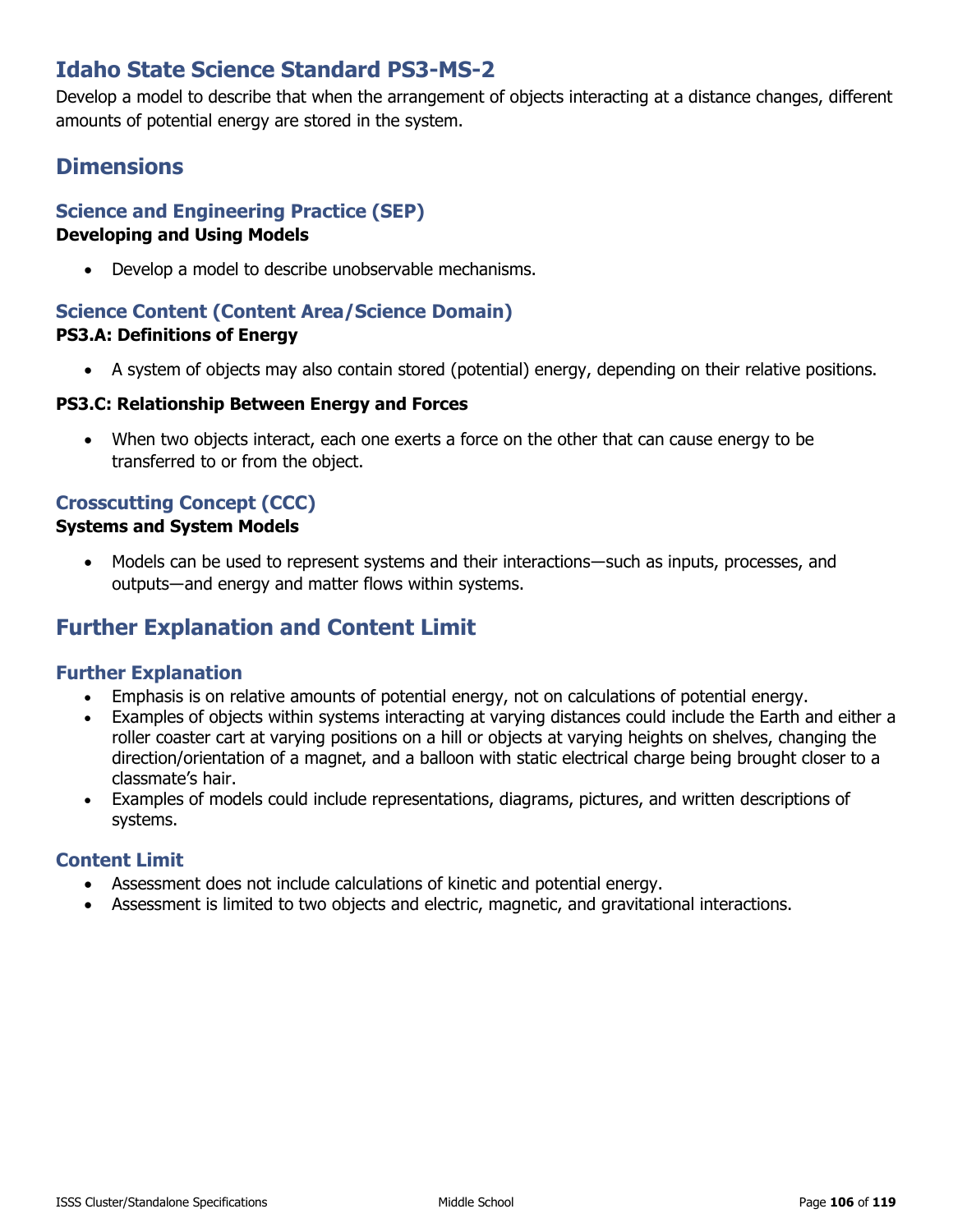### **Vocabulary that Could be Used in Clusters/Standalones**

- electron
- proton
- distribution of charged particles
- electrical charge
- positively charged
- negatively charged
- neutrally charged

### **Vocabulary that Should Not be Used in Clusters/Standalones**

- oscillation
- harmonic oscillator
- period
- momentum
- spring constant
- equilibrium position
- acceleration of gravity
- work
- power
- mechanical advantage
- Work-energy theorem
- rotational motion
- translational motion
- torque
- magnetic polarity
- conductor
- insulator
- electromagnet
- moment
- Coulomb's law
- Faraday cage
- triboelectricity
- electric potential
- gravitational potential

### **Phenomena**

- A roller coaster track contains two hills of equal size. A roller coaster car sitting on the first hill is released and allowed to roll down the tracks of the first hill. The car comes to a stop before it reaches the top of the second hill.
- Two wrecking ball cranes sit next to two concrete buildings. Crane A has a ball that has less mass than the ball of Crane B. Both cranes swing their balls toward the buildings. Crane A's ball starts out higher than Crane B's ball. Crane A's ball does substantially more damage to the building than Crane B's ball.
- The poles of an electromagnet can be reversed by reversing the electromagnet's connection to a battery.
- An empty shopping cart rolls down a hill in a parking lot and dents a parked car, while a full shopping cart rolls across a flat lot and does not damage a parked car.

- 1. Select or identify from a collection of potential model components, including distractors, the components needed to model different amounts of potential energy stored in a system, compared to the distance between interacting objects. Components might include: energy source, objects in motion, and boundaries of system.
- 2. Assemble or complete, from a collection of potential model components, an illustration or flow chart that is capable of representing changes in potential energy stored in a system. This *does not* include labeling an existing diagram.
- 3. Manipulate the components of the model to demonstrate the changes, properties, processes, and/or events that act to result in the changes in potential energy.
- 4. Make predictions about the effects of changes in distances between interacting objects and the potential energy stored in the system. Predictions can be made by manipulating model components, completing illustrations, or selecting from lists with distractors.
- 5. Given models or diagrams of a system containing potential energy, identify how the energy changes over time in a given scenario OR identify the properties of the variables that cause the changes.
- 6. Identify missing components, relationships, or other limitations of the model.
- 7. Describe, select, or identify the relationships among components of a model that describe changes in potential energy of a system when the distance between interacting objects changes.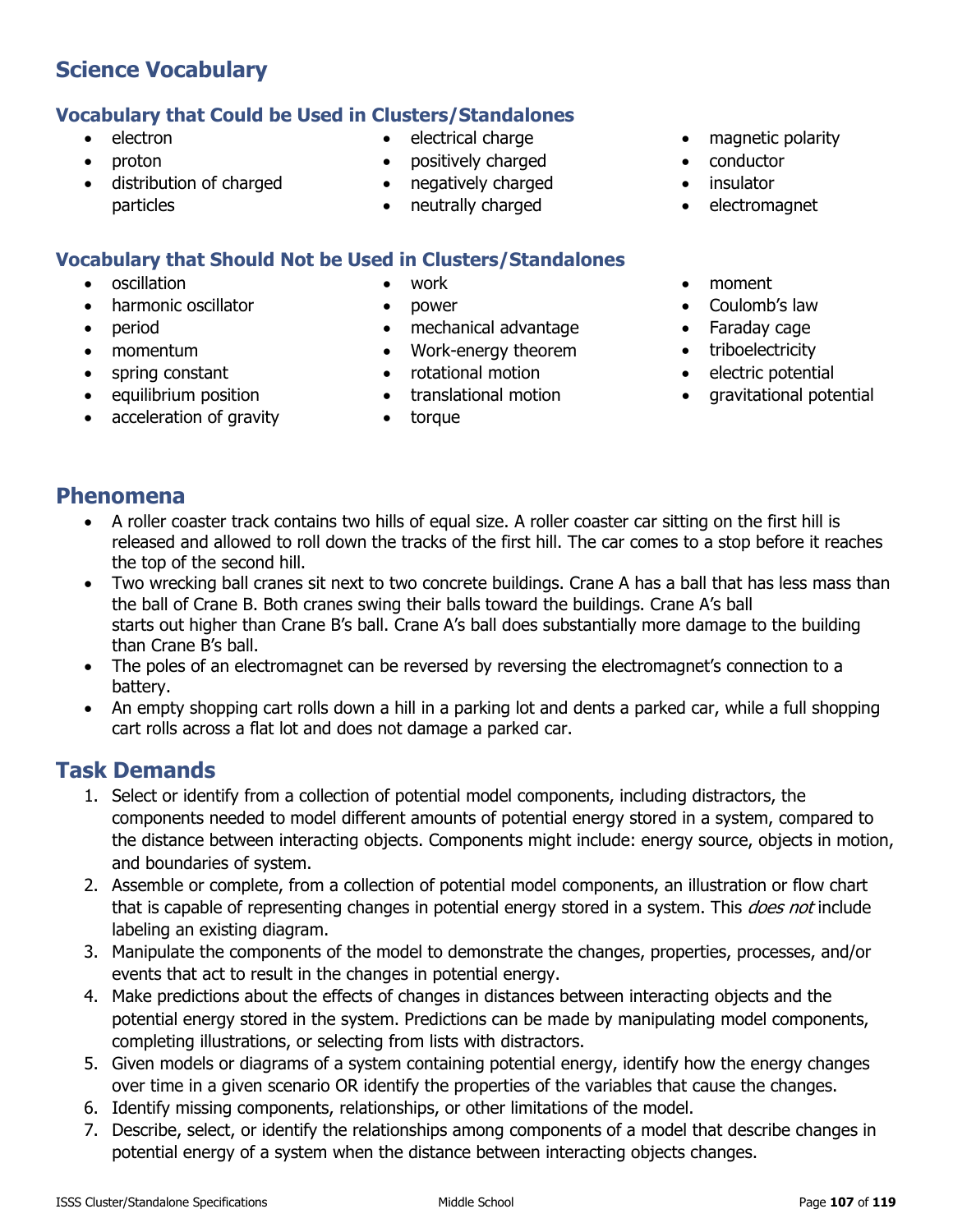# **Idaho State Science Standard PS3-MS-3**

Apply scientific principles to design, construct, and test a device that either minimizes or maximizes thermal energy transfer.

### **Dimensions**

### **Science and Engineering Practice (SEP)**

### **Constructing Explanations and Designing Solutions**

• Apply scientific ideas or principles to design, construct, and test a design of an object, tool, process or system.

### **Science Content (Content Area/Science Domain) PS3.A: Definitions of Energy**

• Temperature is a measure of the average kinetic energy of particles of matter. The relationship between the temperature and the total energy of a system depends on the types, states, and amounts of matter present.

#### **PS3.B: Conservation of Energy**

• Energy is spontaneously transferred out of hotter regions or objects and into colder ones

#### **ETS1.A: Defining and Delimiting an Engineering Problem**

• The more precisely a design task's criteria and constraints can be defined, the more likely it is that the designed solution will be successful. Specification of constraints includes consideration of scientific principles and other relevant knowledge that is likely to limit possible solutions.

#### **ETS1.B: Developing Possible Solutions**

• A solution needs to be tested, and then modified on the basis of the test results, in order to improve it. There are systematic processes for evaluating solutions with respect to how well they meet criteria and constraints of a problem.

### **Crosscutting Concept (CCC)**

#### **Energy and Matter**

• The transfer of energy can be tracked as energy flows through a designed or natural system.

### **Further Explanation and Content Limit**

#### **Further Explanation**

• Examples of devices could include an insulated box and a Styrofoam cup.

- Students should be given the problem to solve.
- Students do not need to know: Calculate energy of the system or change in energy.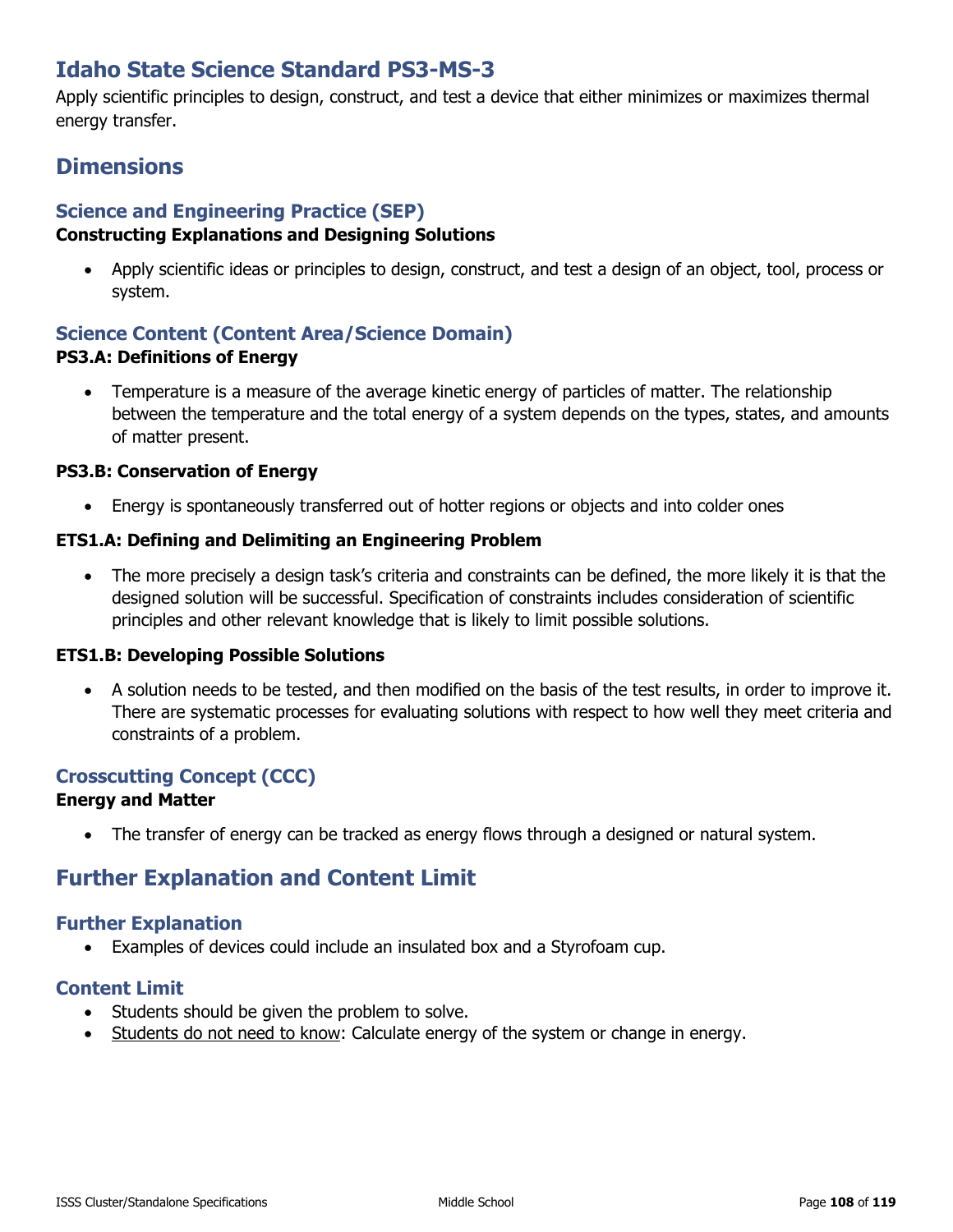#### **Vocabulary that Could be Used in Clusters/Standalones**

- temperature
- kinetic energy
- energy transfer
- conductor
- insulator
- convection, conduction, and radiation

## **Vocabulary that Should Not be Used in Clusters/Standalones**

- energy units (joules, amperes)
- charged particles

## **Phenomena**

- A heated swimming pool needs to be covered to reduce energy costs in the winter.
- Many cooks prefer pans that heat more evenly. Which materials should pans be made of?
- Design a more energy-efficient window.
- Choose the materials for a pot holder.

- 1. Identify or assemble from a collection the relevant aspects of the problem that given design solutions for either minimizing or maximizing thermal energy transfer, if implemented, will resolve/improve.
- 2. Using the given information, select or identify the criteria against which the device or solution that either minimizes or maximizes thermal energy transfer should be judged.
- 3. Using given information, select or identify constraints that the device or solution that either minimizes or maximizes thermal energy transfer must meet.
- 4. Using given data, propose, illustrate, and/or assemble a potential device (prototype) or solution that either minimizes or maximizes thermal energy transfer.
- 5. Using a simulator, test a proposed prototype and evaluate the outcomes, potentially including proposing and testing modifications to the prototype.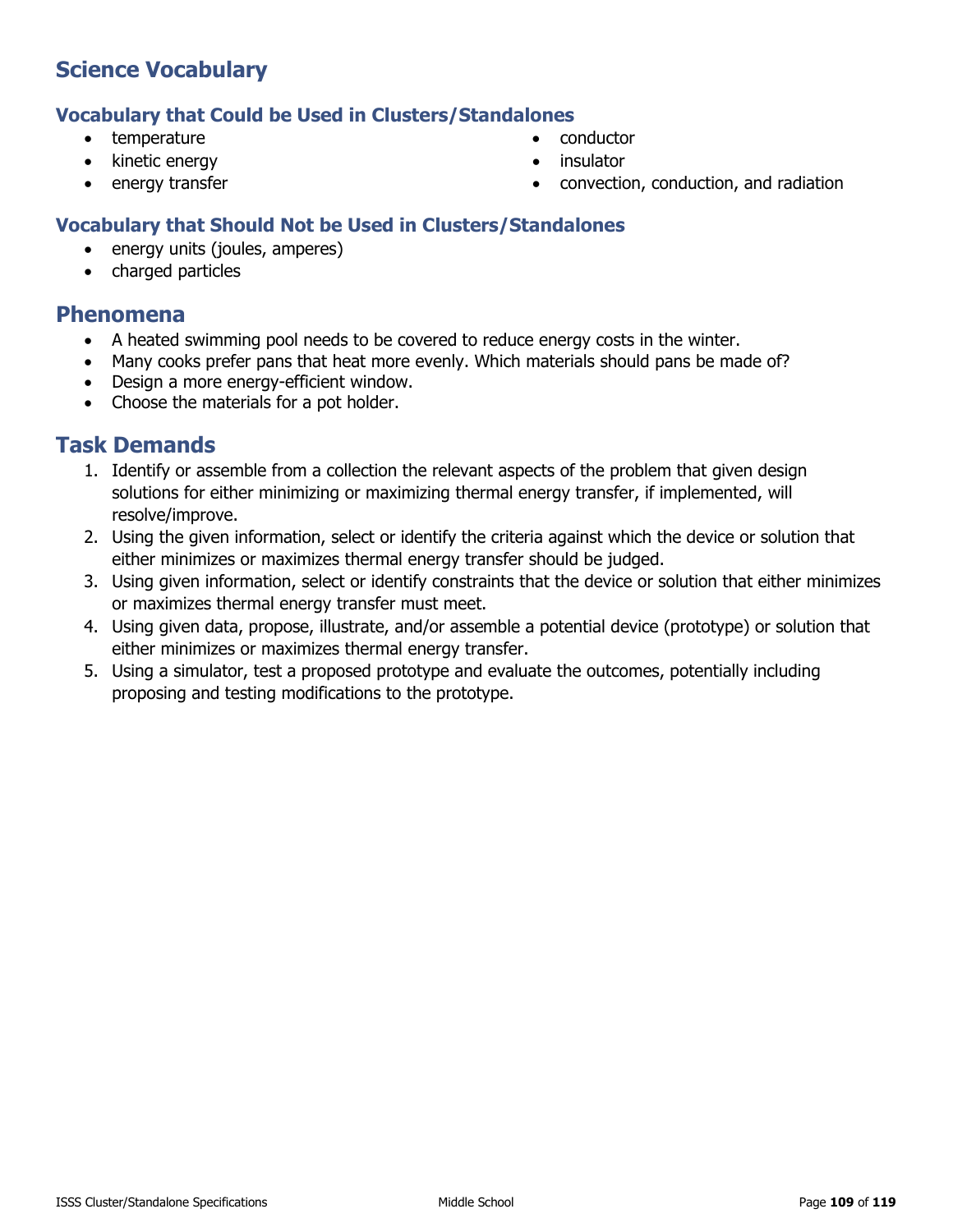# **Idaho State Science Standard PS3-MS-4**

Plan an investigation to determine the relationships among energy transferred, type of matter, mass, and change in the average kinetic energy of particles, as measured by the temperature of a sample.

## **Dimensions**

## **Science and Engineering Practice (SEP)**

#### **Planning and Carrying Out Investigations**

• Plan an investigation individually and collaboratively and, in the design, identify independent and dependent variables and controls, what tools are needed to do the gathering, how measurements will be recorded, and how many data are needed to support a claim.

# **Science Content (Content Area/Science Domain)**

#### **PS3.A: Definitions of Energy**

• Temperature is a measure of the average kinetic energy of particles of matter. The relationship between the temperature and the total energy of a system depends on the types, states, and amounts of matter present.

#### **PS3.B: Conservation of Energy and Energy Transfer**

• The amount of energy transfer needed to change the temperature of a sample of matter by a given amount depends on the nature of the matter, the size of the sample, and the environment.

## **Crosscutting Concept (CCC)**

#### **Scale, Proportion, and Quantity**

• Proportional relationships (e.g., speed as the ratio of distance traveled to time taken) among different types of quantities provide information about the magnitude of properties and processes.

## **Further Explanation and Content Limit**

#### **Further Explanation**

• Examples of experiments could include comparing final water temperatures after different masses of ice melted in the same volume of water with the same initial temperature; the temperature change of samples of different materials with the same mass as they cool or heat in the environment; or the same material with different masses when a specific amount of energy is added.

## **Content Limit**

• Assessment does not include calculating the total amount of thermal energy transferred.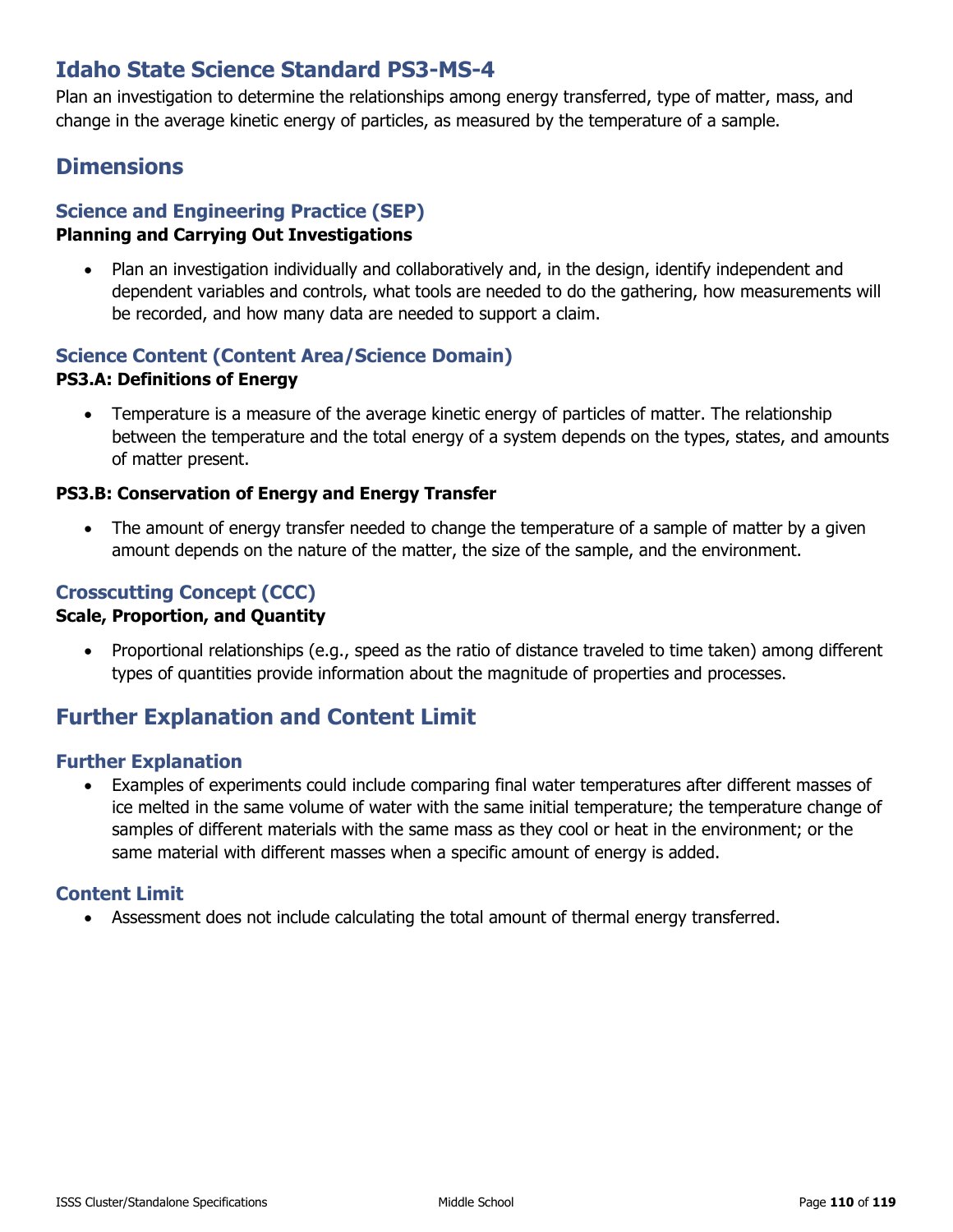#### **Vocabulary that Could be Used in Clusters/Standalone**

- volume
- collide
- collision
- heat conduction
- particle
- stored energy
- average
- proportional
- ratio
- thermal energy

## **Vocabulary that Should Not be Used in Clusters/Standalones**

- thermal equilibrium
- thermodynamics

## **Phenomena**

- A mug of hot coffee is set on a cork coaster. After letting the mug of coffee sit for a while, a person picks up the mug and the coaster and notices that both the mug and coaster are warm.
- When placed over the same heat source, water takes longer to reach 100C<sup>o</sup> than a cola soft drink.
- Pot holders work well when they're dry. When they're wet, they don't.
- A metal spoon used to stir a hot beverage gets hot much more quickly than a wooden spoon.

- 1. Identify from a list, including distractors, the materials/tools needed for an investigation of how thermal energy is transferred to and from the environment and to and from materials of different/ same types of matter and different/ same masses.
- 2. Identify the data that should be collected in an investigation of how thermal energy is transferred to and from the environment and to and from materials of different/ same types of matter and different/ same masses.
- 3. Evaluate the sufficiency and limitations of data collected to explain a phenomenon.
- 4. Make and/or record observations about time, mass of materials, type of materials, initial and final average kinetic energy (temperature) of materials, and the surrounding environment.
- 5. Interpret and/or communicate data from an investigation.
- 6. Explain or describe the causal processes that lead to observed data.
- 7. Select, describe, or illustrate a prediction made by applying the findings from an investigation.
- 8. Assemble or specify a controlled experiment or investigation to evaluate the effect of the type of matter, amount of heat, or volume of material heated.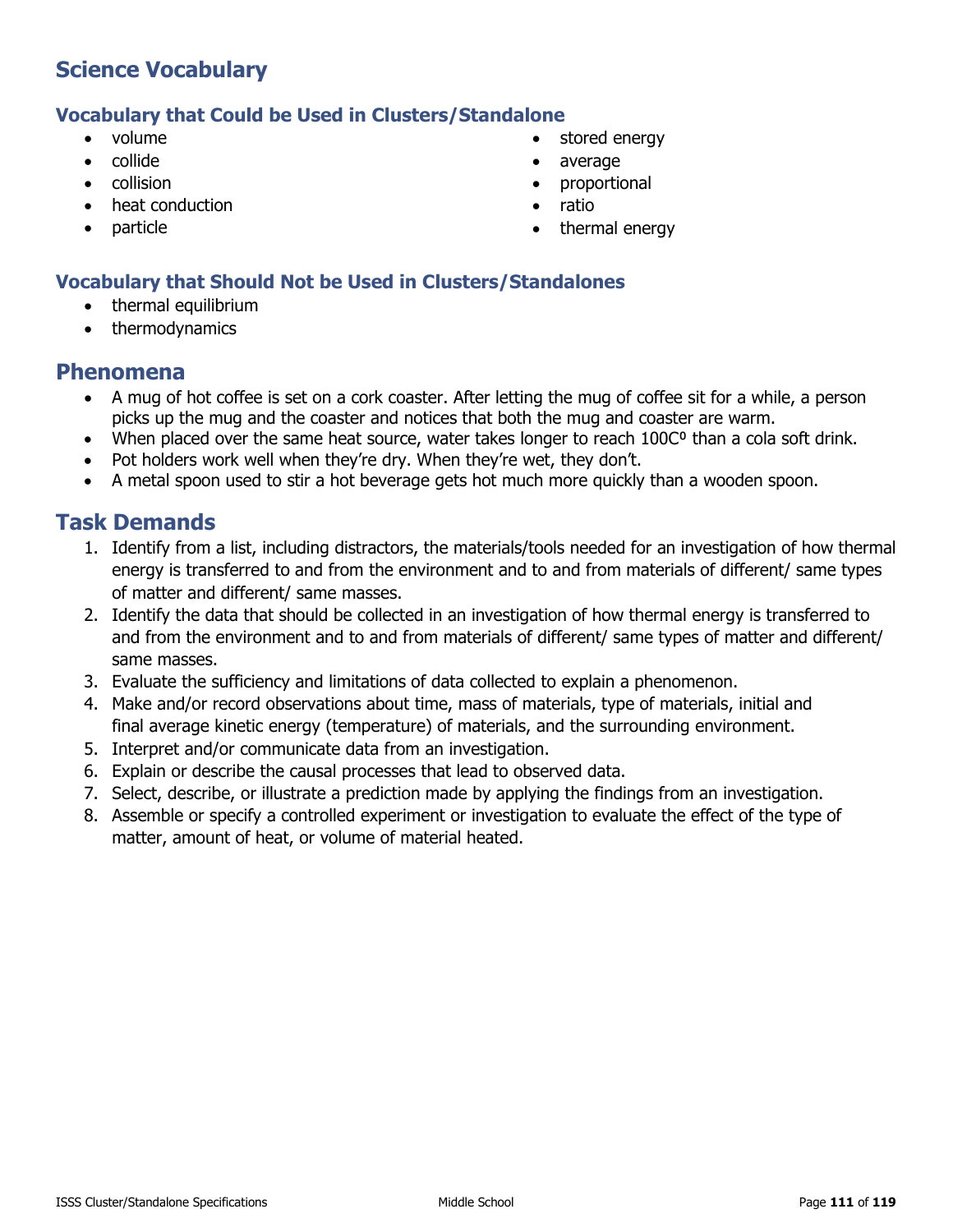# **Idaho State Science Standard PS3-MS-5**

Construct, use, and present arguments to support the claim that when the kinetic energy of an object changes, energy is transferred to or from the object.

# **Dimensions**

## **Science and Engineering Practice (SEP)**

## **Engaging in Argument from Evidence**

• Construct, use, and present oral and written arguments supported by empirical evidence and scientific reasoning to support or refute an explanation or a model for a phenomenon.

#### **Science Content (Content Area/Science Domain) PS3.B: Conservation of Energy and Energy Transfer**

• When the kinetic energy of an object changes, there is inevitably some other change in energy at the same time.

## **Crosscutting Concept (CCC)**

## **Energy and Matter**

• Energy may take different forms (e.g., energy in fields, thermal energy, and energy of motion).

# **Further Explanation and Content Limit**

## **Further Explanation**

- Emphasis is on understanding that when the kinetic energy of an object increases or decreases, the energy (e.g., kinetic, thermal, potential, light, sound) of other objects or the surroundings within the system increases or decreases, indicating that energy was transferred to or from the object.
- Emphasis is on knowing that temperature is the measure of the average kinetic energy of particles of matter.
- Examples of empirical evidence used in arguments could include an inventory or other representation of the energy before and after the transfer in the form of temperature changes or motion of an object.

## **Content Limit**

• Assessment does not include any calculations of energy or energy flow.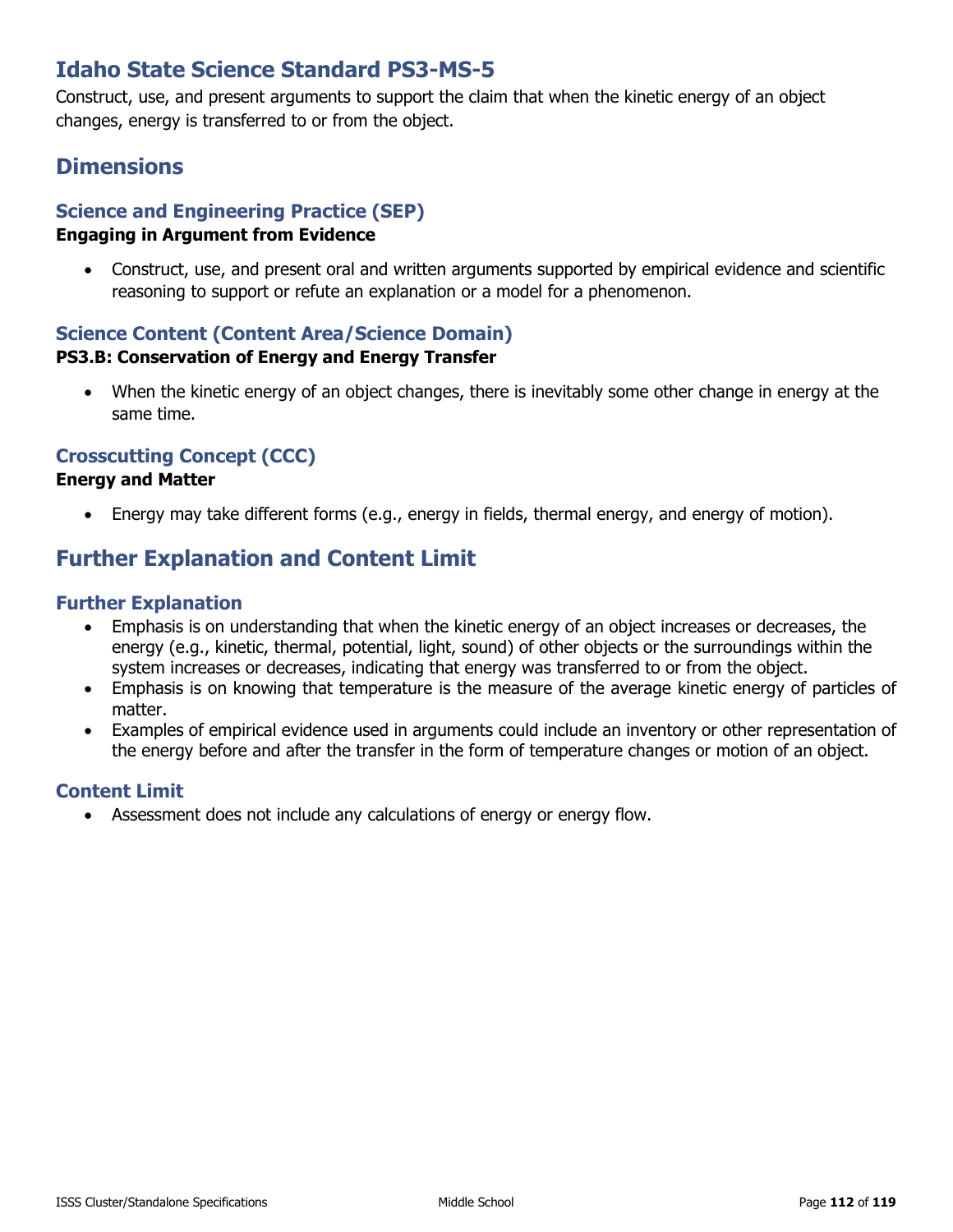## **Vocabulary that Could be Used in Clusters/Standalones**

- potential energy
- heat energy
- closed system
- open system
- friction
- joule
- force
- transformation of energy
- thermometer
- Fahrenheit
- **Celsius**
- pendulum
- sound energy
- conservation of energy

## **Vocabulary that Should Not be Used in Clusters/Standalones**

- co-efficient of kinetic energy
- air resistance
- work
- energy efficiency
- chemical energy
- electrical energy
- machine (for transforming energy)
- mechanical energy

## **Phenomena**

- The Riverside geyser in the Upper Geyser Basin at Yellowstone National Park throws out jets of hot water into the air at regular intervals.
- When the brakes are applied, sparks fly out between the wheels and the metal tracks as a train slows down.
- Bowling pins fall over and start to roll when struck by a bowling ball.
- A hot air balloon lifts off the ground as the burner is lit under the balloon.

- 1. Articulate, describe, illustrate, or select the relationships, interactions, and/or processes to be explained. This may entail sorting relevant from irrelevant information.
- 2. Predict outcomes when the kinetic energy of an object changes, given the inferred cause and effect relationships.
- 3. Describe, identify, and/or select information needed to support an explanation of a change in kinetic energy or energy transfer.
- 4. Identify patterns or evidence in the data that support the claim that the kinetic energy of an object changes as energy is transferred to or from the object.
- 5. Using evidence, explain the relationship between the kinetic energy of an object and changes to the object or the surroundings, as energy is transferred to or from the object.
- 6. Manipulate the components of a model to demonstrate that the kinetic energy of an object changes as energy is transferred to or from the object.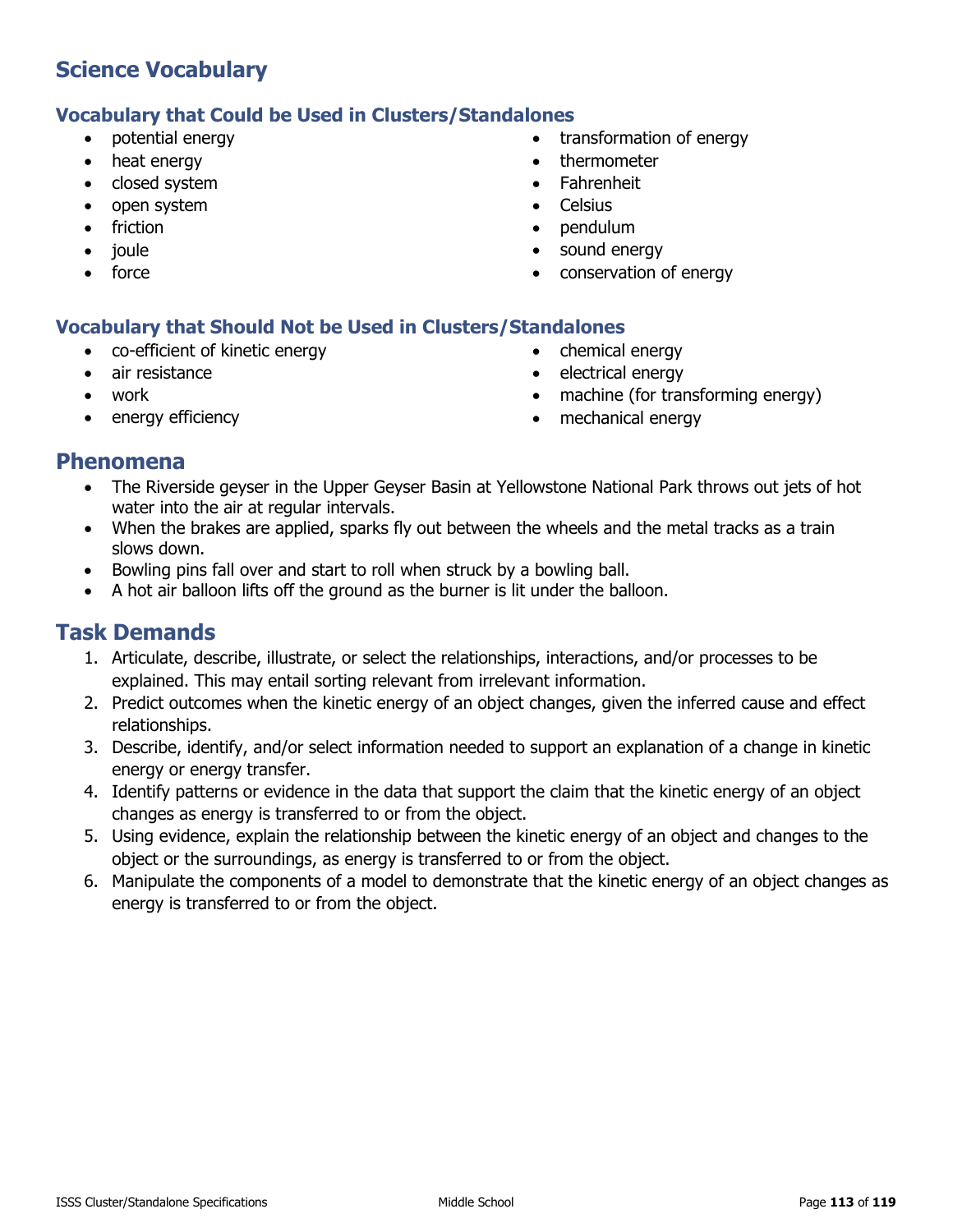# **Idaho State Science Standard PS4-MS-1**

Use mathematical representations to describe a simple model for waves that includes how the amplitude of a wave is related to the energy in a wave.

# **Dimensions**

## **Science and Engineering Practice (SEP)**

## **Using Mathematics and Computational Thinking**

• Use mathematical representations to describe and/or support scientific conclusions and design solutions.

## **Science Content (Content Area/Science Domain) PS4.A: Wave Properties**

• A simple wave has a repeating pattern with a specific wavelength, frequency, and amplitude

## **Crosscutting Concept (CCC)**

#### **Patterns**

• Graphs and charts can be used to identify patterns in data.

# **Further Explanation and Content Limit**

## **Further Explanation**

- Emphasize describing waves with both quantitative and qualitative thinking.
- Examples could include using graphs, charts, computer simulations, or physical models to demonstrate amplitude and energy correlation.
- All equations and formulas must be provided and be age-appropriate.

## **Content Limit**

- Assessment does not include electromagnetic waves and is limited to standard repeating waves.
- Assessment does not include identifying or knowing characteristics of different types of waves (mechanical, electromagnetic, sonic, etc.).
- Students do not need to know: how two waves carrying the same energy can have different amplitudes when introduced into materials of different densities and elasticities.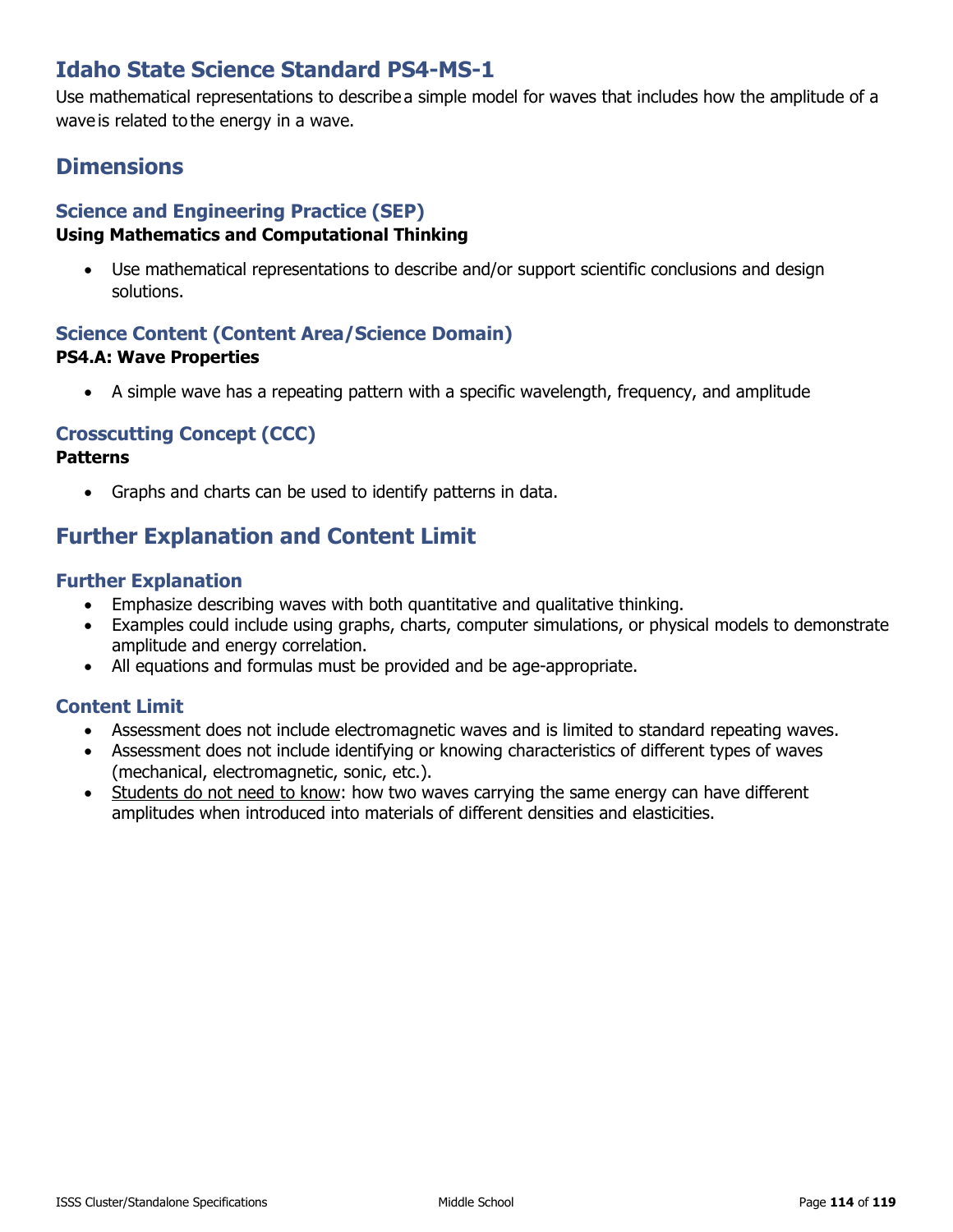## **Vocabulary that Could be Used in Clusters/Standalones**

- speed
- force
- kinetic energy
- proportional
- sound wave
- wavelength

## **Vocabulary that Should Not be Used in Clusters/Standalones**

• elastic

• oscillate

seismic wave

## **Phenomena**

- The 1896 Sanriku earthquake off the coast of Japan generated ocean waves that reached a height of 100 feet (30 m).
- Compared to a megaphone that sends sound messages up to 300 meters away, a Long Range Acoustic Device (LRAD) sends messages that can be heard up to 5,500 meters away.
- Scientists at the Swiss Federal Institute in Zurich caused a toothpick to levitate using sound waves.
- A wave travels down a rope from one student to another when the first student shakes it.

- 1. Compile and analyze data to make an inference about the relationship between amplitude and energy of a wave. This may include sorting out relevant from irrelevant data in the given information.
- 2. Organize and/or arrange (e.g., using illustrations and/or labels) or summarize data to highlight trends, patterns, or correlations that reflect how energy changes with amplitude of a wave and vice versa.
- 3. Identify how wave characteristics correspond to physical observations (e.g., wave amplitude corresponds to sound volume).
- 4. Use relationships identified in the data to predict the energy or amplitude change of a wave if the other parameter is changed.
- 5. Based on data, calculate or estimate one property of a wave (energy or amplitude) and the relationships between different properties of a wave.
- 6. Use graphs, charts, simulations, or physical models to demonstrate amplitude and energy correlation.
- frequency
- resting position
- medium
- crest
- trough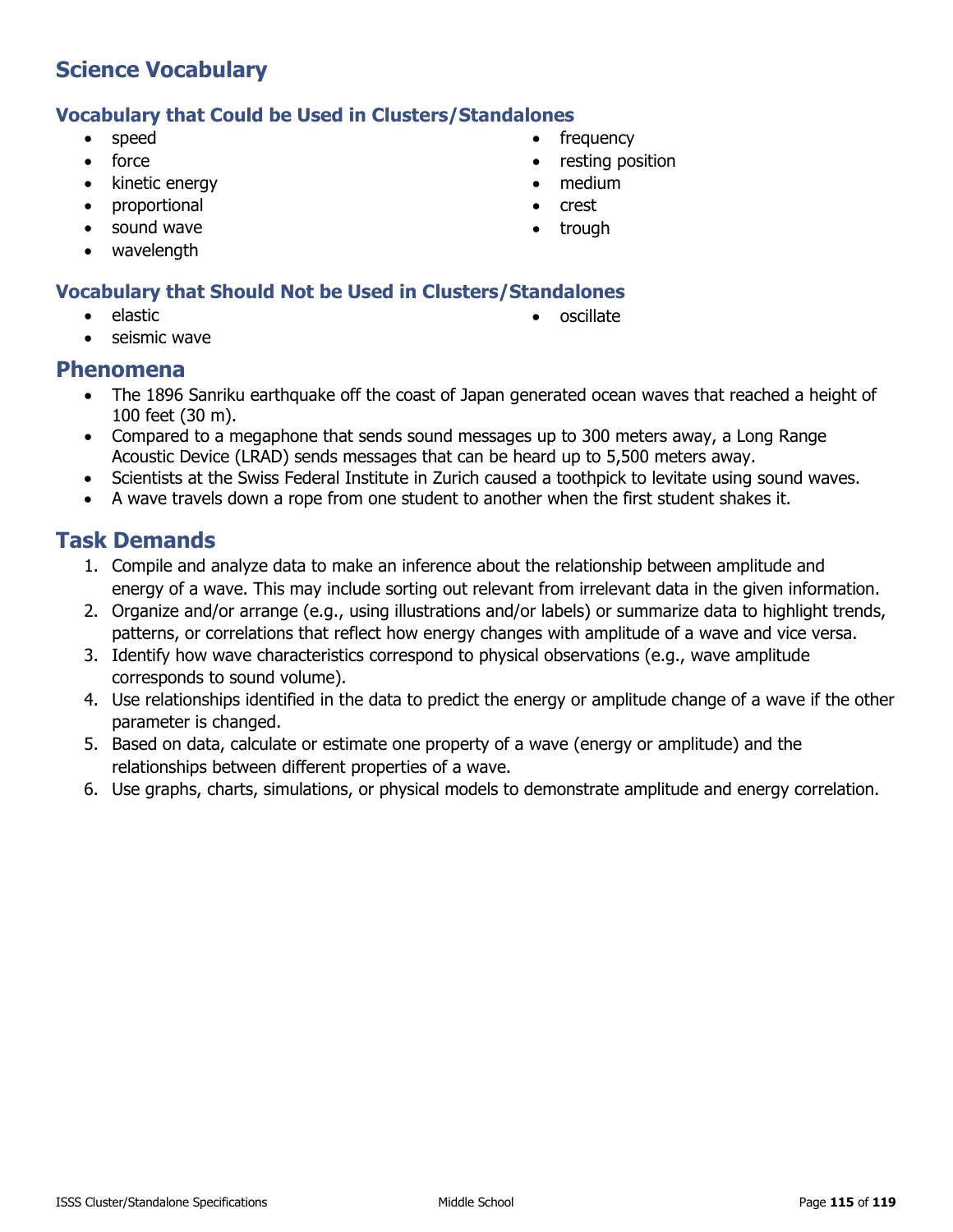# **Idaho State Science Standard PS4-MS-2**

Develop and/or use a model to describe that waves are reflected, absorbed, or transmitted through various materials.

# **Dimensions**

## **Science and Engineering Practice (SEP)**

#### **Developing and Using Models**

• Develop and/or use a model to predict and/or describe phenomena.

#### **Science Content (Content Area/Science Domain) PS4.A: Wave Properties**

• A sound wave needs a medium through which it is transmitted.

#### **PS4.B: Electromagnetic Radiation**

- When light shines on an object, it is reflected, absorbed, or transmitted through the object, depending on the object's material and the frequency (color) of the light.
- The path that light travels can be traced as straight lines, except at surfaces between different transparent materials (e.g., air and water, air and glass), where the light path bends.
- A wave model of light is useful for explaining brightness, color, and the frequency-dependent bending of light at a surface between media.
- However, because light can travel through space, it cannot be a matter wave, like sound or water waves.

## **Crosscutting Concept (CCC)**

#### **Structure and Function**

Structures can be designed to serve particular functions by taking into account properties of different materials, and how materials can be shaped and used.

## **Further Explanation and Content Limit**

## **Further Explanation**

- Emphasis is on both light and mechanical waves.
- Examples of models could include drawings, simulations, and written descriptions. This includes amplitudes, frequencies, and wave lengths.

## **Content Limit**

- Assessment is limited to qualitative applications pertaining to light and mechanical waves, not quantitative.
- Assessment does not include:
	- o Particle movement and compression waves
	- o Constructive or destructive interference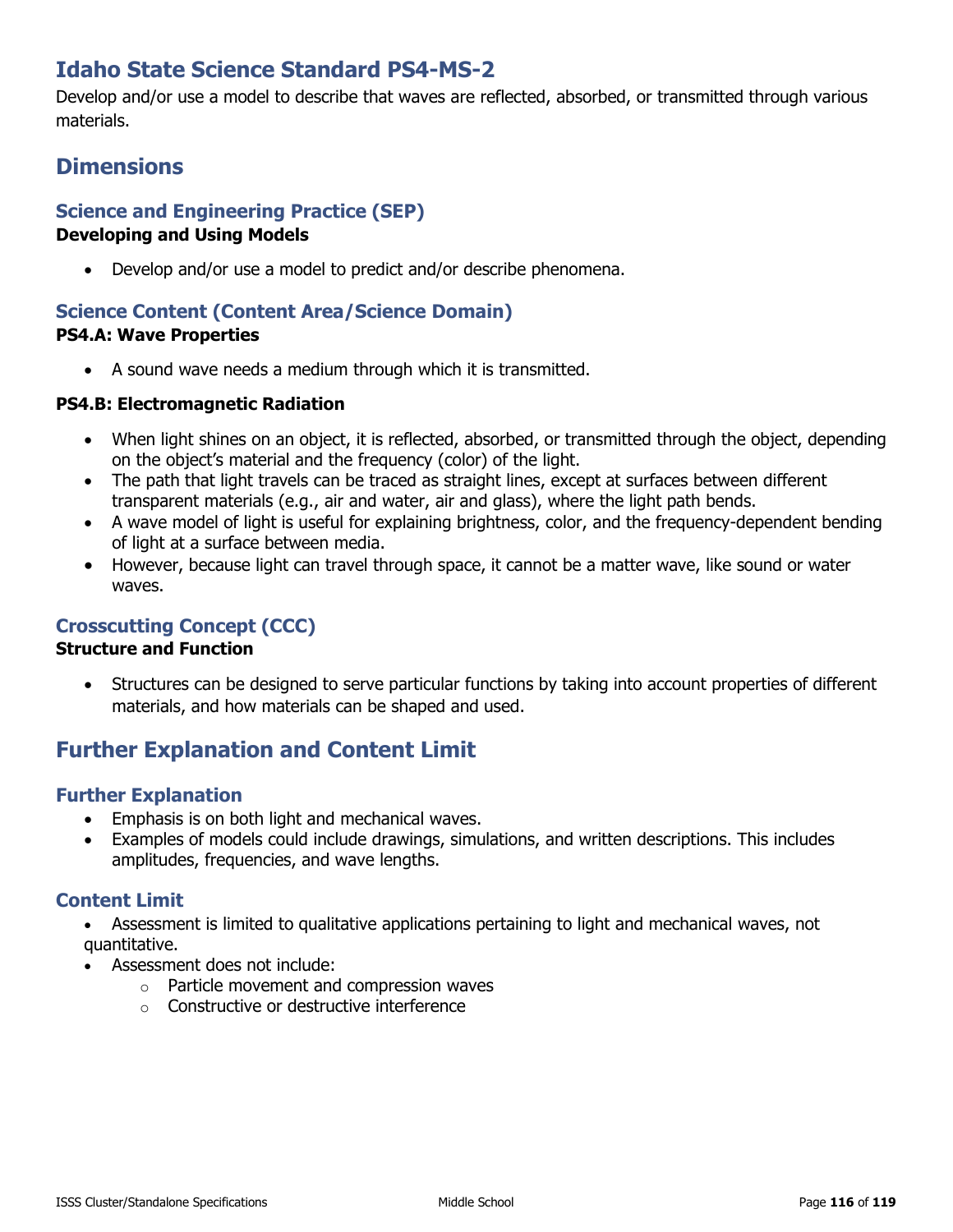## **Vocabulary that Could be Used in Clusters/Standalones**

- refracted
- medium
- transparent
- frequency
- brightness
- color
- bending
- amplitude
- sound wave
- light wave
- path
- propagation
- filter
- **barrier**
- lens
- mirror
- mechanical waves
- electromagnetic
- visible light
- ray
- prism
- wave length

## **Vocabulary that Should Not be Used in Clusters/Standalones**

- longitudinal wave
- transverse wave
- compression wave
- seismic waves
- radio wave
- microwave
- infrared
- ultraviolet
- x-rays
- angle of incidence
- concave
- convex
- diffraction
- constructive interference
- destructive interference

## **Phenomena**

- One part of a straw appears to be broken from the rest of the straw when viewed through the side of a glass of water.
- Music placed near a lake can be heard clearly while sitting on the shore. However, while swimming under the water, the sound cannot be heard as clearly.
- Objects are more visible during a moonlit night when there is snow on the ground vs. when there is no snow on the ground.
- Loud music moves the leaves of a plant.

- 1. Select from a collection of potential model components including distractors, the components needed to model the phenomenon. Components might include type of wave, properties of the wave, the materials with which the waves interact, the position of the source of the wave, etc.
- 2. Assemble, from a collection of potential model components, an illustration or flow chart that is capable of representing the movement, transmission, reflection, refraction, and absorption of waves. This does not include labeling an existing diagram.
- 3. Manipulate the components of a model to demonstrate the changes that cause the observed phenomenon.
- 4. Manipulate the components of a model to predict the behavior of waves in an alternate scenario.
- 5. Given models or diagrams of how a wave interacts with different materials, identify the wave properties and how they change in each scenario OR identify the properties of the different materials that cause the wave to behave differently.
- 6. Identify missing components, relationships, or other limitations of the model.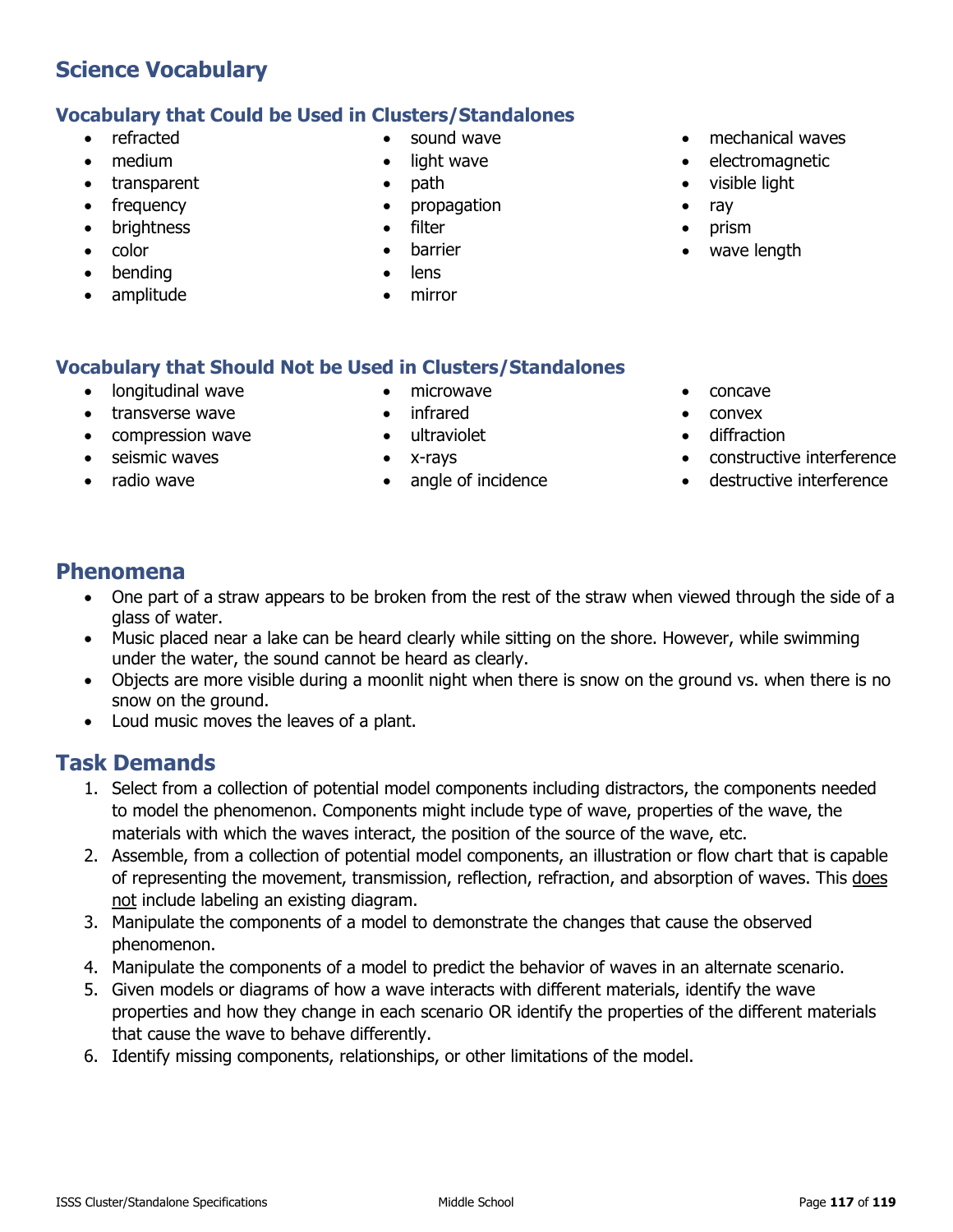# **Idaho State Science Standard PS4-MS-3**

Integrate qualitative scientific and technical information to support the claim that digitized signals are a more reliable way to encode and transmit information than analog signals.

# **Dimensions**

## **Science and Engineering Practice (SEP)**

## **Obtaining, Evaluating, and Communicating Information**

• Integrate qualitative scientific and technical information in written text with information contained in media and visual displays to clarify claims and findings.

## **Science Content (Content Area/Science Domain)**

#### **PS4.C: Information Technologies and Instrumentation**

• Digitized signals (sent as wave pulses) are a more reliable way to encode and transmit information

## **Crosscutting Concept (CCC)**

## **Structure and Function**

• Structures can be designed to serve particular functions.

# **Further Explanation and Content Limit**

#### **Further Explanation**

- Emphasis is on a basic understanding that waves can be used for communication purposes.
- Examples could include using fiber optic cable to transmit light pulses, radio wave pulses in wifi devices, and conversion of stored binary patterns to make sound or text on a computer screen.
- Examples could also include using vinyl record vs. digital song files, film cameras vs. digital cameras, or alcohol thermometers vs. digital thermometers.

## **Content Limit**

- Assessment does not include binary counting.
- Assessment does not include the specific mechanism of any given device.
- Students do not need to know:
	- o Specifics about binary or any other coding process.
	- $\circ$  How certain mechanisms work other than the fact that they are either analog or digital.
	- $\circ$  Students are not responsible for knowing the different parts of mechanisms: hard drives, USB cables, flash drives, and servers.